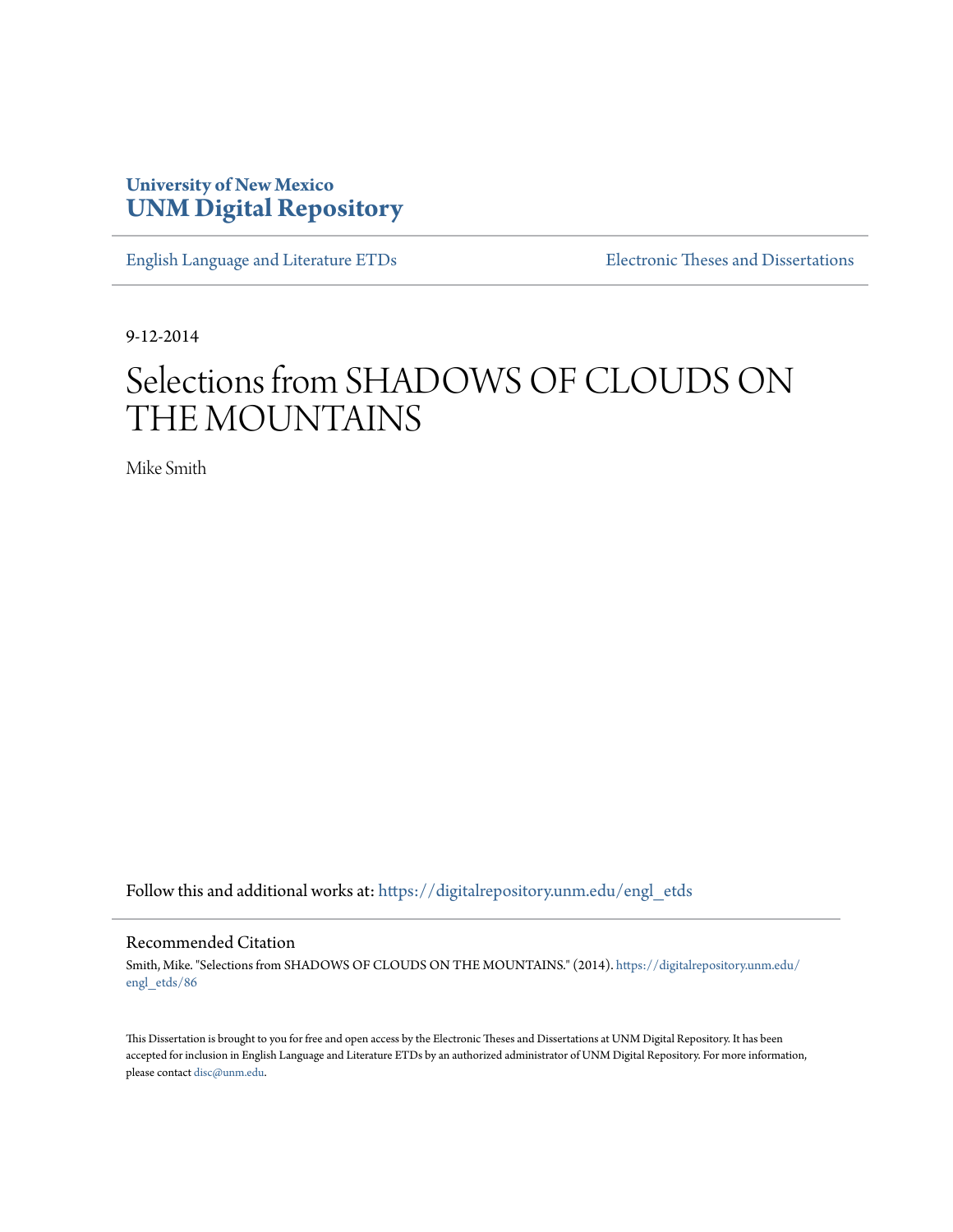**Michael Smith / Mike Smith of Albuquerque**

**English Department**

**This dissertation is approved, and is acceptable in quality and form for publication:**

*Approved by the Dissertation Committee, for July 2014:*

**Greg Martin, Chairperson**

**Sharon Oard Warner**

**Durwood Ball**

**Tricia Ware**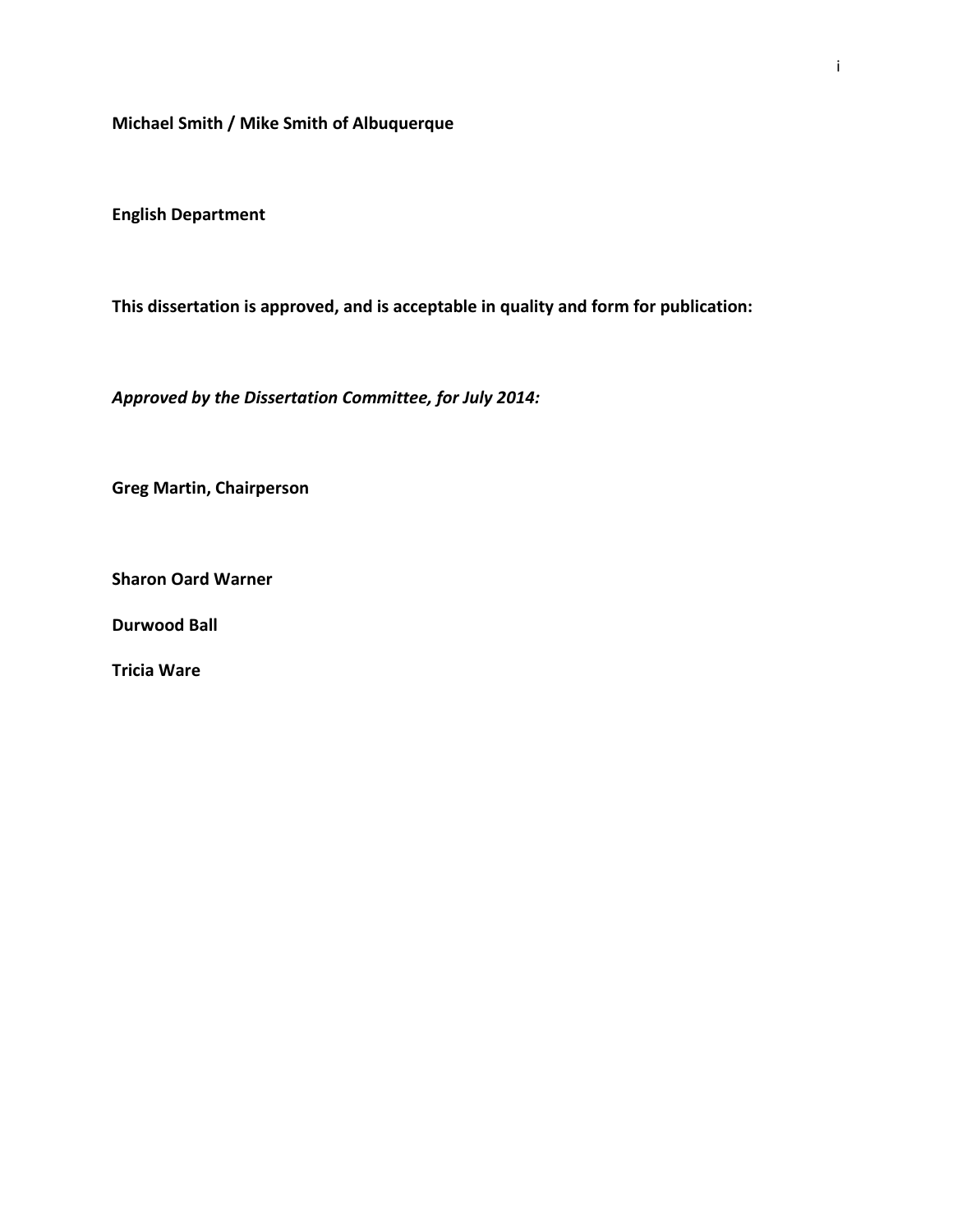# **Selections from**

# *Shadows of Clouds on the Mountains*

**by**

**Michael Smith**

**(a.k.a. Mike Smith of Albuquerque)** 

DISSERTATION Submitted in Partial Fulfillment of the Requirements for the Degree of Master of Fine Arts, Creative Writing

The University of New Mexico Albuquerque, New Mexico

**July 2014**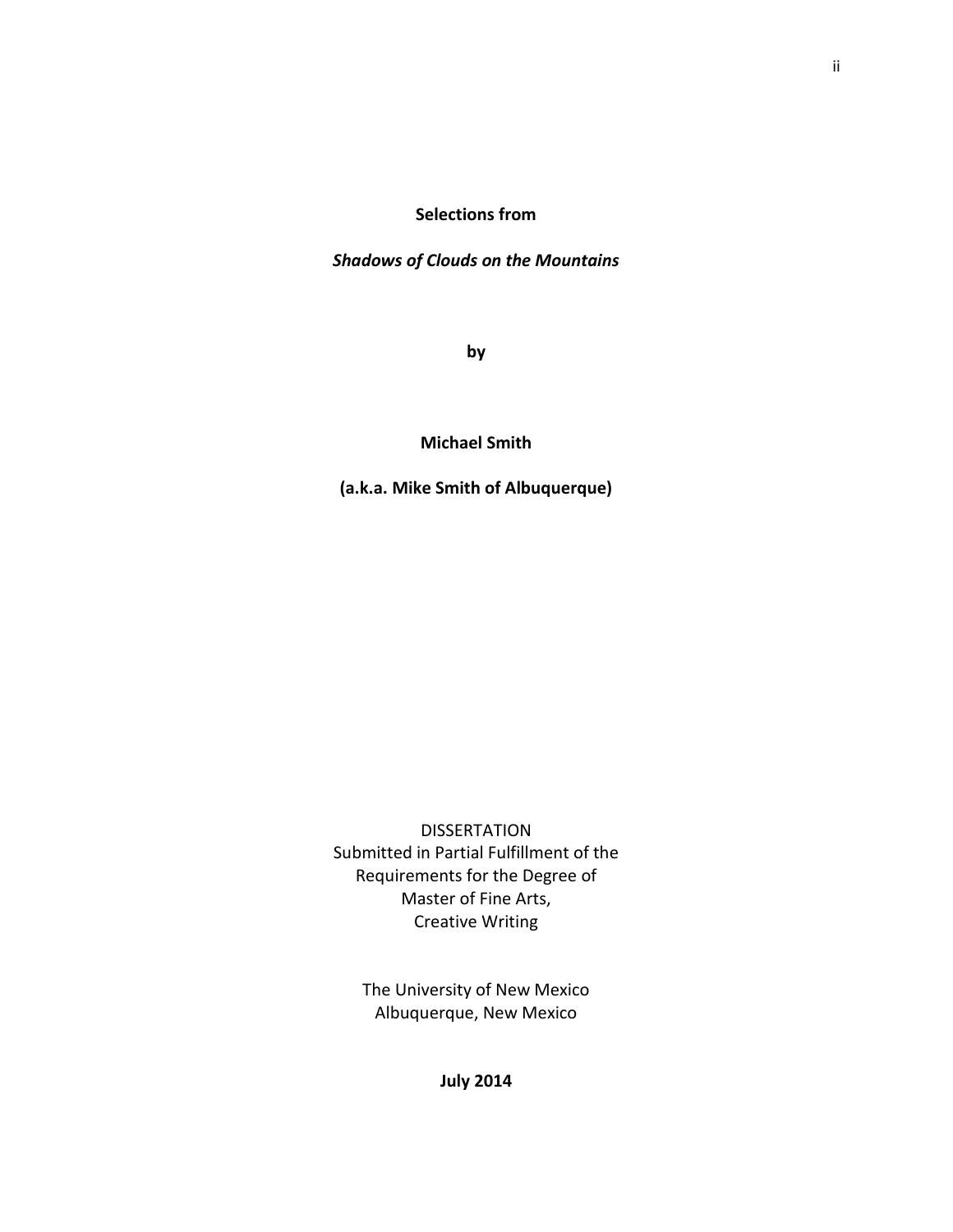### **SELECTIONS FROM**

### *SHADOWS OF CLOUDS ON THE MOUNTAINS*

**by** 

### **Michael Smith**

#### **(a.k.a Mike Smith of Albuquerque)**

**B.A., English, University of New Mexico, 2010**

**M.F.A., Creative Writing, University of New Mexico, 2014.**

**July 2014**

# **ABSTRACT**

The following essays are all chapters from a larger work, *Shadows of Clouds on the Mountains*, a sort of life-spanning nonfiction *Ulysses*, a literary mixtape in which every chapter takes a different form, and every chapter's form is dictated by its content. These essays, or chapters, will appear, basically as is, in my book, *Shadows of Clouds on the Mountains*.

These are stories of family, memory, suicide, mental illness, the sibling bond, marriage, children, divorce, and adulthood. These are stories of a life devoted to art and exploration.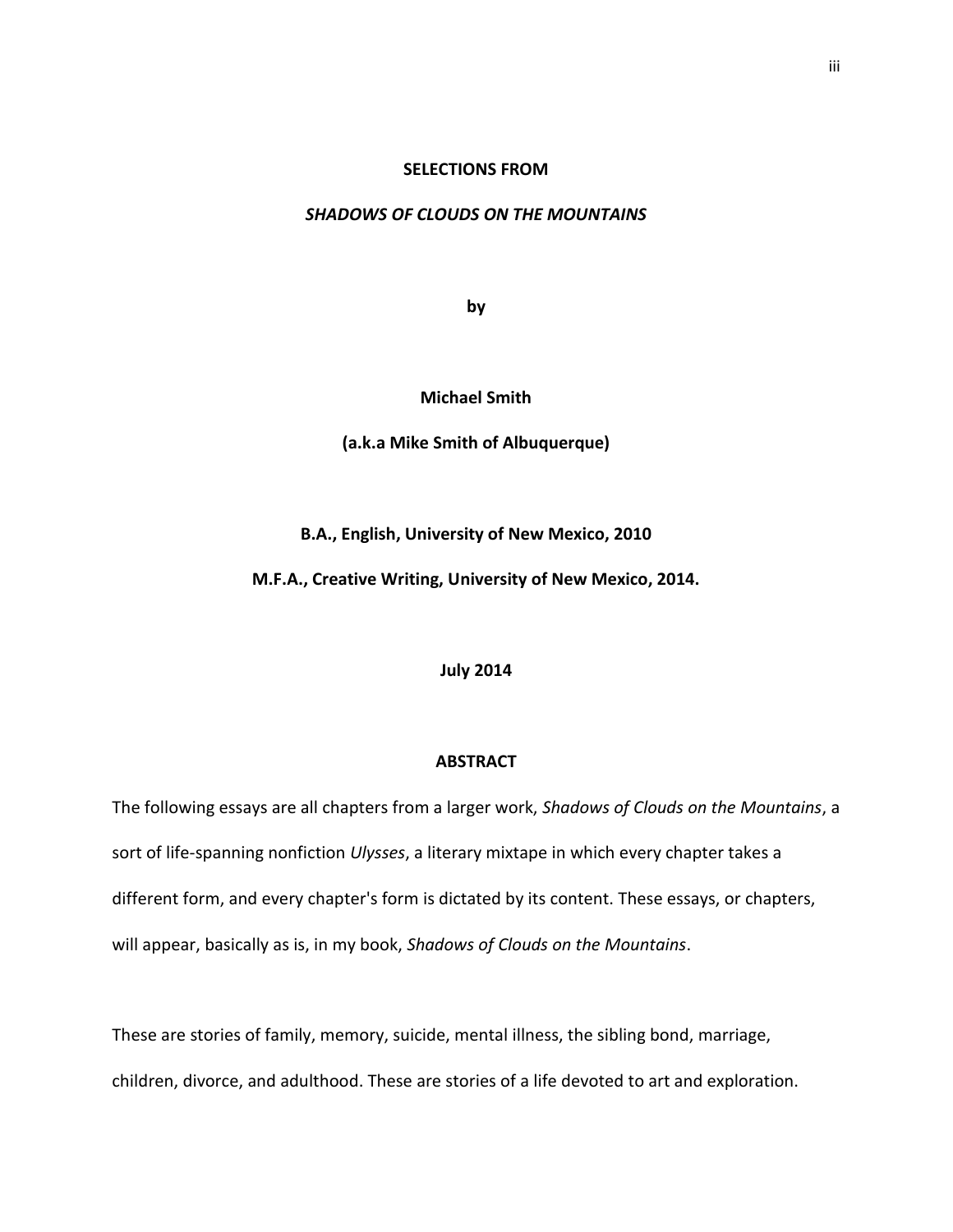# **Selected Essays from**

# *Shadows of Clouds on the Mountains*

# **TABLE OF CONTENTS**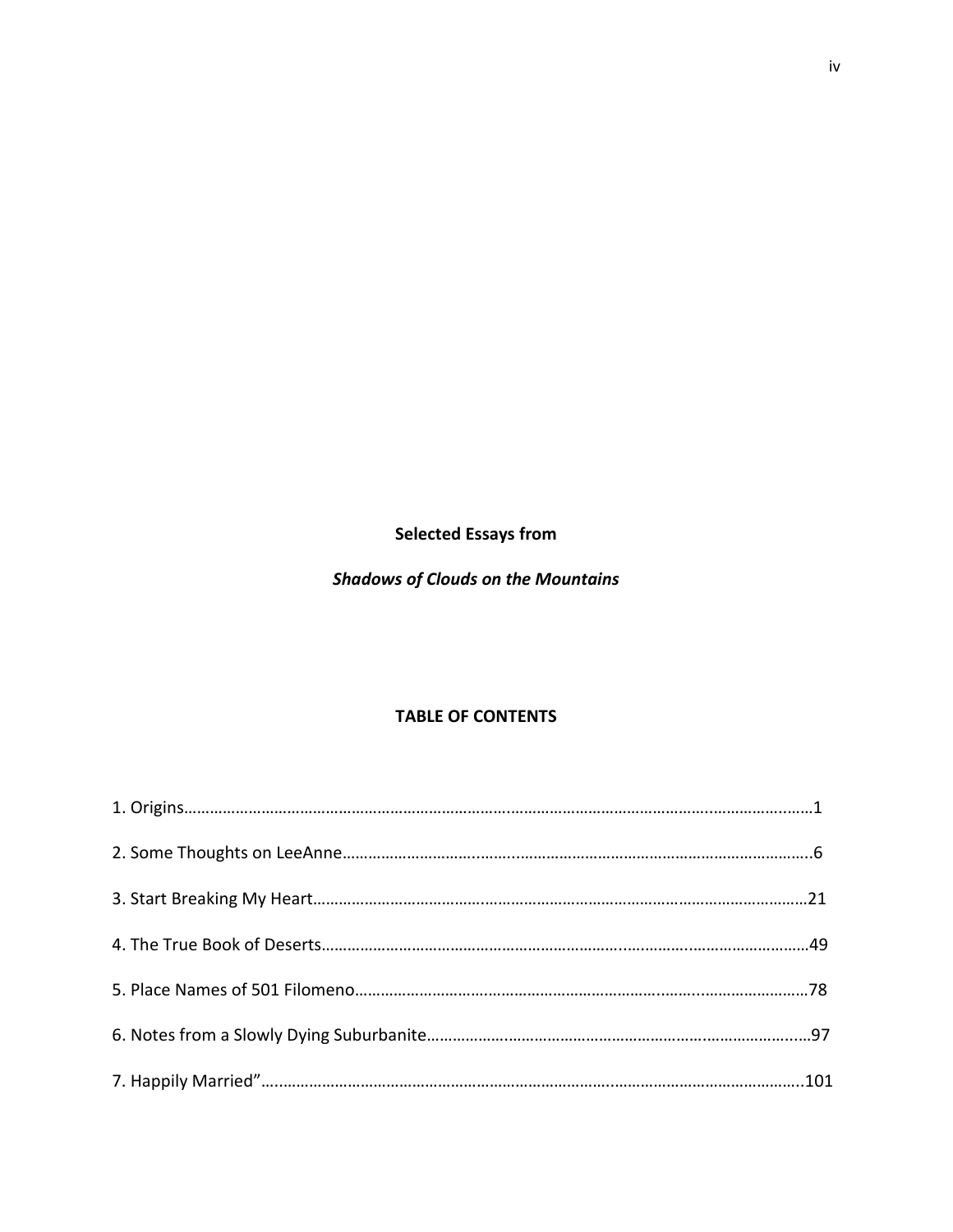# **Origins**

First, the static, gray, and white, and endlessly in motion, dynamic, and flat, so much going on with maybe no work from anyone. It's just the tops of trees in early winter, the ends of branches thrashing in a windstorm. A cloud of gnats. The gray of the water of a restless lake, and it's a cloudy day, and there's rain on the water, and the drops explode the water's surface, and that's it.

My mom stands at the stove of our old house—2852 East Golf Avenue, Tempe, Arizona. It's April, 1979, and my dad says, "Let's see, Hon', turn sideways," and my mom, in a bright-red button-up shirt, turns away from a pot on the stove, laughing, smiling even before she turns, pregnant, pregnant with me. Somehow, I am a part of this, unseen, upside-down and folded-up, afloat in electrolytes and protein and another being, four months from nothing, five from a name, able to blink and pump blood, translucent, and veined, shrouded in a dim-glowing darkness.

One month old, and I'm me. October, 1979, and I am a crying baby, crying just a little. Grandma Bang, my mom's mom, is visiting, and says, "Michael! Oh, don't cry, sweetheart," and kisses me. My mom washes my hair in the kitchen sink, pouring water onto me from a cup.

13.8 billion years before this, at the advent of Time and Space, and everything, literally everything, all the matter, and energy, that somehow exists finds itself compressed into a point. Everything so hot and dense. Everything shaking from what it contains. Shaking from what it is.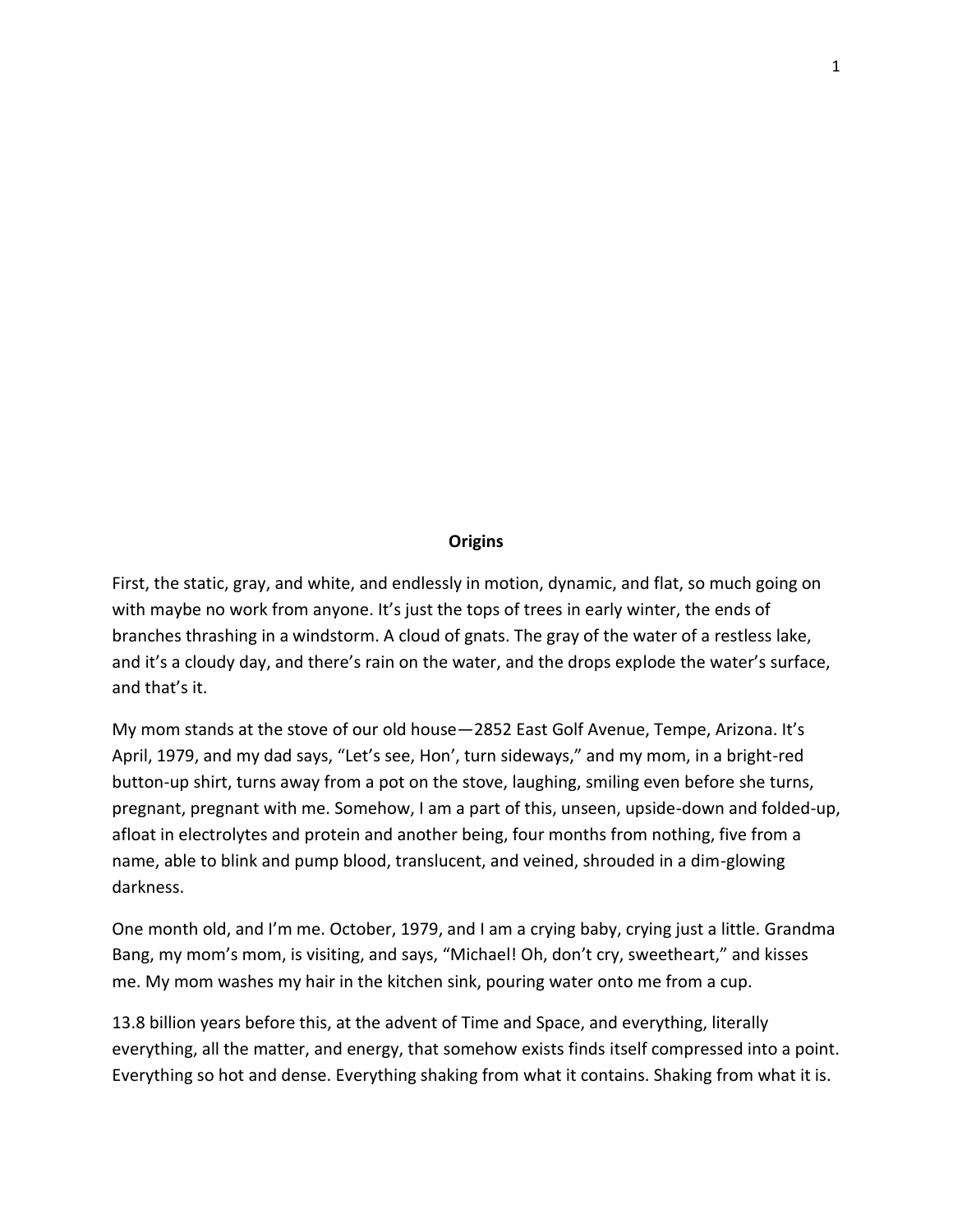Static at the ends and beginnings of all these tapes. Sunlight shattering over ocean waves, skittering down like spiders of light. A landfill in an earthquake. Water boiling, sure to boil over.

It's late 1980, and I'm one, and in the backyard, waving a little American flag and saying, "Whoa oh, whoa oh, whoa oh," which is what a flag says. I run toward a gray-and-white cat, Whiskers. My brother Rob, with one arm in a sling, picks up the cat and chases me. "He's going to kiss you!" he says. I find a stick and hit a red wagon with it, repeatedly, for several minutes.

September 24, 1981, and there's a party for my second birthday. There's a lamp beside me made of cattails. The table is covered in presents—there's a plastic TV with a carrying handle, a stuffed tiger, books, another plastic box with a handle. There are people in the dark on every side. There's a round cake with two candles on it, and I'm leaning over it, excited and smiling, and I'm taking a break to hug Fred, the dog, who I love. Loud, louder than any words, is the music, one of the Brandenburg Concertos, dubbed over everything, holding all of us in.

A question that could be asked of any scene, or of any story, is, "What led up to that?" And an answer that could always be given is, "Everything." Here, everything is in one place. Literally *everything* in one place. A place so densely packed, so hot, so abuzz with potential, eventually it can only explode, can only move outward, and it does. The Big Bang, although initially it doesn't bang at all, or sound like anything, as sound can't and doesn't yet exist. Here: it begins.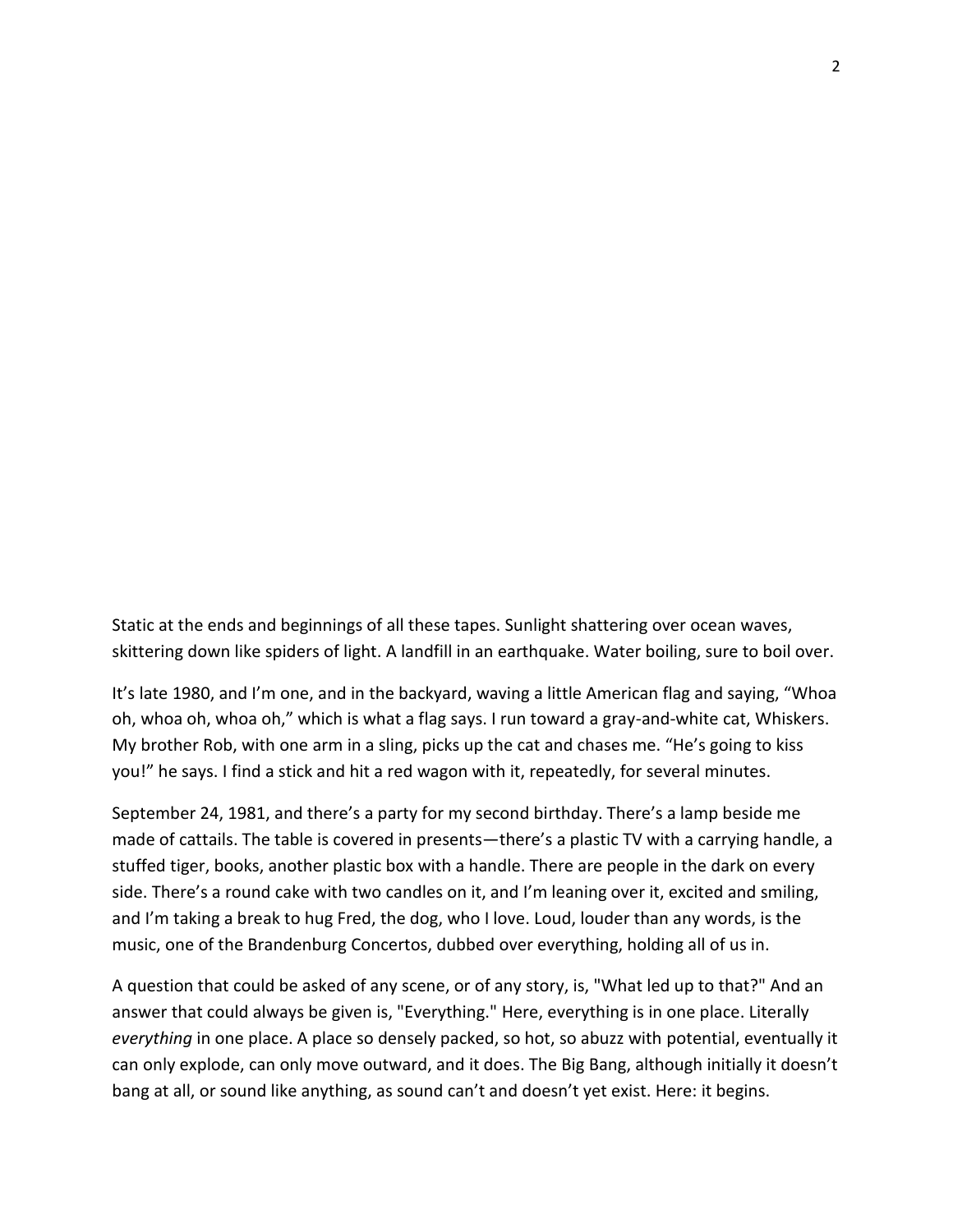More static. And then more static. In a moment, some things will emerge.

My older brother David, ten-years-old, jumps on our backyard trampoline, in 1983, playing "It's a Small World After All" on a trumpet, badly. I'm jumping too, four-years-old. My sister Julie, a teenager with feathered bangs, watches from a concrete-block wall, laughing with her friends.

Now four years old, with evidence of billions of years more all around. The Grand Canyon. Sunset. 1983. At my feet, a mile-deep rock chasm. A sky even deeper and older pushing down into it. My oldest sister, LeeAnne, seventeen, alive and laughing, stands at a guardrail. Near her are three Indian women, in sarongs, red bindi dots on their foreheads, their hair in buns. They are visiting LeeAnne, from Bombay, India, where she stayed with them as an exchange student. They disregard the camera, looking silently over the hazy levels of the Canyon. The wind blows, the Sun burns a notch into the canyon's opposite rim, and I am jumping around, excited, begging to go down, my voice muted by the vastness. LeeAnne, my mom, and my brother David walk away from the edge. LeeAnne waves. The tape ends, rewinds itself, and begins to play again.

The Big Bang, because this is about origins. The Big Bang, because our origins are knowable, unknowable, and will be revised. The Big Bang, because there's just one story, the story of everything. Every story, yours and mine, is an infinitesimal part of that, and not one part is extra.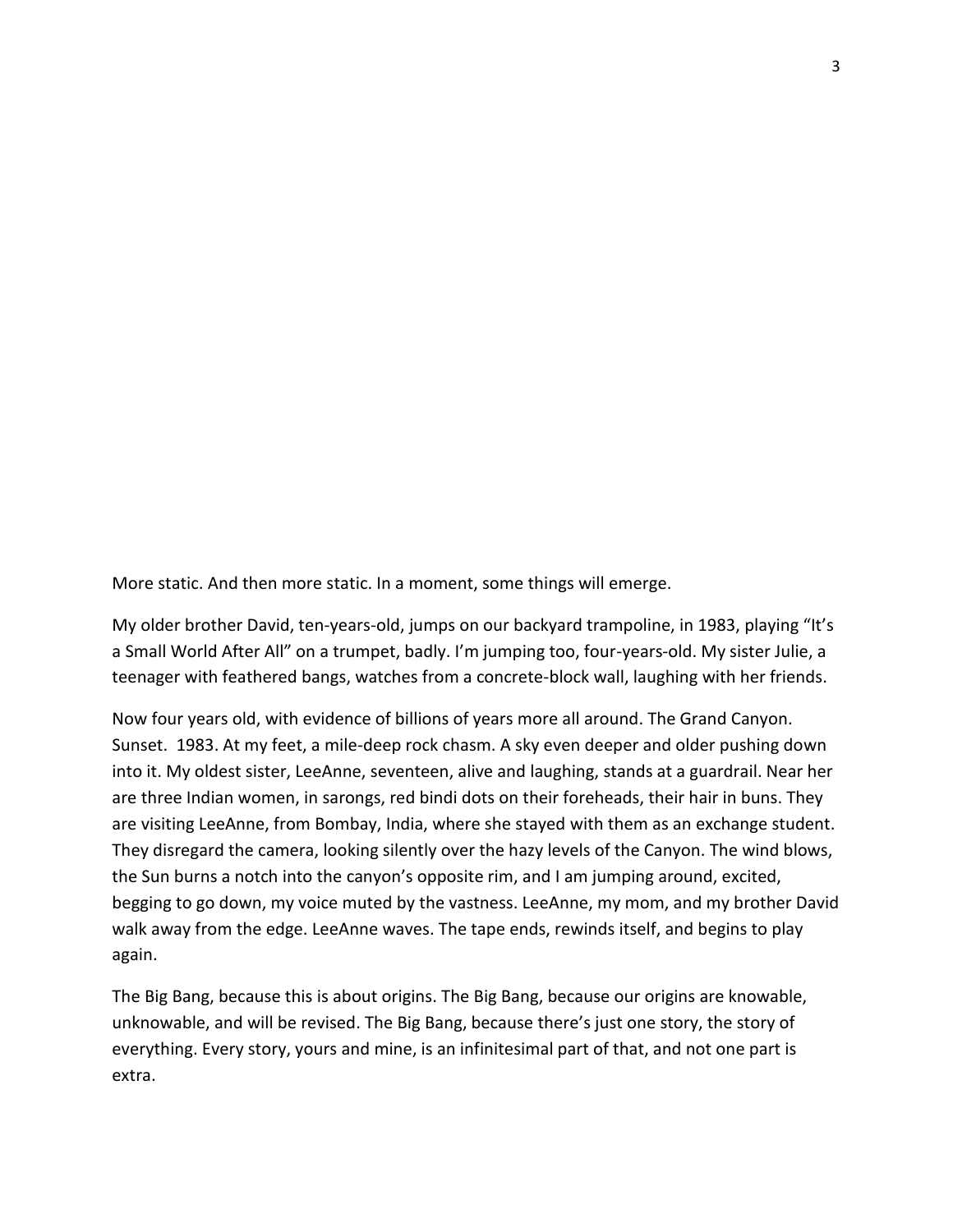13.8 billion years ago, it happened, and it's still happening. The Universe expanded, suddenly, and the Universe is expanding still. We're in it. Turn on an old TV, and the static hushes and churns and roils its way into our homes, and part of that static is the Big Bang itself, its cosmic background radiation, the evidence and erasure of what we were, of what we remain.

Then, the desert, in 1983, and my brother Matt is about to jump from a plane. My mom holds my younger brother, Jeffy, a baby in a blanket. I walk behind my mom, hesitantly, away from a small plane. I smile and watch. Matt puts on a helmet and a parachute pack. He climbs into the plane, and it taxis away and takes off and flies toward a range of bare stone mountains. Minutes pass in an instant, the plane turns black and shrinks, and a parachute blooms in the distant sky.

My brother, Jeffy, blond and two-years-old, sits covered in kittens, in 1984, on the green Astroturf of the back porch. Beside him sits a cardboard box, the kittens' bed. My mom's voice says, "Put 'em in," and Jeffy does. Lovingly, one by one, he picks up the kittens, by a tail, or a back leg, and hurls them into the box. One tries to crawl away, but is snatched up and affectionately flung toward the others, mewing. My mom tries not to laugh, but laughs.

It happened so long ago, yet here is the proof. It's all around us. It's everywhere. Here are the patterns of heat and radiation still left over from the initial phenomenon. Here are the galaxies, laid out precisely along those patterns' cooler lines. Here are the stars, and the galaxies again, still moving outward and apart. Here is the temperature of the remaining radiation, exactly as predicted. Here is the chemical makeup of the Universe, just what we thought we would find.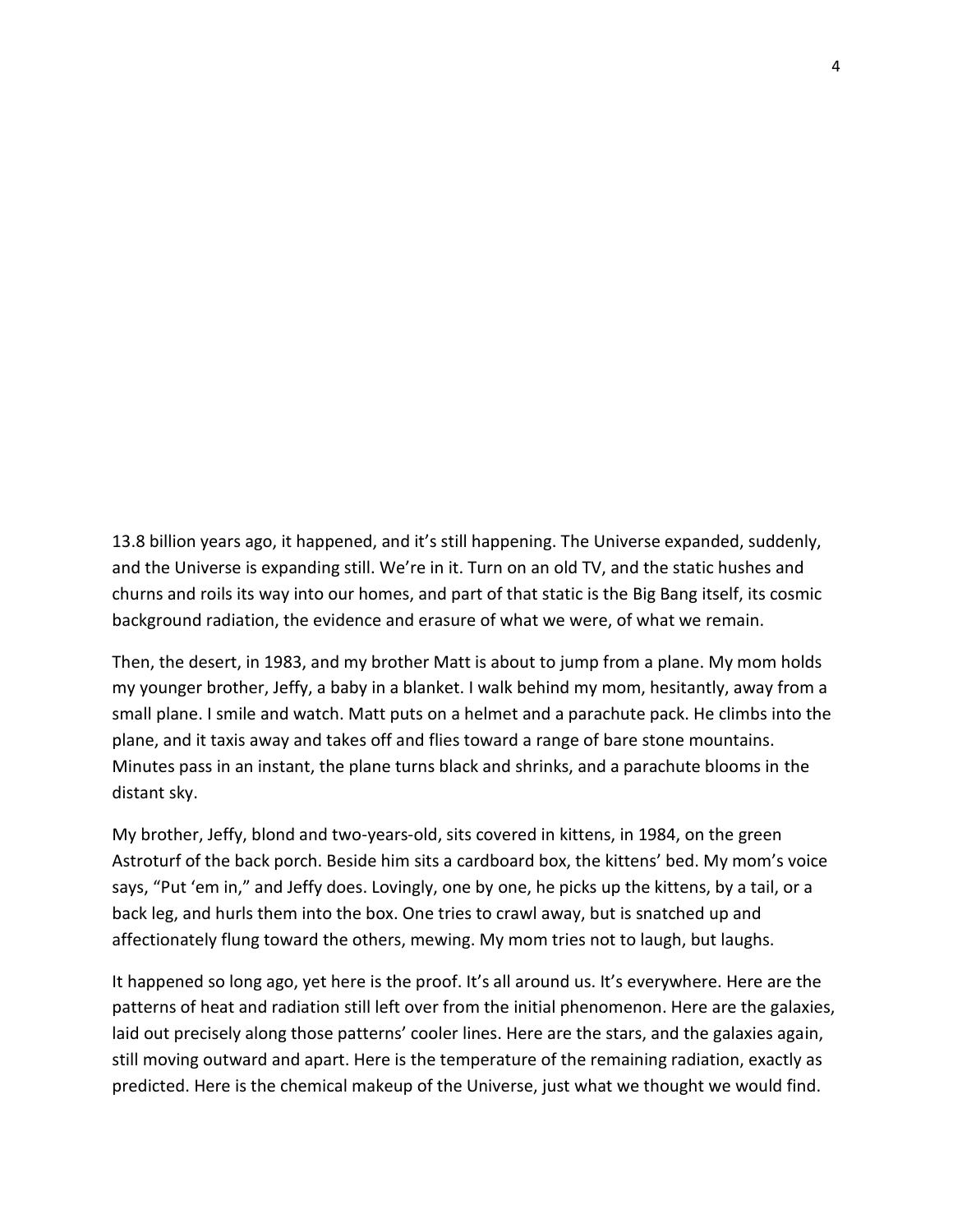Before all that, another tape. It's 1977, and the family appears complete, on a quiet gray road, in Arizona. Heat corkscrews up into the air from the bleached-gray pavement. The family's large tan van sits nearby, and there are my parents, though not yet my parents. The sky is coarse and grainy, blue and white and gray and fizzing. The film behind them hisses and hushes, roars. The sky moves over everything; just keeps happening; holds everyone in, in a pale blue nebula.

My five extant siblings are there—but they are not my siblings—they are just one another's— I'm not there. My mom, and my older brother Matt, an athletic teenager, have just finished running a race on this paved desert highway, and they have paper numbers pinned to their shirts. The whole family is there, and my mom's brother is there, and everyone is smiling, talking, congratulating. They are a genuinely happy family, and none of this has anything to do with me.

I don't exist yet, though my atoms may be everywhere—in the air between people, in the water beneath the desert, in the few clouds in the sky, in the food in a cooler in the van—soon to be part of my parents, and then, a part of me. Elements that were formed by the Big Bang, clumped together, pulled into a molecular cloud, collapsed into a ghostly column of dust and gas, fitted together into atoms, into atoms that would later be you, me, everyone, Earth they're there.

I am not waiting to come together, but I will come together. I am not waiting to have an origin, or to go out from it, but I will have an origin, and I will go out. Everything is not leading up to me, but it will lead up to me, among other things. I will come from an unknowable cloud. I will never know the cloud. I will come from a churning field. And then, the picture will resolve.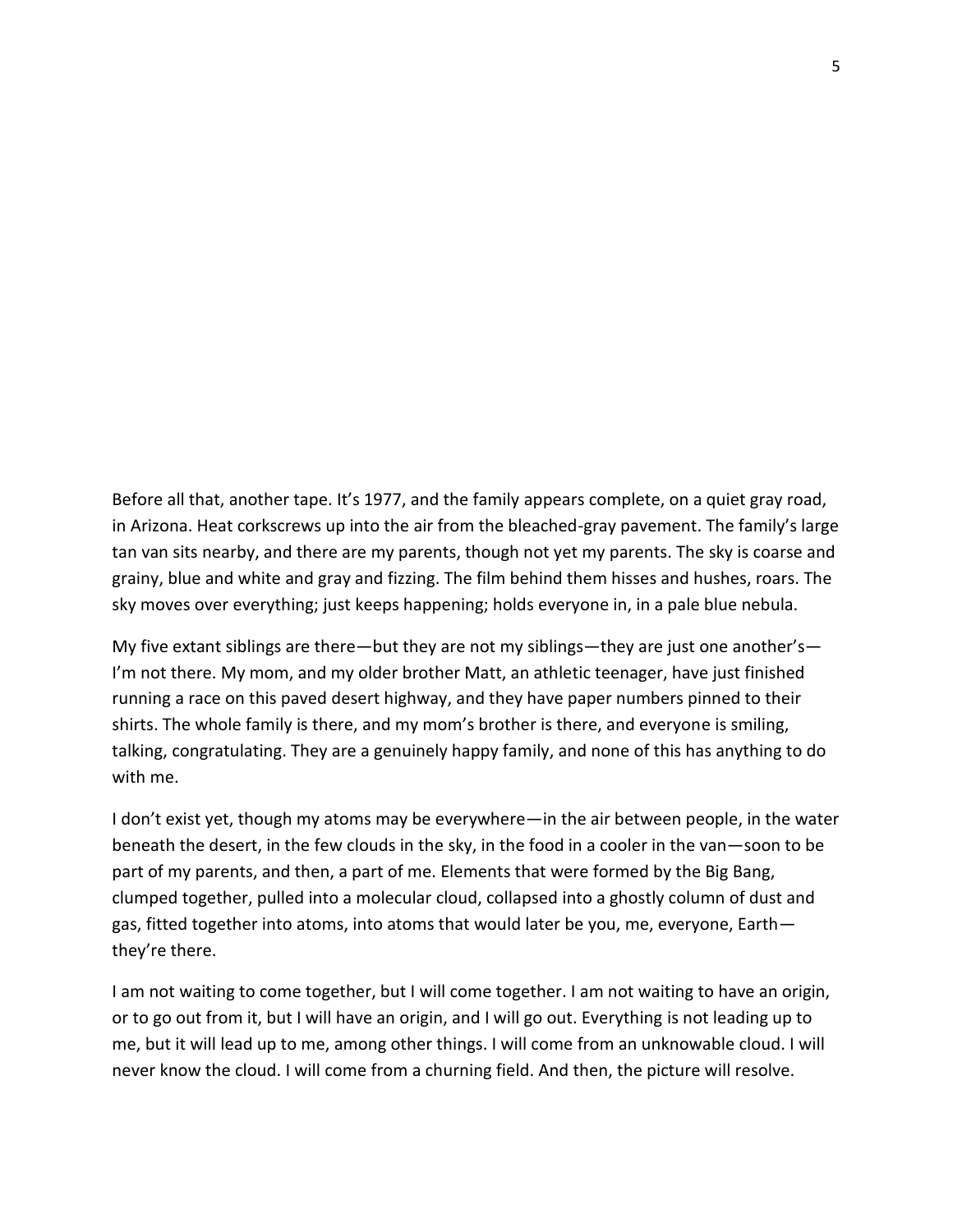### **Some Thoughts on LeeAnne**

**I.**

In this world, there is a god—or, at least, a kind of a god—and I am him—and I am watching a younger version of myself, twenty-two-years-old and alone, on a road heading north through the woods of New Brunswick, Canada. The road has four lanes and is paved, or has two lanes and is paved, and there are few cars on it, and I am walking alongside it, facing traffic. I have been walking all year. The road is gray and porous and paling and dark and stretches away into the distance, and it's as much a thousand other roads as it is the one it is. The trees on every side are red and orange and wilding, because I know the time of year, and they are as much the trees of every northeastern forest I have ever seen as they are the ones they are. My face is bearded and tan, because it is bearded and tan on a photo ID I just saw while cleaning out my garage, and it is a blank that needs no filling in. There is a fifty-pound pack on my back, and my brain is either filled with thoughts—of the terrorist attacks that happened just a month ago, of the girlfriend waiting for me in Boston, or of something else entirely—or it is avoiding thought, perhaps looking for change on the side of the road, a trick to help pass the time. The world bulges at its center, but if I look toward its edges, they are tattered, and then indistinct, and then black.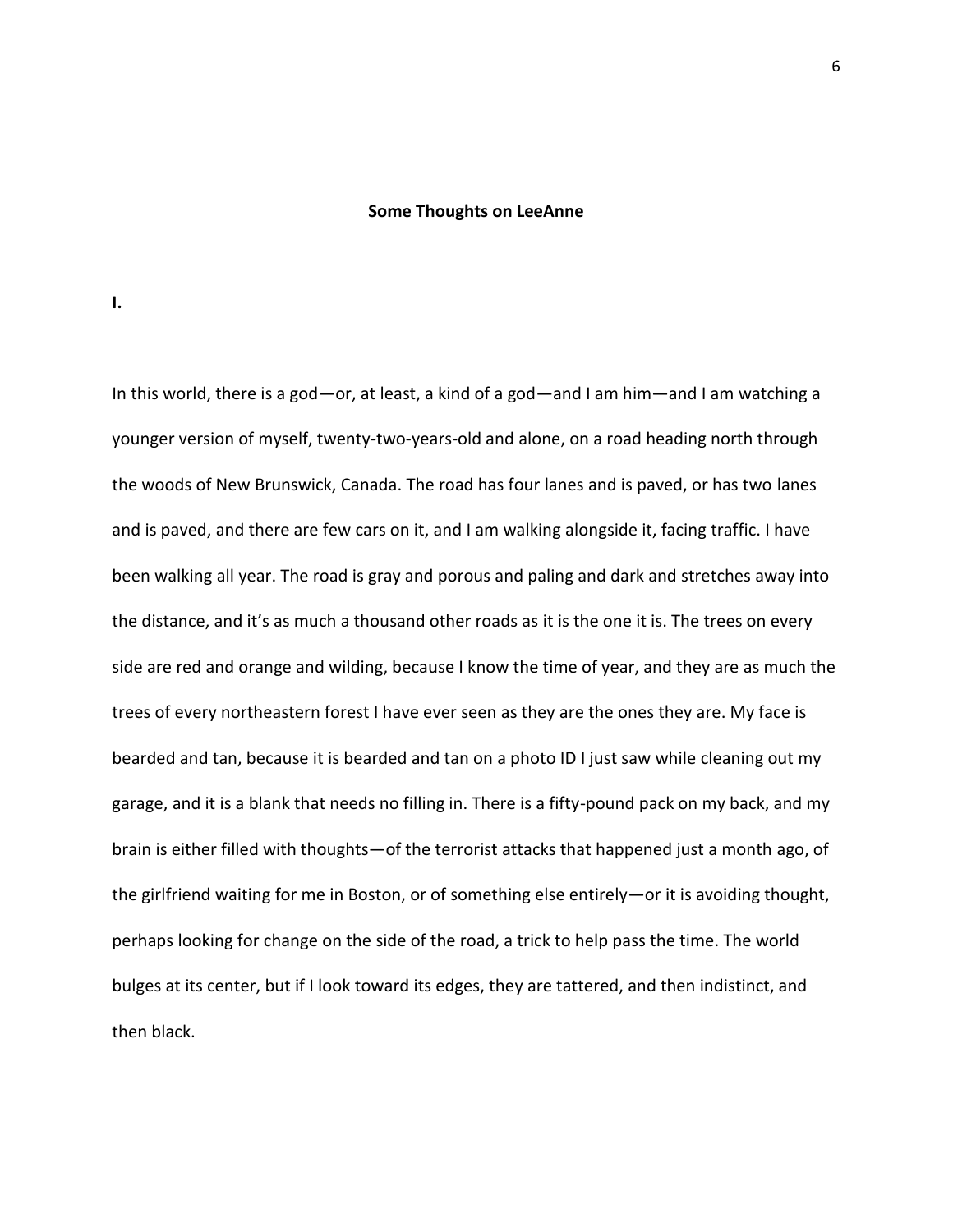A yellow taxi is speeding toward me, and it is pulling over quickly to the side of the road, and my younger brother is jumping out, and the driver is stepping out behind his door, or he is remaining inside, and my brother is running toward me, and he is saying something like, "Mike, Mike, something bad has happened. LeeAnne's dead." And I am feeling like I just got hit by a downward blast of hot and cold air, and like something else, and I am saying back something like, "How did she die?" And Jeff is certainly saying, "She killed herself."

Then Jeff is asking me if I want to ride up to a town with him—a town I know now is St. Quentin, in New Brunswick, because I just now looked at a map. He and the other hikers have already reached it; I have fallen behind. And I am saying something like, "No, because then I'd have to get back here somehow, later, to make up the miles," because we are hiking from Key West to Cape Gaspé, from Florida up to Quebec, and we are not missing a step, and because I want to be alone; I need to think about this.

#### \*\*\*

I know that today, when I tell people about doing this, about just walking on, that that part can sound unbelievable, but after walking across fourteen states and a province, walking two or three more hours is almost nothing; time has slowed down, my relationships with time and distance have altered, and the thought of later having to find a ride back to where I'd left off seems more inconvenient than just doing the miles. We are walking to beat the winter now, and it is already October, and none of this seems all that real anyway.

For the next hours, I am walking, and the hours are reduced to moments, although they do remain hours, and they are long, and there is a blackening darkness in me, a new and sudden, upward-plunging darkness, a thing that even now threatens to lunge upward into tears. The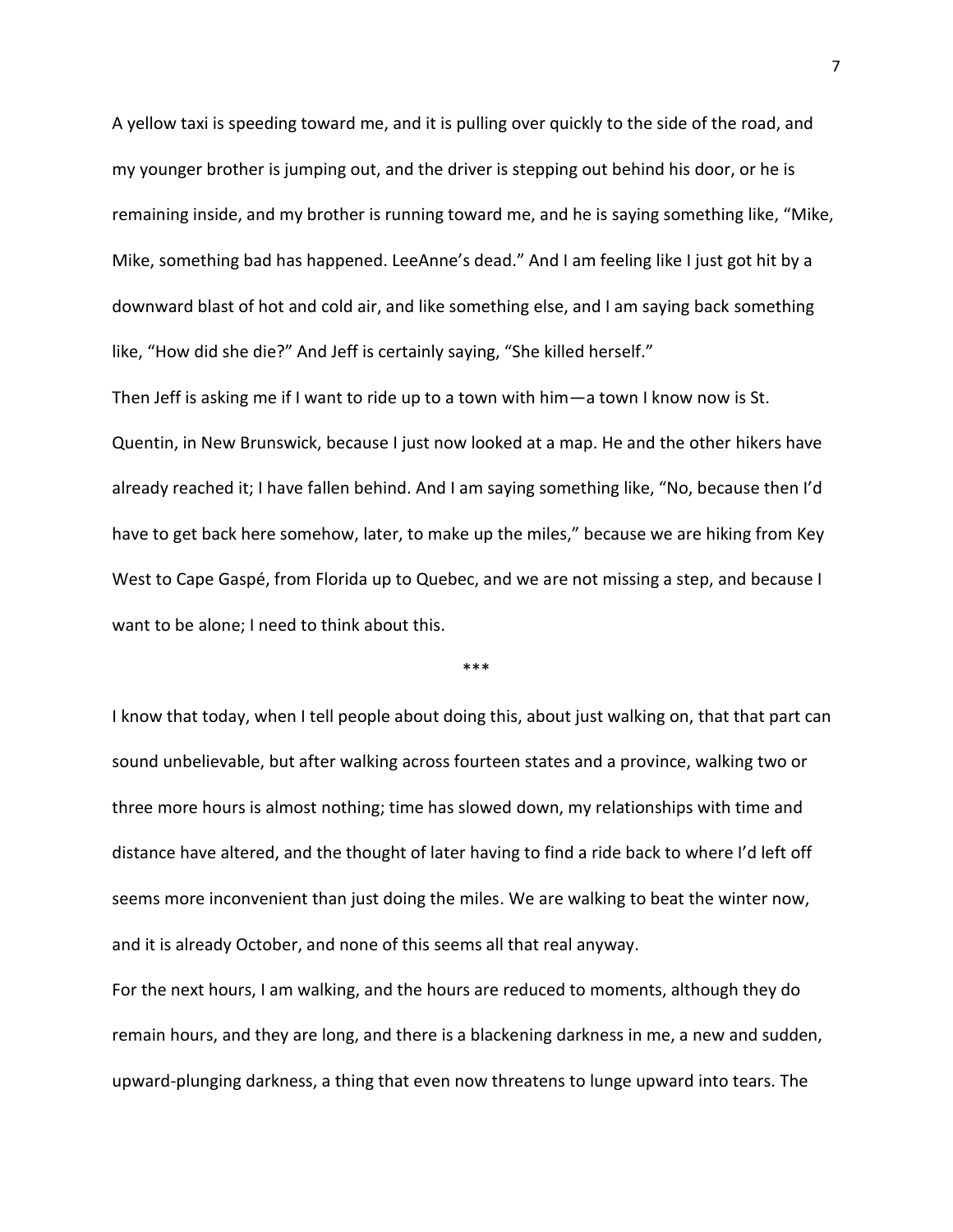trees and the road are here, generic and typical, standing in where trees and a road are needed, and they are like thoughts to my reality, mostly false, and the reality is every occurring possible way that LeeAnne might have done it, might have killed herself. Jeff didn't tell me how, and for some reason now mostly lost to me, it didn't seem right to ask him. Now I wish I had, I wish it explicitly, because I see LeeAnne, my sister, put a gun to her head and pull the trigger. That could have been how. I see her hang herself with a rope and with a belt. That could have been how. I see her cut her wrists wide open and bleed herself empty, in a bathtub. That could have been how. I see her drive her car off a cliff, or into the column of an overpass. I see an imaginary version of my dad's sister do that too, though that's before I'm even born. I see myself walking along the road in Canada, and I see that I am trudging, and I feel a quick flash of just how heavy the pack feels, just how hard the pavement, just how long the miles. Heavier. Harder. Longer than usual. I see myself cinematically, impossibly, from above, and I see myself naturally, weirdly, from the point of view of my unseen face, arms holding my shoulder straps, and my legs beneath me. I see LeeAnne park her car in a garage and sit with the door closed. That could have been how. She could have done it that way. I don't know. I don't know anything about this, except she killed herself, and she's dead. I see her walk into a river, but that's from *The Hours*, a movie I've watched since, so I don't see that, though I do see it now. I see her step in front of a train, and I see her overdose on pills, but I don't see either of those by the road.

\*\*\*

I make it to the town, to St. Quentin, and maybe I find a payphone to call the hike voicemail, and there is probably a teary message from my dad or from my mom, and this makes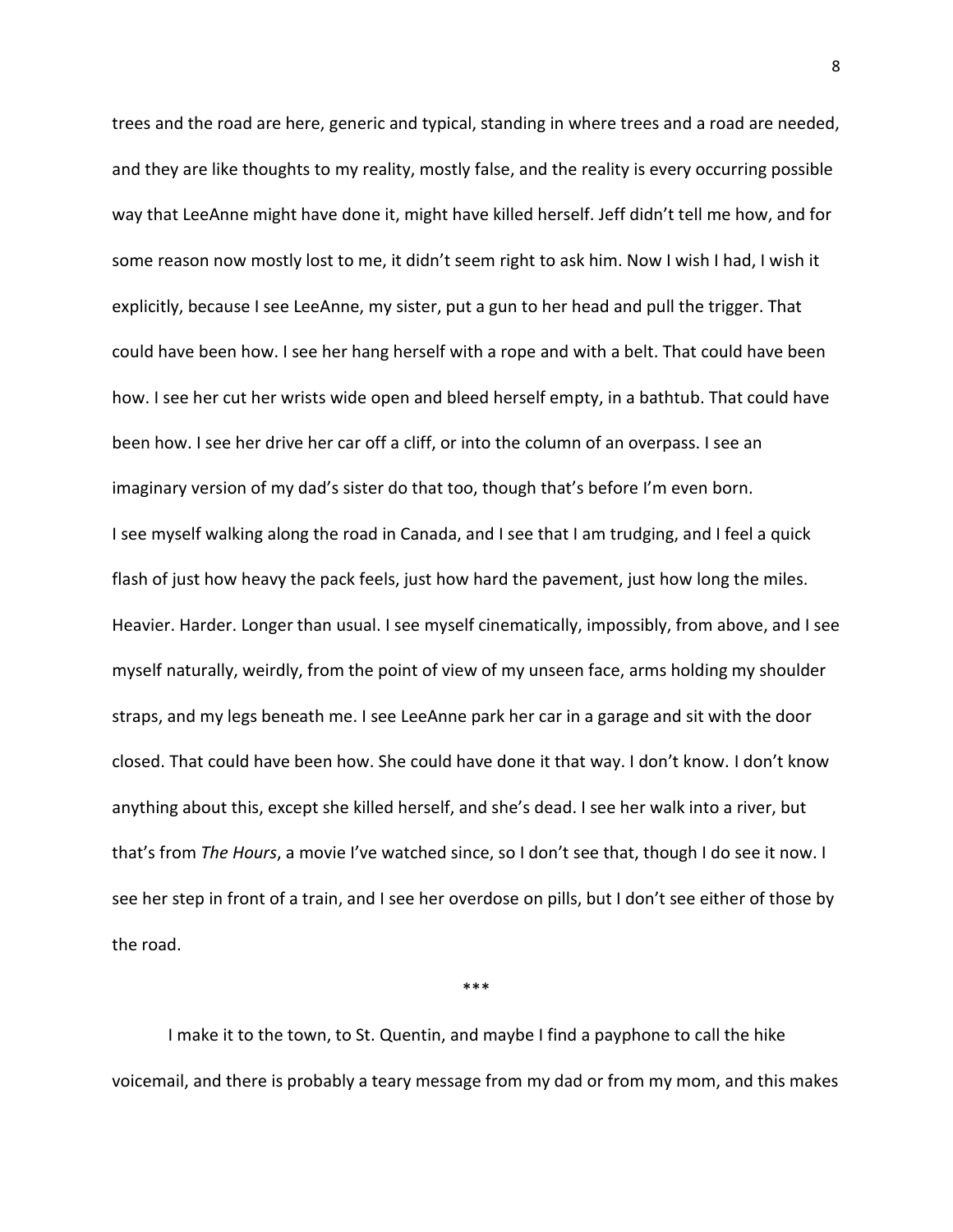me tear up right now, hearing this, even if this never really happens, and maybe there is a voicemail from another hiker telling me where to meet—or I know where to go already, and there is no call, because Jeff told me all this back by the road.

The hotel is painted the color of stucco and seems like a heap of boards with an old sign on it, and it seems fairly nice for what it is, and everything is in French and English because that's the law. There is a communal eating and lounging area, and I think this is where I rejoin Jeff and the other four hikers. John sits near a travel guitar that might be webbed to his backpack or that he might be quietly fingerpicking; he is shaggy and blond and saying something uncharacteristically tender. Dakota says something sympathetic about his father having killed himself, there's no way he doesn't; he will later make a film about that. Kim, the only woman in our group, almost certainly hugs me and asks me how I'm feeling; her mother died of cancer when she was a little girl, and I can see this in her eyes and manner now. Ray hugs me because he has always been a man more-than-okay with hugging, and because we are lifelong friends. He is all beard. Jeff is there somewhere, and I know that Jeff has also lost a sister, and seeing him is like seeing a ghost in the room, like glimpsing an almost-accurate portrait of exactly how I'm feeling. I love these people so much. I can scarcely feel this more strongly, but I don't know if I feel it in the hotel, or if I feel it only now while writing, as we are almost all fairly sick of one another by this point in the hike, and we won't even hug or shake hands when we reach the cliffs and the lighthouse and the ocean at the end.

We sit around some small round tables, glass or white plastic, indoors in the high-ceilinged lounge, and it seems like someone is smoking, and one or two of the hikers might be at this point in the hike, but that might just be how it feels. Smoky. Maybe there are ashtrays. Or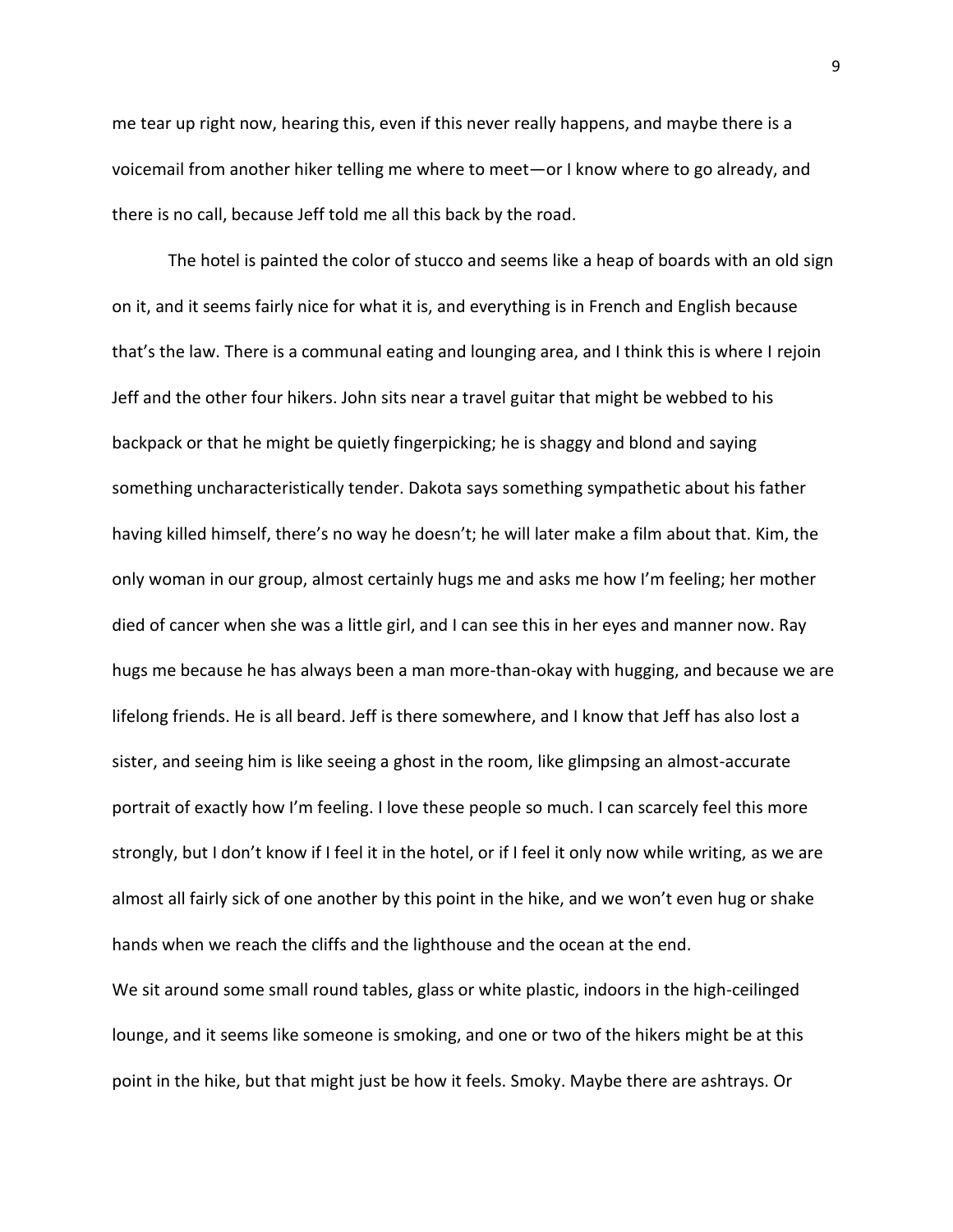maybe I am seeing this room all wrong. The ceilings might actually be really low, and there might be ugly, stained-glass chandeliers. This is all wrong. I'm not getting this right. I can never be sure of any of this. This is a world of my own creation, and uncertain.

But the mood feels as weird as any I have ever experienced—solemn and convivial, dark and too light, quiet and too quiet, forced and casual—and it doesn't always come through when I see this happening; sometimes there is no mood; sometimes there is just an image and some somber chatter. There may be French fries covered in cheese and gravy on the table, in paper trays or in plastic baskets lined with paper, and I know for certain there are glasses of 7-Up.

\*\*\*

It seems to be there—and perhaps also on a wide, nearby step, on a stairway leading to nowhere—that I find out from Jeff how my older sister, my oldest sibling, really died. Her suicide is shocking to us both, but it isn't something that's never occurred to me. I don't know for sure that I see this while sitting on that step or in that room, but I see it now. Some months before LeeAnne's death, I visit a friend when we hike through Boston, and she loans me a book, a history of suicide. I read it across Maine and into New Brunswick, over meals and in a tent by the light of a headlamp, and I see my sister on its every page, in every description of depressed men and women, in the sentiments of their suicide notes, in their losing struggles between a desire to live and a desire to die. It is a horrible, dawning realization, reading this book, realizing for the first time that my sister is severely depressed, and that depression leads to suicide. In New Brunswick one night, we camp in some rubbery-leafed woods behind a neon-signed bar in a French-Canadian town, and I venture out alone during a late-night downpour and get soaked through my raingear to find a payphone to call her from.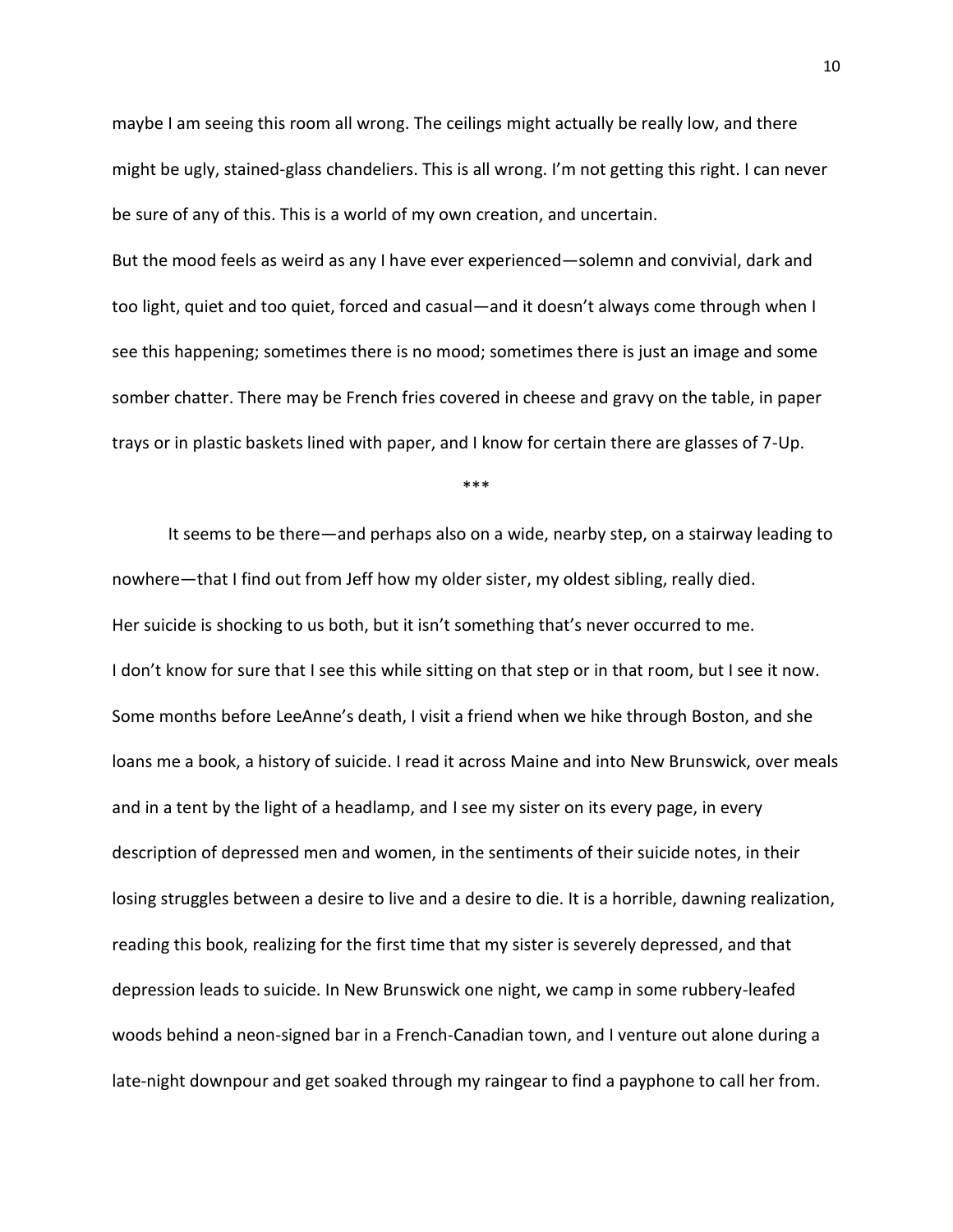She doesn't answer. I leave a message. In the daylight somewhere, sometime later, I think I call her again, but I do not call her enough, and I do not call enough others. I am busy, walking to fight world poverty and social injustice.

Later, I will learn about others in my family also being aware of LeeAnne's state of mind and its possible consequences—conversations between LeeAnne and my mom, my mom telling her that if she can only be happy outside the Church, *then be outside of it, that's okay, we love you*; of LeeAnne telling my mom on the phone, again and again, "I just don't know, Mom, I just don't know, I just don't know, I just don't know, I just don't know"; of serious conversations between LeeAnne and my other siblings and between LeeAnne and her husband—but this is all unknown to me before she dies. Before her death, there is a mostly unstated and ultimately lethal refusal in my family to accept LeeAnne's bipolar diagnosis as real, or to consider antidepressants and mood stabilizers as anything more than a frowned-upon aspect of "Western Medicine." That she's often sad and darkly minded is known, but it's actually joked about—*she's like Eeyore, ha ha*. No one seems to really understand that how severely depressed she is.

So, there are signs, but when such things actually happen, as possible as they may have seemed, they come from nowhere. At the hotel Jeff probably tells me that a few days earlier LeeAnne had tried to kill herself by standing in front of a train, but had jumped off the tracks at the last minute. She told her husband about that, who told our parents, and they flew out to see her, before being assured that she was all right now, she would be fine, she wasn't going to do anything drastic. Our parents left, and she seemed to improve, as if the incident with the train was just a cry for help. Her mood visibly improved, her energy returned, and she may have said something about recommitting herself to life or maybe I'm just making that up. This is all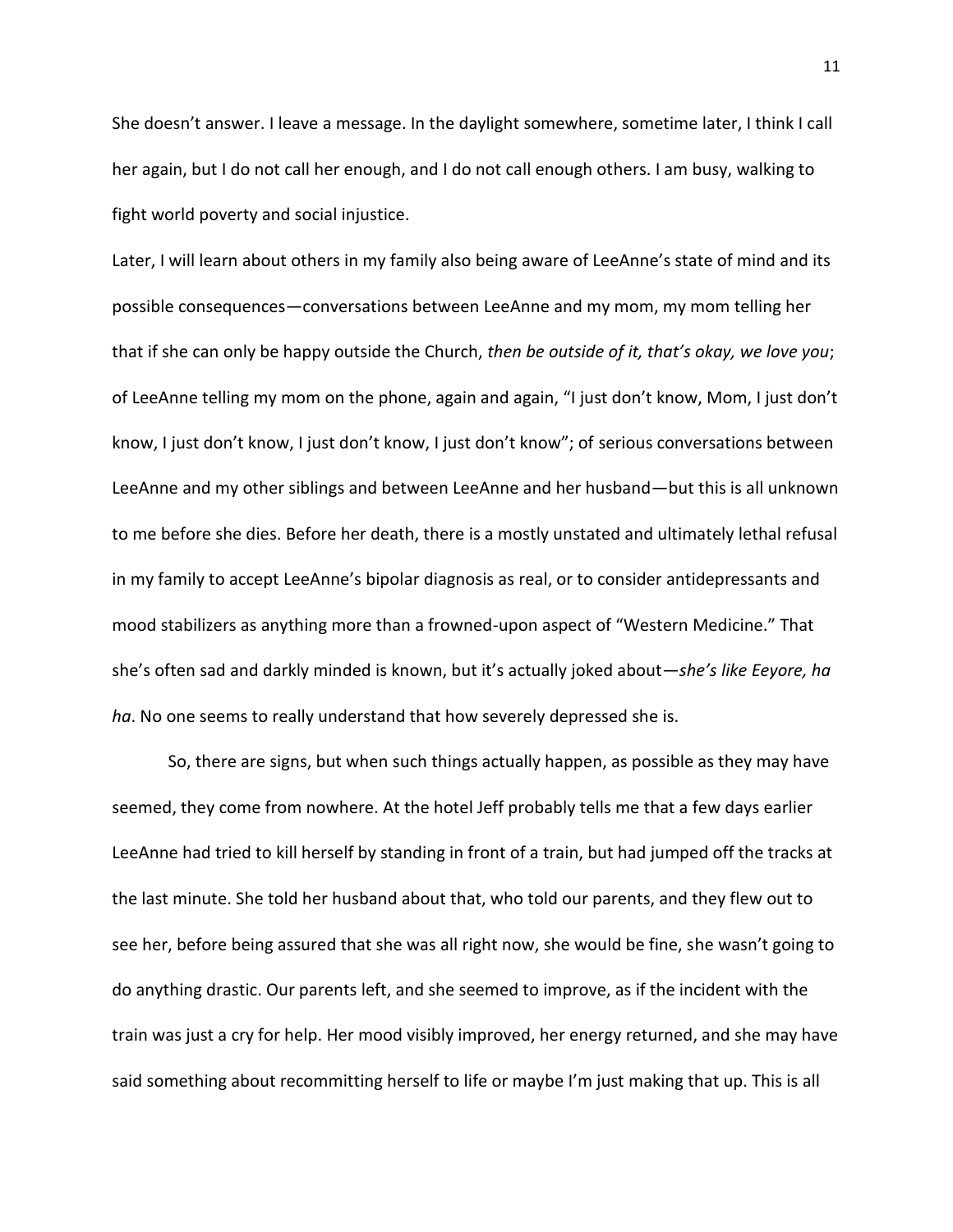foundational knowledge to me now, but in the hotel in Canada I don't know any of it until Jeff tells me. The day of her suicide, she seemed to be doing well enough that her husband thought she would be fine to leave alone at home while he went to work—she was only going to rest. After the hike, my dad offers to show me the police photos, from the official file from the scene of my sister's death, and I refuse to see them. I will always refuse. I see it all already. Phil, her husband, leaves for work in the morning, hugging LeeAnne goodbye outside their home in Danville, Kentucky. Phil is going off to teach Shakespeare at Centre College. LeeAnne, taking a break from teaching, and from other work, is staying home. She is in her mid-thirties, has sandy blonde hair, and a lightly freckled face that is a composite of her obituary photo, her face in certain family portraits, and some of the ways she looks when we are together. To me, she always looks radiant, always looks ready to tell me something interesting.

After Phil is gone, or before he leaves, she puts a leash on their dog, a beagle, and at some point she fills her pockets or a leather bag with sleeping pills, Ibuprofen, and a two-liter bottle of 7-Up. She cuts across a cemetery and into a grove of trees perhaps a mile from their house, prepares a place on the ground, maybe laying out a blanket, unhooks her dog's leash, swallows the sleeping pills, and swallows the Ibuprofen, using the 7-Up to wash them down. Before long, she goes into convulsions, bruising herself badly on the ground, vomiting, and dying. Her dog comes home by himself, whining, and Phil calls the police, and the police search for her, and they find her, dead, in the grove, with a letter in her pocket.

It is addressed to Phil, her husband, and I have it here, with some other things.

I love you so much and am so sorry that in my selfishness and pain I will cause you grief. I wish there were a way that I could see this differently, but my anxiety about myself runs so deeply that it feels insurmountable; I feel incapable of making those changes to get back to my old self. It feels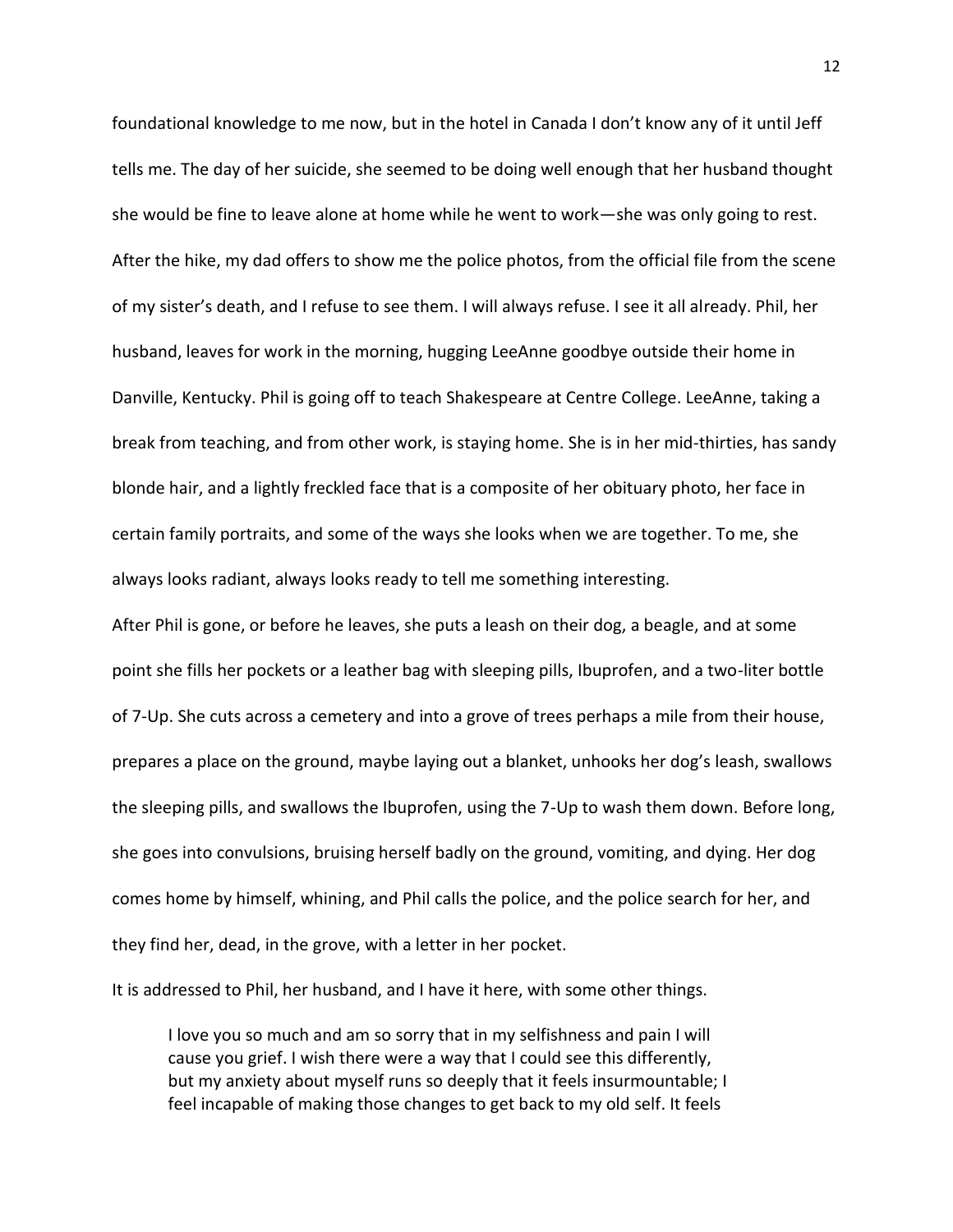so hard and I feel so weak. I just want to lie down and rest, to escape to a place of non-being. …Please let everyone know that their love has been felt by me and that this anxiety has just become unbearable—even though their love has been a comfort. Please pass on my love to everyone especially to my mom—and dad… And to Julie and Rob and David and Matt and all their families. And to Mike and Jeff. Tell them not to stop hiking…keep on for me. I'm proud of them. …Just tell everyone that I haven't been able to rise about the depression of these last few years; I've just felt stuck and disappointed in myself. …Tell my mom I love her deeply and that I'm so sorry to be leaving this way. There's nothing anyone could have done. $1$ 

**II.**

Jeff and I leave the other hikers, to go to the funeral. They remain in New Brunswick, to wait for us, taking a river trip to pass the time. Jeff and I fly to Utah, where LeeAnne is being buried for some reason, some Mormon reason, even though she has had had little to do with the Mormon Church for years. Her husband, my brother-in-law, Phil, has family there. That might be why. The viewing and the funeral service are in a Mormon chapel somewhere in Provo, Utah, a sprawling strip-mall town surrounded by mountains, and I can't see any of the building clearly, only the interior, and of that only the middle. I don't cry at all; I haven't cried at all about it yet; I've just felt awful; but then I see my parents crying, in particular my dad, and I've never seen my dad cry, but he is crying now, weeping, and his sobs are coming out of him violently, almost like coughs and more like howls. LeeAnne was my parents' first child, and I have children now, sleeping as I write this, and I can scarcely imagine that pain, though I have, I have imagined it. I

 $\frac{1}{1}$  $\mathbf{1}$ 

White, LeeAnne Smith. October 2001. Her unpublished suicide note.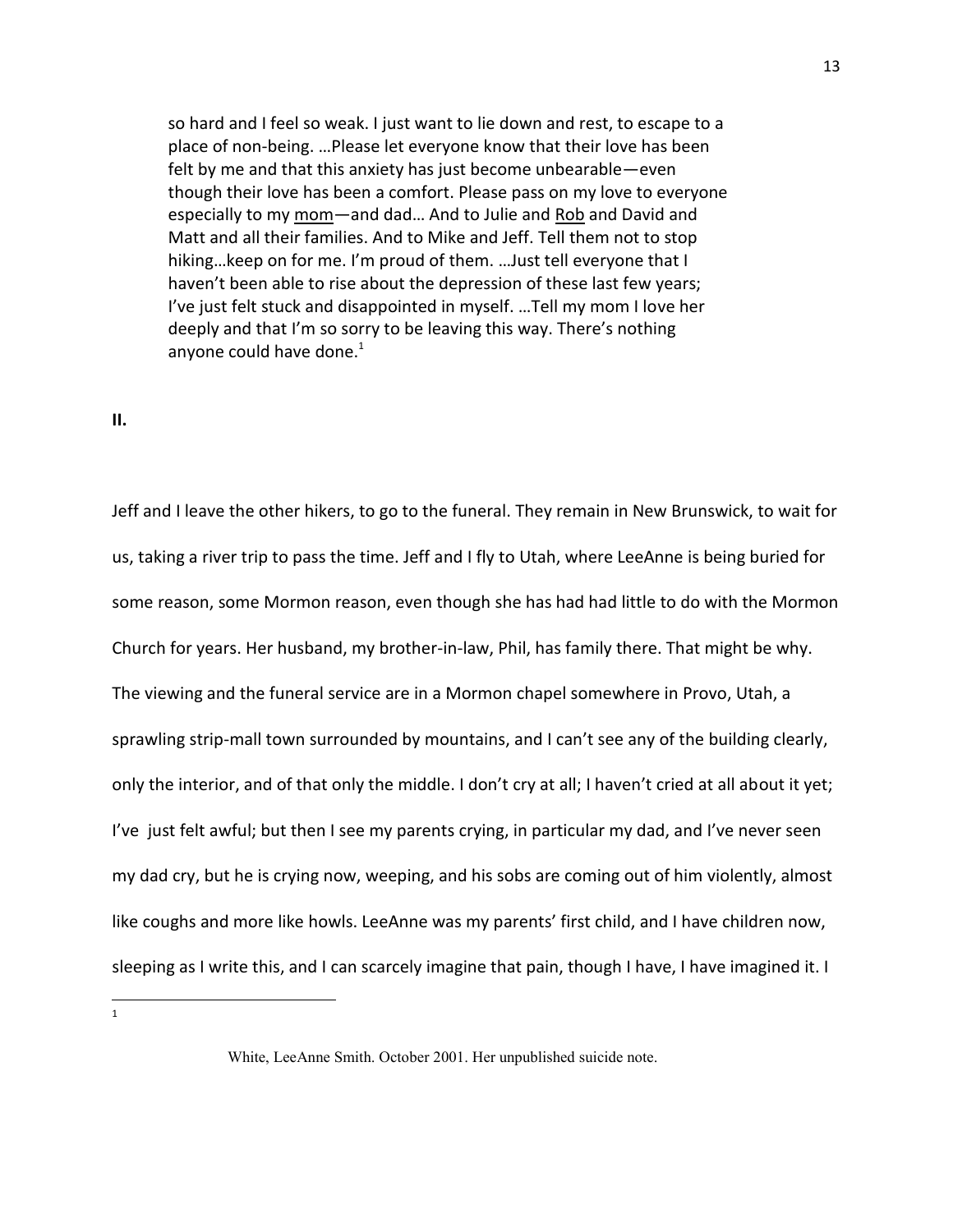see my dad rocking back and forth on a long wooden pew; and I can see a version of my mom with tears coursing down her cheeks; and I can't see anything else, I don't know who is next to me, I don't know who all is here, and I can't stop crying myself. I am going to miss her. I can't believe this happened. I can't believe this happened. I can't believe this. All five of my other siblings are here, I'm sure, but they are mostly unseen. My older brother Rob gets up to talk, stands at the podium up front, and talks about how he and his little daughters went with LeeAnne to El Morro once, a historic rock outcropping in northwestern New Mexico, and LeeAnne was so moved at how Rob's little daughter kept picking up sand and rocks excitedly from the ground and saying, "This! This!" as if our little niece just couldn't believe how unbelievably wonderful everything was and how great it was to be alive. Rob talks about how shortly before she died, he talked with LeeAnne about trying to just hold on until she felt better, and how he half-facetiously, half-seriously sang that song "Tomorrow" from the musical *Annie* to her voicemail after that. He sings the whole song to everyone now—"To-morrow…tomorrow...there's always…to-morrow...it's only…a day a-way"—his voice cracking horribly and tears streaking down his face, and the whole room just loses it, and I see it now like some dementedly sad Pentecostal revival, with everyone howling and bawling and burying their faces in their hands, like something tribal, like just too much, like I can't go on, even now. LeeAnne's husband, my brother-in-law, has his brother read a eulogy he wrote but doesn't think he can read himself, and everyone cries even more. Friends speak, and family speaks, and a familiar picture emerges of LeeAnne as someone who always moved in pursuit of life even as she felt stalked by death—a picture of a compassionate woman who read everything she could, who traveled the world, who loved nature and literature and place and poetry and music and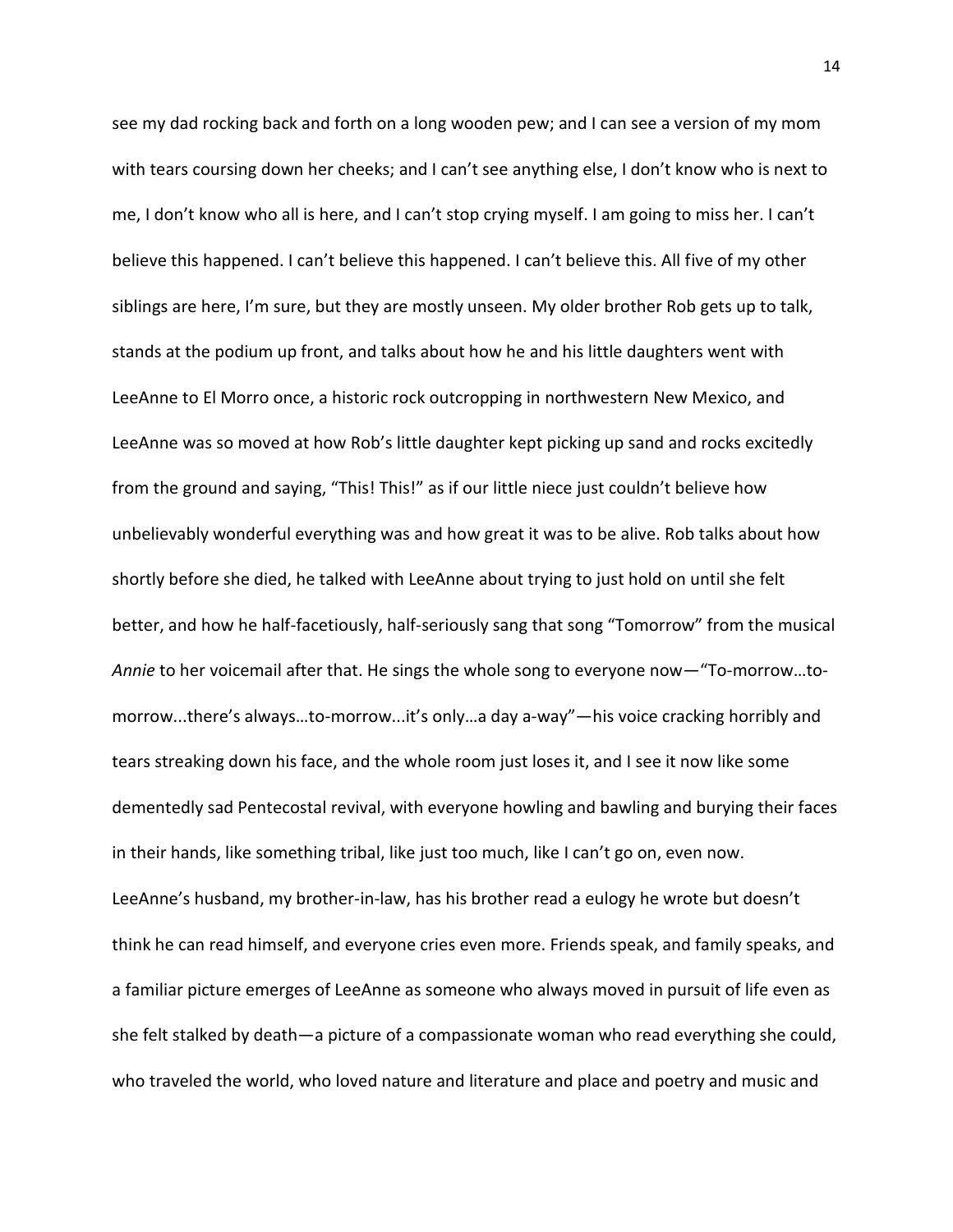friendship and art and truth, of someone who lived her life, and lived it well, despite all the challenges of her brain chemistry.

My oldest brother, Matt, talks about going to see *Gallipoli,* an independent movie, with her once, and tells how she had to cry for almost an hour in the parking lot about it afterward, before she felt okay enough to drive. LeeAnne felt everything deeply, and in the end, too deeply.

The funeral could end here, and it would be all right; it would perform its function. Even with my sister in her dress in her coffin at the front of the room beneath the pulpit, even with all that flickering in view, it would be okay, or mostly okay.

\*\*\*

But now someone who barely knew my sister at all gets up to talk, an old man who had met her only once more than a decade before. He is speaking now because he is the highest-ranking Mormon "Elder" present, a person in a high position of leadership in the Mormon Church, and he gives a twenty-minute sermon that feels like an hour and that grows and pulses and metastasizes for years until it threatens to consume every worthwhile moment of the funeral's catharsis and communion. LeeAnne will always be connected with her funeral, because she has had a funeral, and that funeral will forever be altered by the Elder's sermonizing. The Elder talks about the glorious afterlife allegedly awaiting LeeAnne—even though LeeAnne was an unbelieving suicide, whose soul, according to Mormon theology, should be condemned to eternal separation from her family and loved ones. Most of LeeAnne's friends are not Mormon, her husband is no longer Mormon, and both Jeff and I are drifting away from our childhood beliefs rapidly at the time of the funeral. I want to leap up and yell at him to leave,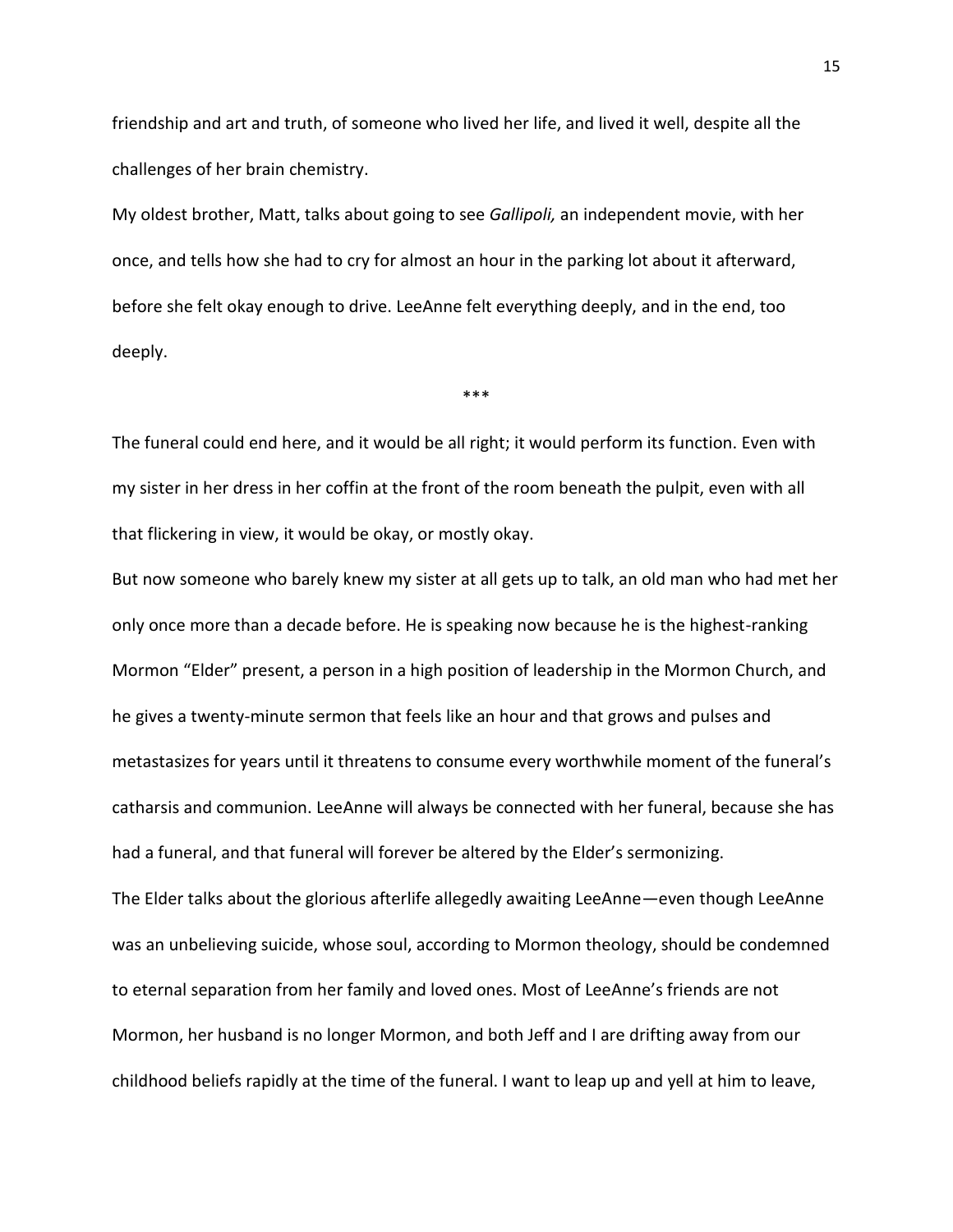this fuzzy, gray, scintillating presence behind the podium. Some people do leave. Others just glare at him, and I do too. My dad speaks after this man, but I cannot see or hear a word of it, because I am angry.

Here, I am beginning to see that not even my grief will live on intact; it will be suffused with and corroded by anger, though that anger will fade as well, and my visions of her will fade and fragment and distort, and the only likely afterlife she will actually inhabit—the scenes we have shared together—will remain always an uncertain place where the details will forever change and disappear and return different.

\*\*\*

And now we are burying her body, at a cemetery overlooking Provo, and there is a big, dark hole in the ground with an earth mover nearby, and the dirt at the bottom is in blackness, and there is some sort of contraption over the hole, made of cloth on rollers, on which the closed coffin rests, and the coffin is lowered by it into the hole, and there is a metallic gazebo around it, set up just for this occasion because it isn't there after the headstone is in place and sod is planted over the hole, and it is really raining hard, which seems clichéd for a funeral, but it is raining, and a pair of workers are leaning against the earth movers, and some hymns are being sung, or a prayer is being said, and people take turns throwing shovelfuls of dirt, and the kids take turns throwing flowers, and it becomes a game, and soon children are throwing all the flowers, and there are a lot of flowers, and it seems irreverent and annoying, but also like the sort of thing that would have amused LeeAnne, and we say as much, and the kids keep on going, until soon all the flowers are gone.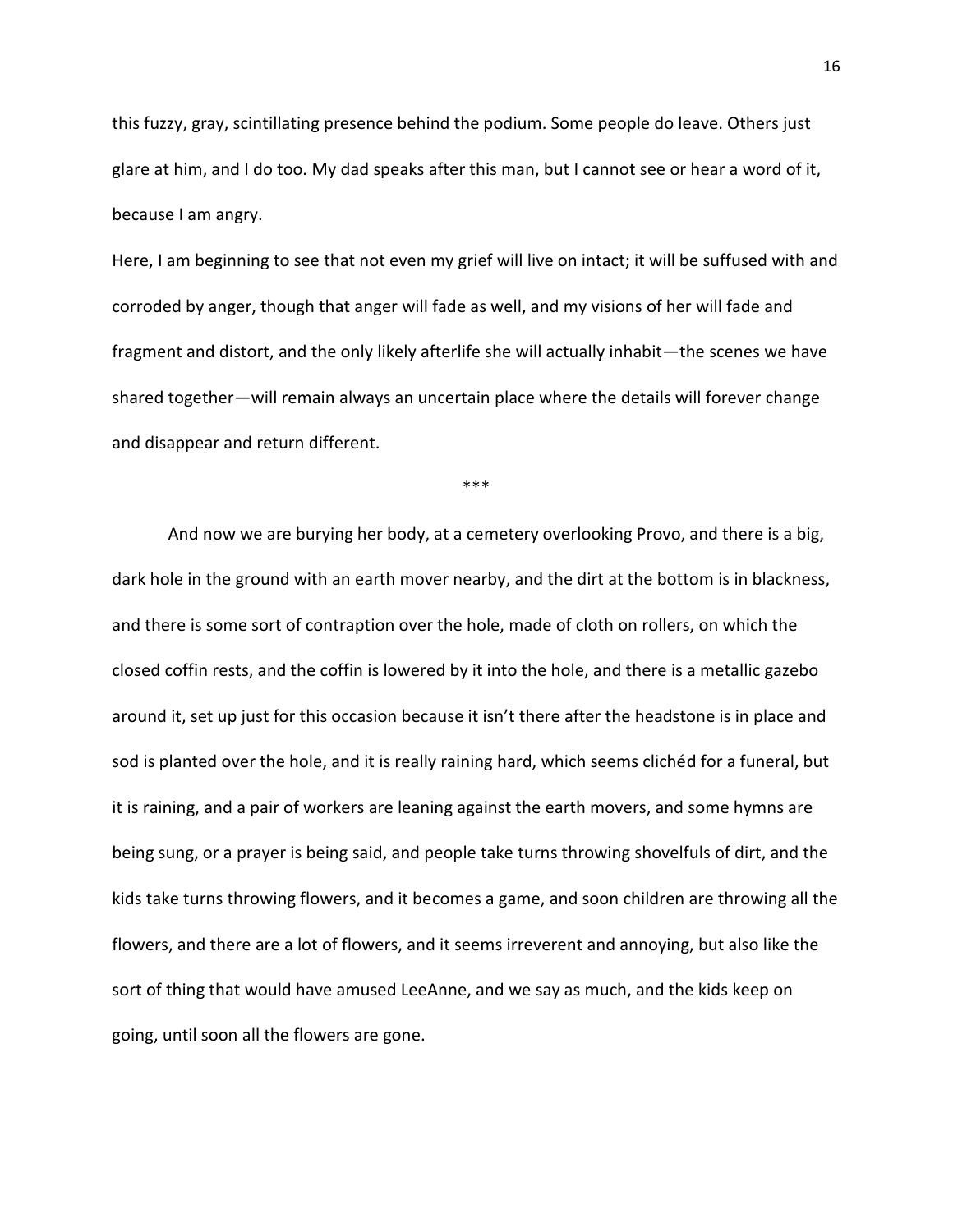I see Phil, standing alone, still reeling from it all, looking like a remnant of himself,

bespectacled and tousle-haired, waxy and cried-out. I pat him on the back, or give him a hug

from the side, something wildly inadequate. Later, he will reference this time in a poem.

...First the flowers were thrown, then the earth. I remember the rich incremental dark by shovelful smothering their flaming colors like cloudbanks slowly blotting out stars. And as the earth fell, my heart finally failed and I cast my eye around wildly, wanting to take each thing in, not knowing what part would be lost that I might struggle into this life again. $<sup>2</sup>$ </sup>

After all the flowers have been thrown, the people begin to move out of the rain, if it's still raining, hurrying slowly to their cars, leaving my sister there in her coffin. The mourners stumble away, and the men leaning on the earth movers begin looking at each other, and straightening themselves.

**III.**

And yet, LeeAnne is still alive, in her way, in the world I watch over, in the imperfect afterlife I have managed to grant her in my mind. She is here right now.

 $\overline{2}$  $\overline{2}$ 

White, Philip. "East Lawn." *The Clearing*. Texas Tech University Press, 2007.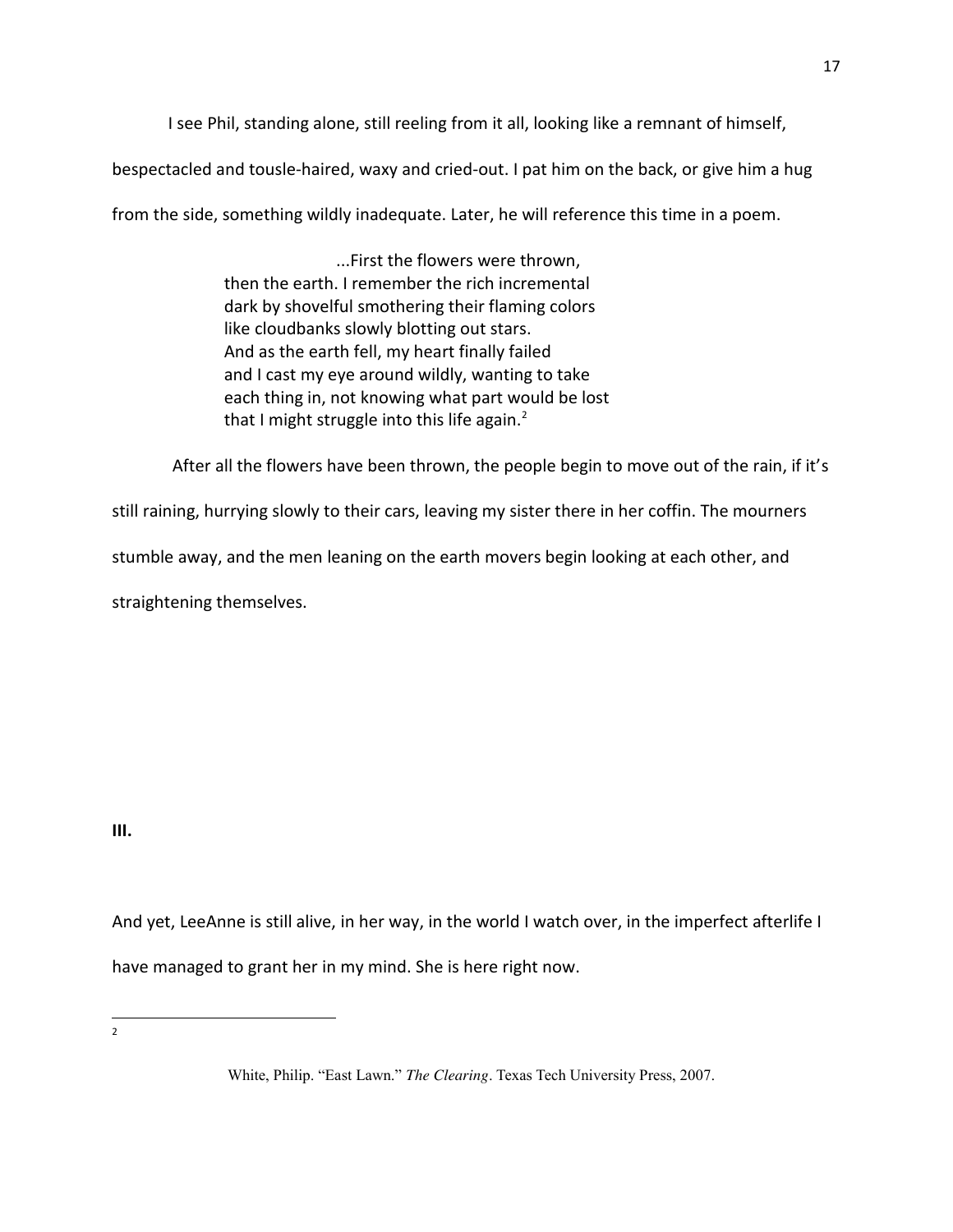Her form is shifting a little, and her face is sometimes indistinct, but this is definitely her, the LeeAnne I remember, literally. I am visiting her and Phil in Kentucky, and I am getting ready for the hike, and she and her friends are all impressed at what we're undertaking. We go to see *Unbreakable*, and I fall asleep before the twist ending, and I still don't know what happens, though I could find out. We tour a Shaker village, and LeeAnne and the museum people are impressed when I identify an unknown object in a case as a weight for a plumb line. We play tapes and CDs and records for each other. I play her Soltero's *Times Are Evil and You Are Beautiful* and she plays me songs from Matthew Sweet and Greg Brown and the Silos and Morphine. She says something that lives on as, "You can only copy 'Let's Take Some Drugs and Drive Around' if you promise not to listen to it while taking drugs and driving around." Or maybe that's another time.

We use LeeAnne and Phil's keys to get into a big classroom at their school with a movie screen, and we bring pillows and blankets and some of their other friends, and we drink beer and wine and watch *Magnolia* and I fall asleep before the ending, but it's okay, I've seen it before. I'll see it again.

\*\*\*

LeeAnne is alive in these scenes—in these shards cascading among shards—in my oldest daughter's middle name—in the art and themes she spends her life obsessing over, and which I now obsess over for both of us. I listen to the music of Talking Heads and hear LeeAnne say her favorite line of theirs is, "I'm just an animal, looking for a woman," laughing when she says it. I watch the films she loves, read the books she loves, listen to the music she loves, because I love it too, most of it, and I almost invoke her, almost summon her still, whenever I discover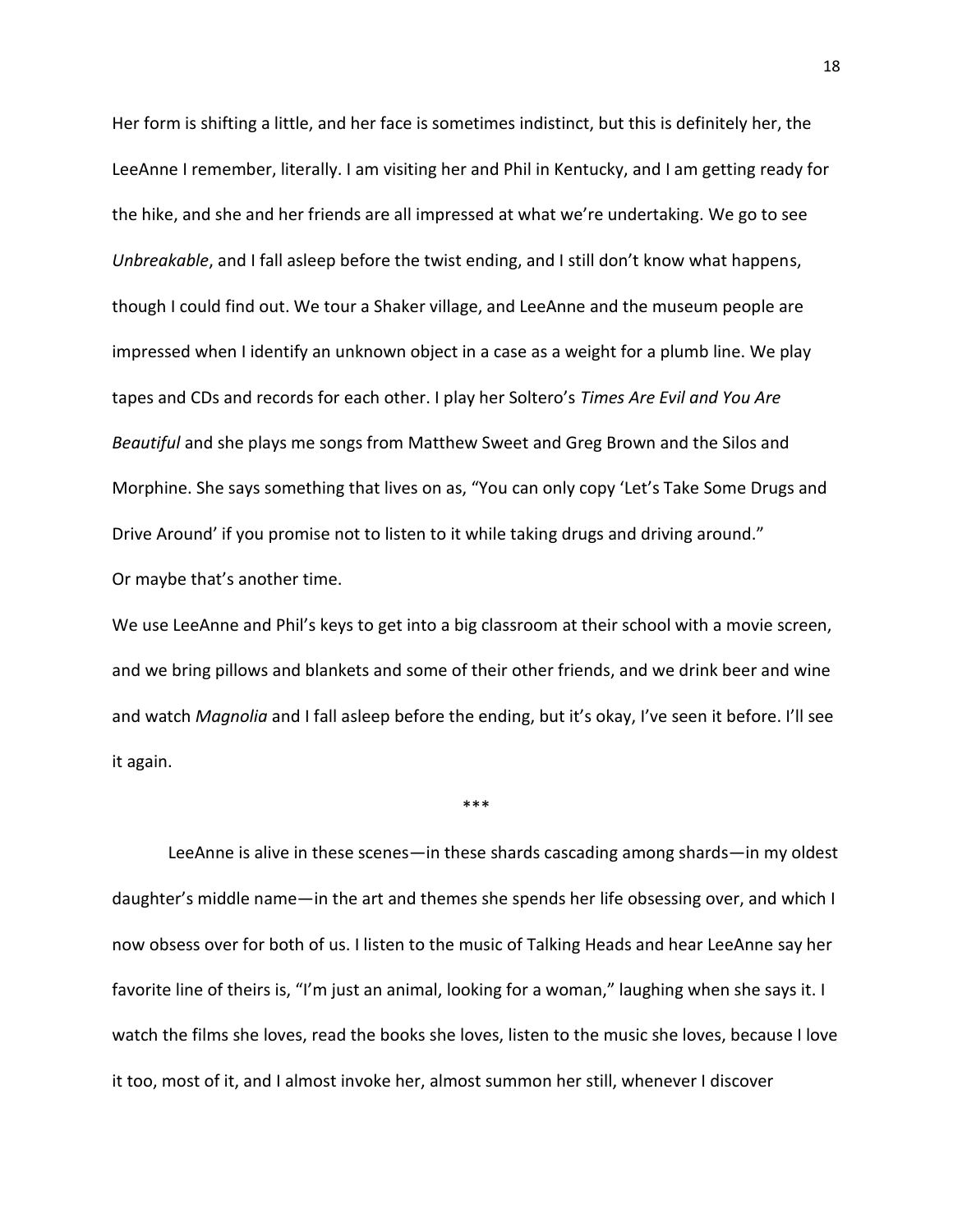something I know she would like. Neko Case—there is no way she wouldn't love Neko Case, what with her love of Lucinda Williams and Gillian Welch and Patti Smith—but the only way I can play it for her is to conjure up a fictional version of her, which feels pathetic and a little crazy. Or the Felice Brothers—she would adore them. She loves all those punk-edged anti-folk acts. And with her fascination with the meaning of place, a fascination she passed on to me, I would love to send her a copy of Dirck Van Sickle's *Montana Gothic*, in my mind the best exploration of that subject, fiction or nonfiction. That one's old. She might have read it anyway.

\*\*\*

Such wishes just make me feel stretched and helpless, though. Better are the scenes, flawed and fragmentary as they are, of really being with her, scenes shifting and clashing and glitching, inexpertly jumping from moment to moment to moment. In one, we are walking in the desert between Albuquerque and Santa Fe, on an isolated piece of property our parents once bought with the hope of all of us one day moving there to live together. Cholla cactus tilt and bristle everywhere, like life-sized mutant stick men; prickly pears stab at our feet; a few tall Ponderosa pines stand together, likely smelling of butterscotch; and there are details I can only see because of what LeeAnne wrote about them herself, in a college paper.

A plane drones overhead every now and then, and sometimes a dog will bark, but mostly you hear only the wind as it rustles through cedar trees and patches of dried cholla cactus. Overhead the sky is clear and blue and wide. A large rock-faced mountain covered in scrub hovers over the flat plains that lie beneath it. You can see for what seems like a hundred miles—miles and miles of flat, dry, brown land. ...Wild doves fly up out of the dry brush and snakes rustle through patches of overgrown gourds often leaving their dried skins behind them. …Nobody lives on this land now, though an old chicken coop, a dog pen, and strands of barbed wire fence offer up evidence of previous owners. $3$ 

-<br>3  $\overline{3}$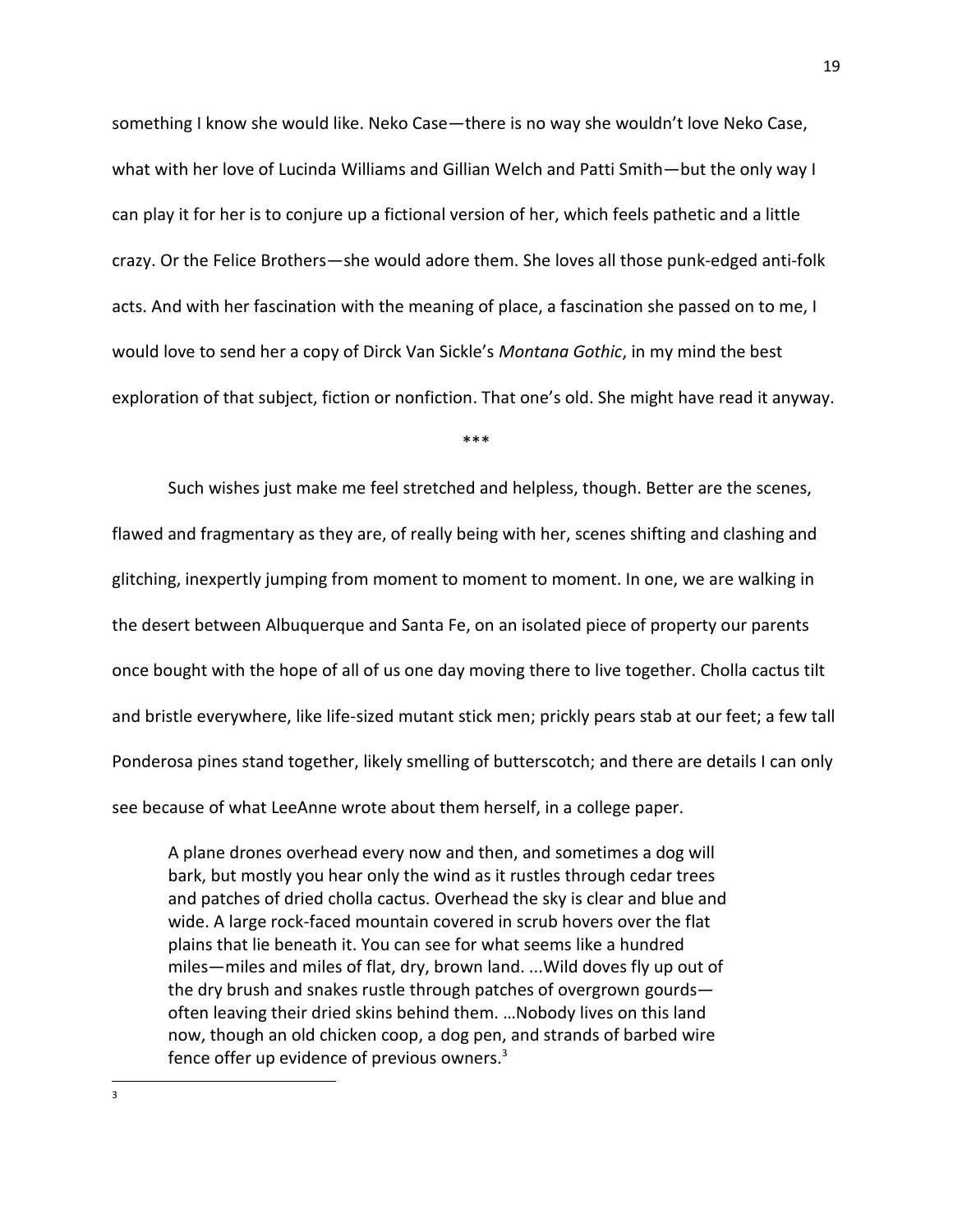There is a deep hole here that some of the neighbors say is bottomless, that they say trash has been thrown into for decades and that's never even begun to look full. The hole is a few feet across; a low wire fence encircles it, or it doesn't, and the bottom of the hole is dark. We walk to where we know it is. We approach it cautiously. We peer in.

LeeAnne walks around here and there, studying the ground, occasionally picking up a rock or a pinecone or a piece of purpling desert glass. She keeps a shelf at her home in Kentucky for the things she finds; she is always looking for such things. Nothing much happens out here, nothing at all, really, there is no story, but LeeAnne is alive, and we walk all over.

 $\overline{\phantom{a}}$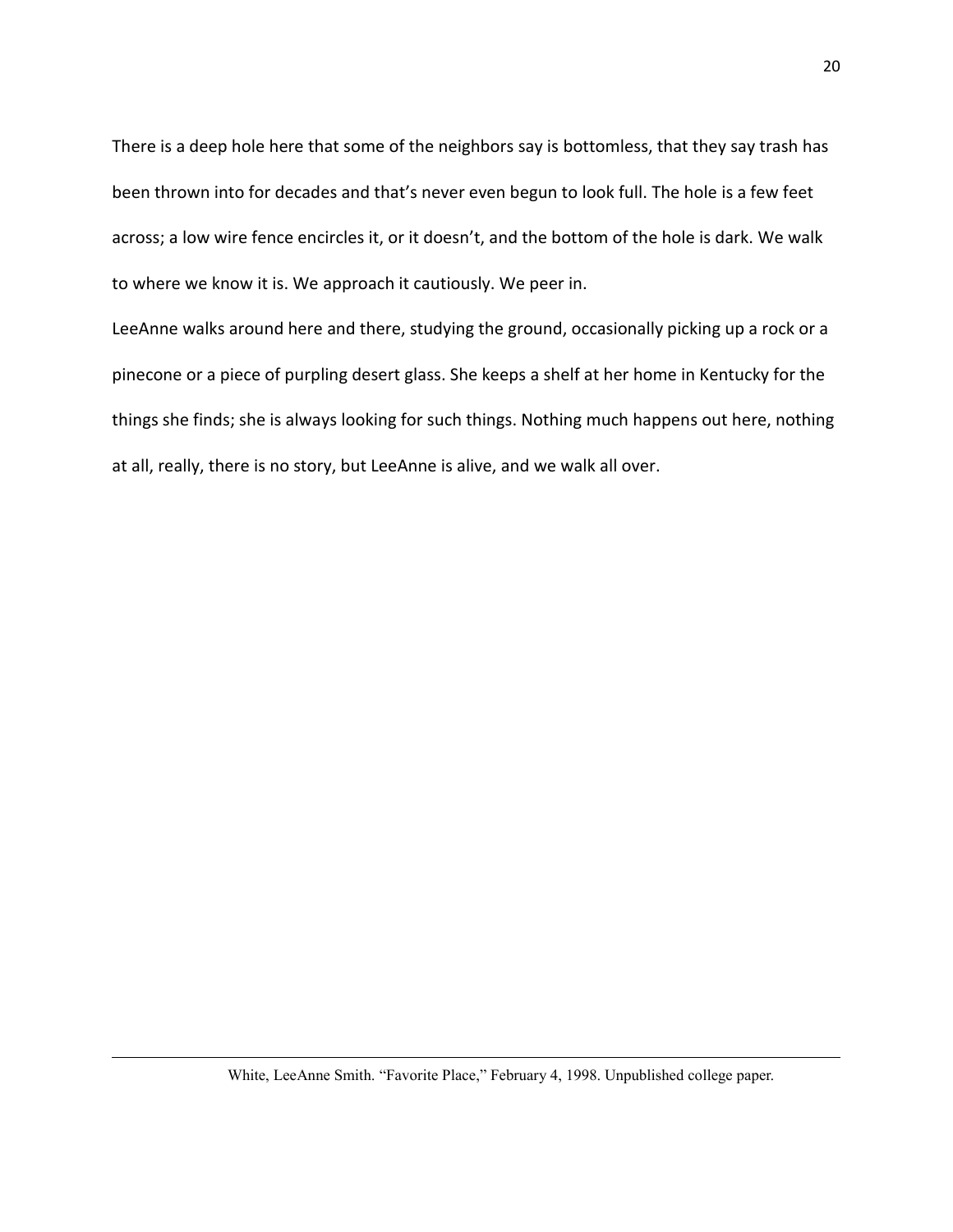#### **Start Breaking My Heart**

*In March of 2001, electronic musician Dan Snaith released his debut album under the name Manitoba, writing and producing all of its songs, and calling his ten-song collection* Start Breaking My Heart*. Re-released in 2006 under the artist name Caribou, the album stands as a masterpiece of mostly restrained, faintly melancholy, often playful electronic dance music—a densely layered landmark in the IDM (or Intelligent Dance Music) subgenre. More than any other, this album has served as a soundtrack to my life, as a symbol of my ongoing friendship with my younger brother, and as something that embodies a time of our lives that was never allthat-great but that now is gone forever—a time when all we had to do was drive a dirt road late at night, listening to this still-new CD again and again, marveling together at the way it fit the world so well. Track by track, song by song, moment by moment, it was a thing of wonder to us both, a thing of hidden joys and comforts, and it is still. Around the time of the tenth anniversary of the album's initial release on the Leaf Label, I began to write the following, as liner notes.*

### **01. "Dundas, Ontario"**

*Start Breaking My Heart* begins in a quiet way—with "Dundas, Ontario"—with an electronic murmur, and then four notes—four slow, synthetic notes—four notes repeating and repeating and repeating. Behind these notes flits something notably less predictable—something insectlike, many-legged, and vaguely threatening—a clockwork moth, clicking and clattering, battering at the glass of the song with a quietly increasing intensity. Then: a window opens, and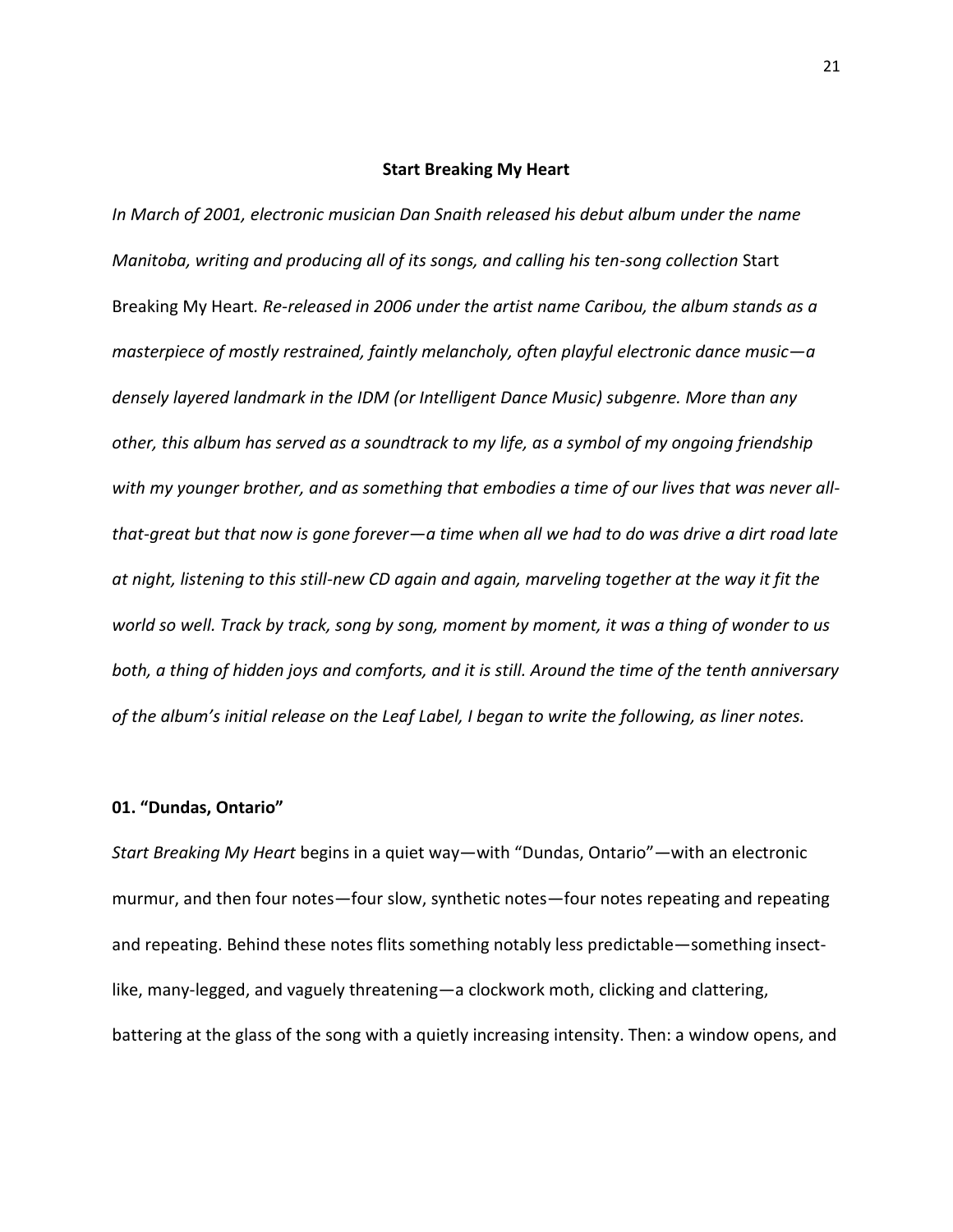then: we hear the beat. Sparks of sharp percussion electrify the world, people start to wake up, and we can dance, or we can tap our feet, and nothing feels harder than to just stand still. Dundas, Ontario is Canadian musician Dan Snaith's hometown, a lakeside community of just under 25,000 people. "Dundas, Ontario" is this album's first track, and it feels appropriate that Snaith would want to begin there, in the town he grew up in; with a return to, and a launching from, someplace formative and fundamental.

Several months after this album's release, I returned home as well. In the final third of 2001, terrorists used airplanes to attack the U.S., my oldest sister LeeAnne killed herself with an overdose of sleeping pills, my mom's health worsened dramatically, and my younger brother Jeff and I moved back to Cedar Crest, New Mexico, home to about a thousand, a desert mountain bedroom-community for the nearby city of Albuquerque. For nearly a year, Jeff and I had been walking across the country with four others, from Florida to Quebec, to raise money and awareness for Oxfam America, a charity fighting world hunger and social injustice. Why we came back to New Mexico to stay, I am not sure. Jeff tells me now it was because he had nowhere else to go, but I know we were both worried about our mom, who was suffering from diabetes and kidney failure; I know we wanted to be there for our parents, who were mourning for their daughter, our sister; and I know we were both physically and existentially worn out after walking more than 3,500 miles with an often-contentious group.

Besides, things were going to change, and soon. Twenty-two years old, I thought I would probably begin another adventure, or marry my girlfriend. Jeff, nineteen, thought he would go on a two-year proselytizing mission for what was then his Church—the Mormon Church. And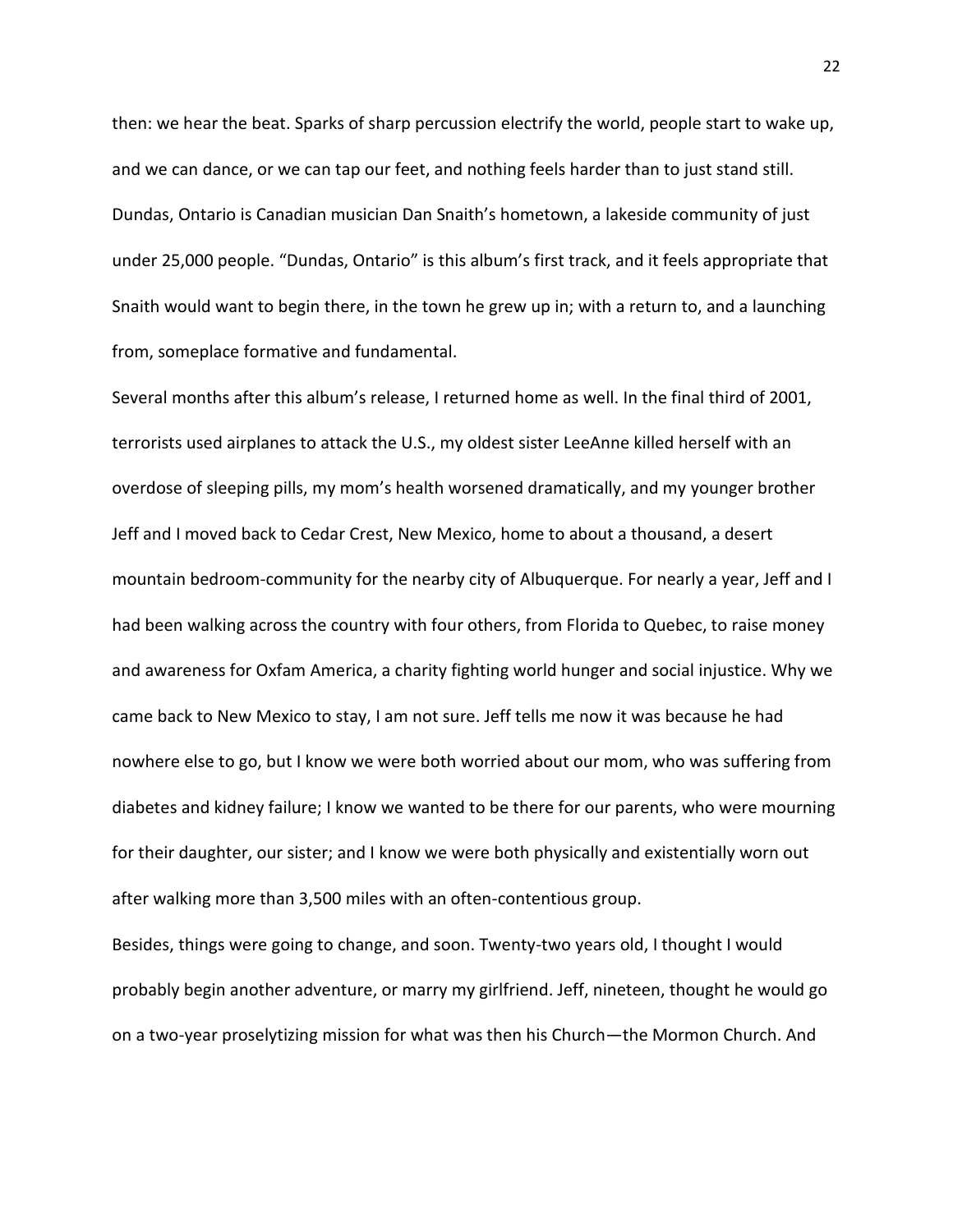we both wanted a chance to just hang out, to just *be*, before nothing would ever be the same again.

Jeff rode an Amtrak train home, riding with a group of Amish men on their way to Albuquerque to sell furniture. I stayed a while longer in Boston, our hike's home base, and then flew home via Michigan, where my girlfriend at the time lived. Her brother, a musician and electronic music fanatic, burned me this album in his basement office, refusing to tell me anything about it, wordlessly confident I would appreciate it.

Later, the first time I heard it, those first notes of "Dundas, Ontario" and the songs that followed, I was driving alone on Interstate 40 west through the canyon from my parents' house down to the city—sloping boulder fields on either side of the road, past piñon trees and dirt, past concrete and cracked-stucco houses—and it didn't stun me. It was so subtle, so apparently simple. But I liked it. I passed it on to Jeff, who gave it closer attention, proclaimed it a masterpiece, and insisted I listen to it again and again and again, as many times as it took until I got it. And I did get it.

## **02. "People Eating Fruit"**

For most of 2001, Jeff and I, and the other hikers, had had a clear goal for every single day: walk. *Walk north. Walk fast, because it's going to get cold.* And then, we had reached the sea, the gray granite Cliffs of Forillon, the northern end of the Appalachians, and suddenly, we had nothing else to work toward. After almost a year of goal-oriented living, we suddenly had nothing to do at all. Jeff and I were back, in the house we had grown up in—a middle-class, single-story house at the top of a dirt road—and we were now directionless, unmotivated,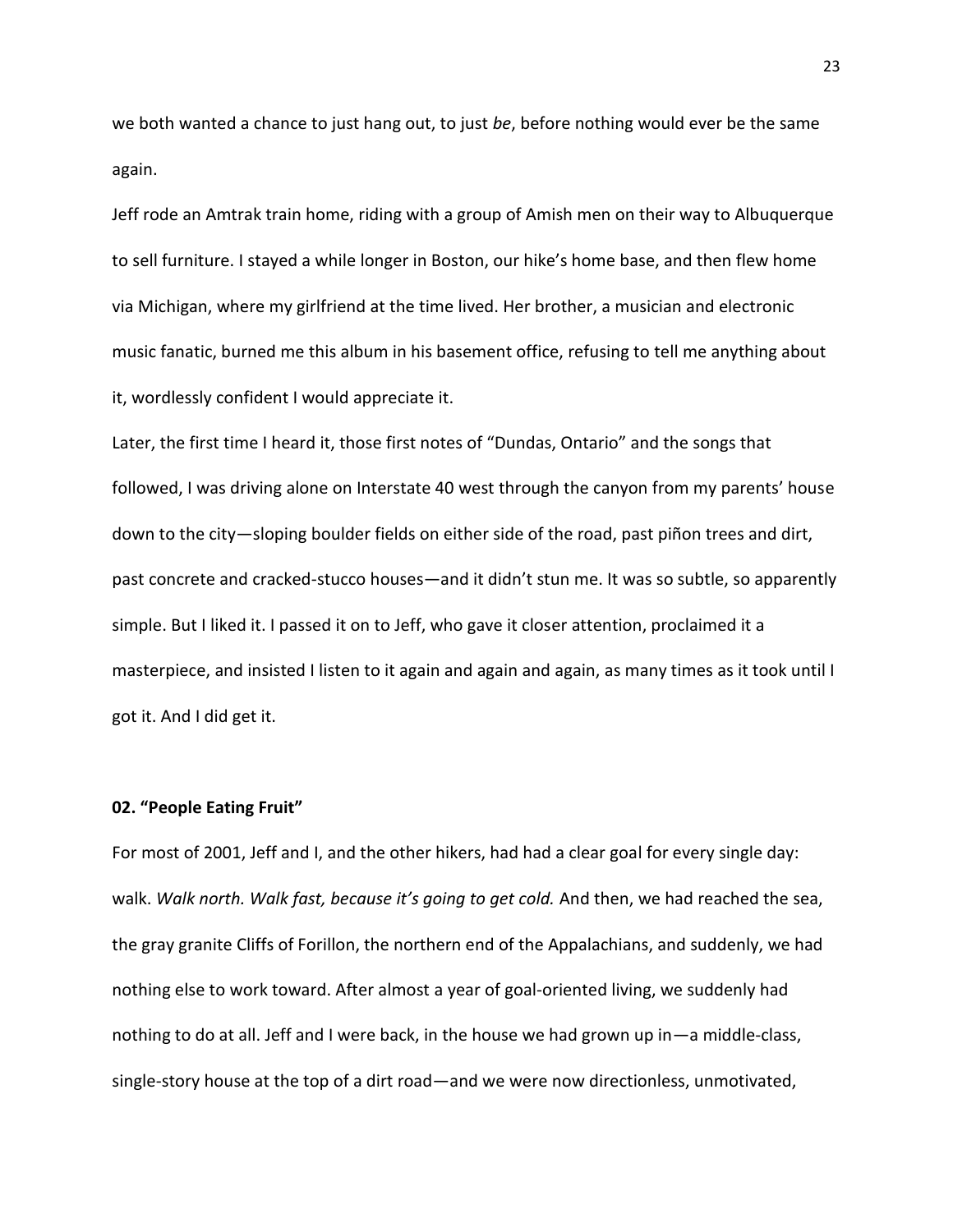adrift. We wanted to relax, we wanted this time to be good, but nothing had any purpose, nothing felt right, every moment hid sadness.

How this time felt is how "People Eating Fruit," the album's second song, still feels. Both remind me of *The Time Machine*, H.G. Wells' early sci-fi novel, the story of a gentle race of humanoids living in crumbling buildings on the surface of a far-future Earth, living peacefully, eating only fruit, all the while knowing that, when night falls, carnivorous predators will emerge from dark wells to hunt and devour them. Formerly the title track of Manitoba's four-song debut EP (released in October of 2000), "People Eating Fruit" sprawls as a realm of peace and idleness—a realm in which a chorus of childlike, inhuman voices sings, and then disappears, and then reappears distorted and slowed down, reappears to harmonize unnaturally with the chorus it was before—a realm in which scattered wells plunge to blackness all around, every one a quiet reminder that everything is not okay, that things are waiting to emerge.

I wrote a screenplay about a UFO cult, and talked on the phone with my girlfriend, breaking up and getting back together over and over again, usually about religion, which I had had enough of and she had not. Jeff, a talented musician, channeled most of his anxiety into pounding out brooding classical originals on our mom's grand piano. We watched movies—*Brokedown Palace*, *Much Ado About Nothing*, others. We tried to reconnect with our parents, hiking mountain trails with our dad, talking over *Colombo* with our mom. I tried to make plans another hike, a kayak trip, a return to college—but nothing stuck.

All of us were still reeling from my sister's unexpected suicide, my parents especially. My dad in his sixties, usually gregarious, the owner of a regional playground sales company—saw my sister in everything. A bluebird flew across his path one day, while he was out hiking, and he felt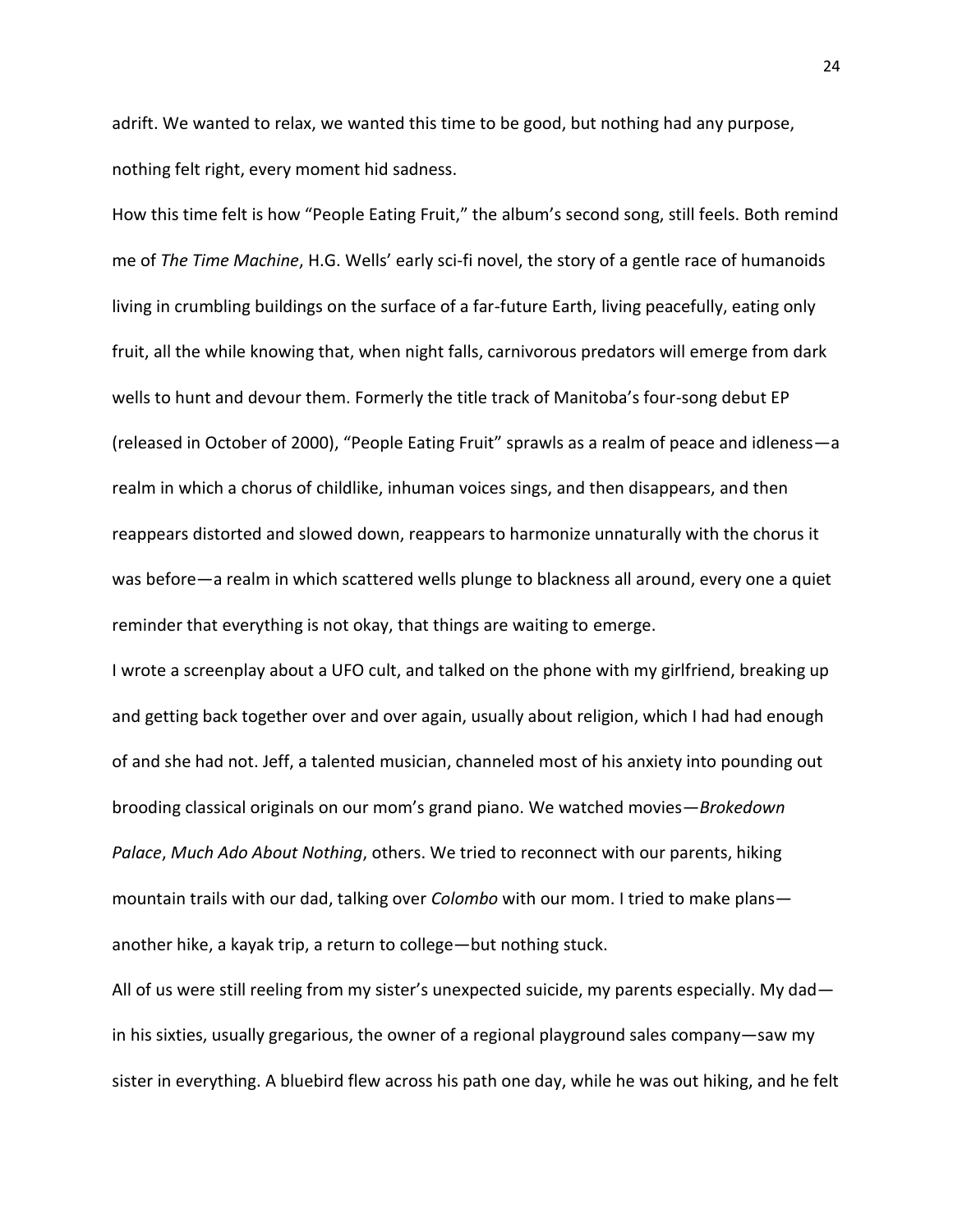sure it was her, back from the dead to lighten his heart; soon, ceramic bluebirds began appearing all throughout our house. He saw a movie starring the actress Kate Beckinsale, was struck by how much he thought she looked like our sister, and bought everything she had ever even made a cameo in. He spent hundreds of dollars on a custom-made sign that named a hiking trail after my sister, and we all hiked into the foothills of the Sandia Mountains, east of Albuquerque, west of our home, and installed it as a family. The sign was unofficial, though, and someone removed it within a few days.

My mom—a homemaker, also in her sixties—just didn't deal with it. Her health was already failing—from advanced diabetes, which she had let go untreated for years; from the kidneys that had given up and forced her into daily dialysis; from restless legs syndrome; and from a nearly constant itching—and all of that, with the addition of my sister's sudden death and my mom's belief in an afterlife, combined to rob her of almost all will to live. "I just want to be with LeeAnne again," she would say. And, "This is not living!" Even on our best days, our mom was always steadily dying in the background, and even on our best days, our dad no longer smiled. The bleary aftermath of my sister's suicide, the broken despair of my parents, and the day-byday dying of my mom were not the main story in this time as I experienced it, but they were the setting; they were the tone; they were the almost-visible haze hanging hard between every moving figure and everything else.

And then, there was my brother. Jeff, barely nineteen years old, three years younger than me blond, of average height, with a solid frame, deeply serious but with a grin always ready, his green eyes a mixture of fun and darkness. Jeff, whom I think felt and feels things as intensely as our sister did. Jeff, to whom I have almost always been closer than I have ever been to anyone,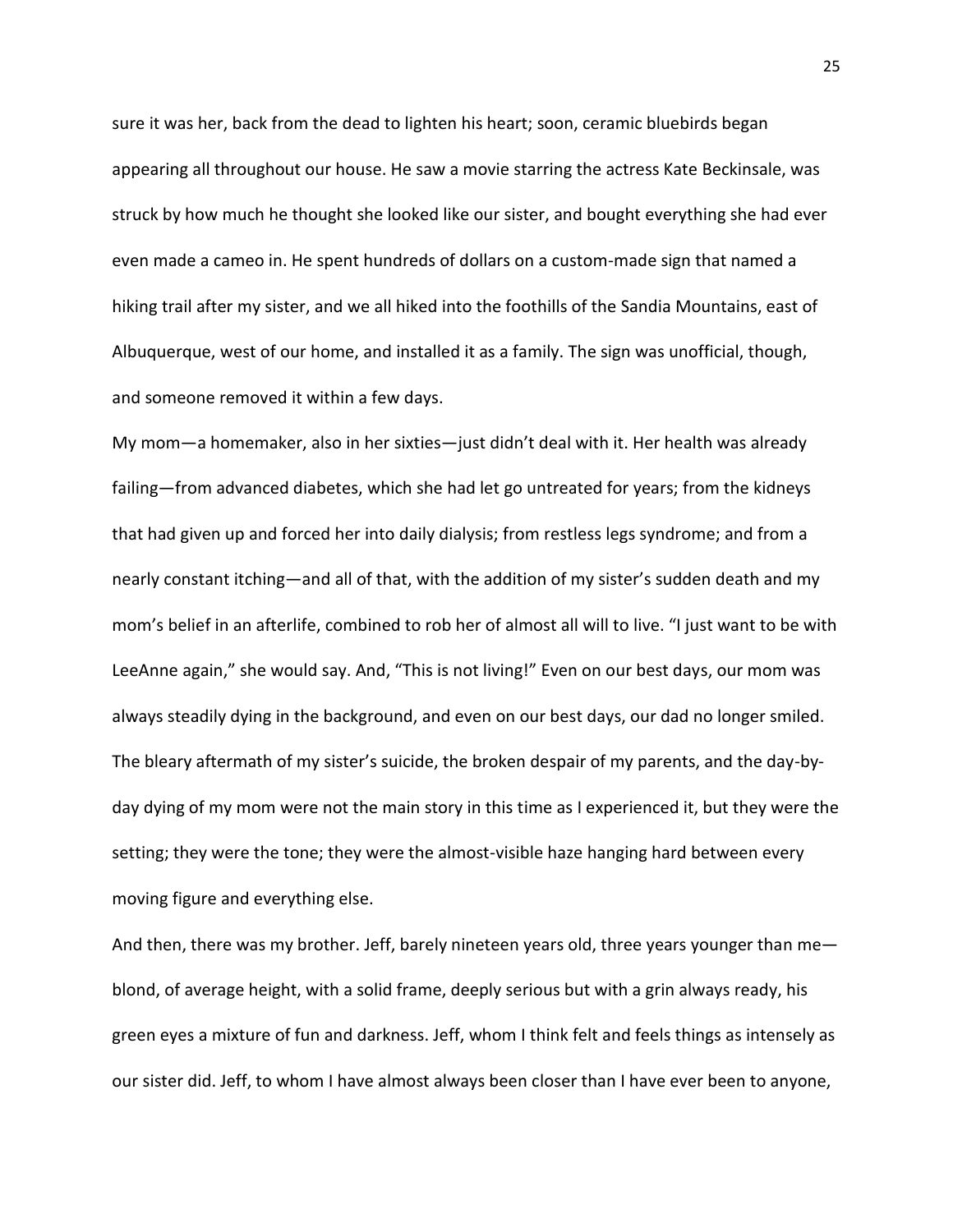in part because we were a bit like the only children in a family all our own. Our parents had had five children and their family had appeared complete, but when their youngest, my older brother David, was seven years old, they had me, and when I was three years old, they had Jeff, and so Jeff and I grew up slightly apart from the rest. By the time I was ten, everyone else had left home, and as my parents often moved, Jeff and I were each other's only stable friendship. In early 2002, Jeff was planning to go on a two-year religious mission for the Church in which our genuinely loving parents had raised and indoctrinated us, The Church of Jesus Christ of Latter-day Saints—the Mormons—a relatively new American religion with a central mythology about Jesus visiting the Americas; a prophet who claims direct contact with God; and a holy book, *The Book of Mormon*, that reads like bad Bible fan-fiction. I had had doubts about the Church my entire life, and had viscerally rejected it some time before, though some of its tentacles still wound their way through the folds of my brain. Jeff was still very much in it, even preparing to help it grow.

At nights, Jeff and I would head out driving, usually driving north from our parents' house on the two-lane Highway 14 and then turning left, west, onto La Madera Road—a winding, ruinslined dirt road that angled and wound its way from the piney northwest slopes of the Sandias down into junipers and piñons and a grassy valley and out into the wildest desert. The miles of La Madera Road unspool as a microcosm of the Southwestern past—past Native American ruins and petroglyphs, abandoned Spanish-Mexican villages, early twentieth-century mining towns, a crumbling railway, and a desert so wide and varied, all stone and cliff and dirt and nearing mountains, so seemingly infinite it makes everything human feel slight. Even human problems. Along La Madera Road, civilization had failed, and that felt okay, even hopeful; there, the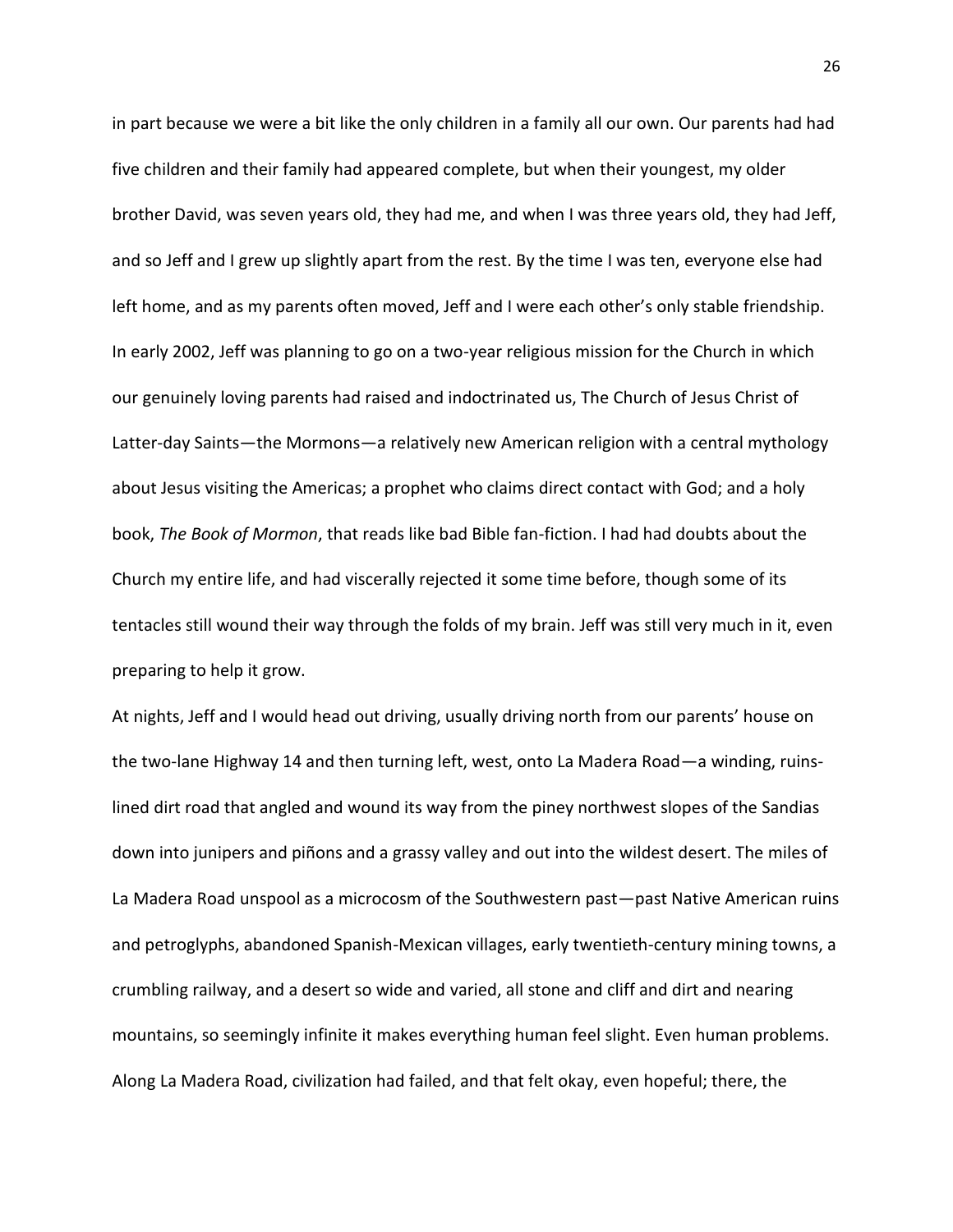fleeting became the timeless; there, the desert took back the world. We drove La Madera almost every night, for hours, and we would play this album, with every curve of the road matching every rise and fall within the music.

The songs would play; "People Eating Fruit" would play—the music a liquid calm, burbling and frothing along a curving streambed, sloshing up occasionally against digital banks, our white, camper-shelled truck sloshing and curving along a parallel course. The song would end, the album would continue, the album would end, and we would listen to it again; we would keep on driving, the album would play, or we would listen to something else.

On one such drive, I remember taking out Manitoba and putting on the unearthly zithering of Washington Phillips. I remember the two of us listening to Phillips' 1930s gospel-blues song, "I Am Born to Preach the Gospel," and Jeff exclaiming, "This is just how I feel!"—the rabbitbrush desert careening and revolving around us as we drove—and my heart sinking, knowing he was about to go deeper into something most people never really returned from—two years of intense indoctrination—into something two of our older brothers never really came back from—into something I worried our friendship might not survive.

### **03. "Mammals vs. Reptiles"**

Most mornings in early 2002, I would sleep in—in the same bedroom I had grown up in, although a room now completely remodeled and repainted and re-carpeted, a foreign place, not mine—eat breakfast, watch TV, work on my script, or drive down to Albuquerque to meet with friends or tape fliers on light poles. The days were tedious and mostly pleasant, filled with the desire to do something and with a total lack of good ideas as to what. So I just kept on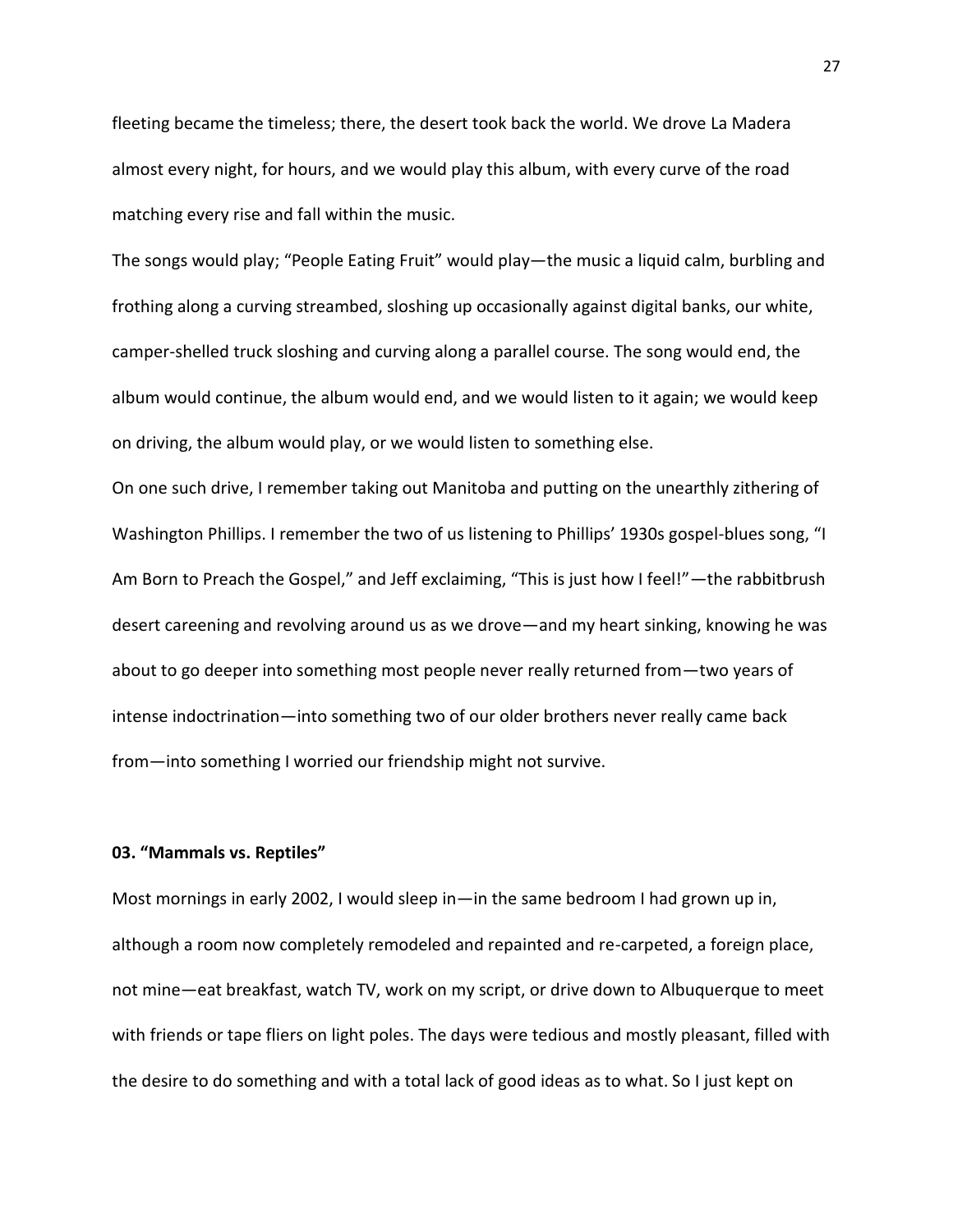putting up fliers, just kept on doing whatever. The fliers were for a fictional cat-grooming service I had founded in my brother's name; every one featured photoshopped images of cats waving American flags, an offer of a free initial grooming, and a fake quote from *Cat Fancy* magazine. I just liked the idea of people calling up Jeff to ask him to groom their cats. It made me laugh, so I taped up hundreds.

And, I kept on driving, late at night, with Jeff—usually the same road, La Madera, with its roofless tunnel of dust-coated junipers, with its headlighted sandstone, its walls and rises, its brittle tufts of roadside sage—and with this album. Alternately melancholy and warm, creepy and relaxed, surprising and repetitive—this album is all of that, and "Mammals vs. Reptiles" is all of that in a single song.

Immediately frantic, immediately repetitious—a record needle has become stuck at the end of a 45, and is playing the same four notes over and over and over again in close succession dadumdadum, dadumdadum, dadumdadum, dadumdadum—but instead of being annoyed, the residents of this musical house are grabbing drums and cymbals and jamming along, accompanying the stuck needle, competing with one another and with the world. And then come the horns. *The horns!* Things are happening here, things are intensifying, but there is always this manic sameness. We know this song will build, will smear out wide as the horns join in, will lean and sprawl and almost collapse, but despite all that, there will be those notes, those same four notes, those four notes again, those four notes again, those four notes again, those four notes again. Its strained repetition fit our minds just perfectly at the time, and driving at night with the album as our world's soundtrack, it fit everything.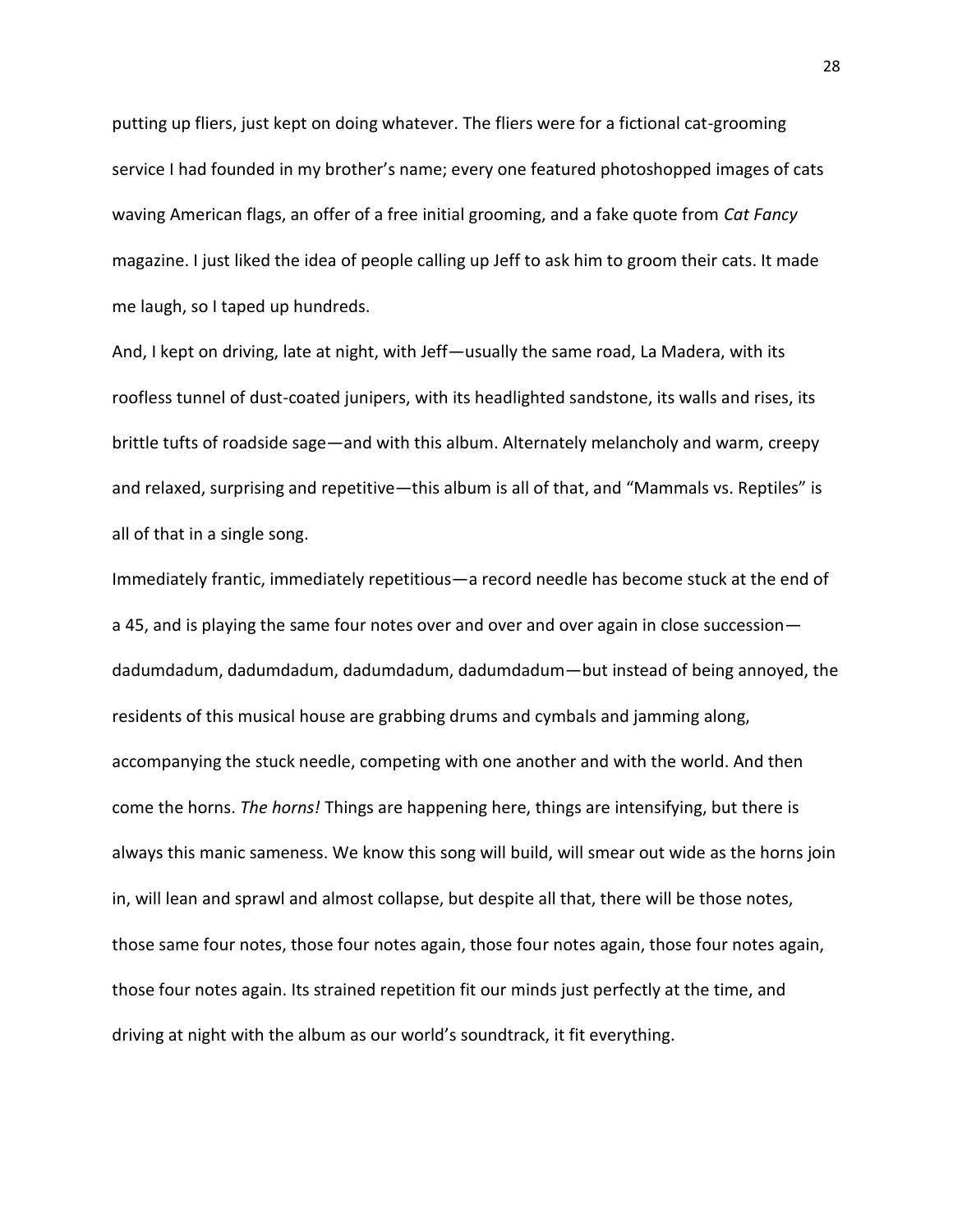Some nights, apparently reveling in the absurdity of our existence, Jeff and I, before heading out, or after coming back, would spend hours on the Internet, on martial artist and actor Chuck Norris's official website, trolling the chat room. It was stupid, and pointless—*and why didn't we just get jobs?*—yet now I remember it fondly. Jeff had discovered that in Chuck Norris's chat room, we could each create as many online identities for ourselves as we wanted to. So we did, each of us strolling into the online world of diehard Chuck Norris fans as a crowd of twenty, all of us interested in one thing and one thing only.

"So, uh, any like, uh, young teenage boys in here, who are, like, uh, pretty muscular?" The six to ten legitimate Chuck Norris fans using the site would suddenly find themselves in a growing crowd of friendly pedophiles who for some reason just showed up out of nowhere. At first there would be outrage, then threats to report us to the site administrator, and then a mass exodus, with everyone typically leaving in quick succession, leaving Jeff and I laughing maniacally to each other, trading the keyboard of our parents' computer back and forth, talking and typing to no one else.

"When we look back on this time," I remember Jeff saying to me on one such evening, "We'll say, 'That just has to have been the most worthless part of our entire lives.'"

# **04. "Brandon"**

Most days, things just happened, and time just kept dragging on, but sometimes everything would come together—sometimes wonderfully, sometimes not. For Jeff, everything just got worse. He was growing out of adolescence, and many of his teenage eccentricities were beginning to manifest themselves as real problems—as anxiety, mainly, but also as mania,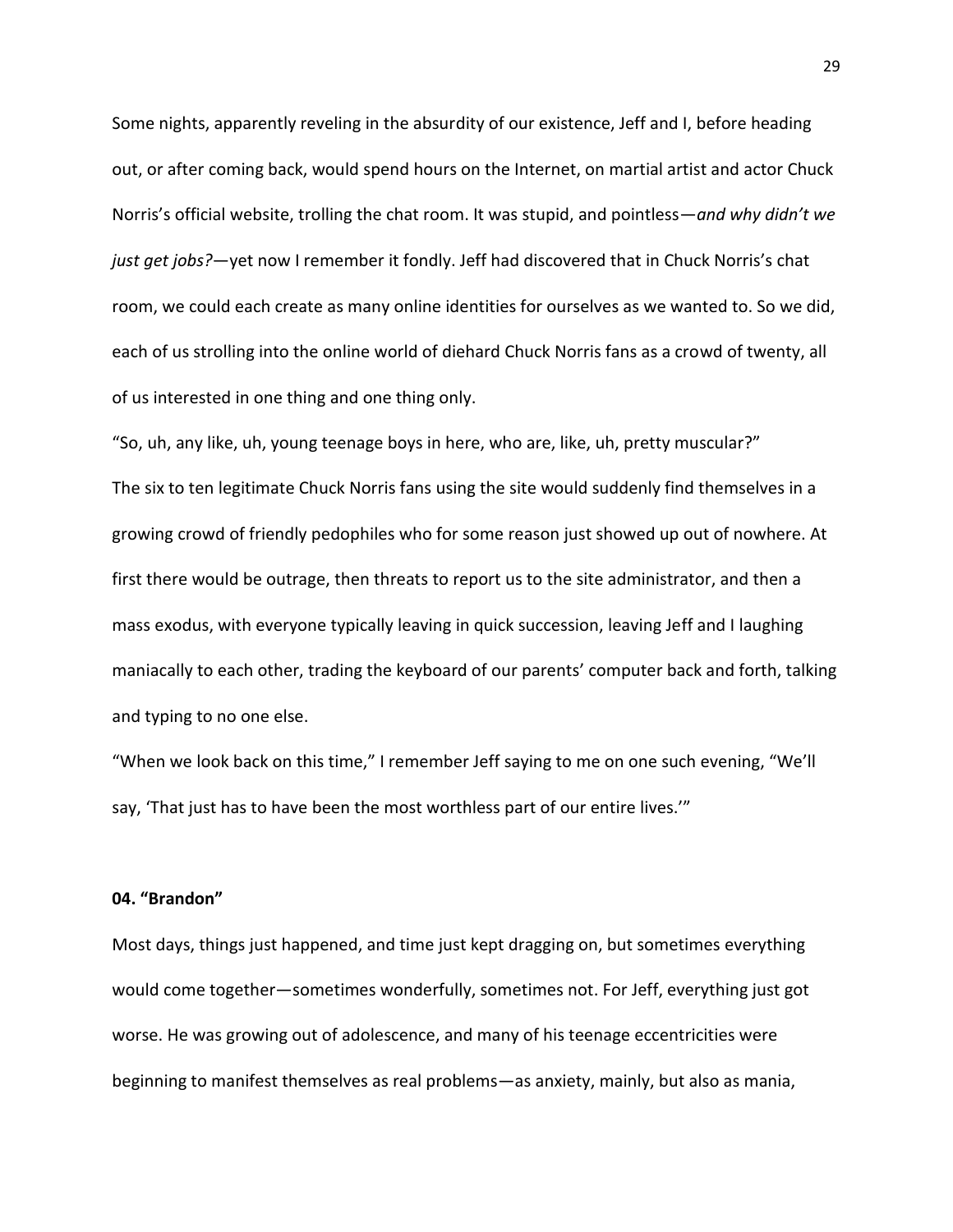depression, paranoia, and as increasingly intense panic attacks and suicidal thoughts. Later, perhaps a year later, he would begin seeing a therapist and taking medication for his anxiety and depression, but during this time he just hoped he wouldn't need it, if only he lived right and kept praying. Occasionally, our mom would drag Jeff to a naturopath friend of hers who would place different herbs in his hands and then tell him things she had somehow deduced from how much effort it took for her to push down on his arms—but it would be wrong to say he received any real treatment for his problems during this time.

During the days, when he wasn't playing the piano, or reading Church literature in preparation for his mission, Jeff and one of his friends, a beautiful girl his same age, would plan increasingly elaborate and ridiculous schemes for getting kicked out of various Wal-Marts, down in Albuquerque. They would execute their plans and film them, and then bring the videos home to play on our parents' TV. These videos typically featured Jeff as his performance art alter ego, Timmy the Bold, an autistic, wheelchair-bound man who asked literally everyone if they were feeling sassy and would like a seat on his lap. Jeff's friend would usually play his caretaker. "Two knees, no waiting," Timmy the Bold would say, patting his lap, pawing at the shoppers' rapidly retreating figures, and speaking in a croak. This went on for some time—this was Jeff's life at the time as much as our late-night drives were—until Jeff and his friend began dating and her on-again-off-again ex-boyfriend—who was also Jeff's best friend from high school—came home from college mid-semester. Jeff spent much of almost every day with them, but the dynamic among them felt toxic and made of resentment. They bickered almost as much as they spoke. Jeff scowled more than he didn't.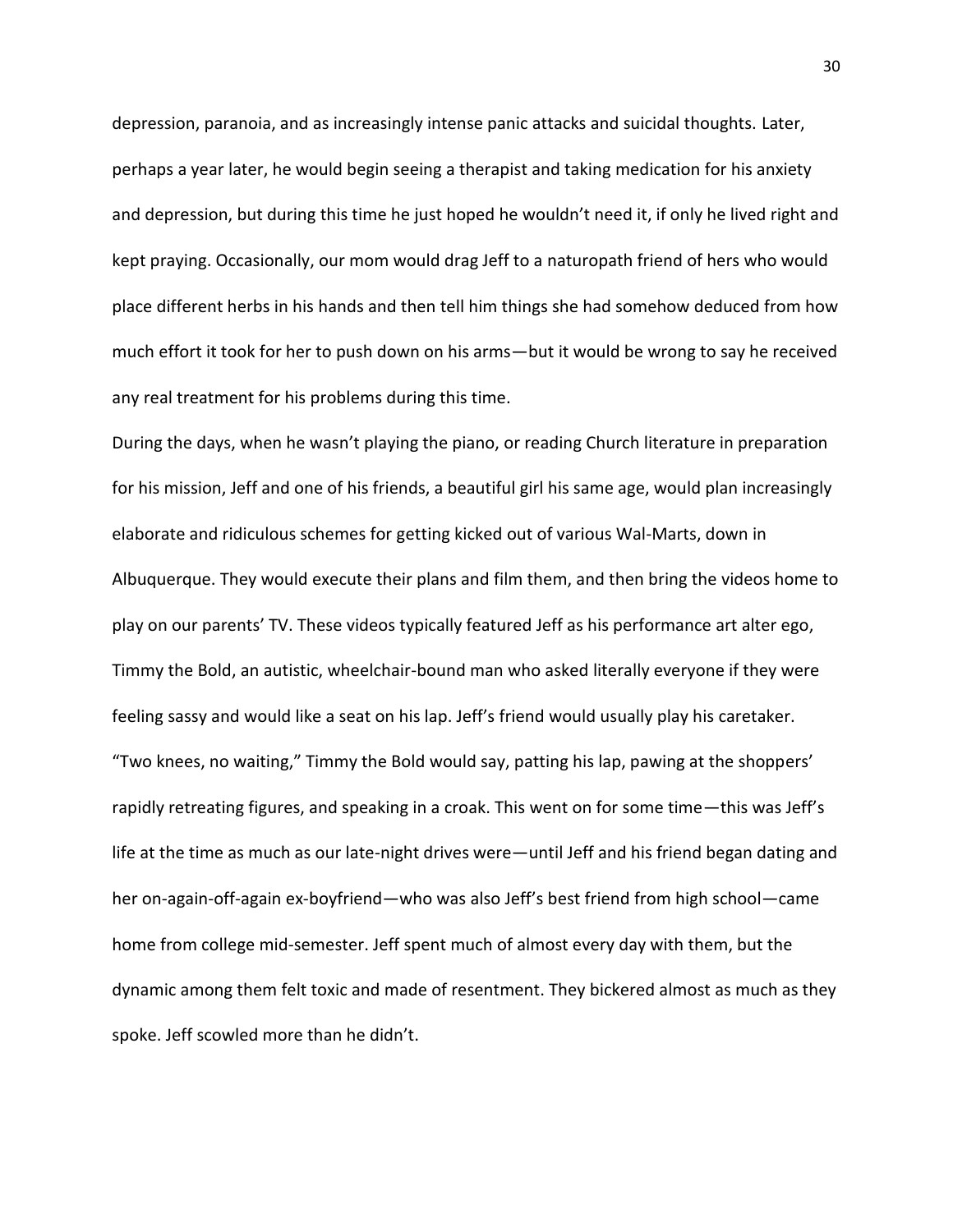In a way, it was the opposite of "Brandon," the album's fourth song, my favorite on the disc. The song begins in a slow hurry, the drums whipping a sequence of peaceful, quiet keyboard notes to step it up and move faster—keep going—*we've got to reach the bass*. And eventually, the notes do reach the bass, so wobbly and strange and uncertain; the frantic drums are left behind, and the music continues on, changing, growing, quieting, slowing, stopping, inching forward—and then, in what I always called "The Greatest Moment in Modern Music," the drums return, but with superpowers, with an added dimension, and when they unite with the music once again, the song just *becomes*. A new and fatter and even wobblier bassline wanders back in, and even now, listening to this more than ten years after I first heard it, I get chills. A hurriedly strummed guitar joins the other instruments, the other sounds drop away one by one, only the strumming of the guitar remains, and then nothing does, nothing at all. Brandon is another Canadian city, the second-largest in the province of Manitoba. For a song that becomes so big, it's fitting that it departs so wildly from Snaith's hometown, heading west to a place with more than double the population—heading west via two freeways and another country. Albuquerque was our Brandon, I suppose. It was west of us, anyway, and larger, and

for Jeff, at least, things did intensify there.

Of course, I was just on the edge of that story, typically holed up in my room, writing or reading or killing time. Sometimes I would wander out to get a drink from the fridge, and Jeff and his two friends would stomp in and out of the kitchen; my mom would drag her home-dialysis tubes over to the wall-phone to yell at yet another strange call about a free cat-grooming service, and then she would yell a question about it at Jeff.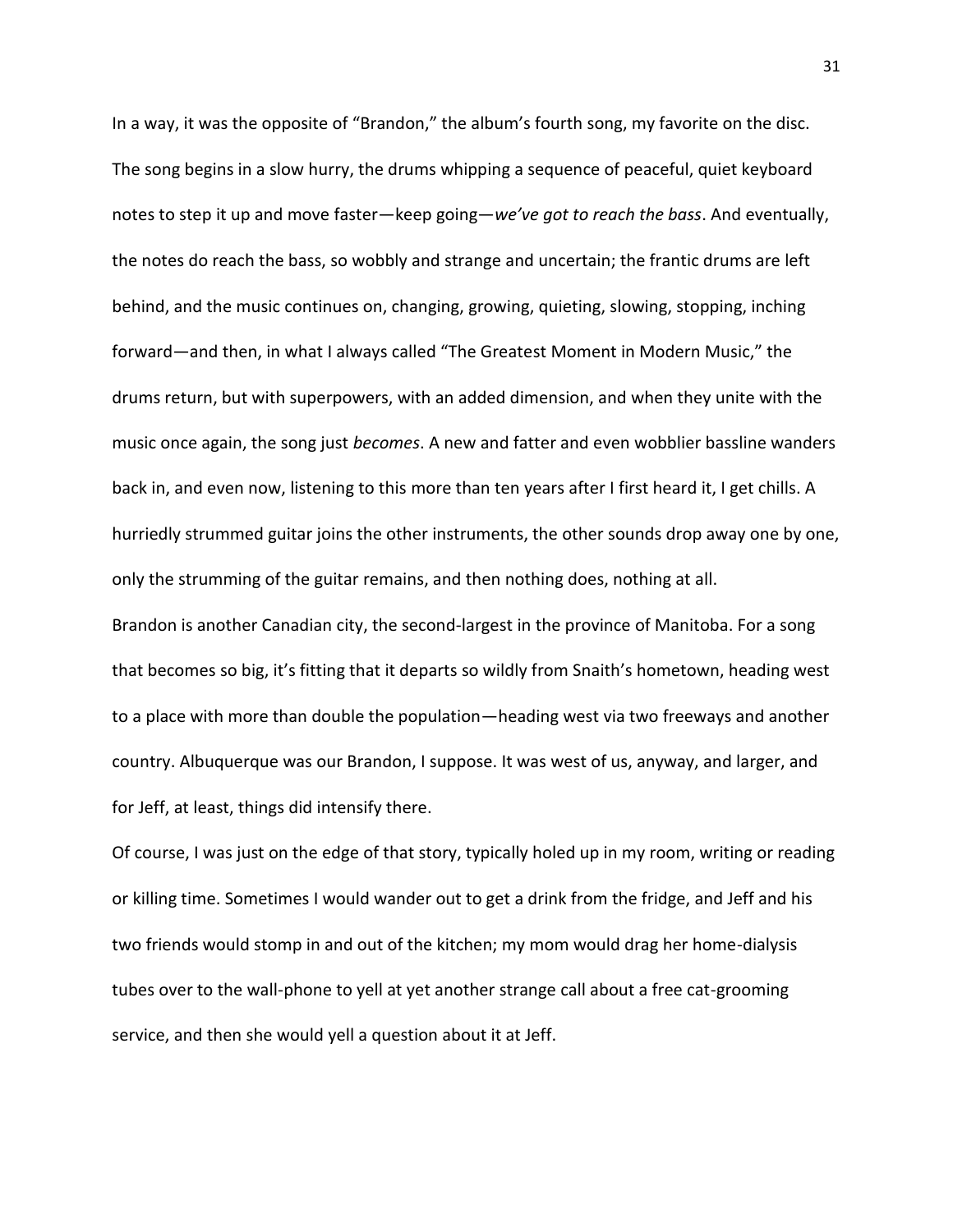## **05. "Children Play Well Together"**

The percussion of the album's fifth song, "Children Play Well Together," sounds like the scuffling feet of someone drugged and uncertain. It sounds completely unlike any existing idea of percussion. It sounds like someone lost and wandering through an auditory hallucination, drunkenly stumbling from evening into dusk. Slow notes of a touch-tone phone float past. Fingerpicked guitar notes drift by, repeating. Everything plays in a minor key. Everything sounds ominous. It's a song many online short films have used to make mundane events seem terrifying. It's the playfully titled "Children Play Well Together," but at this time we were not all even functioning well together, and the song only fit our world because of its tone. Jeff's girlfriend broke up with him to go out with her ex again, and in a single day he lost her as his girlfriend and friend, lost the friend who had been his best friend throughout high school, and he almost lost his mind. One day shortly after that, he spent almost the entire day in the bathroom, and when I would knock on the door, I could tell he had been crying, though he said he was fine. I think it was that night, when we went driving, when Jeff skipped ahead to "Children Play Well Together," saying he loved it because "It's just so creepy! It's just the way everything feels to me, all the time," and I had to agree.

We drove down La Madera Road, and I can clearly remember hauling through the Dusty Corridor, an early-on juniper-lined stretch of the road; Jeff wrote a song about that stretch on his guitar around that time. I remember passing what we call First Ruin, the first partial adobe walls seen when heading west, and passing the cholla cactus field in which I would one day get married. Jeff leaned over the wheel and, suddenly, he broke down sobbing, just weeping in harsh, choking bursts. It was all roar and crash and guttural sound, and he was shaking so hard I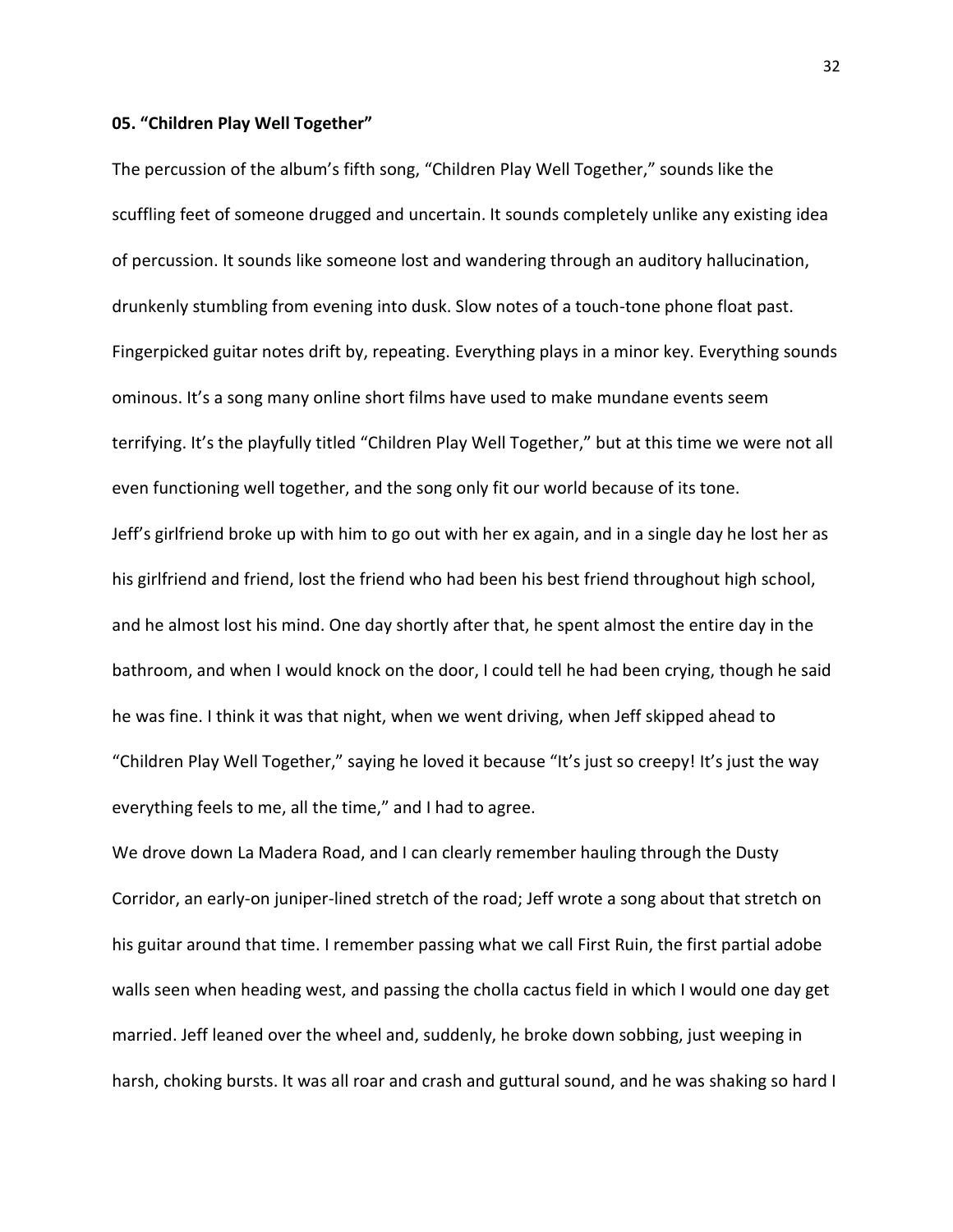wished he wasn't driving, and he was panicking and crying out. I remember him sobbing, "It's my face, my stupid face!" It was so irrational, but his pain felt so real that I could feel it too just by sharing the vehicle. Eventually, he managed to explain that when his girlfriend had broken up with him, he thought she had implied that his *appearance* had something to do with it, particularly his acne, which could sometimes get noticeable.

"I just want to—I just can't stop thinking about just, just ending it," he said. "Like LeeAnne did!" "Oh, man, don't talk like that!" I said.

I reminded him about how, three years before, living in Alaska, I had spent months of a seemingly eternal winter just sitting in the window of my cabin, smoking way too much pot, reading depressing books, hiding from the cold, and just hating my continuing existence. "And I was the same age you are now. Maybe it hits everyone in our family then!" I suggested that, since depression affects a person's brain, that means a depressed person can't even *think* correctly about his situation, because the tool he needs to do that with is the one most affected by the problem.

"Just wait, man," I said, meaning every word. "You can't be thinking clearly about this. Seriously, you're probably better-looking than anyone else in our family. I've actually been envious of your appearance before. Don't you remember in high school, when people constantly told you how much you looked like Leonardo DiCaprio? And that was when *Titanic* came out! Not *What's Eating Gilbert Grape?*, when he played a retarded guy." Jeff laughed. He started talking a little more positively, coming to more reasonable conclusions, stating positive, even cocky, things on his own. "I guess I have made out, just since we've been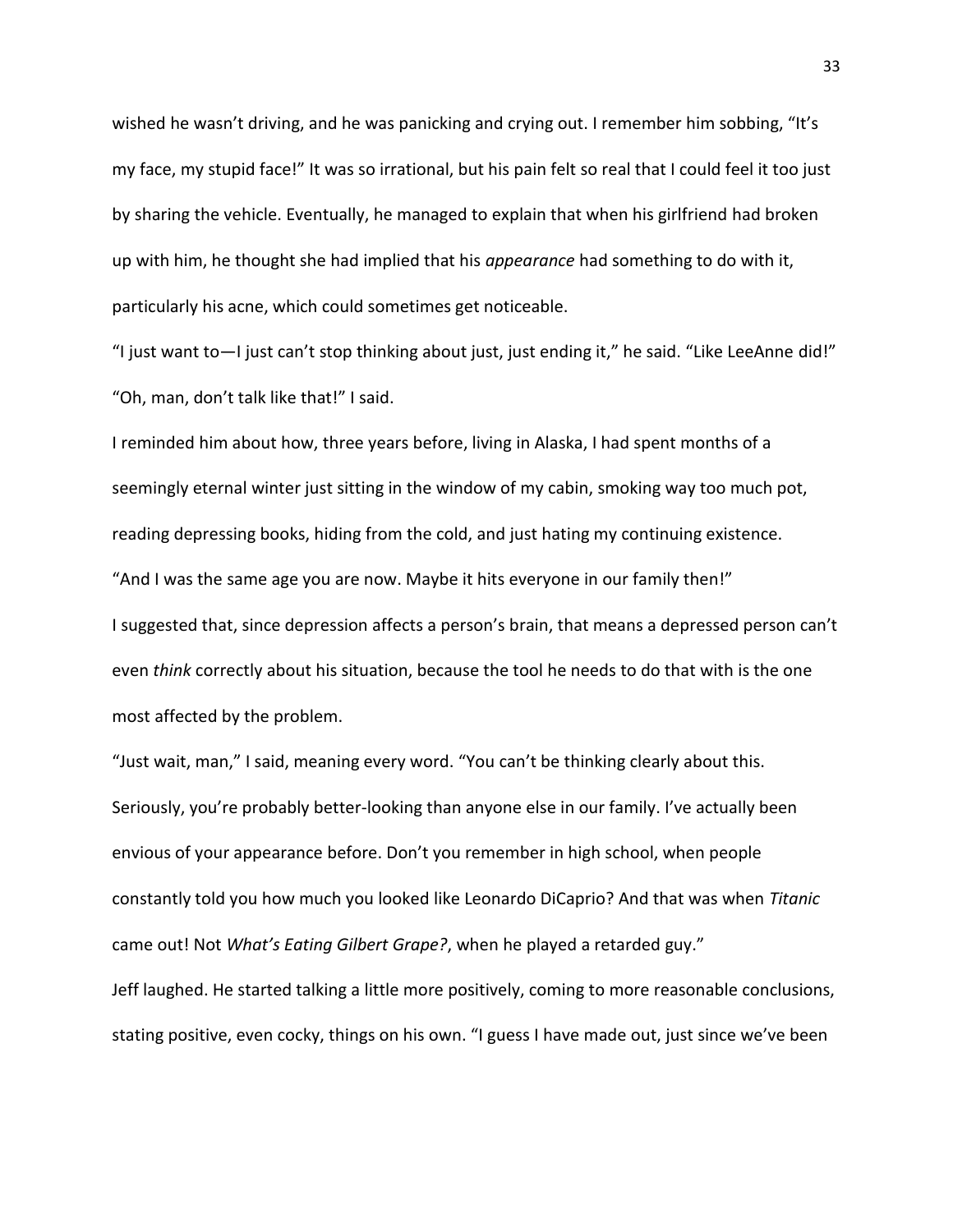home, with the two most attractive girls I know," he said. "And I am the same age you were, when you were so depressed. That does make a lot of sense."

"Man, Jeff, I just want you to feel *better*," I said. "When I see you suffering like this, it makes *me* suffer. When I see you feeling so bad, it makes me feel bad. You're not just my brother, you know. You're my closest friend. …I love you, man. I want you to be happy."

### **06. "Lemon Yoghourt"**

Several miles north along the highway from the start of La Madera Road runs another dirt road, this one without signs or a real name. Jeff discovered the entrance of it by himself, while out driving around one day, and we headed out to it later that night. We put the album on to play in the truck's CD player, we drove west, we passed a windmill, we passed a cattle pond, we passed a fence. We passed another windmill, another cattle pond, another fence. Another, another, another. We drove, and we drove, and the road channeled us into involuntary left turns, involuntary right turns, sudden angles—more windmills, more cattle ponds, more fences. The car stereo played the album's every song, and most appropriately it played this song, "Lemon Yoghourt," the album's most aggressively repetitious track, a song likely named as a tribute to electronica duo Lemon Jelly, a song that can't be played at a party without someone checking the stereo to see if it's skipping. The song starts quietly enough, with a tiny loop of notes reminiscent of the gently annoying song a car door plays when the keys are left in. A sound like a forgotten turn signal joins in for a strange automotive harmony, then keyboard notes, xylophone notes, unidentifiable percussion, and then everything sticks, sticks, sticks, sticks, sticks, and if you're at all like me, you might have once thought this song breaks the tone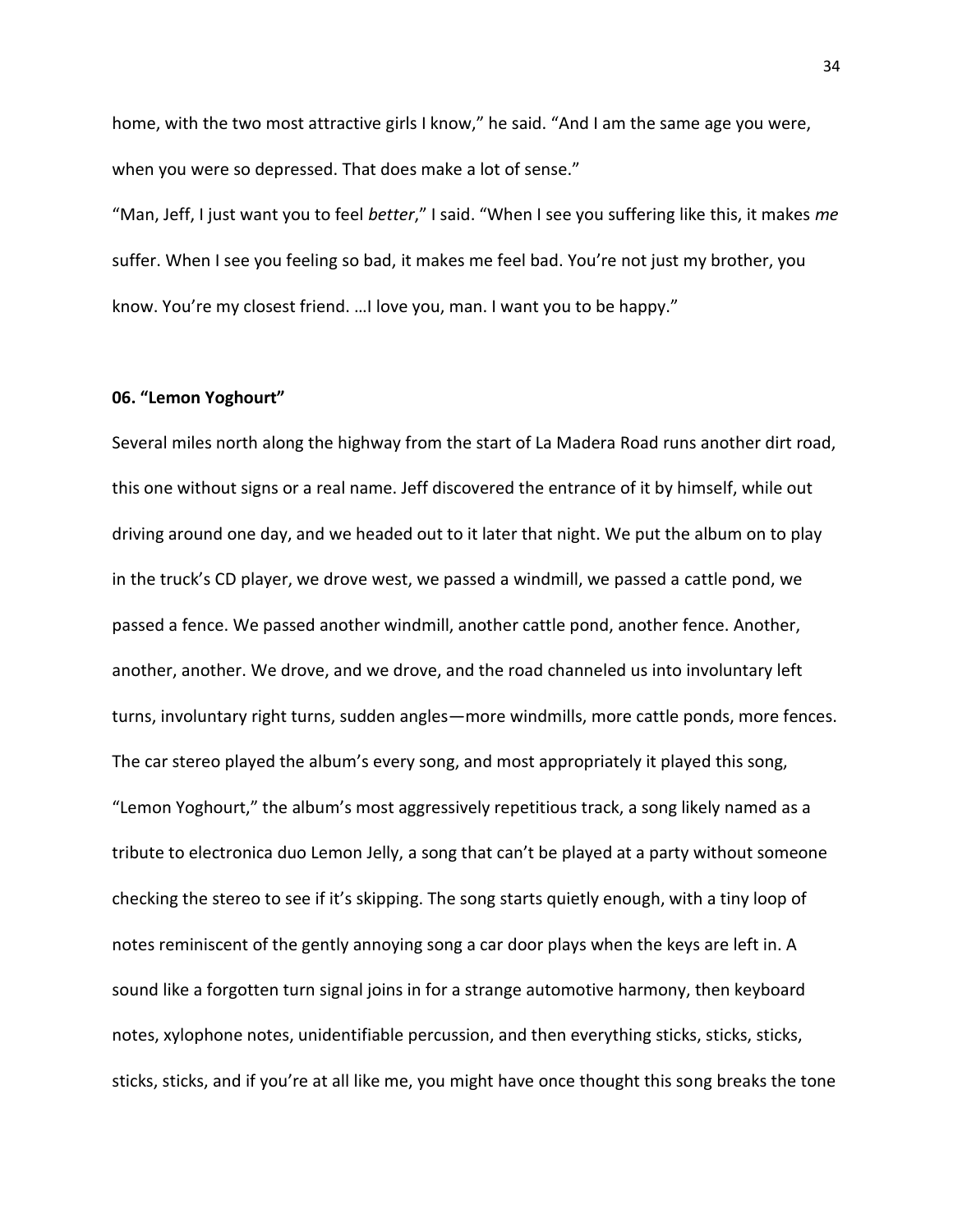of an otherwise perfectly smooth-in-the-best-sense-of-that-word album, but eventually came around to realizing it's integral, a culmination, that it lets the listener know to remain on guard, that this is *not* easy listening.

There is repetition, repetition, and more repetition, but there is also a build. Everything is the same, but it's all happening faster and louder and more urgently now. Everything is becoming everything else. It's all going somewhere or, I mean, it was. The landscape was just so flat, much flatter than that around La Madera Road, we were farther from the mountains; there were no landmarks at all useful for navigation other than windmills and cattle ponds and fences, and there were dozens, maybe hundreds of those, and soon we were completely lost, with no idea at all how to get back out. We decided we would name this area The Maze, and even if it did go all the way west to near Interstate 25, to the freeway on the other side of the mountains and the desert north of the mountains, we would probably not be driving it much again.

And then, we drove for three hours more, completely lost. I pulled out my tattered New Mexico map book, but it was no help at all, showing only a straight line and "57A," where the actual roads were less linear and more fractal, more like an endless circuit of right angles and windmills and cattle ponds and wire fencing. The fuel light went on, and we turned off everything we could, the heater, the music, hoping to conserve gas. Neither of us had a cell phone, and we knew that if we did run out of gas out there, we would have a long, tired walk ahead of us, across the desert, down toward the distant lights of the city below. As we drove, we talked, primarily about how to get out of The Maze; we pointed to coyotes and rabbits caught in the yellow cast of the headlights; and we talked about life and how stranded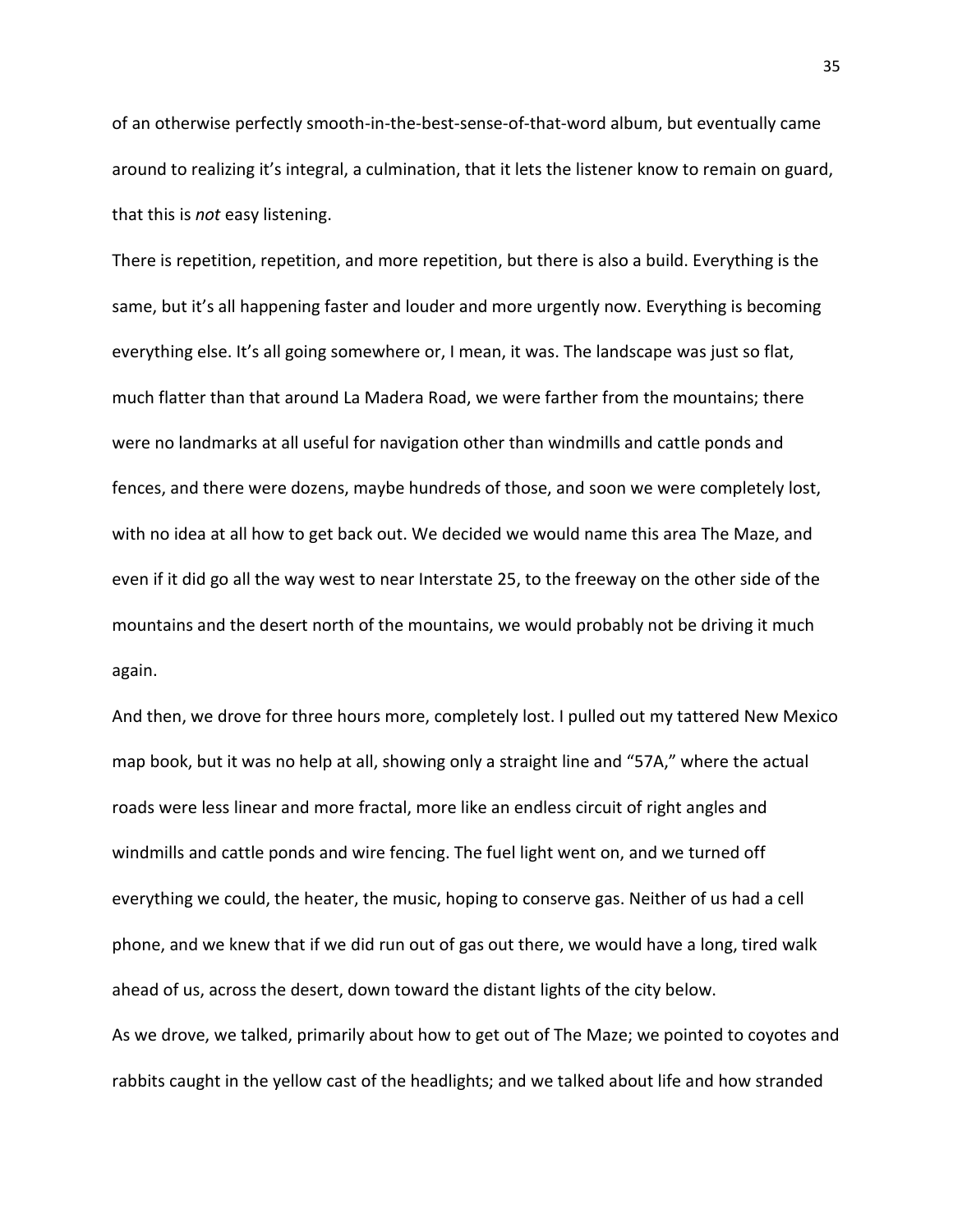we felt. Jeff talked about his mission—but only when I mentioned it. I noticed his reluctance, and it gave me hope, made me speak more boldly about it than I had before. I reminded him of the time our older brother came home from his mission to Germany.

"I mean, don't you remember, man, when David came back, and he gathered all of us together to stand in the living room for that half-hour-long prayer of…gratitude…or whatever, and he just kept on going on and on, and you and I opened our eyes and looked at each other like, '*Is this how he is now?*'—and basically, it was! He was *never* the same after that! You *know* that! Aren't you *at all* worried that's going to happen to you?"

"Oh come on, I'm not David," Jeff said. "David listens to…I'm a totally different person! David never walked across the country with you. Or pretended to be a robot for a year!" "Right. Right. I know. I know that. And still, I love David. But you're going to be out there for two full years, man, not allowed to listen to non-Church music, not allowed to read non-Church books, not allowed to go to movies, not allowed to be alone with anyone except your mission companion—some glassy-eyed chump from Utah or Idaho, probably—and every day you're going to go out and say the same things over and over and over again, all day—'The Church is true, the Church is true, the Church is true'—so many times you'll believe it more than anyone!"

"The Church is true!" Jeff exclaimed. "I believe it already! It is! You…fool! You just…you don't have to worry! *I'm me!*"

An edge was coming into his voice, and he was done talking, done, and he swung the wheel and brought the truck out onto a paved road, and there was Santo Domingo Pueblo, a Native American village north of Albuquerque, and there was an over-lit, garishly bright gas station,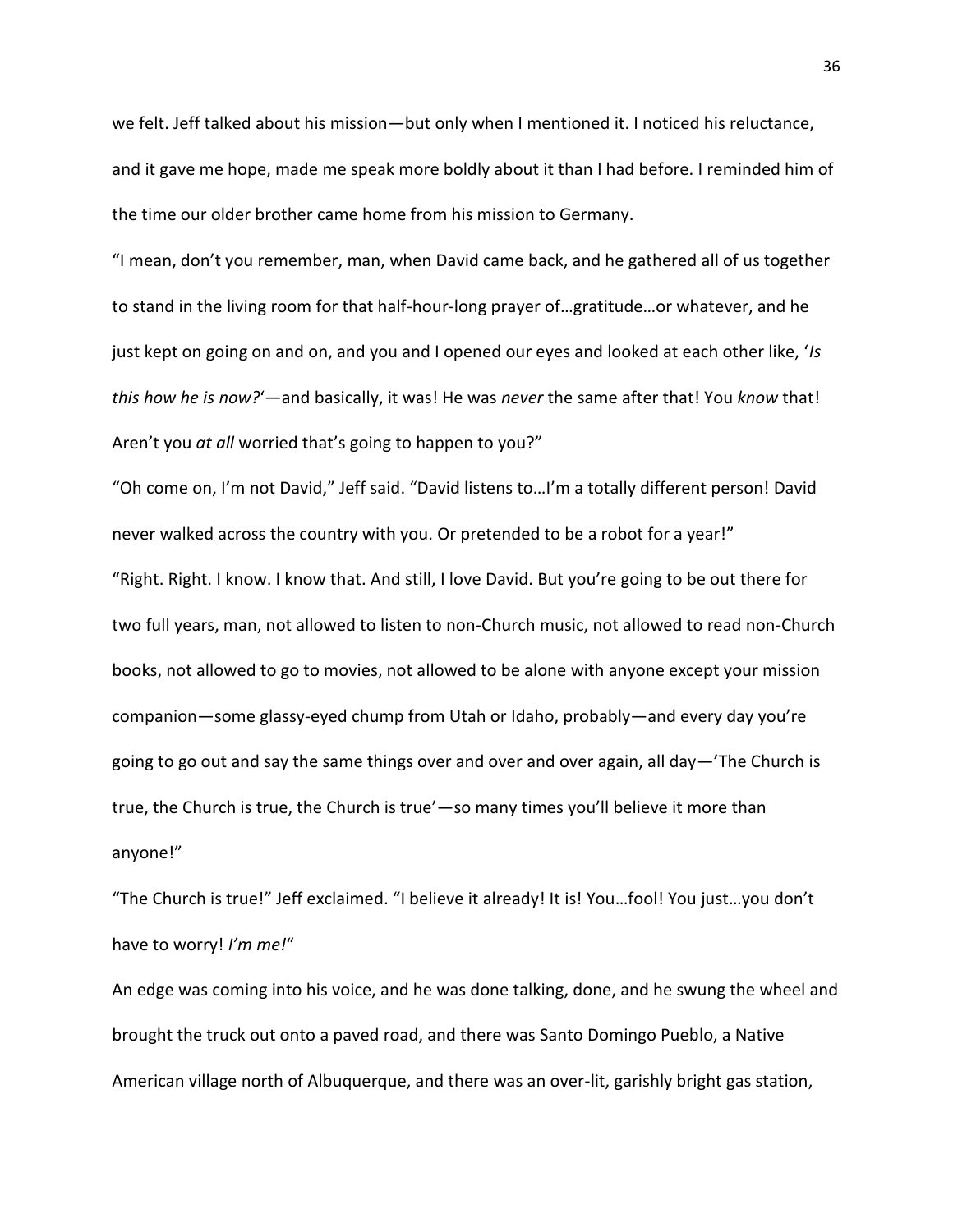open late, and it was as if Jeff had conjured the place up magically, out of frustration, just to shut me up, just to banish The Maze and the subjects it invoked.

### **07. "James' Second Haircut"**

We never went back. Aside from memorizing that network of roads for use in some future, unforeseen police chase, we could see no reason to. It was mostly featureless and unexciting, the roads newly graded and unhistoric. Besides, we had a road that meant far more to us anyway, La Madera, the woods road, a road that hadn't even begun to give up all its secrets. About halfway along La Madera Road when heading west, a broad, flood-carved arroyo suddenly pulls up beside it, just to the right, to the north, and on the other side of that arroyo sit the ruins of Hagan, an early 1900s coal-mining town, the town I would one day name my son after. Hagan was laid out in two halves—a primarily residential group of houses, and a mercantile, on one side of a smaller arroyo; and on the other side, the old mining office, the mine entrances, and the power plant, where the town had used its own coal to electrify itself. One wintry evening, in early 2002, Jeff and I and another friend of ours—a friend I would later date and marry and have children with—decided to drive in our friend's car to Hagan, through the Dusty Corridor, through the half-abandoned adobe town of La Madera, past First Ruin, past the long sunburnt tilt of Suicide Cliffs, playing Manitoba for our friend.

We may have played her this song then, "James' Second Haircut." It fits the memory. A peaceful murmur of amorphous sound—the feeling not of a song, but of the time before a song, of musicians tuning up their instruments, testing drum kits and keyboards, then seguing effortlessly, casually, into an easy jam, something so friendly even as it builds and reveals a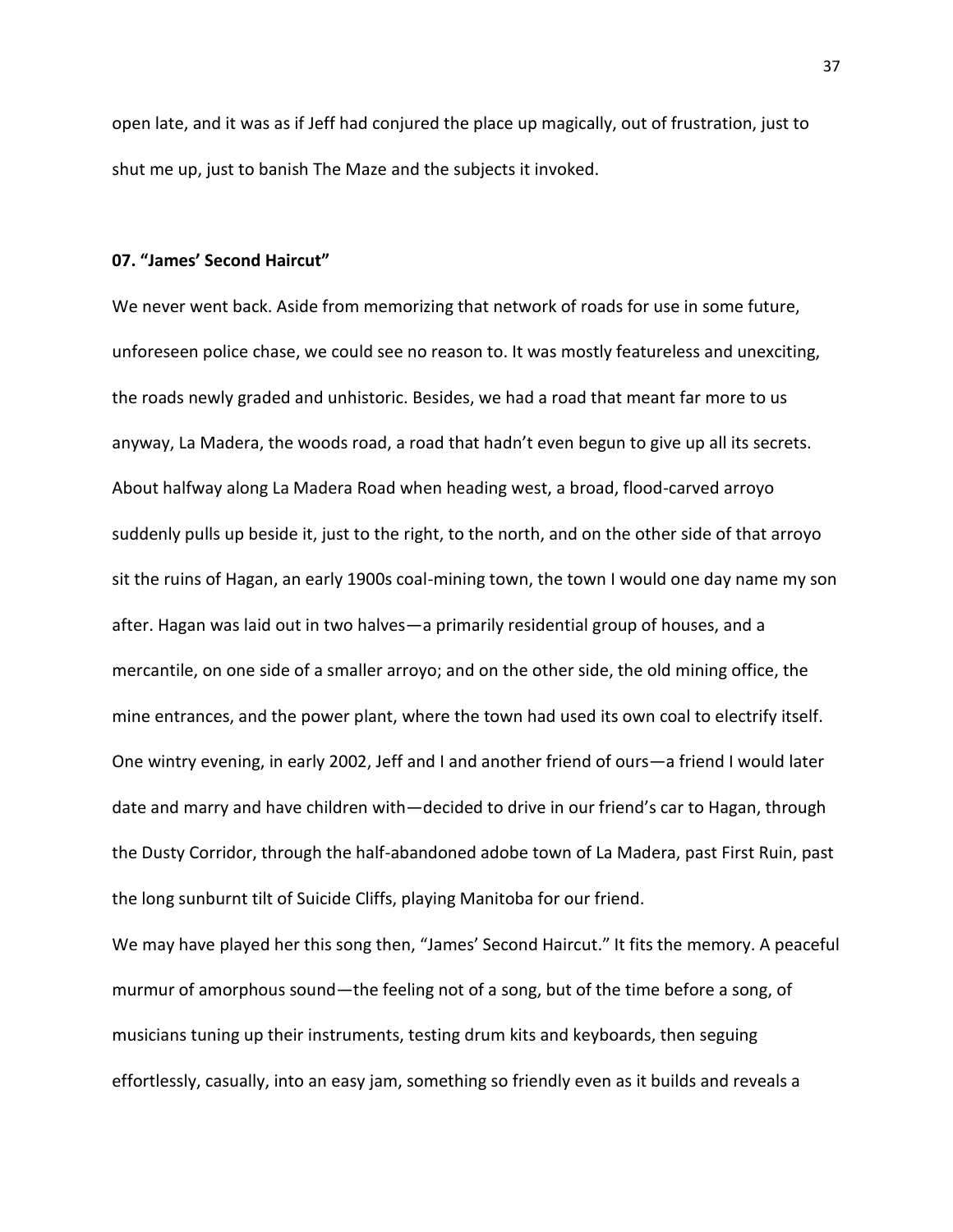manic edge. There's a build, and a build, and a beat, and a beat, and we begin to suspect this friendly song may be deeply troubled.

We decided to camp out in Hagan's commercial half, building a campfire inside the widest of the power plant's two chimneys, and sleeping in sleeping bags inside the building's cement shell, near an old stone staircase leading down to a lower level filled with mud. We sang along to a 1980s cassette of "Campfire Songs," climbed up through the narrowest chimney for a starry view from the roof, and listened to the howling of the coyotes.

The night got cold, and colder, and sometime around three in the morning, Jeff began thrashing around, gasping, frantically packing up his things, and throwing them all into his sleeping bag. I woke up as he was throwing the bag over his shoulder, and our friend woke up, and Jeff muttered that "I've got…I've got to get out of here, I'm freezing to death! I can't get warm, I can't get warm!"

"Oh come on, Jeff," I said. "You're not going to freeze to death! You had that bag in Canada! Just…go back to sleep already! It'll be light in three hours!"

"I can't breathe, it's so cold! I can't breathe! You want me to freeze to death out here?" he yelled, and it was obvious and annoying that he was out of his mind and panicking and that nothing was going to calm him down but all of us packing and leaving.

So, we packed, and we tried to leave, but as soon as we got to the car, we discovered our friend had parked too close to the arroyo, and her car was now hopelessly stuck in the sand. We spent most of the next two hours digging it out, putting rocks under its wheels for traction, all of us moving quickly just to stay warm, our soundtrack now just rock against rock, the chuffing away of sand, the occasional rev of the engine. The darkness drained slowly from the air; knots of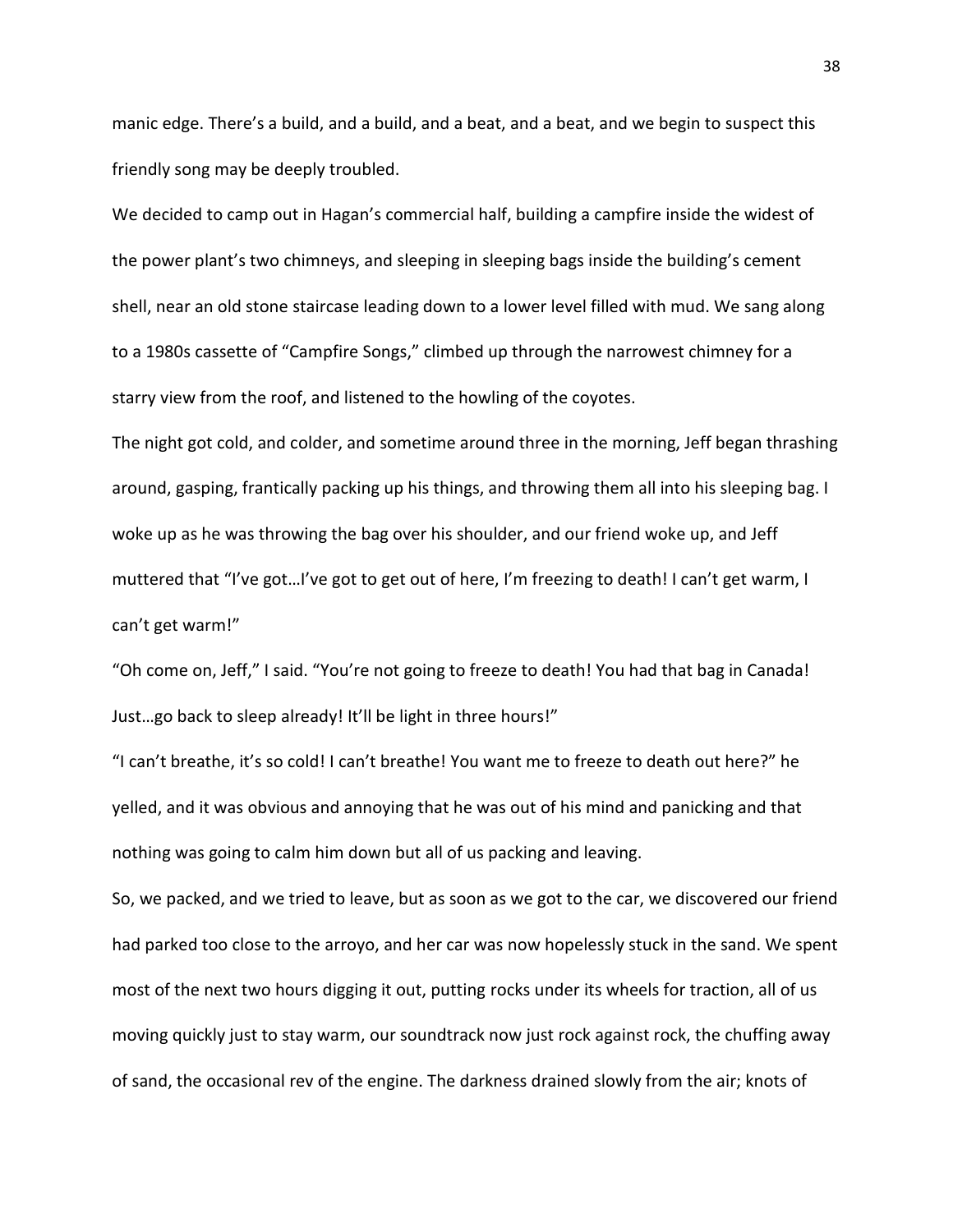light began tumbling over the frost-covered ground; the sun rolled burning into view, and the whole sky spilled off of it, flooding pink and orange and purple and red, and for a moment I wasn't annoyed and resentful and uncomfortable and cold, I was just in awe of one of the most astounding sunrises I had ever seen anywhere, and I just felt grateful, and even Jeff just looked shyly embarrassed to have woken everyone—not terrified, not crazed, not thinking he was going to die if he didn't do something, something else, anything else, almost anything else, right away.

## **08. "Schedules & Fares"**

Eventually, our weird interim, our mostly wasted months, came to a close. Jeff decided to move, to attend a summer semester at Brigham Young University-Idaho, a Mormon-owned college in Idaho Falls, Idaho, before he would leave on his mission in the fall. In April, I decided to redeem some ancient savings bonds, buy a used travel trailer and a year's worth of canned food, and move into the desert to be a hermit and write. I have always loved the desert, and loved solitude; for me, both are necessities. My parents owned some isolated ranchland, in northeastern Arizona, and they said I could park my trailer there, beside a windmill and a cattle pond.

Before I left, my friends surprised me with a cowboy-themed goodbye party, with plastic guns and cowboy hats. And before we left, Jeff and I drove La Madera Road one last time for that little era, and I wondered if it would be the last time we would ever really drive it together, as people who mostly understood each other. I wondered if he would come back like our other brothers, with his mind as much the Church's as his own. I didn't know. I wondered if when he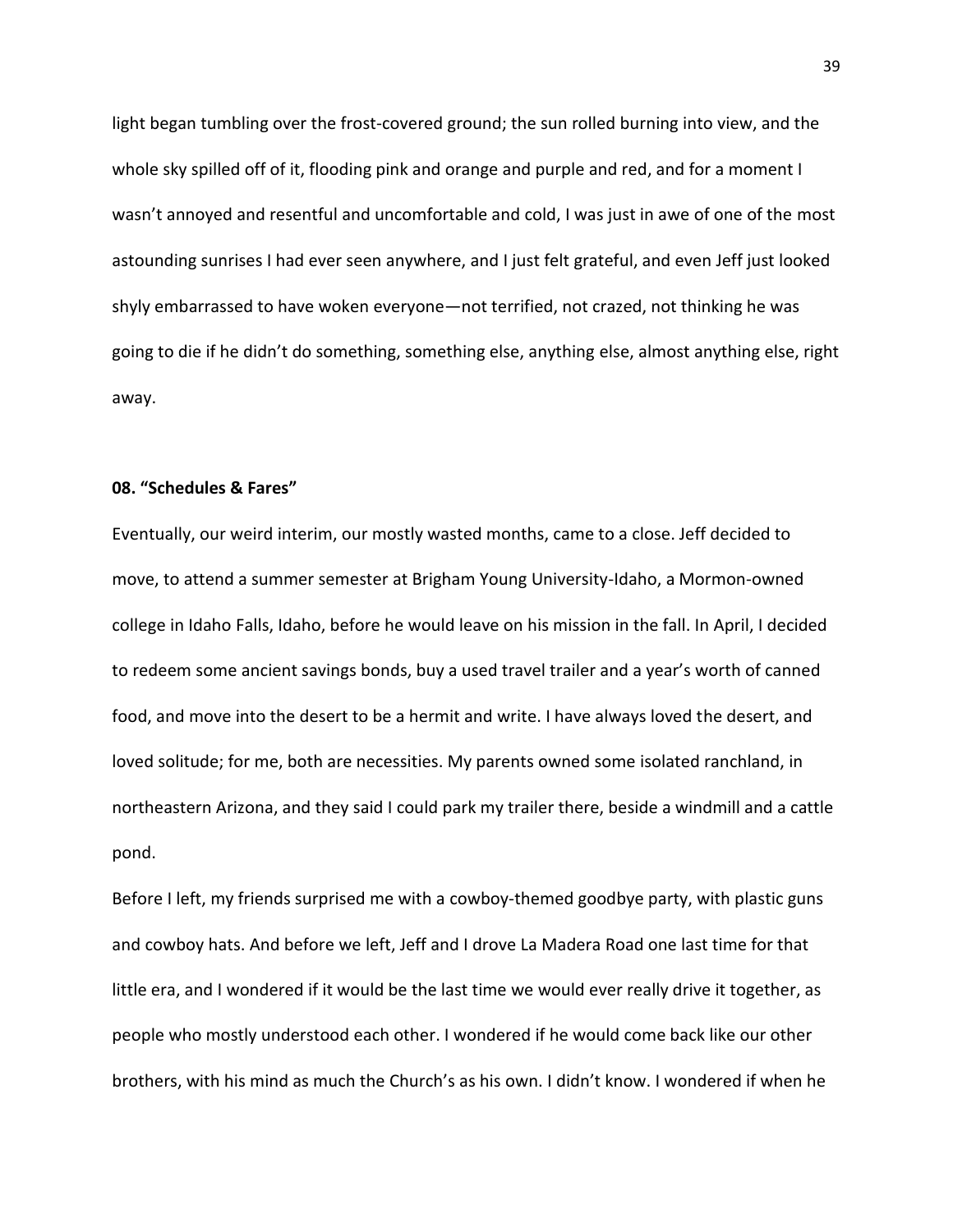returned he would think significantly less of me for not sharing in the same "truths"—or if I would find him insufferable.

But we drove, and the album played, and it wasn't many songs away from its end. The album really is one of the most peaceful, welcoming, ensconcing, perfectly listenable musical works I know—and yet it is never just peaceful; it's never just welcoming. Underneath it all, there is always something uneasy, melancholy, and worried. Maybe I'm just projecting my own temperament, my own generally-content-but-quietly-dark state of mind onto this album, onto this song, but I don't think so.

Track eight, "Schedules & Fares," in particular, is so relaxed, and so relaxing, I would put it on a mix for an anxious friend in need of something calming. It traipses along contentedly, happily, dreamlike, but as it progresses it moves more quickly, more determinedly, too quickly to be entirely comfortable, grows increasingly percussive, and I'm left to wonder about its title, to wonder if this song is more about the underlying anxieties surrounding plans, or schedules, or fares, than it is about the plans themselves.

I moved out into the Arizona desert in early May of 2002, forty miles from the nearest town, and several miles from the nearest neighbor. Jeff left for college, where he met and began dating a girl, a recent convert to Mormonism, from Michigan's Upper Peninsula. In late June, after I had been living in my desert trailer for almost two months, they surprised me by showing up at the end of my long dirt driveway, during the middle of a nearby wildfire that had turned the sun into a dark red disc and the sky into a sifting murk of ash. The girl seemed nice enough, though her taste in music was questionable—lots of trendy boy bands—and I couldn't see her being anything more for Jeff than just a college girlfriend.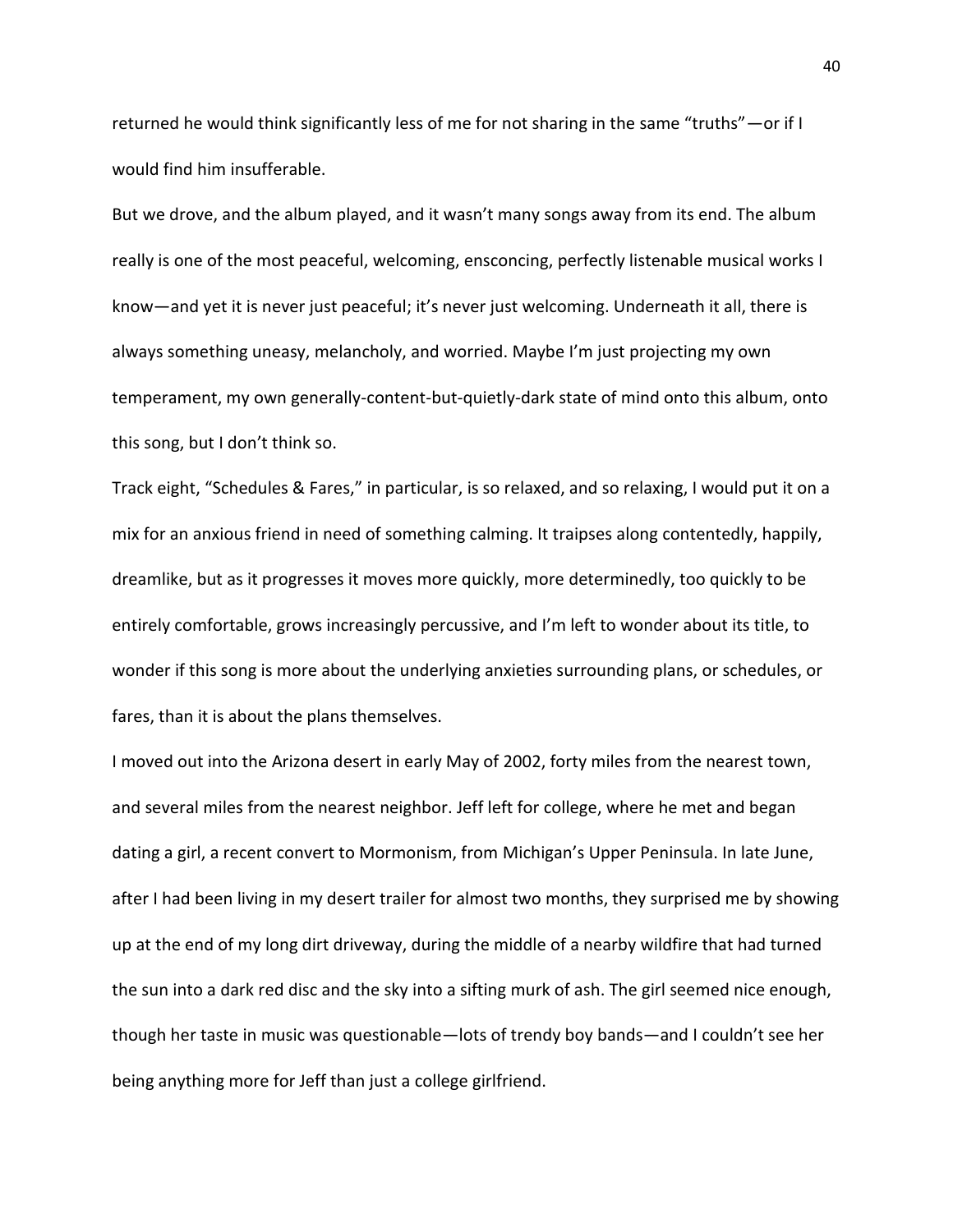That evening, we sat in lawn chairs around my fire pit, coughing and talking, while Jeff's girlfriend rummaged in the car, and Jeff, obviously smitten, asked, "So, what do you think?" And I said, "She seems great. She's cool. She seems really cool. She's cool. She's nice. She's great. She seems just really great."

## **09. "Paul's Birthday"**

The next day, I threw a few things into a couple of pillowcases, and Jeff drove us all back to my parents' house, for a break from the constant, headache-inducing smoke, and for a special gathering. Sometime before, my mom had checked the mailbox at the bottom of the road and found an envelope, addressed to Jeff, whose return address was that of the Mormon Church's headquarters in Salt Lake City, Utah. This was Jeff's "mission call"—the allegedly revealed-by-God-through-his-servant-the-Prophet letter which would tell him where he had been called to go for two years to preach the so-called Gospel—that Native Americans are the descendants of seafaring Jews, that Jesus somehow appeared in the Americas, that a nineteenth-century treasure hunter found a record of that appearance, and that there is a living prophet today who can tell you what the supernatural force that controls all of existence wants for your life. As far removed as I am from that Church today, and as removed from it as I was then, I can't deny that this was an incredibly significant moment for my brother—the moment kids sing about for years in Sunday School, singing, "I hope they call me, on a mission, when I have grown a foot or two." This was the first major rite of passage for all young Mormon males—the experience, along with "temple marriage," which every active Mormon male abstains from sex and drugs and drinking and even coffee to be worthy for—the experience Mormon high-school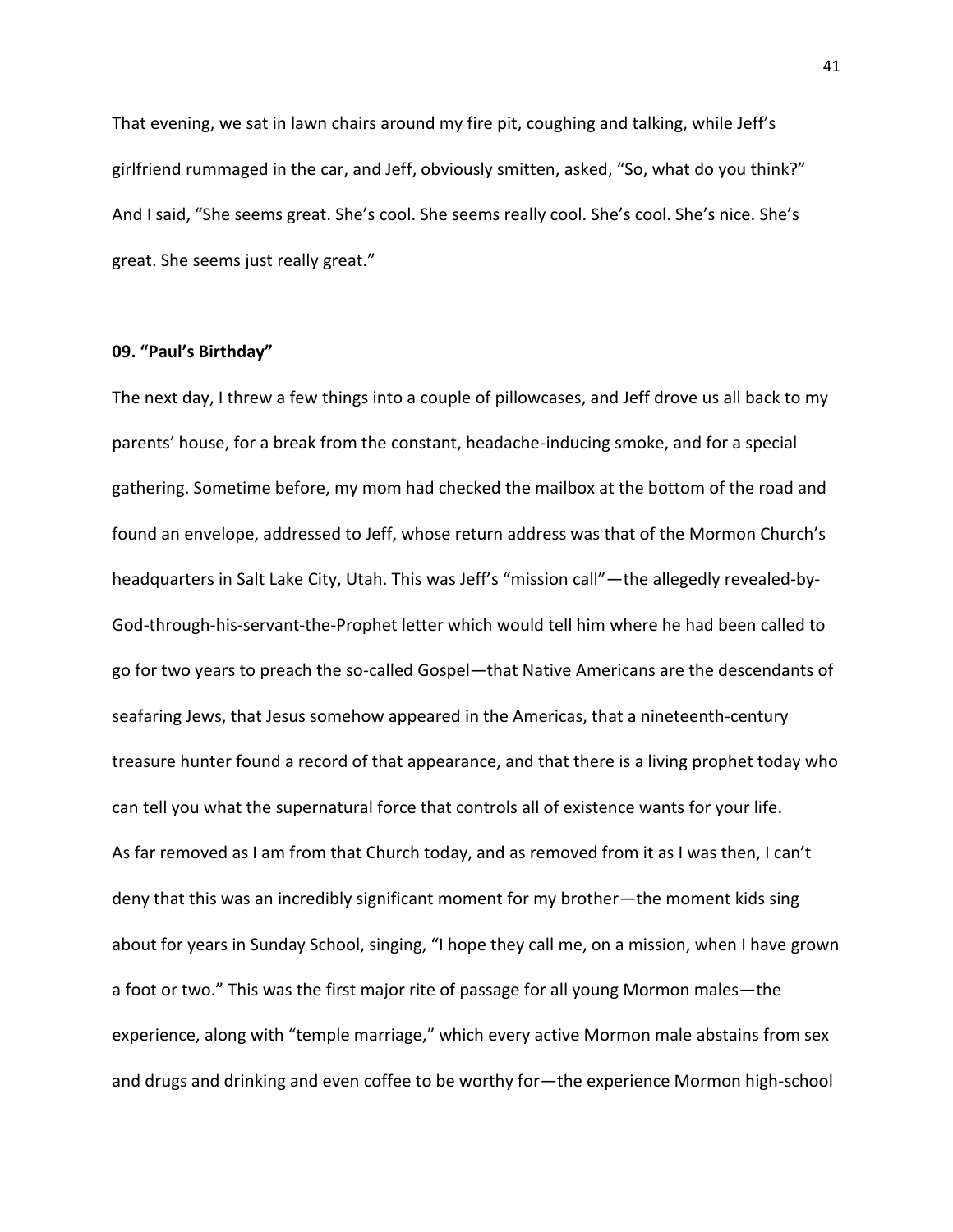and college students take classes to prepare for—the experience that, without which, most Mormon young women won't even look at a guy—in short, a major thing in that culture, with an almost crippling amount of psychological weight attached to it.

Jeff had been waiting for months for this letter, for this call, but my mom had asked him to wait to open it until some other visiting family members and I could be there for the big event, for the great reveal. Jeff agreed. He realized the enormity of this. Probably more than anyone, he felt the pressure of it, the intensity, and he wanted it to be special.

Because things were coming to a close. Like "Paul's Birthday," the album's ninth track and its only real single (released in February of 2001), with its sampled harp-strums, its mournful horns, and its spidery drums, everything felt and sounded like the end—at least until its sudden escalation, its doubling of speed, its instrumentation like traces of light, like strange phenomena barely glimpsed. At first the song's percussion sounds soft and lazy, as if the drum heads were loosely stretched rubber sheets, but as the song progresses, those sheets tighten, and everything becomes sharper, harder, more insistent. Inescapable.

Late that afternoon, we all gathered in my parents' living room; Jeff sat on the largest couch in the center of the room, and everyone sat around eager to hear. At that moment, in our minds, his future home could have been anywhere. He could be sent to Russia, or Japan, or to Utah, where everyone was either already a member or totally hated Mormons. (Utah is infamous in Mormon culture as the worst possible mission.) My mom handed Jeff a letter opener, Jeff trembled with anxiety, and he opened the envelope.

Inside was a little poem. Something like, "What you seek, you've been seeking hard, now go and look, by the faucet in the yard." In an instant, it became obvious that someone had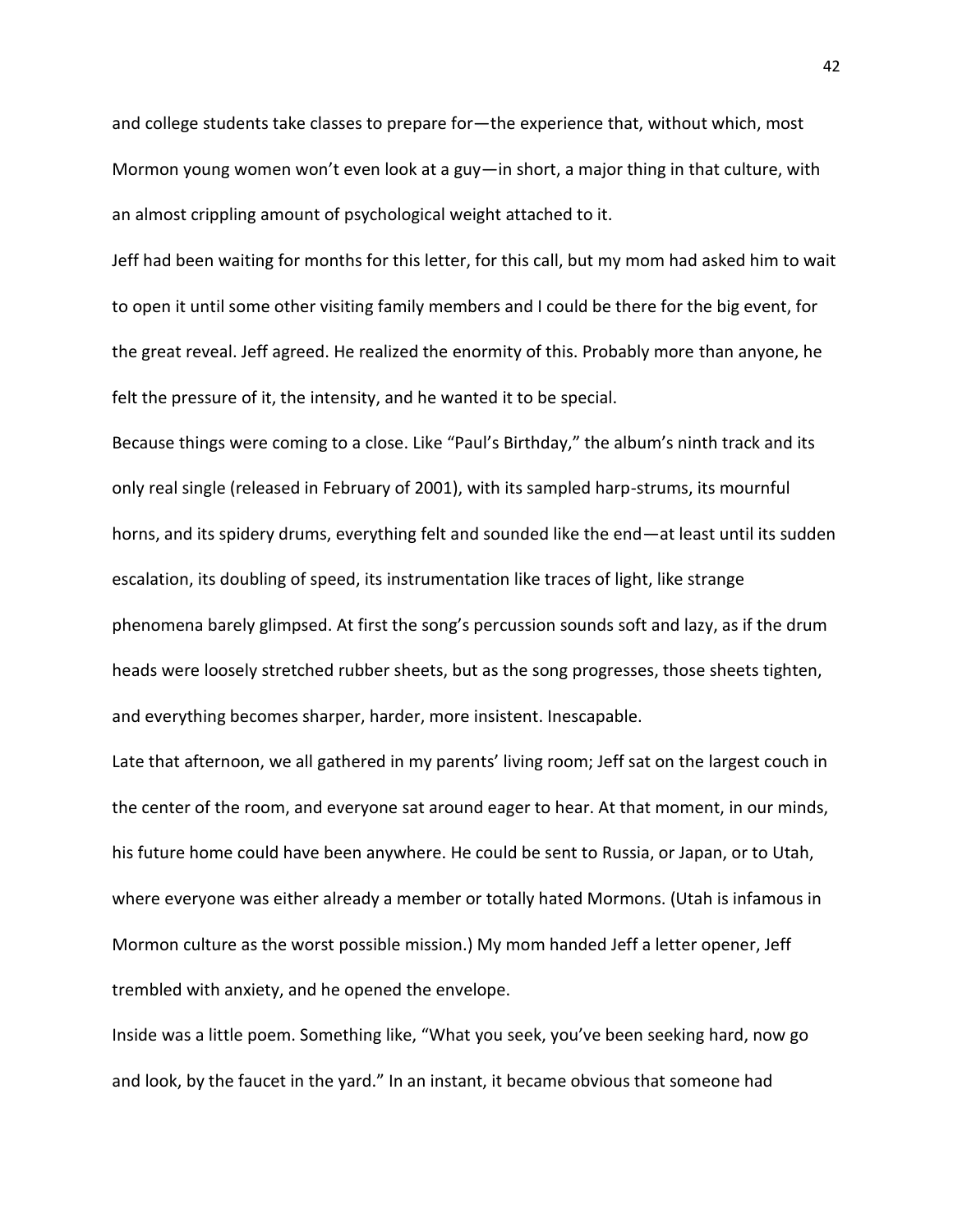removed the actual mission call and replaced it with a little clue starting a treasure hunt. Jeff looked as if he was unable to process what was happening. As if his brain could not make sense of it, and I heard his voice crack as he croaked out a forlorn "Wha…aaaat?"

The room erupted in outraged comments, including some from me that I later regretted, and my mom, immediately recognizing that this was not actually a funny idea at all, that this was actually a huge mistake, rushed to explain.

"Oh, I, I'm sure, if you just go…out…into the yard…you'll find it right away. It's like a…fun little…treasure hunt. To find out the…"

With an air of angry resignation and hopeless anxiety, Jeff pulled himself up from the couch to stomp out into the yard to look for the next clue, but then collapsed into his chair again, defeated, shaking, tears forcing their way out. Now he was just angry, and he couldn't stop shaking, and he demanded of our mom, "Why did you do this? This was important to me, and you've turned it into some kind of…*game!*" I sat there, not at all wanting him to go on a mission, wanting him to say to hell with this stupid Church, but still, feeling terrible for him. Finally, humiliated and despairing, my mom ran outside and got the actual mission call from the leach field, and came in with it clutched limply in her hand. Jeff sat up straight, to read it, and everyone regrouped, and we all tried to act as if we hadn't just seen a devastating, absolute failure of a practical joke played on someone right when he was expecting the most momentous, long-awaited announcement of his life. Jeff, sniffling, read the call. "'Jeffrey Farrell Smith…you have been called to serve in the Brasilia, Brazil mission…" and everyone cheered for him, or acted impressed or excited, but Jeff's enthusiasm for it all was gone.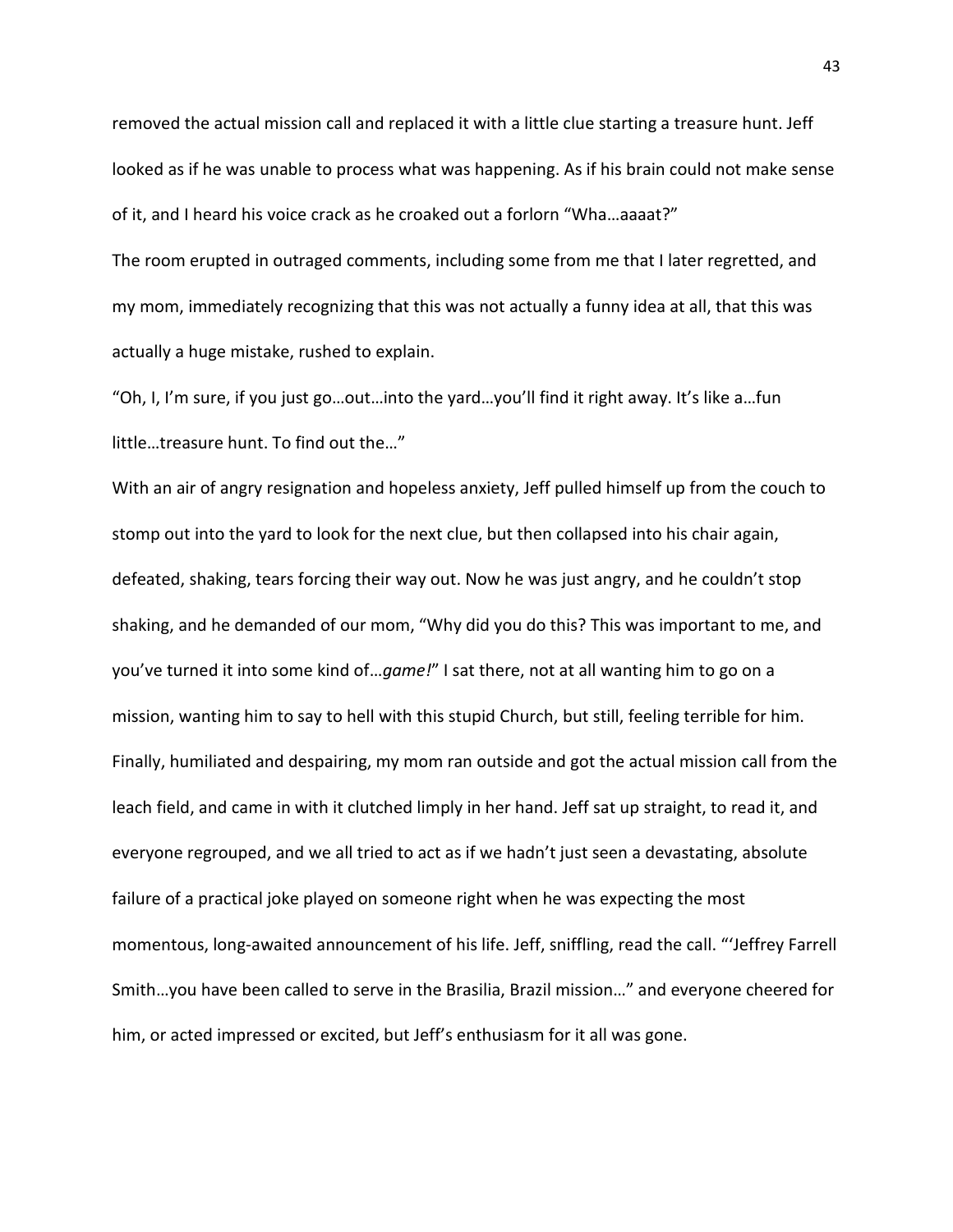Photographs of this occasion might look happy and exciting; the tears in Jeff's eyes might look like tears of spiritual conviction; and the look on my mom's face might look as if she's sad to think of not seeing her son for the next two years, worried for the trials he'll have to face; but this was a hellish time, and everyone present felt terrible, then and afterward. No one who was there would deny it, and no one who was there felt happy.

#### **10. "Happy Ending"**

Summer of 2002 was coming to an end, and Jeff was set to leave for a Missionary Training Center, in São Paolo, Brazil, to learn how to be a Mormon missionary. His short semester of college concluded, and he returned to my parents' house to prepare to leave. He drove by himself to my trailer in Arizona and picked me up again, and brought me back to Cedar Crest to visit with him and my parents for a few days. Halfway through our time at home together, he got a phone call from his girlfriend in Michigan. Whatever she said on the other end of the line made him go quiet; after about a minute of the conversation, he locked himself in his room; and when he emerged sometime later, his face sagged pale and he almost staggered. Early that evening, he suggested a drive.

We drove north to La Madera Road, with me at the wheel this time, and discovered, to our horror, that half of what we had always called "The Greatest Dirt Road of All Time" was now paved. All of what we had once called the Dusty Corridor was now completely paved, apparently by some suburban developer intent on turning that half of the road into the center of a housing development. Today, Jeff can't even remember how the song he wrote about it used to go. And neither can I.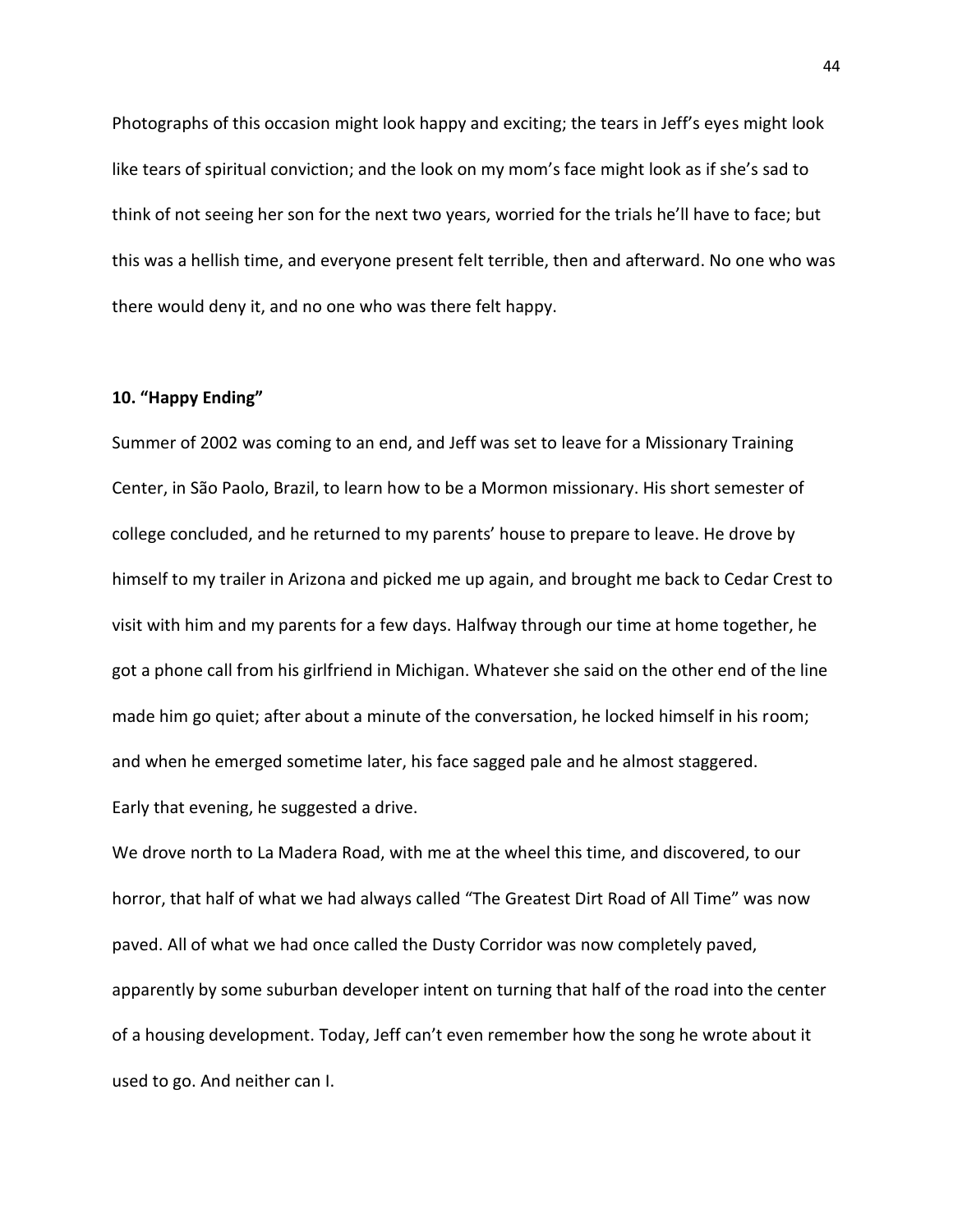We drove on. We passed First Ruin on our right, and what local ranchers call Ship Rock, a white sandstone spire that looks nothing like a ship, on our left.

"I have something to tell you," Jeff said. "Something major."

He fell silent. The music seemed to turn itself down.

"Kristen called. And…she missed her period."

"Are you…*serious*? Oh crap. *Oh crap.* Did you—did you two—is that possible?"

Jeff couldn't even talk. Every word almost choked him.

"I…well…*maybe*…I think…kind of…*no*…no…*no!*"

"Well, what? I mean, did you have sex? You can tell me, man. I won't think less of you or anything. Seriously. You know what I think of all the Mormon rules."

His voice warped by emotion, Jeff was just about yelping every word out now. He couldn't stop shaking as he spoke.

"This…I don't understand this!" he said. "This can't…be! I…so, I visited her, in Michigan, and we…we fooled around in her parents' house, a little, but…*I swear* we didn't do *anything* that could have done this!"

"What do you mean—like…you used protection? Or you just—"

"No! Like, we didn't even…get undressed! We just messed around, with our clothes on! I swear, I swear to you, Mike, I am *not lying*, I'm not…but something must have…I guess…I don't know…soaked through our clothes and, somehow…"

This sounded absolutely *impossible* to me, and I just assumed he must of course have been lying, unwilling to admit what had really happened, that they—fresh out of BYU-Idaho and with Jeff preparing for his Mormon mission—had had sex. I couldn't help but think that this sexless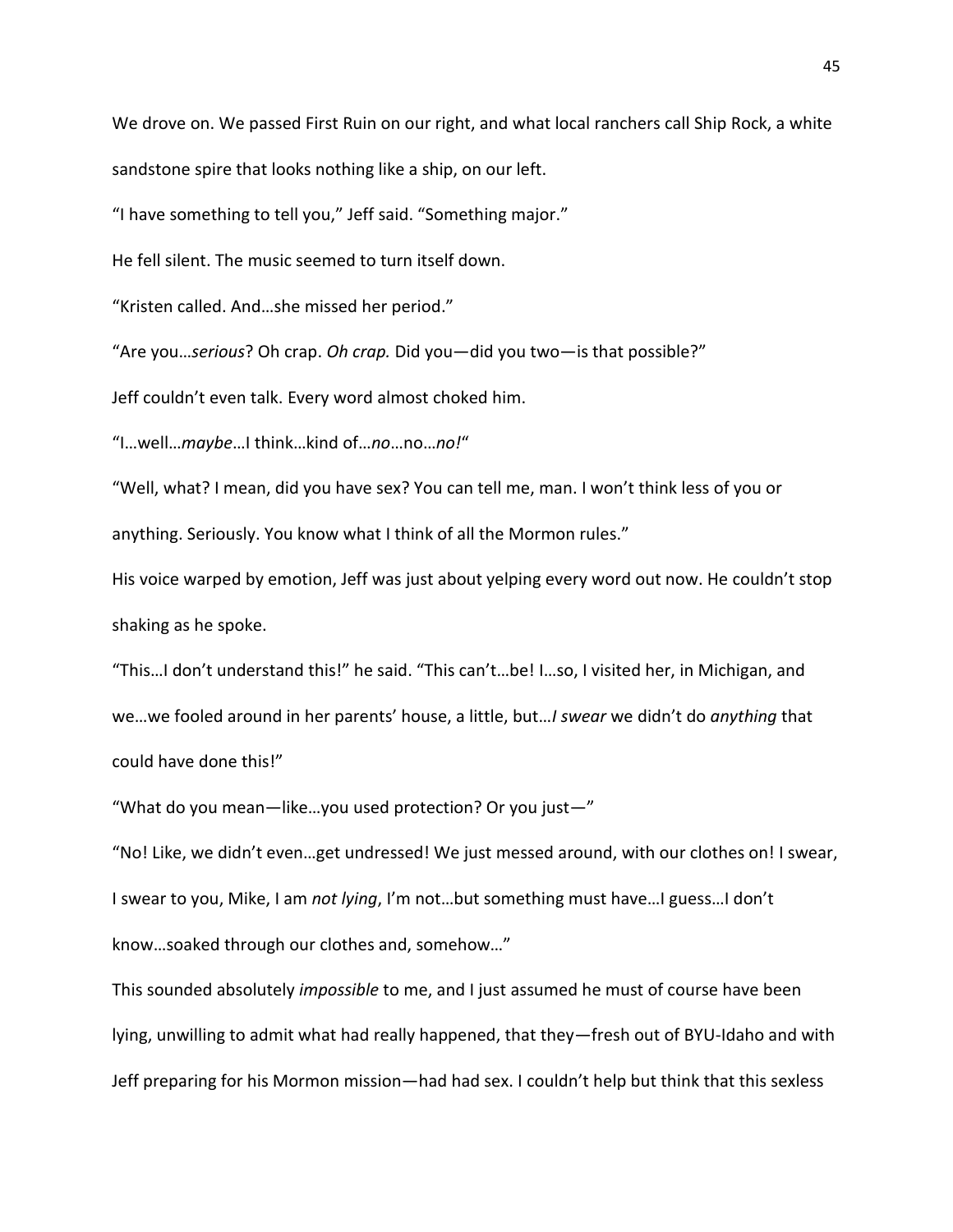sex story sounded way more embarrassing, and involved disclosing way more details, than simply admitting to doing it, and I wondered how sticking to this story could be worth it. Jeff showed me a fax she had sent him from what appeared to be a doctor's office, stating that her pregnancy test was positive, but I had a hundred questions for him. "Could someone else be the father?" "Would she purposefully get herself pregnant just to keep you home?" "Could she just be lying?" And it would later, much later, turn out that I was completely justified in my doubts. Later, much later, she would confess to having lied about the pregnancy, and would confess to having forged the faxed information, to having lied about everything to keep Jeff from leaving, but at this time, neither of us had any real idea of this. It even turned out that Jeff *had* told me the truth—that was why he had stuck to that ridiculous story—*it was actually true*—they never really had had sex. Fully-clothed, dry-humping Mormon sex, sure, if you want to call *that* sex, but nothing that could have actually gotten her pregnant.

Now, looking back, I wish I had just said to Jeff exactly what I was thinking—I wish I had translated how I felt into words and then spoken them. *Jeff, the only way this girl could be pregnant is if you're lying about how far you two went. If she's pregnant, and you're the father, that's the only way. If you really didn't have actual sex with her, then you need to run from this girl, because she is not pregnant, or at least not with your child, and she is dangerous.* At the time, I don't think I said any of this. I may have urged him once or twice to tell me the truth, but I didn't push him. I should have. Maybe making him uncomfortable for an hour then would have saved him some of the years of grief that followed.

I knew Jeff was no innocent bystander, naïve though he was—but still I felt myself choke up. Jeff and I were friends, but he was also my brother, my only younger sibling, and I felt as if, as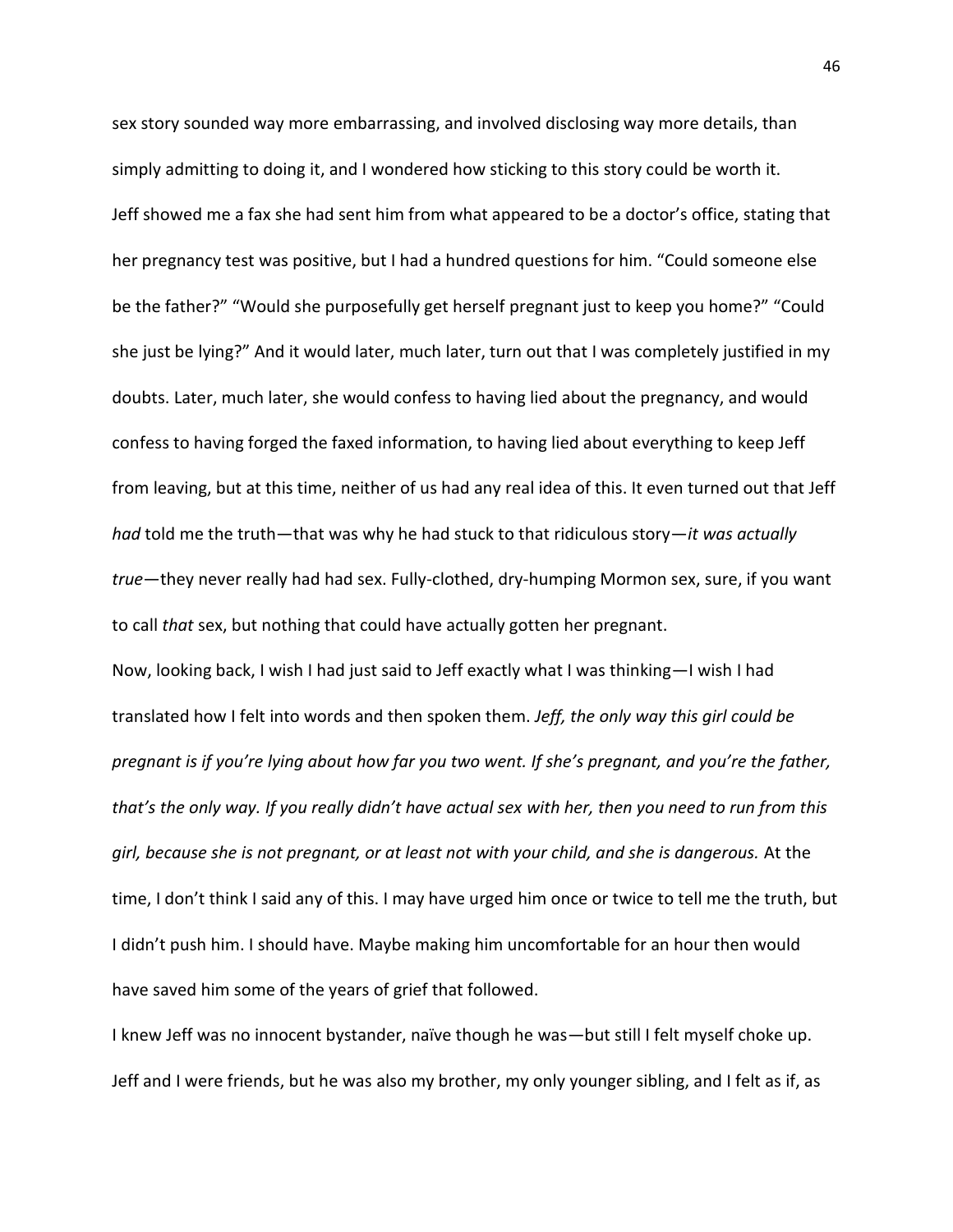his older brother, I was supposed to make sure these sorts of things didn't happen to him. And if they did happen, I ought to be able to do or at least say *something*.

"How do you know, man, how do you know?" I asked. "…This all just sounds so wrong and sneaky and, like she lured you into this, like it's so *manipulative*, somehow, and—" and Jeff just shook his head, and put a hand to his forehead, suddenly used-up, suddenly exhausted—and I couldn't help it, I found myself tearing up and starting to cry and my voice turning uncertain, and then Jeff was comforting *me*—"It's…it's all right, man, it's all right. I'll be all right," he said. "Whatever happens happens, right?"—and there was the album playing behind us, and it should have been coming to an end right then, the last song. The song with its title ringing so ironic: "Happy Ending." The album, the symbol of our brotherly bond, of our friendship, the idol we worshipped at more than any other. The album with its title so huge and clear in my mind: *Start Breaking My Heart*.

At least when our own lives go to shit, we can take some degree of control, because they're our own, but what about when the lives are those of the people we love? All we can do is watch and lamely say we wish it wasn't happening. At least that's all I could do.

Back at home, in the following days, Jeff called the local church's bishop, told him of the apparent pregnancy, and the bishop cancelled Jeff's mission automatically. Our parents talked with the girlfriend's parents, and Jeff and his girlfriend made plans to "do the right thing" and marry. The time of very little happening had come to an end, and now began the years of far too much. Years would pass before Jeff's life became stable again. In those years, he would eventually learn that his wife had not been pregnant—but she would be, for real, at least until she miscarried, by the time he found out. His marriage would decline and fall; he would lose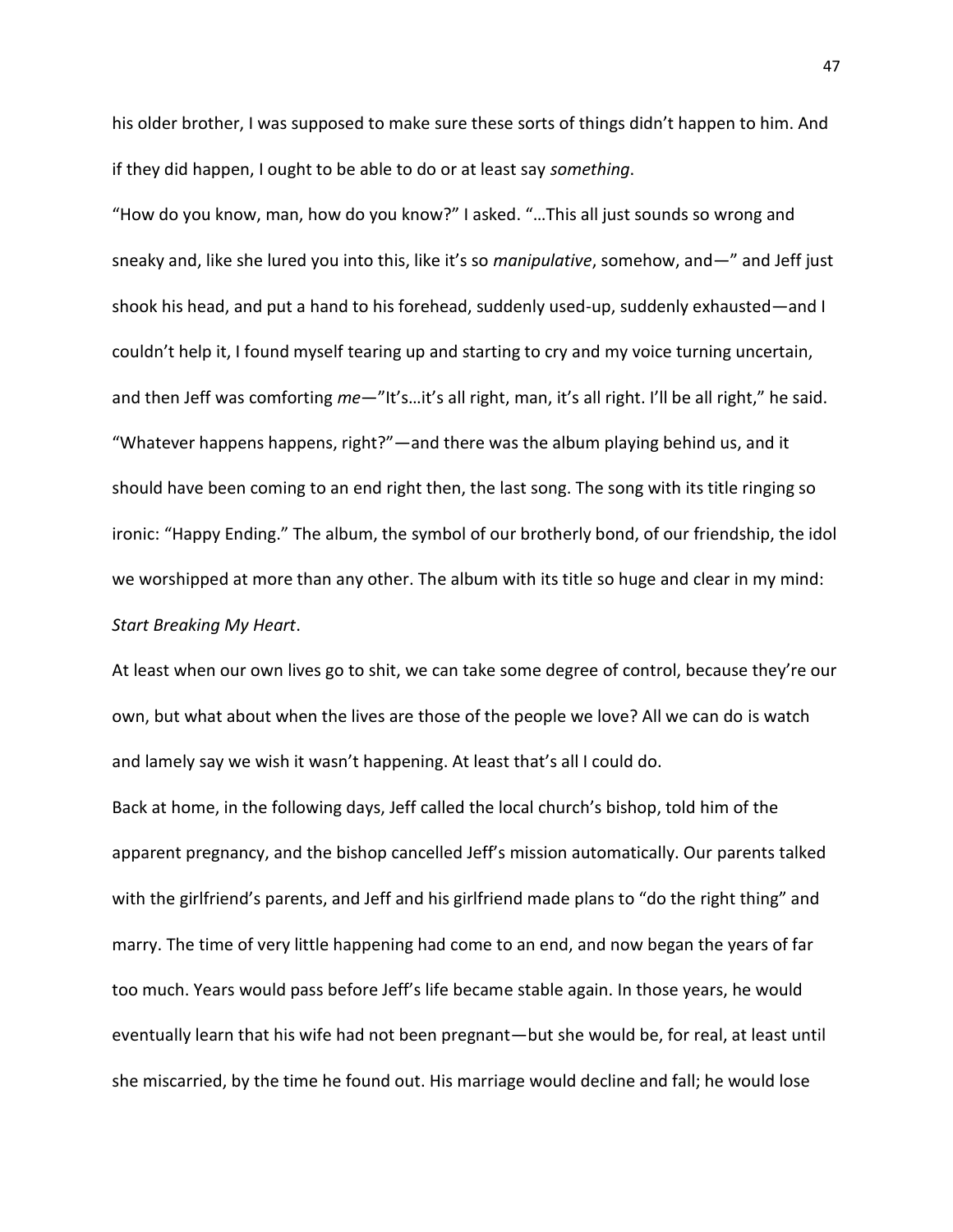himself in addictions to alcohol and prescription drugs; he would attempt rehab more than once, would acquire new addictions, and his mental health would fluctuate wildly. Behind him lay his innocence and his childhood, and it was only in that direction.

That last song of *Start Breaking My Heart*, "Happy Ending"—its title most likely a jokey reference to a massage with a sexual finish, its introductory measure of notes borrowed from the earlier song, "Lemon Yoghourt"—takes us out on a melancholy note, but on a cruelly hopeful one too. The song is so surprising, so easygoing, so unnatural and unfamiliar in its alternately halting and accelerating percussion, its simulated snare-beats snaking around a rise of keyboard notes, and everything leading up to a fadeout that fades back into this: a sample of a child singing, "Get yourself together," the only words on this otherwise instrumental album, and then a light cascade of piano notes; the child singing, "Get yourself together," and then the piano; "Get yourself together," and then the piano; "Get yourself together," and then piano.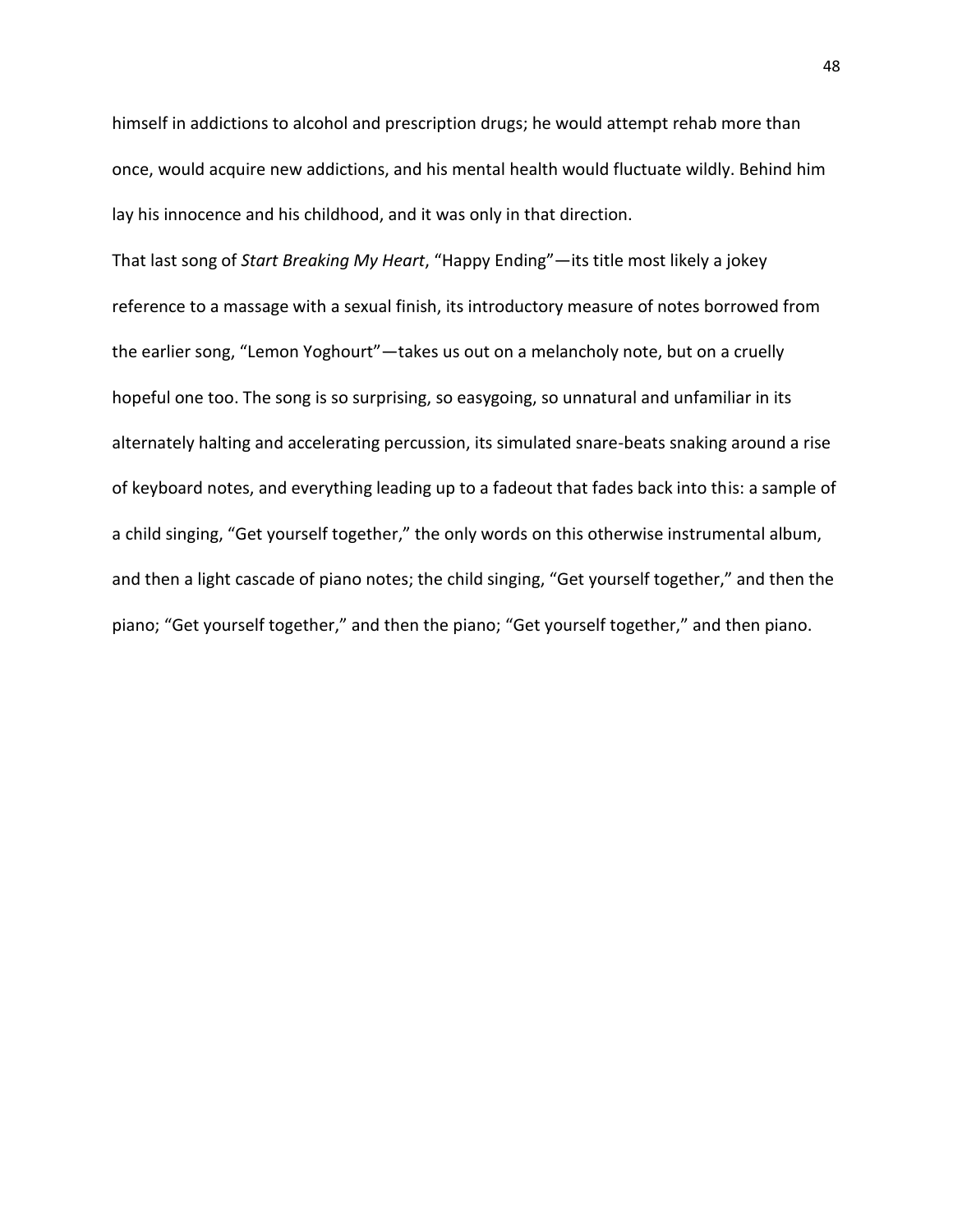#### **The True Book of Deserts**

I left town to become a hermit, going down from the mountains to the desert. I got married, and moved with my wife to southern New Mexico, where she was going to school. She got pregnant, she graduated, and we moved back together to live in a small house behind my parents' place, to help take care of my mom, who was dying of kidney failure. My parents lived in Cedar Crest, New Mexico, where I'd grown up, a high-desert town on some high-desert mountains. This was the spring of 2005, in a time between times; I was twenty-five, writing a local history book, and in the last months of my life between being childless and being a parent.

In those months, I biked more than I drove, pedaling everywhere. One day I was pedaling north up the winding Highway 14, from my office to the little backhouse, when I noticed a van parked in a dirt lot with some books for sale. I stopped, of course, laid down my bike in the dirt, and found a few kids books for the daughter I would soon have, including an edge-worn, taped-up copy of a 1958 educational book called *The True Book of Deserts*. Written by Elsa Posell, with illustrations by Carol Rogers, it had "10¢" and "Discard" scrawled across the cartoon saguaros and prickly pears of its hard, sand-colored cover, and was divided into four sections: "Deserts," "Animals in the Desert," "Plants in the Desert," "People in the Desert." It looked pleasantly kitschy, I liked the title a lot, and it reminded me of years before, when I'd moved out into the desert to write and be alone, and of a decision I'd made out there that I was still feeling the consequences of and still unsure about. I crawled a hand into my pocket, sifted out some coins, and then pedaled away uphill, the books swinging in a disposable plastic bag from a handlebar, my legs pushing slowly to regain the speed I had had before.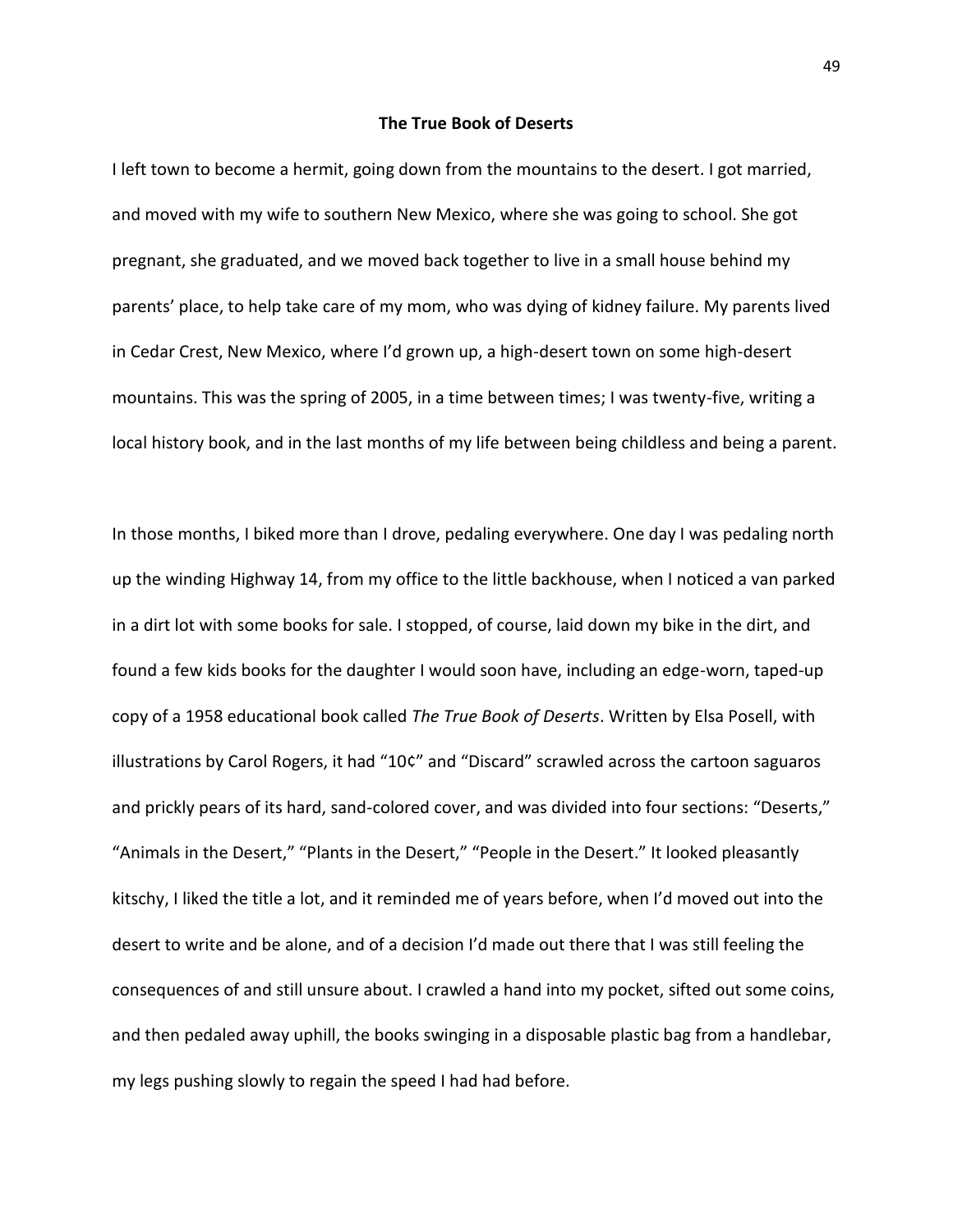#### I.**Deserts**

West far away from the Sandias, south from Chinle and Ganado, east and south of a painted desert and a petrified forest, is the place I came to call Nowhere, Arizona—or the High Lonesome Middle of Nowhere. The nearest neighbor, and the nearest phone, I'd been told, lay eight miles away, though as time went by I came to think there were people hidden everywhere, in every pot-shard-strewn valley, behind every sun-rusted hill, on the other side of every wind-slanted wire fence. Unknown dogs would occasionally run up to me, sniff at my trailer, and then run off. Some days, I'd hear gunshots, on-and-off, all day. At night, I'd sometimes hear a generator. About fourteen miles away or so was Witch Wells, a lonely bar. From Witch Wells, about thirty miles or so in any of three directions was a town. Sanders, Arizona, one way. Zuni, New Mexico, another. St. Johns, Arizona, another. This was in eastcentral Arizona, in Apache County, ninth-largest county in the U.S. Most of Apache County was Navajo or Apache reservation, and most of it was undeveloped desert. More than threequarters of its residents were Native Americans, but in parts of it, the descendants of Mormon pioneers ranched, and logged, and grazed cattle. There were a lot of Mormons around.

\*

Some of the surrounding desert looked like classic badlands—stony bluffs, white, red, brown sedimentary rock, the sea floor of a prehistoric ocean whose water had been replaced with sky.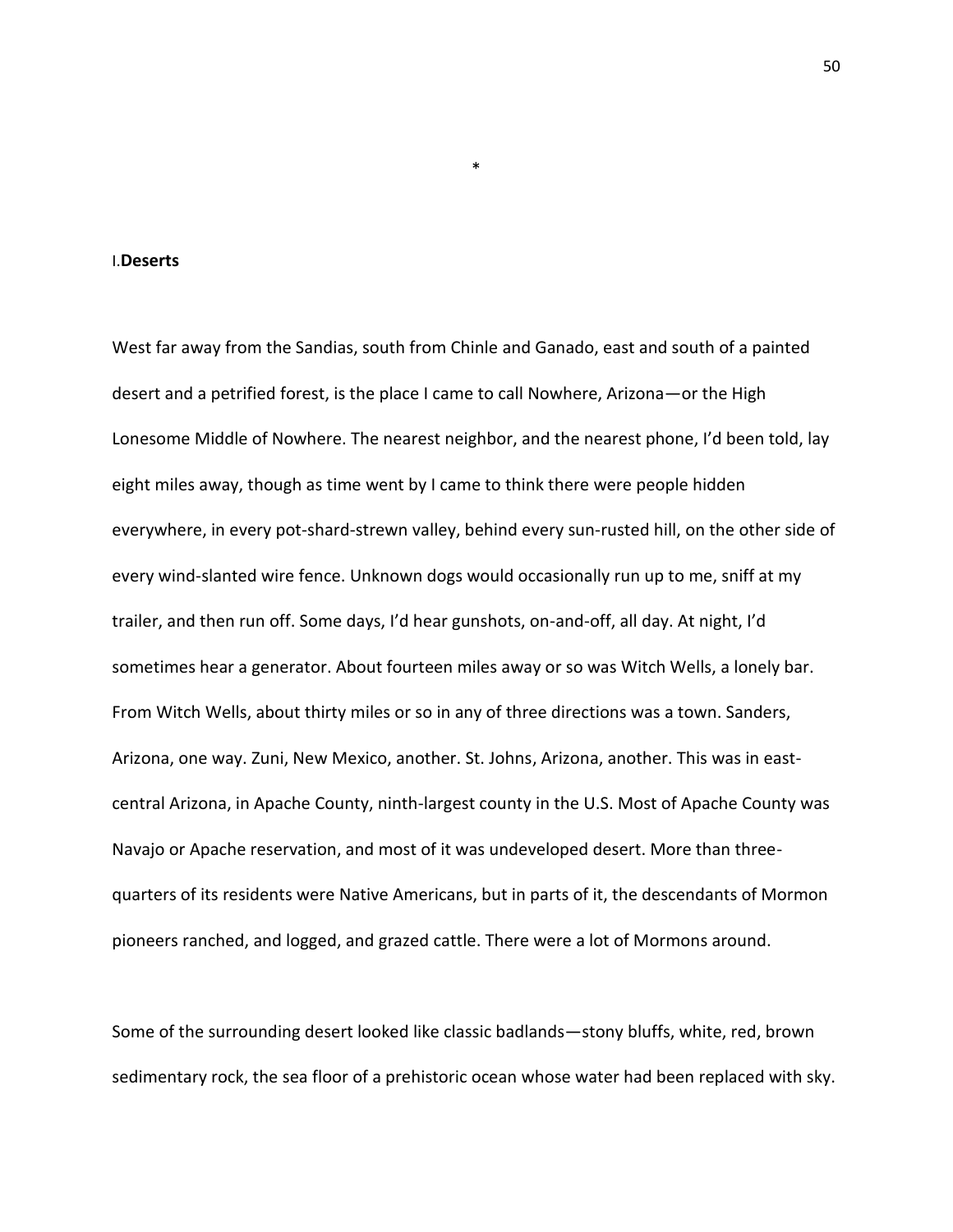Elsewhere, there were only hills, low and chitinous, all coarse sand and coarse rock, harsh to look at in their blinding auras of reflected light and heat. There were monstrous steel towers, carrying loudly buzzing power lines. There was a crumbling, sunbleached highway. The radiant white light of an electric, spinning Earth. The sky too vivid and blue to look at directly. Or the sky too tired to even bother holding any color.

"Rain is often shut out by high mountains," says *The True Book of Deserts*, with a picture of the ocean, and a half-verdant/half-stony mountain, and a desert on the mountain's other side. "Winds blow in from the sea. They bring clouds heavy with moisture. The winds rise to cross the mountains. The clouds cool. Rain falls. There is no rain left for the far side of the mountains. The dry land becomes a desert." And then, on the next page, there's a picture of a hawk, and the words, "Deserts are not always flat sand. Mountains and rocks are found in some deserts."

Where I slept, the power lines were a file of distant shades, the highway didn't exist, and the world wasn't round, it was corrugated. The land rolled motionlessly, like congealed waves, veinblue mountains angled up in the distance, and a gradual tilt of a hill rose up behind my trailer. I could follow a cow trail up that tilt and over it to where the outhouse was, and here and there, there were fences, maintained by the Long H ranch, which had easement rights to the cattle pond and its water and the windmill. The desert sprawled out in every way, all openness and silence, wind and sand and sky, sunlight, and stars, and the occasional cloud. The old, gray windmill would turn so fast it would sound like a car, and I would walk down and drink its water right as it rose up, cold and clear as it poured out into light. Sometimes I would climb the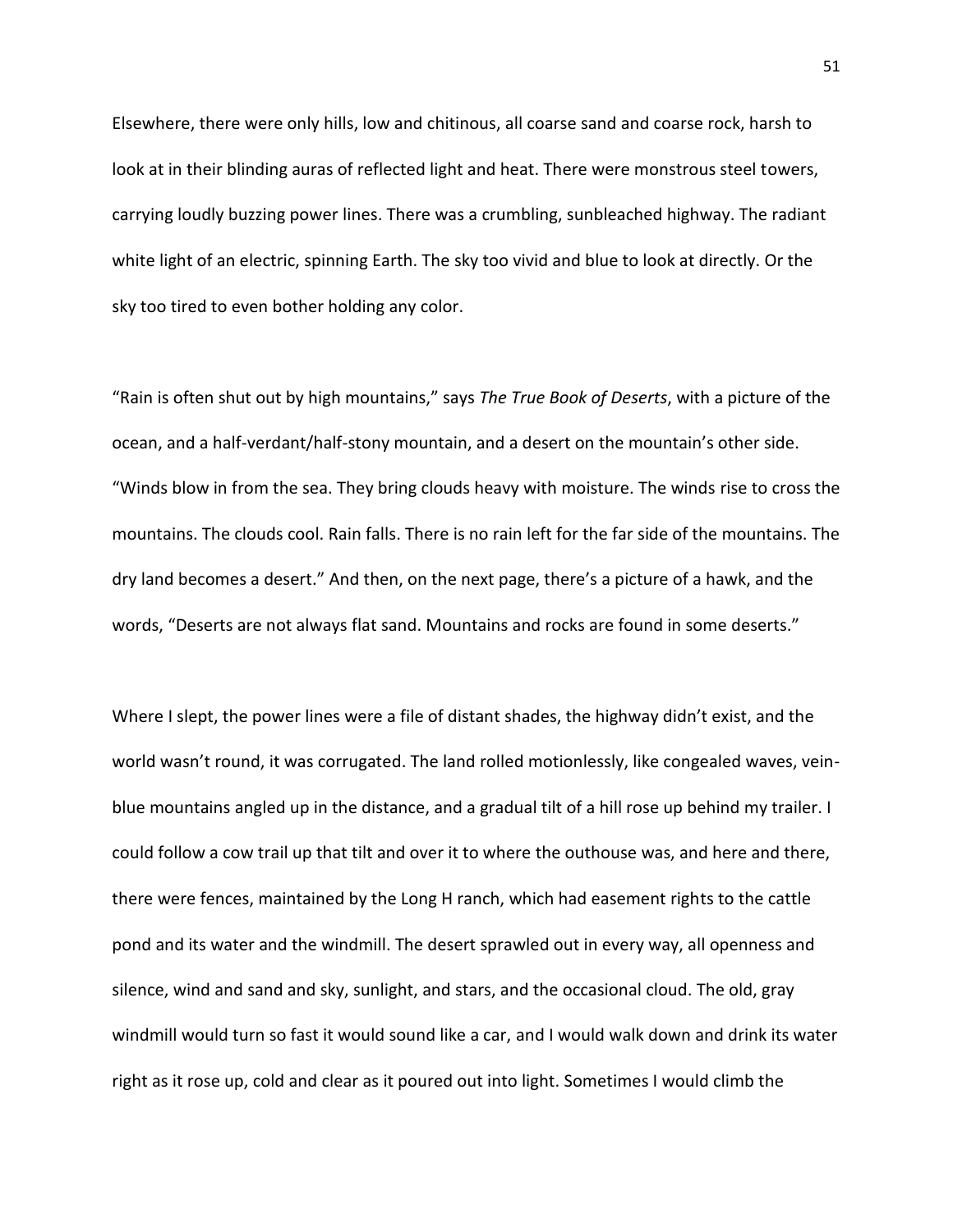narrow pyramidal tower of the windmill, up the welded lattice-work, for a view, and the view was of what might as well have been a prehistoric world, and the distant silhouettes of cows were maybe dinosaurs, and the distant blur of a car was neon lava, maybe, rushing slowly toward me.

Nights I slept in a 14' Go-Lite travel trailer, a flimsy, 1970 tow-behind thing that nearly fell apart on the way there from Cedar Crest. Inside was a bed, two other beds that could fold out if I had guests, a kitchen area, a table with a sitting booth, a small closet, posters on the walls, cupboards full of food, and drawers full of books, my secret shelves. The trailer had a low doorway, and at 6'3½" tall, I hit my head on it every other time I went out, stumbling out into the sunshine in a lightning-traced fog, clutching my head in my hands and swearing wildly. With a nail, I scratched a line above the door, every time I hit my head, until the nail got lost or wore out.

The trailer sat almost in the shade of the tall, gray 1954 windmill—"AERMOTOR," it said on its fin—and when the wind blew, the wind wheel's steel blades turned, moved a long, steel shaft that thrust in and out of a concrete pad, pumped up water up from deep underground, out of a pipe and into an above-ground cattle pond. The cattle pond was round, about three feet tall, about ten feet across, and steel. On the other side of the trailer I had built three makeshift walls out of desert logs on one of which I hung a solar-heated shower. There was no one to see me out there, so I never worried about modesty. A bench swing with a shade awning sat in front of my trailer. A four-foot-wide, hatbox-shaped fire-pit I'd dug sat beside a lawnchair and a pile of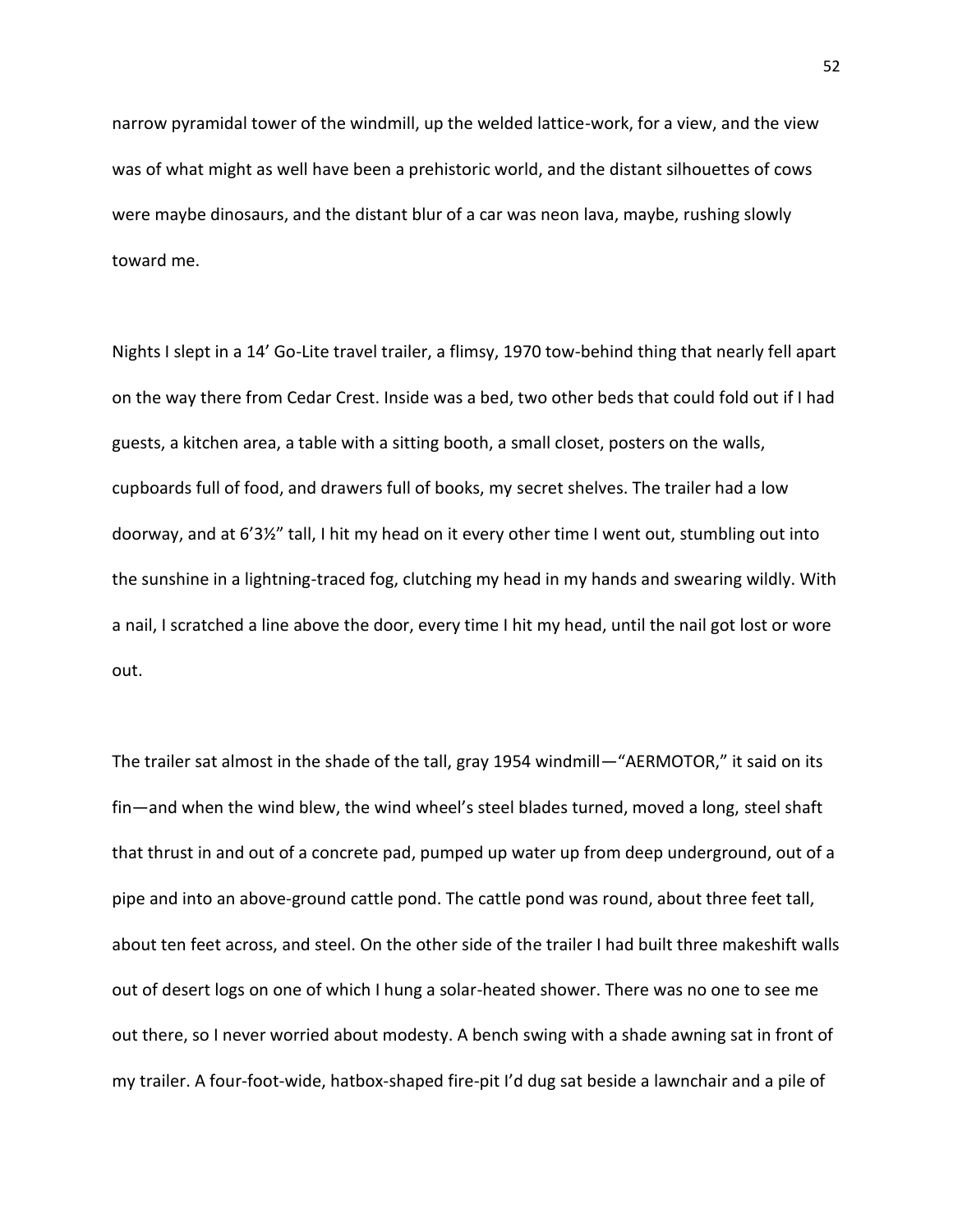firewood—the third point on a triangle, if one point was the windmill and another was the trailer.

Surrounding everything was the roll of the land, the undulating plain, the desert hills. Said the desert, *It's fine you're here, though you're not needed here. You don't have to believe in this, or in anything, it will exist either way—being made and unmade and made again, in the harsh light of the real, in the fine silver mesh of the dark. What you believe matters only to you.*

This piece of the desert was owned by my middle-class parents, a seventy-five-acre investment property they never had any plans to live on. They let me park my trailer there while I lived on cashed-in savings bonds and canned food and wrote. Wind often blew for whole days without ceasing, churning the water in the cattle pond into foaming waves that sloshed over the sides. Or the sun shone down hard on everything, baking it in place, cauterizing the ground, sealing it off. I had bought the trailer from a classified ad, just wanting to get away from everything, wanting to write, wanting to be alone, wanting to be in the desert, twenty-two years old and mostly unsure of what I should do with my life. I knew I wanted to write, but that was about it. Before coming there, I had spent aimless months back at home with my younger brother, driving around and listening to music, preparing to watch him leave on a two-year proselytizing mission for the Mormon Church, the Church that we'd been raised in and I had drifted away from—watching my brother and friend about to surrender his identity—and watching our mom beginning to die. Before that, our beloved older sister had taken too many pills and killed herself. And before that, my brother and I had spent almost a year walking across the country,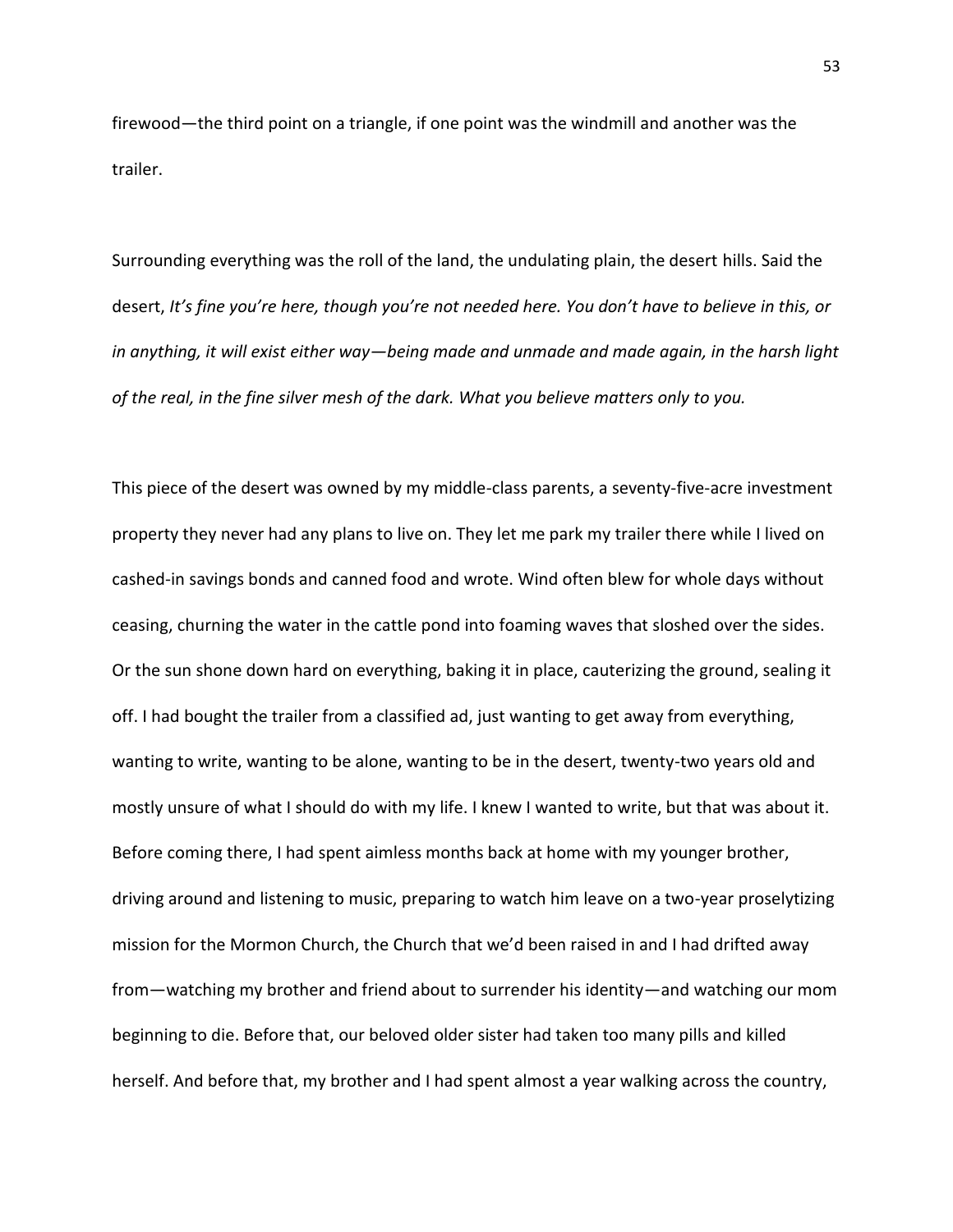for charity, and I had yet to recover from any of these times and events, at all, even a little. Still, the desert felt good, and the solitude was welcome. I was never bored, and I was usually content. I read. I wrote. I worked.

I made a point of not keeping track of time. Of forgetting dates and days of the week and how long it had been. Kaella, my pretty, troubled girlfriend, came out every month or so, and she had been out a lot. I had to go into town every few weeks, and I had been to town several times. The seasons advanced, from the last of winter, to spring, to summer, but this was the desert, and the changes were subtle—tinges of green, stronger winds, hotter days, smoke from approaching wildfires, wildfires that would eventually combine and burn down much of the surrounding area.

Before coming out to the trailer, Kaella and I, friends since high school, had found ourselves back where we had grown up, at the same time—her while taking a break from college, for her mental health, me while recovering from the walk across the country, and my sister's suicide. I had a girlfriend, and Kaella had a boyfriend, but we both soon found ourselves single around the same time, our friendship escalated into a physical one, and then into a relationship. We took camping and climbing trips together, and she stayed in a room of my parents' house for a time on a suicide watch, after I had hidden all the knives and medicine from her. She and I had grown close. One day we would marry, have children, grow apart, grow further apart, and get divorced, but at the time, it was just nice, all hormones and glances and happy motion.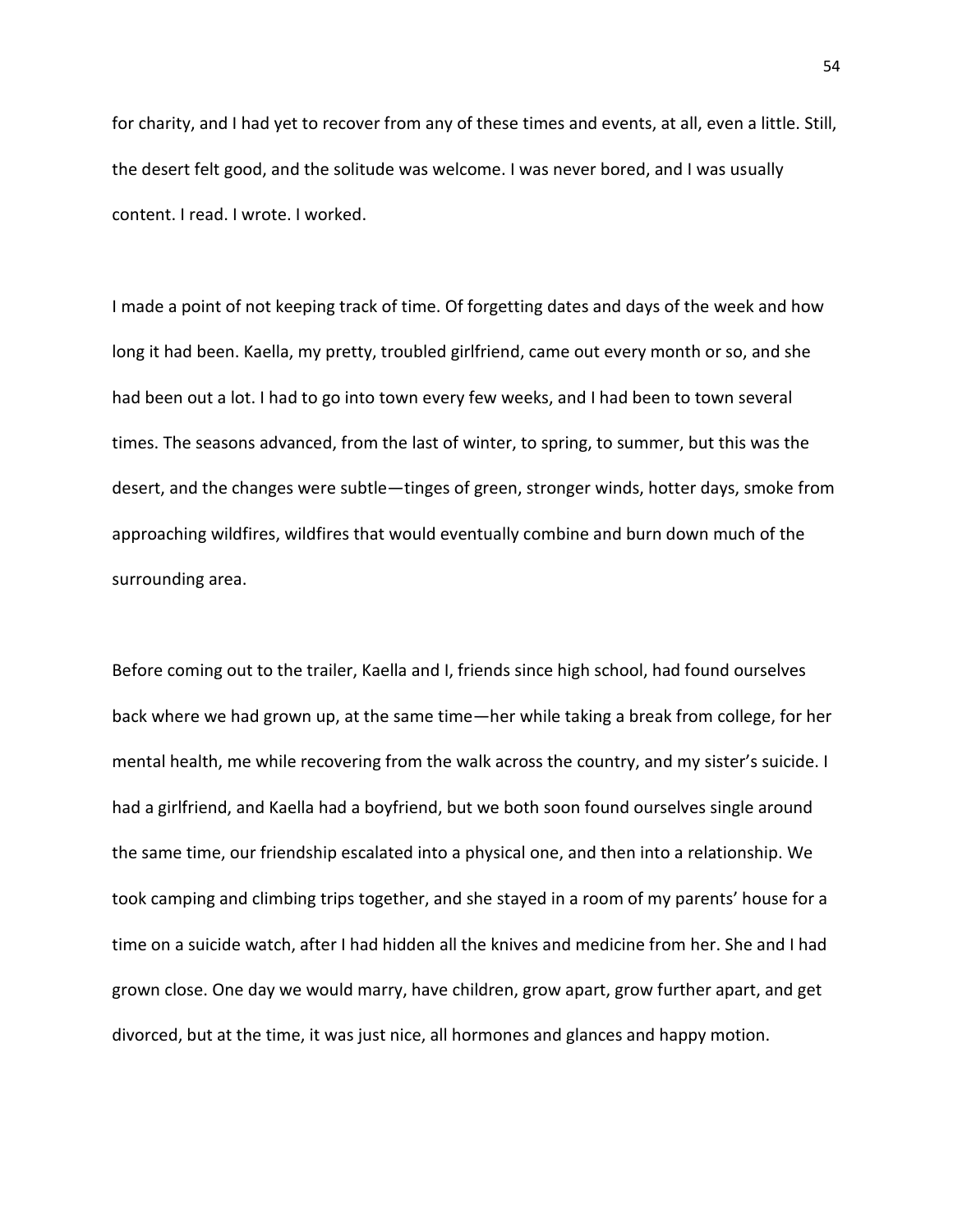I dug the pit for the outhouse with a digging bar and a shovel, digging it about fifteen feet deep and four feet across, softening the petrified Arizona dirt with buckets of water from the cattle pond, painstakingly chipping out a bucketful of dirt and mud, climbing up a rope, and then pulling up the bucket, tied to the rope, to empty it. Once, I threw my shovel out of the hole, the back of it caught the bucket-rope, and pulled it up with it, and I was left in the bottom of the hole, alone, in the sun. Eventually, I found a root and used it to carve steps in the hard dirt wall and climb out.

Most days I would sit in the trailer and write, in notebooks, or on a laptop I charged with a borrowed generator I'd brought. When it was overcast, and the sand wasn't too hot, I'd spend whole days barefoot. I wrote a novella about an atheist who couldn't die because every time he arrived in the afterlife, he refused to believe he was there. I wrote draft after draft of my screenplay about a UFO-worshipping cult. I tried editing and expanding the journals I'd written while living in the desert in a canoe three years before, but I lacked perspective. I wrote about life as a desert, seemingly barren, but actually rich, but still, it's pretty dry, and it can kill you. I thought about writing something like Mary Austin's wonderful book *The Land of Little Rain*, in which she plotlessly describes the natural world near Death Valley, but I could never keep my descriptions that simple. I had too much from my past that I still had to deal with, and too much yet to deal with, that kept looming in the future. An often-credulous agnostic, still recovering from a Mormon childhood, I found that a lot of what I wrote about had something to do with questions of belief—was there a god or not? What happens when you die? Could the Church be true? Should I accept what the natural world seemed to say to me—or what the people I knew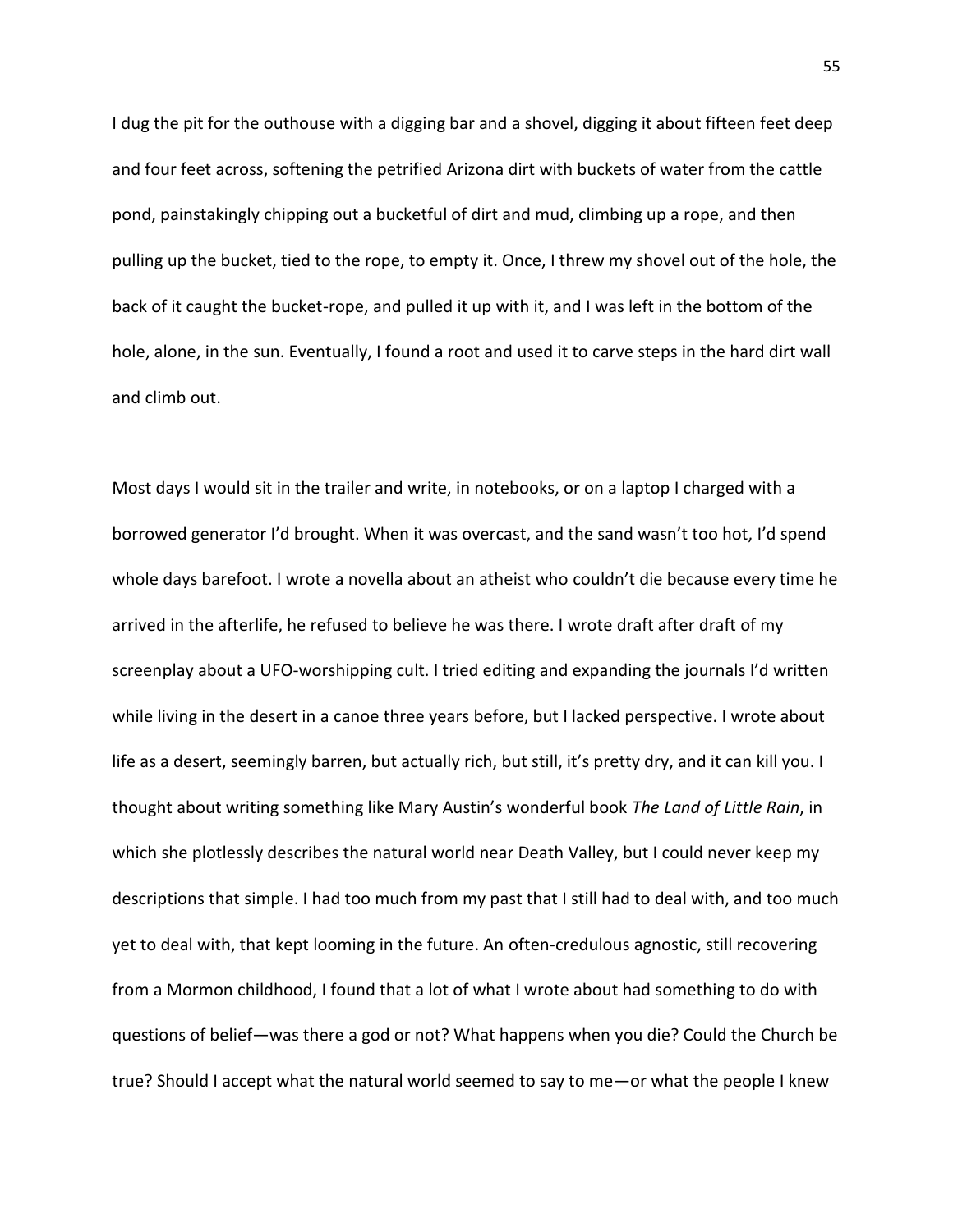said? I felt no void that needed filling, and I enjoyed the beautiful simplicity of unbelief, but I did want to know what was true. I worked on improving the property, clearing it of scrap metal, and keeping my place clean. I scrubbed my laundry on a washboard in an aluminum tub and hung it on a clothesline to dry, and every morning I exercised—the only time in my life I've ever done so with any discipline. Pull-ups on the windmill, push-ups on two gas cans. Sit-ups. Whatever.

# I.**Animals in the Desert**

Most days, I wouldn't see anyone. I had a cat with me, though, so I never really felt lonely. Years before, living in a canoe on a desert lake, I had often spent weeks at a time in complete solitude, once as long as a month. I remembered feeling unbearably lonely, talking to myself insanely, dreaming ecstatic dreams about simple things like having a conversation or watching TV with a friend. But solitude with an animal was completely different, a softer sort of loneliness. It was fine. Red-tailed hawks would sometimes curve above the trailer, gliding in ever-tightening, slanted circles, eying the cat, and I would hurry to take it indoors.

This was not my first experience with solitude. It felt familiar, comfortable, appropriate for the things I was thinking about and reckoning with. Missing my sister. Worrying about my brother. Worrying about my mom. Worrying about belief. My rejection of Mormonism and religion had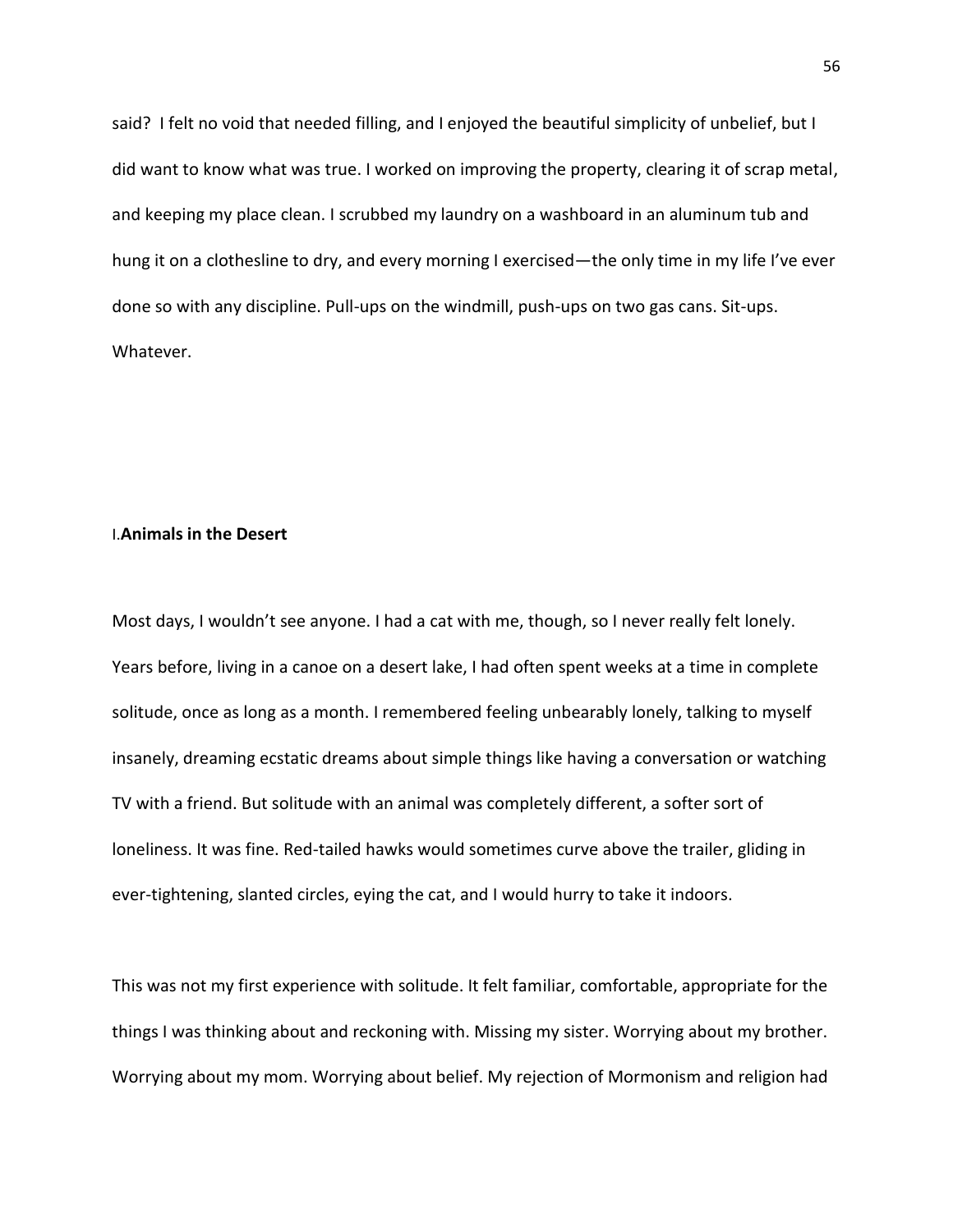been decisive, but it had only been visceral, intuitive, felt. Those beliefs had all just *felt* like nonsense to me, more so the older I got it, and I had met it with a simple *No*. No. *No.*  Intellectually, however, I had never really grappled with it—I didn't really know how—and so, when I was left alone with my thoughts, I would feel the unnatural mass of those beliefs blink awake, open half of a thousand cataract-silvered eyes, stick its vampiric proboscis into my brain, and grow slowly stronger off my still-indoctrinated uncertainty. I felt liberated by the simplicity of atheism, or liberated by the openness of agnosticism, but terrified that it was all wrong, that I was making an enormous, soul-condemning mistake. When Kaella would come out for a visit, she spoke as if she shared my doubts, but I don't know that she ever did—she just wanted to do things that Mormon rules prohibited, like drinking alcohol, smoking pot, and having sex—but I don't think she ever intensely questioned the religion's truth. I think it was a relief to her to just believe.

Somehow, the ranchers were allowed to keep their cattle all over the property, these massive animals shitting everywhere, groaning and croaking constantly, scratching their insect-bites on every available surface, licking molasses out of a dirty steel box. The sounds they made were like the voices of the damned, loud and constant and inexplicable, less like "Moo" and more like a crowd of lunatics shouting gibberish through megaphones. Sometimes the bulls would get aggressive, and paw at the ground near me, but usually they kept to themselves, perhaps just walking around, bellowing, and showing off their disgusting erections. I remember watching their family dynamics—the happy calves, bound to end up as hamburger, leaping and playing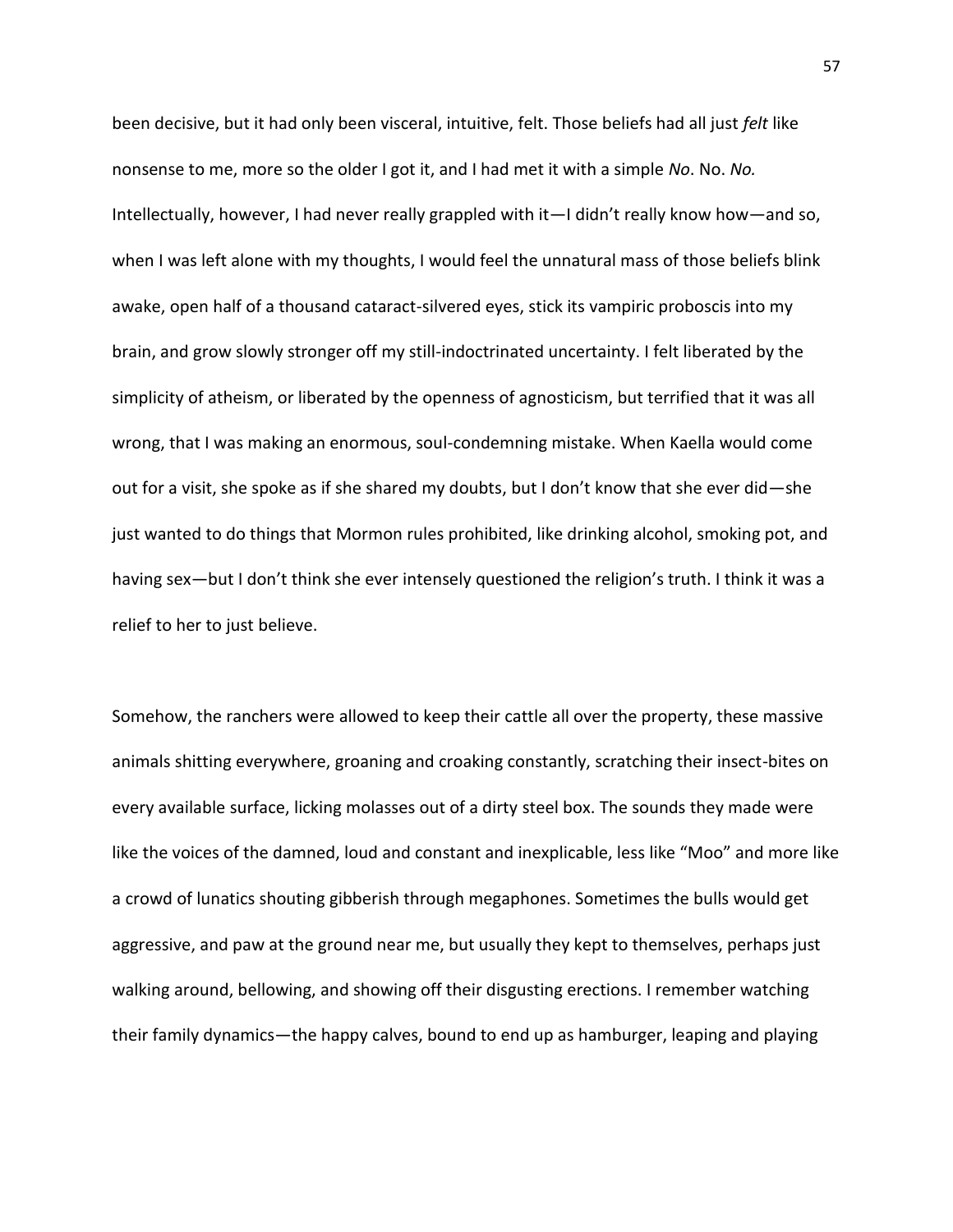and running in the sagebrush, or wandering away and getting disoriented and mooing for their mothers, who always found them and were affectionate with them.

"Some desert animals sleep under rocks all day to keep out of the hot sun," says *The True Book of Deserts*, above a black-and-white cutaway picture of animals in their burrows underground a pocket mouse, a badger, a kangaroo rat, a bull snake, a kit fox. "Some animals burrow under the ground during the heat of the day. …Desert animals have tough skin over their lips. They have strong teeth with which to eat the spiny, prickly plants of the desert."

Sometimes, a pack of coyotes, shades of brown, ragged, and so cautious as to seem wellmannered, would come drink from the cattle pond during the day, or from a puddle of water after a rainstorm. Or, a single coyote would sidle into camp after dark, sniffing around the clicking, crumbling embers of the fire, snapping up a dropped piece of food or a rodent who'd gotten there first. More than anything, I would hear them yipping and howling all night long, sometimes as if wild with hunger, sometimes as if mourning a loved one. Their howls are among the few animal sounds that never get annoying to me, that always give me chills. To me, they are the voice of the desert. Full of longing, mischief, heartbreak, glee, a need.

Crows would watch from the tops of fences, sparrows would flit from branch to branch, and hummingbirds would whir between flowers, occasionally even flying into and then back out of the trailer. Swallows, their wings and tails lovely curves, would swoop arcs, drawing lines in the air from insect to insect, as if connecting dots and summoning a picture.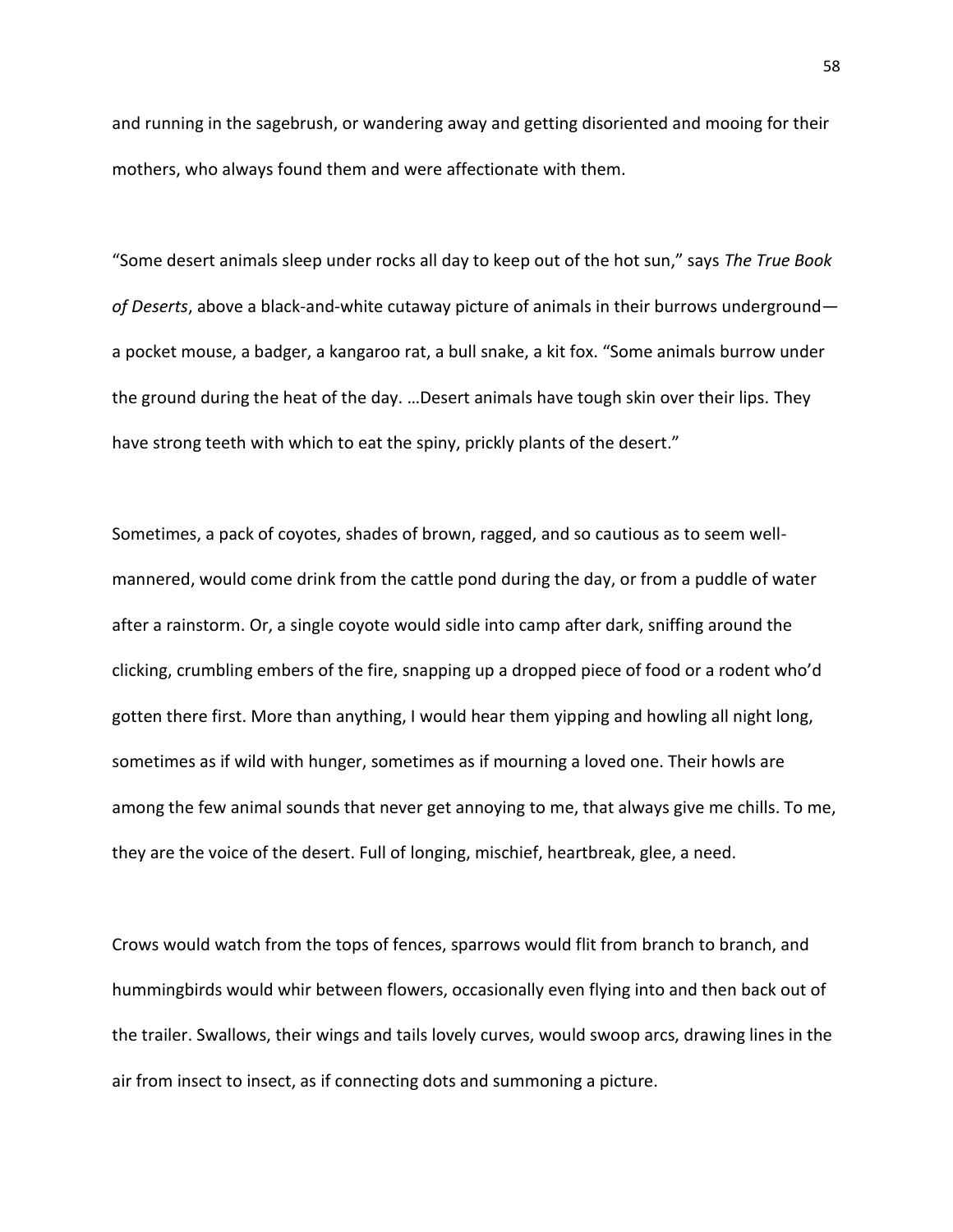At night, an owl, almost two feet tall, would perch hooting on a bar about halfway up the windmill, watching for movement in every direction, before suddenly swooping off, its great wings scooping up the night air and pulling it toward it—its prey, whatever it was, suddenly unthinking. In the morning, I would find owl pellets beneath the windmill, coughed-up balls of fur and tiny bones, often being pulled apart by groups of pebbly little beetles that would freeze up when I touched them. On another perch, a road sign visible from a barstool in Witch Wells, a little burrowing owl kept watch every night, and whoever was in the bar could observe its patrol, and its inevitable drop, away, into darkness.

At night, clouds of white moths would batter my face, flying into my mouth and eyes as I sat by the fire. By morning, a layer of them would cover the cattle pond. At first, I'd try to fish some out, but their wings were always ruined by the water, and they died on the ground every time. During the day, it was the flies, which were worse, inescapable. Sticky, glue-coated fly strips, hanging in every corner of the trailer, would get so covered in them that within hours they were useless, as the flies stuck in them remained alive, buzzing and struggling obnoxiously for hours. I realized they were living creatures, doing the only things they knew how to do, but still, I found them intolerable, and I wanted them all to die. More than once I tried to take pictures of them mating—I wanted to turn one into a postcard with the caption, "Arizona is for Lovers Too"—but I could never get a good close-up that wasn't blurry.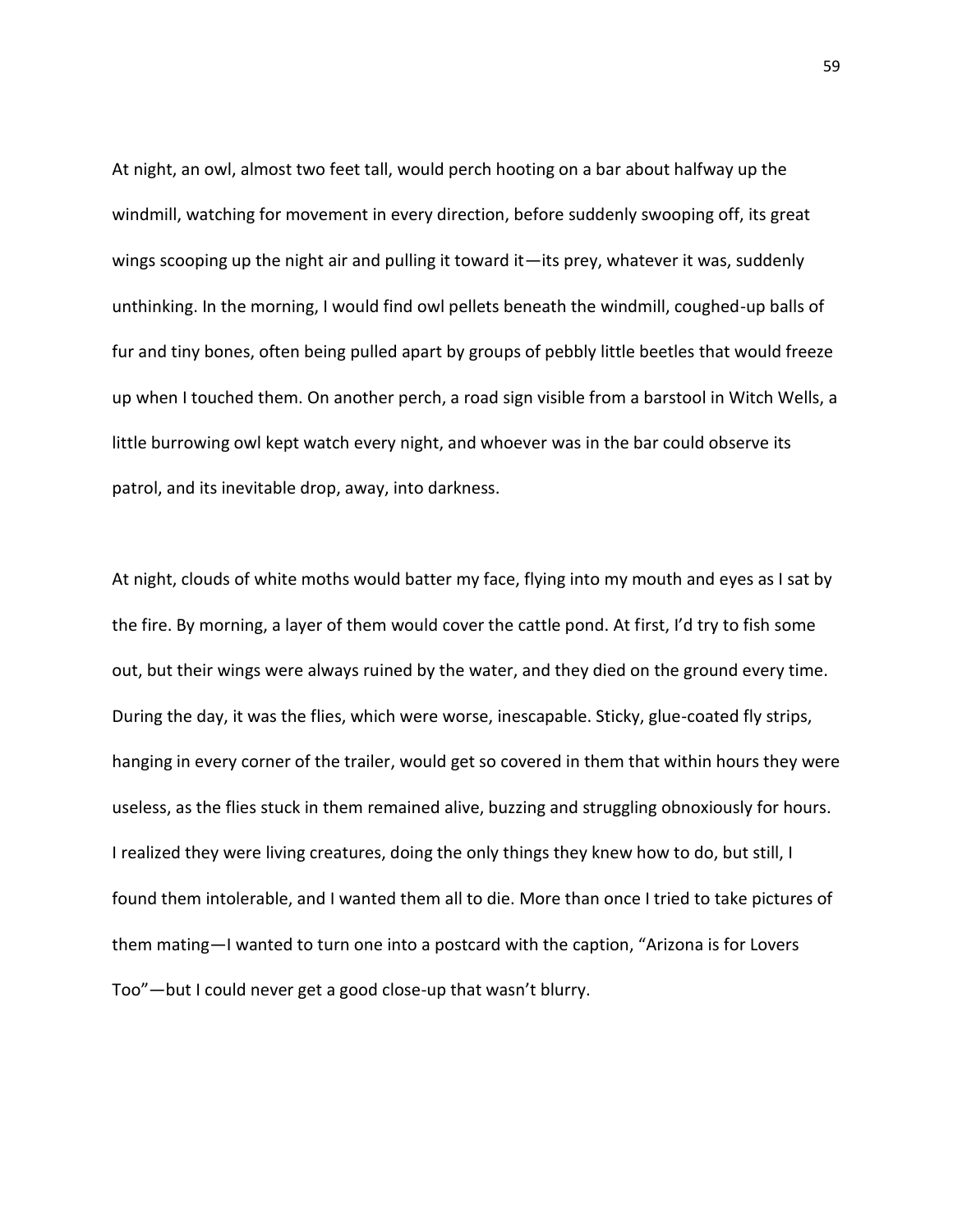Mice would come and sit by my fire at night and hope I dropped food. Kangaroo rats would bound past, hopping like their namesakes, their long, curving tails held aloft for balance. When I dug the hole for my outhouse, kangaroo rats would fall into it almost every night, even though I covered it. Sometimes I could lower a bucket and they would climb in and I'd pull them out and let them go. Just as often, they died from the fall, or drowned in water at the bottom.

An array of lizards would flit across every rock, like gleams of light or spidery shadows within the stones themselves. The days would grow hot, and I would see the lizards breathing in and out rhythmically, or doing what looked like push-ups, alerting rival lizards that they were strong and able**.** I would witness them catching bugs, smashing them twice in their mouths before swallowing them down, always a small thrill to see. My cat would chase them like a kitten, and jackrabbits would lunge at her, and she would bolt, wide-eyed and terrified, galloping into the open trailer door and leaping up onto the bed. Jackrabbits were everywhere, as were smaller rabbits, and wherever they were, coyotes and hawks were as well. Catching a ride back from St. Johns, at night, it was as if the road was lined with catapults launching rabbits in front of the car. They were almost impossible not to run over. There were literally hundreds of them.

Tawny mule deer would occasionally come by, smallish and sure-footed and studying the ground as if looking for lost keys, white-eared, black-nosed—or bounding past, as if happy to be alive, or afraid. Once, an antlered elk the size of a horse walked past, stopped and stared at me as if it had figured me out completely, and then wandered on, never looking back.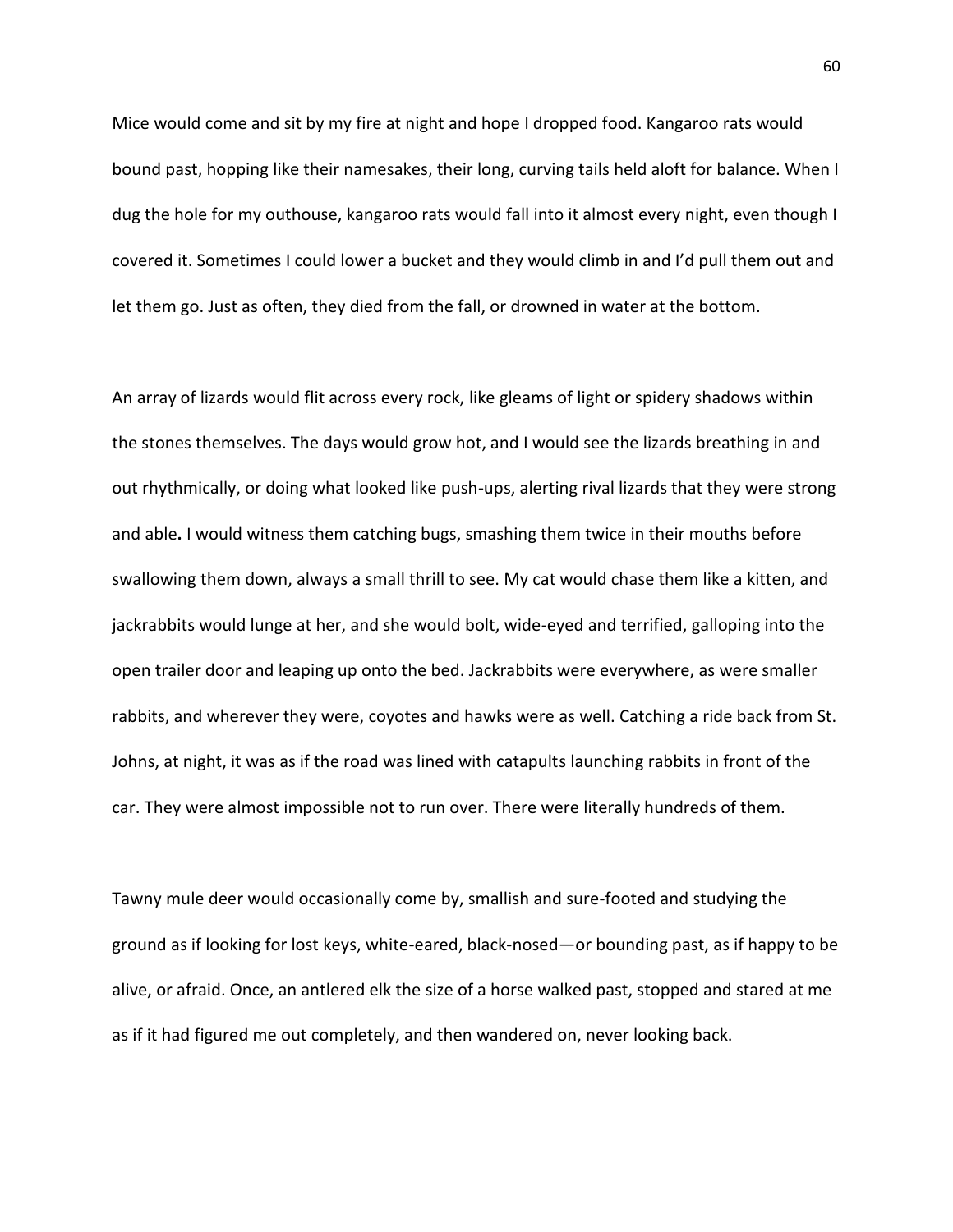Said the elk, said the animals, *This works the way it's always worked, this tangle of lives. It doesn't need anything or anyone always correcting it, always keeping it on course. Patterns came to be, and patterns continue. Once, it was everything, hurtling out from a single point. Now, it's just all of us, you included, thrown in every direction, cast alone out toward the world.* 

## I.**Plants in the Desert**

In the spring, as if color-corrected, the desert greened, although just barely. Barrel cactuses opened small vermillion flowers to the bees. Prickly pears and stiff tendrils of cholla bloomed as well, yellow and red and pink, among spines. Tiny yellow and white flowers sprang up among sagebrush and piñon and stunted junipers. The arrival and departure of the flowers, the arrival and departure of rain, the greening and ungreening of the desert—these were reminders of the shape of the planet, of the desert's place on its shell, of the motion of our planet around an invisible line. Everything was easy, automatic. Even missing my dead sister, and hating death. Even worrying about my brother, and resenting the Church. It all hurt, but it all fit, and it required nothing from me. The Earth turned, things grew on it, life began and evolved, life became more complex, and eventually I was hanging up my laundry on a clothesline tied to the windmill and a tree, flowers on every side. I didn't know that that no one, least of all myself, would ever let the world be that easy ever again. I didn't know that losing faith would be so ragged. That I would think it lost, and then reclaim it, ravenously, and why? That it would bring me to marry Kaella, to marry within that faith, that it would own me and own my children and gnaw jealously on my brain before I would ever begin to get my thoughts back. I never thought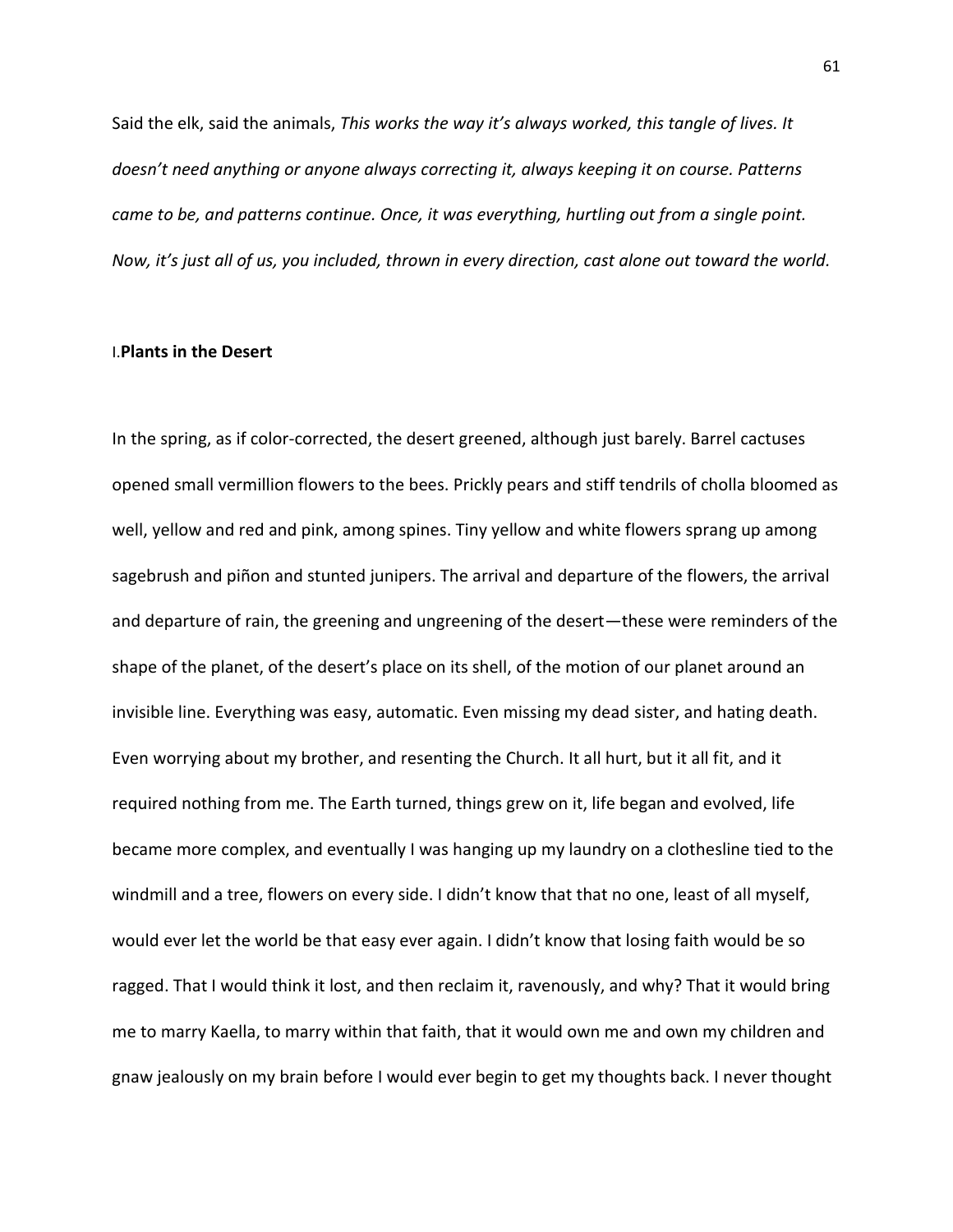I would revert, and later, only much later, two children later, be able to think clearly enough to take it back.

"In the spring, the desert is a pretty place," says *The True Book of Deserts*, above colorful flowers. "Bushes are in bloom. The cactus plant is the most common plant of the American desert. Most cactus plants have no leaves. Some have tiny leaves for a short time only."

An eccentric neighbor told me that decades before, in the 1920s, ranchers had cut down every tree that they thought didn't help their cattle, and that's why there was so much old dry firewood around. I think it was mostly junipers that got cut down during that event. I always had firewood, and I spent most of my evenings sitting by a fire, burning wood I had gathered in the area.

Often, I would go exploring, walking for an hour or so in whatever direction and seeing what I could find, walking on an old ranch road being reclaimed by nature, walking fencelines, walking wherever. I never found any people, doing that, though I think I may have once gotten within hearing distance of a house. I remember getting the strong feeling that I was being watched, perhaps through a rifle sight, the hair rising on my arms, and then turning around, fast, feeling I'd walked far enough.

Once, I found a large tree, a tree I remember as a Ponderosa pine, blown apart and charred black by lightning, its remains a burnt, pointed stump, and a blackened halo of wood. A Navajo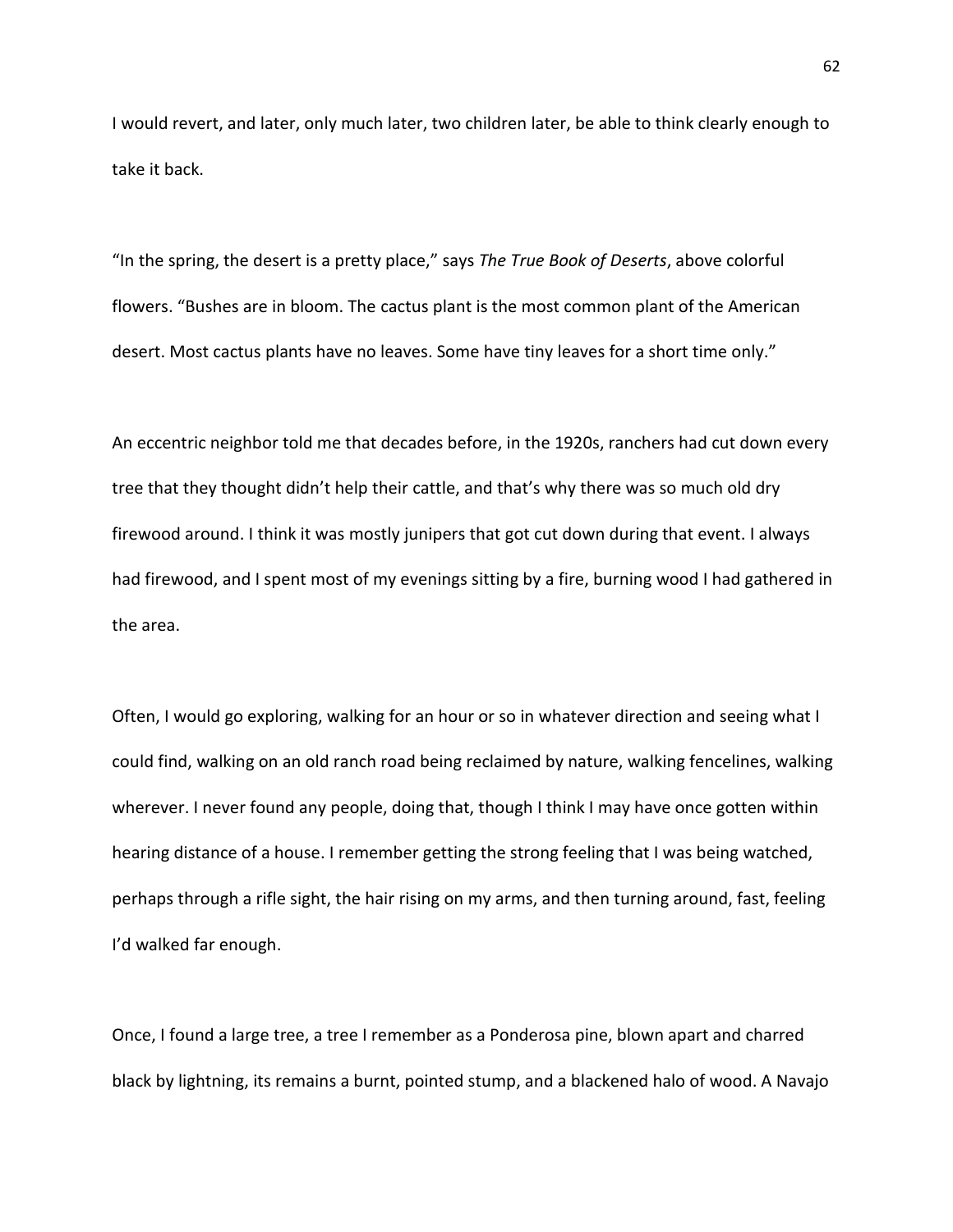belief I had once heard that said that such sites were spiritually significant for some reason, and that you shouldn't burn wood that had been hit by lightning. Doing so was supposed to bring bad luck.

Junipers seemed to be the most common tree. If there was any shade around besides the covered bench swing in front of my trailer, it was inadequate, and from a juniper, the tree's shadow only a light-eaten scrap of darkness, the juniper's branches spiky and upturned, like harsh fronds, its bark in tattery gray strips, its limbs so twisted, knotted, hard. I'd heard that junipers tended to grow in overgrazed areas, and that makes sense. The area around my trailer was practically wooded with them.

I came to think that before the windmill was installed in 1954, another windmill was there. A neighbor of mine told me as much, and all around the base of the windmill were pieces of old wood covered in flakes of pale blue paint. My neighbor said this wood was almost certainly from the old windmill, probably from sometime between 1890 and 1920—though how would he know? All around the pond, shockingly green grass grew wild in tufts, the brightest color out there besides flowers and hummingbirds. One tuft of neon-green grass not far from the cattle pond actually had a small, oily spring hidden in its midst, and it made me wonder if maybe before there was any windmill here, there was a spring, a spring with a stream that only flowed after a big rain. Maybe the old-time ranchers knew to build a windmill here because there was already some water trickling up from the ground. Or maybe that spring was something artificial, like overflow from the windmill.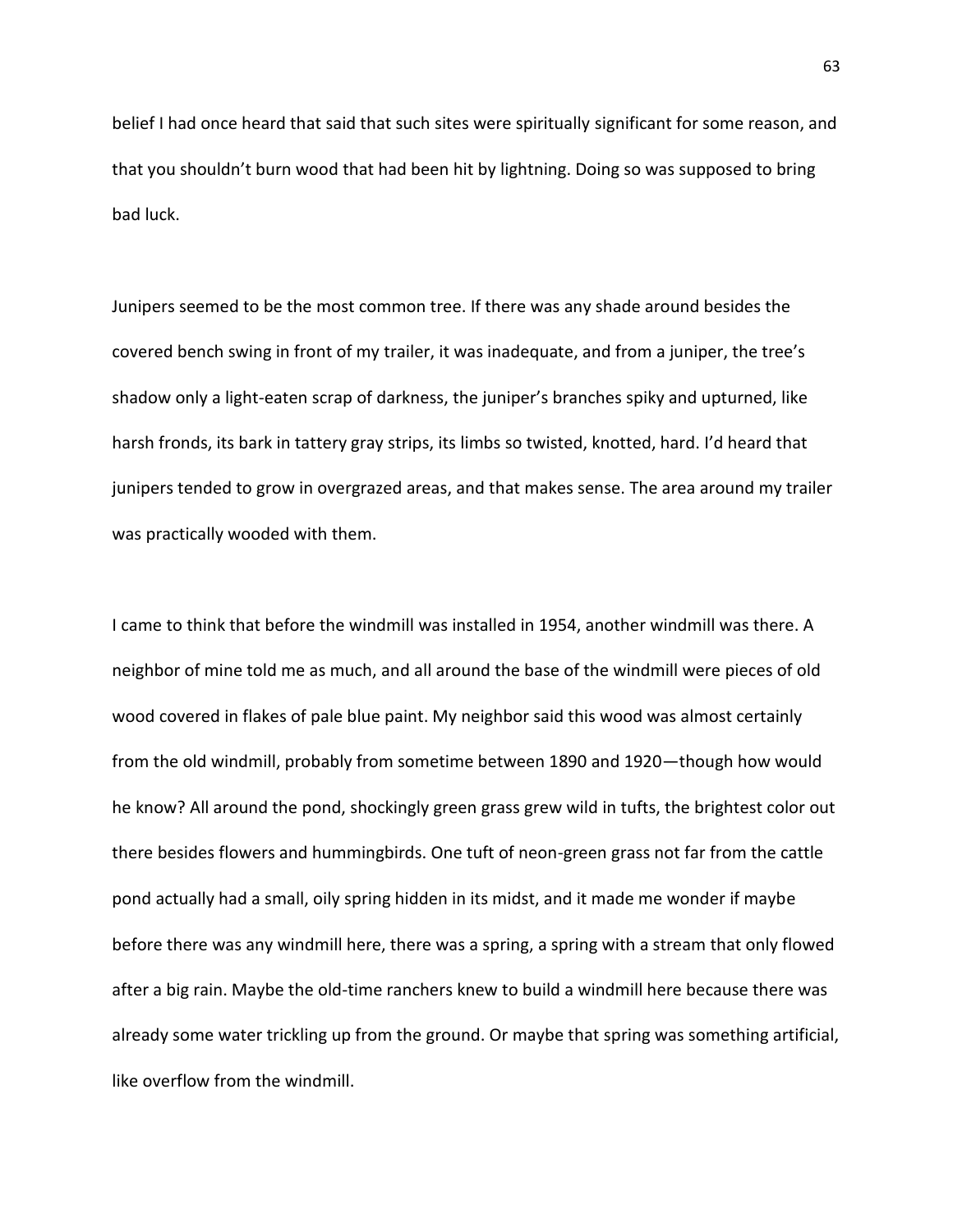To the south, I could see an almost endless rise of desert, much of which would soon burn down in the largest wildfire in Arizona history. I could see the wooded slopes of Mount Baldy, the highest point in Apache County, and the other White Mountains on either side of it. On Mount Baldy's slopes, there were bears and wolves and hidden lakes and, if they were anything like those of other desert mountains I knew, alcoholic men living in pickup trucks, and maybe a hippie in a teepee. But from where I was, the mountains seemed low and unimpressive, barely more than hills. In 1873, Captain George C. Wheeler stood on Mount Baldy's summit and looked in every direction, including toward where my trailer and windmill would one day be; he wrote that the view was "the most magnificent and effective of any of among the large number that have come under my observation." He wrote of "valley lands far surpassing any I have before seen," "a perfect landscape," and "true virgin solitude."

Somehow the rawness of the land favored nothing as much as it favored light. Everything seemed to radiate, or reflect, or pulse with it. The light was always busy, speeding into rocks and dirt, ricocheting off of it, hitting the top of the sky, and then heading back, shuddering, palpitant, stuttering along the oval leaves of prickly pears, or coating every juniper like a layer of settling dust. Above the clouds, sometimes, a rainbow, or a half-rainbow, light traveling through drops of water and becoming ineffable. Above the veering, westbound Sun, sometimes, clouds, as if the Sun was just the end of a tailpipe, expelling them. Above the horizon, every morning, the sunrise, hemorrhaging blood across the sky. Above the horizon, every evening, the sunset, dragging bloody gauze away.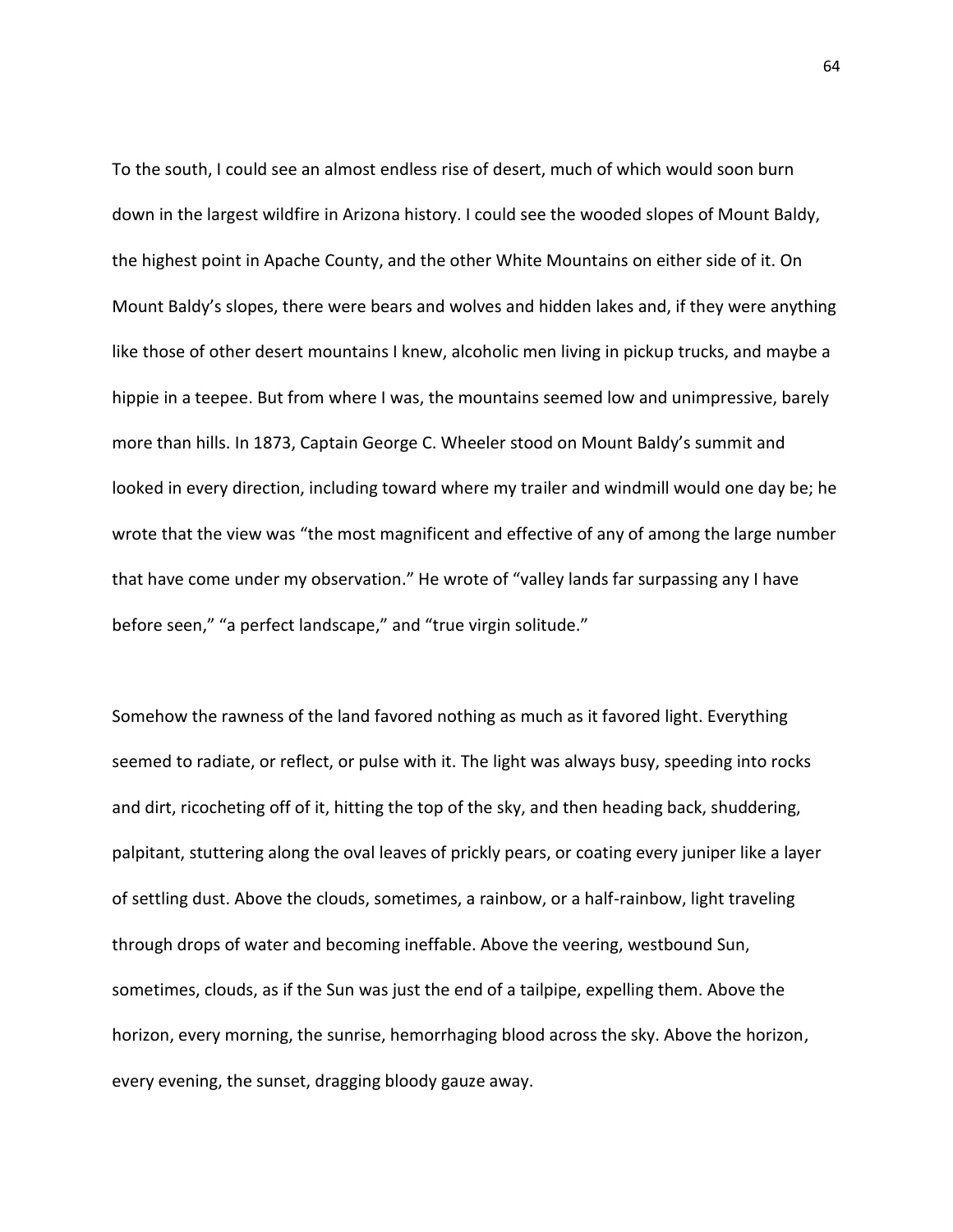The two big wildfires that began in June and continued into July made the sunsets even wilder and the air hazy and thick and gray and visible. The Sun became an apocalyptic red disc, flat against a flat sky, a burning hole in yellowed paper. Ash snowed down regularly, covering the trailer and the ground and the surface of the cattle pond. I found myself coughing all the time, coughing up black phlegm, short of breath, my eyes red and burning. One of the fires began near the remote Chediski Peak, when a woman's car ran out of gas and, after wandering for two days in search of cell-phone reception, searching for anyone, she spotted a news helicopter and then lit a signal fire hoping to catch its attention, a signal fire that quickly went wild. The other fire began near the Rodeo Fairgrounds of the Fort Apache Indian Reservation, when a firefighter from the nowhere-town of Cibecue intentionally set it, in the hopes of getting some work on a quick-response crew. Soon, the fires merged into the Rodeo-Chediski fire, the biggest fire Arizona had ever seen, and I began making preparations to go away for a while.

One day, I found a beautiful circle, several inches across, smoothly, if spikily, engraved in the sand. It seemed alien, too perfect to be natural, and I knelt down to examine it, and found a sagebrush seedling, pale green and dry, clinging to the ground by only one thin root, blown around in circles in the wind. The wind had had looped it around, looped it around, like the arm of an architect's compass, tracing the circle at an equal distance around it. I think I jumped up and down and yelled, I was so excited.

65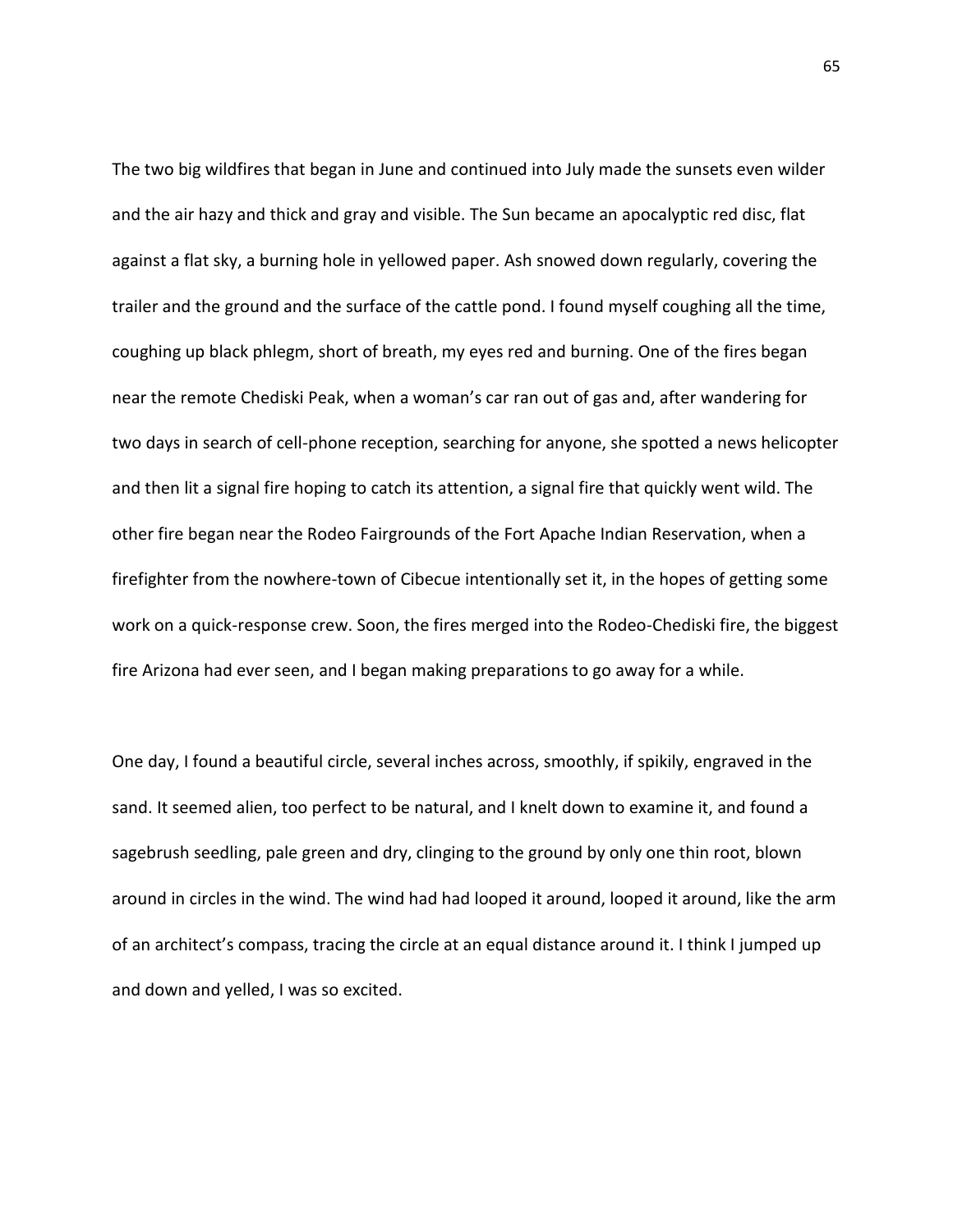Said the sagebrush, said the plants, *It's simple. Everything is automatic, a continuance. Watch the wind make its course around the world, jostling branches. Watch the roots of everything stretch to water. Extra help is unnecessary. And if it did come, supernaturally, anyone who claimed to know exactly how would have to be wrong. How* could *they know?*

# I.**People in the Desert**

Toward the mountains, toward the south, I could see some sort of power plant in the far distance, its lights blinking at night. I hated that thing. Sometimes, at night, strange lights would flash brightly on either side of me and I would hear a sound like enormous horses stamping and snorting, and I still have no idea what that was. Army helicopters would fly overhead. The sound of a train would catch a breeze, and I'd hear it from four-and-a-half miles away. Kids would ride up on ATVs. And occasionally, I would see ranchers, from the Long H ranch. Real cowboys riding ATVs or horses along the fenceline. They were never personable and I didn't become friends with any of them. To them, I was just another new person on longtime ranchland that had been tragically subdivided and sold off to city folk. One was particularly annoyed by me. If I had a lawnchair set up in the cattle pond on a hot day, he'd always say something about it. Later, after I left the area, he and another cowboy would feud and build a fence right through the middle of the cattle pond, which was ridiculous and unlovely and made me not ever want to come back.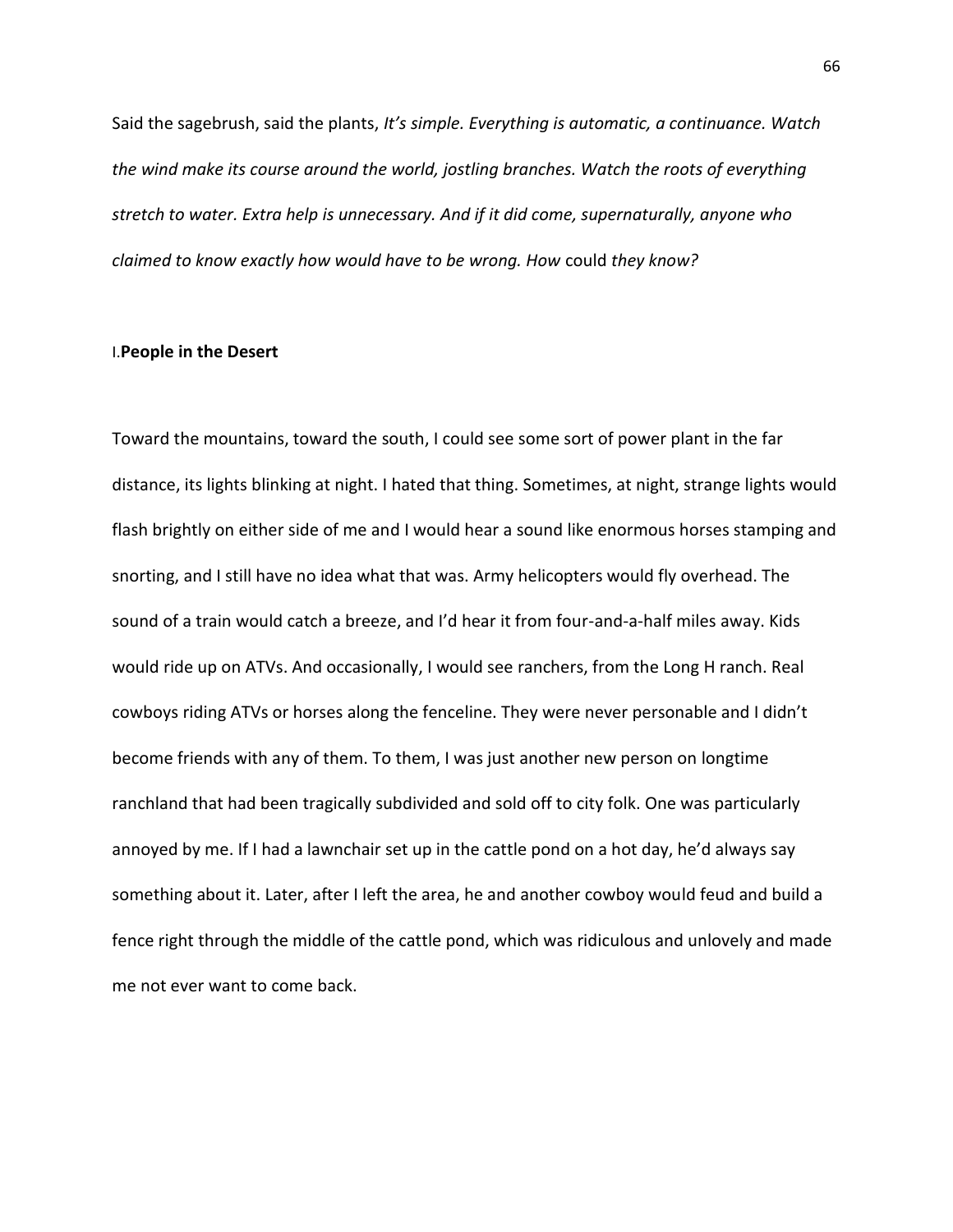Sometimes, a neighbor would show up, always for some reason like he was looking for something, like a dog, and then would stand and talk. One, named Donald Jones, would show up in a battered yellow truck, and always brought his kids, two half-Navajo boys who played that every stick was a gun and every rock was a grenade. When he drove up, he always drove about forty feet past the end of my driveway, crushing and parking on all the desert plants. He wore a gun on his hip at all times, a six-shooter, and sleeveless shirts that never quite covered his stomach. He would say we were living in the End of Days and he was preparing for Armageddon. He would say he'd dug a concrete shelter and stocked it with food and guns. He would speak, in one breath, of the power of Christlike love, and in another, about one time when he really kicked a bully's ass. He would talk about an intact Anasazi pot he found on my property before I came there, which he sold in Phoenix for \$4,000, a rusty Civil War-era gun he found there and sold for \$600, and would say the sands are always shifting and turning up something new. He told me about Anasazi ruins nearby containing what he swore was an ancient petroglyph showing Jesus with UFOs and dinosaurs. He would tell me that twenty years before, a serial killer had lived about ten miles away, and the killer's property was dotted with at least twenty graves, the graves of hitchhikers he'd picked up on the highway and then tortured and killed. He would tell me about a family of hippies that lived off the land only two ridges south of my place. He would tell me about how his wife ran off with someone and got their kids and house, because her mom dated the Judge and his wife's lover was a drug dealer involved in some sort of mafia. Watching his kids play war games, he remarked, "The trouble with kids nowadays is that their parents don't teach 'em the right way to use guns at an early age." He was always complaining about kids nowadays. "Kids nowadays, always breaking into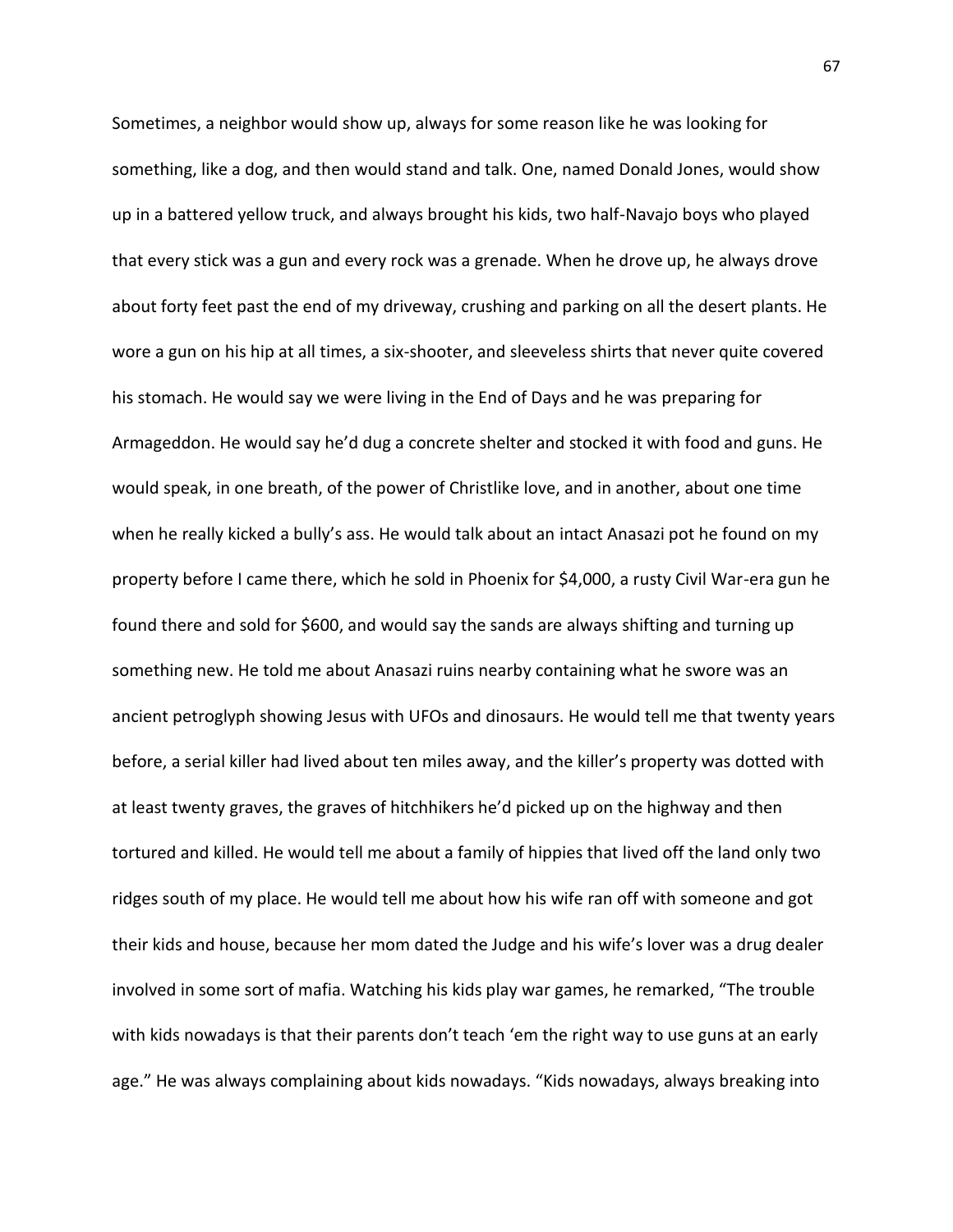people's houses," that was his most common complaint. Once, he pulled two copper dowsing rods from the bed of his truck and walked around and told me where he thought the water was under my property. He said the water was 600 feet down, because he could stamp his foot six times before his dowsing rods crossed back over each other. He would yell Bible verses at me, and I liked him a lot.

More than anything, Donald would talk about the End of Days, and the End Times, and the Apocalypse, which he was sure was on its way. "These big fires," he would say, "they're a sign." "All these problems," he would say. "They're a sign." Now, I think of him only as a character. I think of his words as evidence of his beliefs. But back then, his words resonated with me. My childhood indoctrination was still with me, latent but present, and when he would talk about *the truth* and *being prepared* and *being sure to be on the right side when the time comes*, those words would shiver through me and leave me affected and uncertain. They made me think about reading scriptures again, and praying.

Witch Wells, fourteen miles away, had been momentarily famous in the '70s as a place where the American Indian Movement (AIM) took the entire bar hostage because the owner was a white man serving an indigenous population alcohol. Every wall in the place was dotted with bullet-holes—157 in the ceiling alone. On the edge of the Zuni reservation and a formerly dry New Mexico county, the place was wild. One bartender, I was told, used to shoot out the lights every night. Fights involving guns were common there, many people had died in it, and it was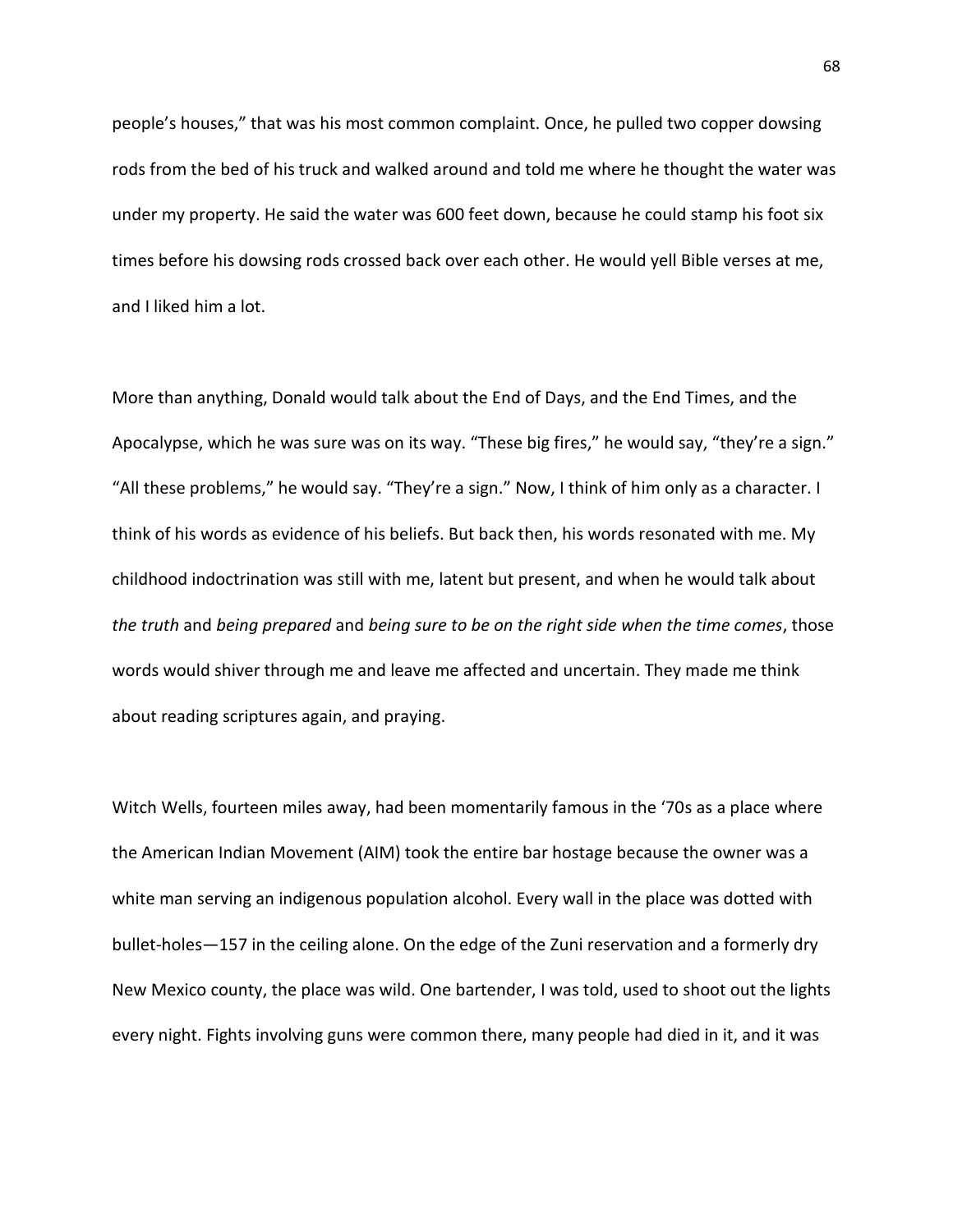basically lawless. It was usually calm when I was there, though. "Ain't shot no one since '90," a bartender told me.

Hear now how Witch Wells came by its name: a man who'd walked with dowsing rods, walked until they started to twitch, drilled for and then hit water, and then built his business right there. He'd witched a well. I'd walk or hitchhike there every couple of weeks, or if someone was visiting, we'd drive there to get a drink and talk with people.

Pottery shards dotted the newly graded roads, evidence of the people who had been there hundreds of years before, and I would collect them, knowing they'd only get run over and pulverized if I left them in the road. The shards were beautiful, their clay always painted on both sides.

Said the shards, said the people who made the shards, *You were raised with beliefs. But other people were raised with other beliefs. Here's proof. What are the chances the beliefs you were raised with weren't just shaped by the same sorts of cultural and societal influences that shaped everyone else's? What are the chances that you just happened to be raised with the true ones?*

"Where there is irrigation, the desert produces fine crops of cotton, grain, fruit and many other things," says *The True Book of Deserts*, accompanying a picture of a crane, a bulldozer, a surveyor, and a scowling foreman. "About one fourth of the land of the earth is desert land. This desert land is wasted land."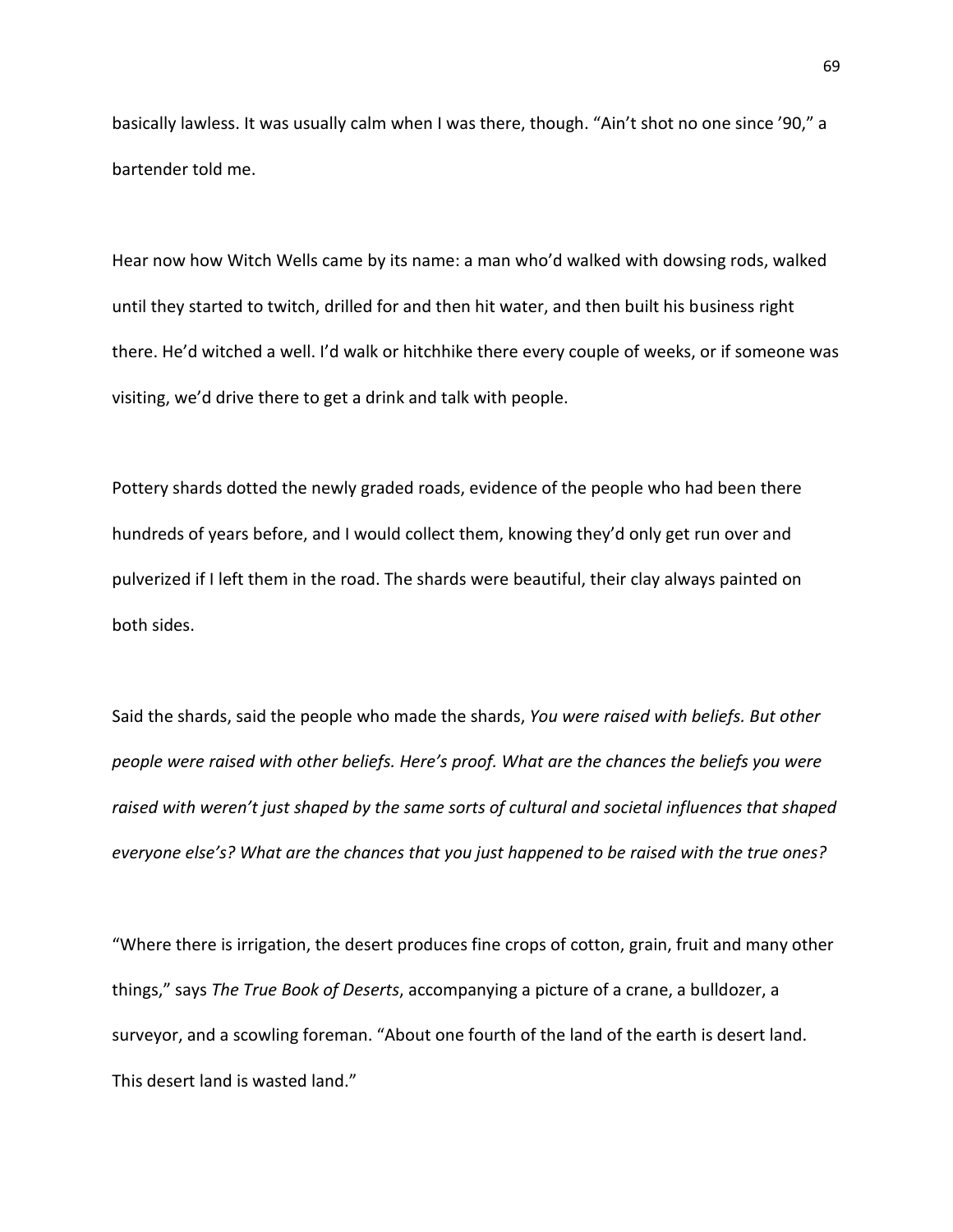Every few weeks, Kaella would come out to visit me. It's strange to write this now, because we've since married, had children, and divorced, but it was a relationship that meant something to me at the time, even though my memory of her now is such a pale one, barely there, flickering as if seen on an old color television. Even when I see her now, she's a pale presence to me. The years have taken dimensions from her, drained her of reality—to me she never seems wholly there—a hologram, a shadow, a ghost. I'm sorry, Kaella, if you read this. I know you're not really. I'm sorry I feel like this. Thank you for our children, and for the years you spent on me, and for the life you gave.

Back then, we loved each other, though I wonder now if that was pale too, even then. We would walk through the desert, picnic together among the bones of dead cows and horses, fool around in the cattle pond and the trailer. She'd be there, she'd leave, I'd miss her, I'd think, *I should propose to her*. My feelings weren't clear, even to myself, but I knew I loved her, whatever that meant. I wrote a long handwritten letter, to a favorite female friend I'd always secretly liked when I lived in Boston before my walk across the country, hinting at feelings for her. *If she responds positively*, I thought, *that will be a sign not to propose to Kaella*. But she never responded at all. I prayed to an old idea of God I had to give me a strong feeling, to let me know if what I was about to was right or wrong, but I never felt anything that wasn't obviously my own feelings. One day, I proposed to Kaella, in the cattle pond. She was sitting in a lawn chair half in the water. Everything around us was on fire, the air was ash, the sun was a cancerous eye, the windmill was still, and I felt suddenly overcome with emotion. I knelt down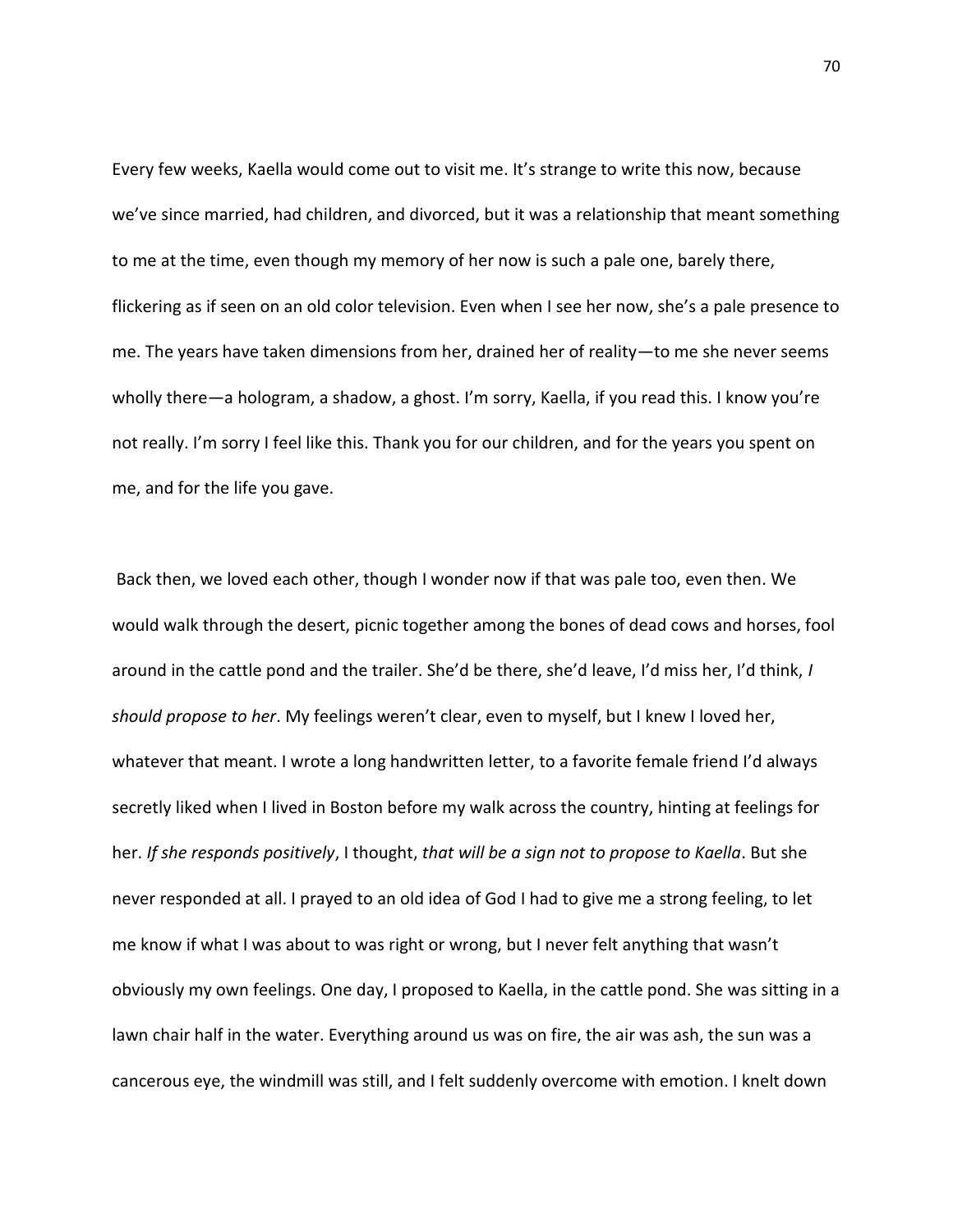in the water, told her I loved her, and asked her to marry me. Her voice caught in a sob, she hugged me, and kissed me, and said yes. I didn't have an overwhelming feeling that it was the right thing to do, but I didn't feel overwhelmingly that it was wrong, either. It seemed okay, though I remember thinking, even then, that marrying a Mormon girl was going to create problems over time. Today, I'm struck by how much of a spectator I've sometimes been in my own life. How I've just stood by, watching myself do things, major things, thinking about them almost indifferently, a half-interested passenger in my own body. I remember thinking, *I am probably going to regret this*. And I remember thinking, *Oh well.*

It wasn't the thought of marriage, or of Kaella, even, that filled me with worry. It was the thought of Kaella's Mormonism. What if she grew more Mormon, and I grew even less so? It seemed very likely to me this would happen. I knew those beliefs were more important to her than they were to me. Yes, she might get sexual or drunk, but she still deeply believed that stuff, I could tell. I might have worried that some of it was true, but it still felt like oil to my water. I remember thinking, *How do I know this is right? How do I know she's the one? How do I know I'm not just horny? Oh god, I am. That's it. No. Yes. No. That's totally it. Completely. No.*

That had to be it. Like almost any 22-year old male, I wanted sex, and only one woman ever came to visit me, offering anything like it. And now I had let that cloud my mind. I had ignored the lessons of the desert, and I was about to make an enormous mistake, joining myself to her forever and making my escape from Mormonism unlikely. I felt no void that needed feeling, this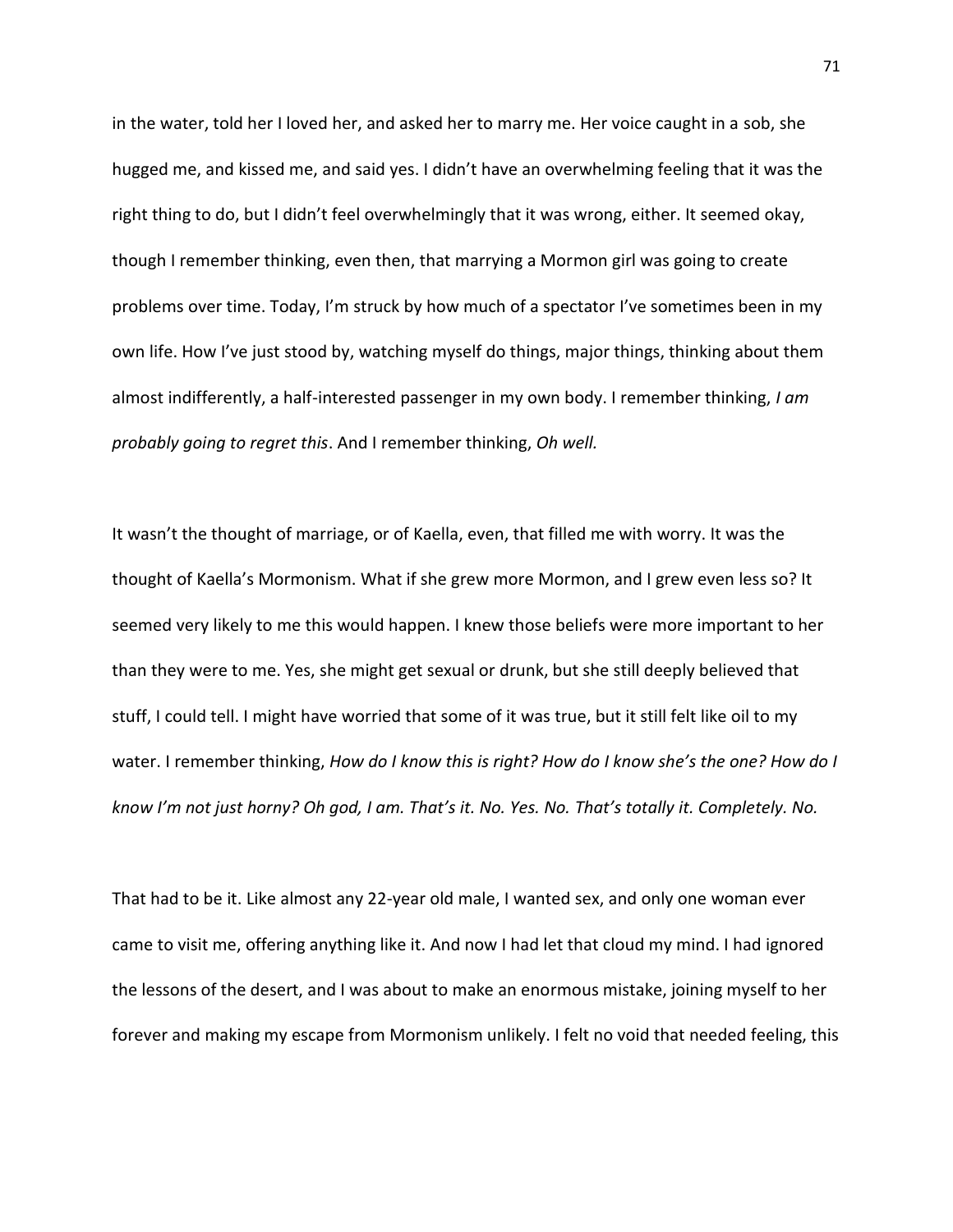impending marriage didn't feel grand enough or Shakespearean enough to me, and my journals became nothing but pages and pages, days and days, rant after rant, of doubts.

I hitchhiked into St. Johns, where my P.O. box was, where payphones were. I walked a few miles, and then a middle-aged couple—he, an asphalt salesman, her, the publisher of a screw catalogue—gave me a ride all the way in a truck. When I arrived, I discovered it was a regional holiday, Pioneer Day, and a parade was going on. Everyone was out along the sidewalks, waving flags and eating popcorn. People were riding horses down the center of the town's main street, driving cars bearing election signs, or showcasing comically underwhelming floats. One was just a flatbed truck with folding chairs on its bed, two sullen teenage girls sitting them holding a sign saying "GO TO CHURCH." One was an old couple driving a king-sized bed somehow, looping endlessly around in circles. People in the floats threw candy, kids dove for it, and many people mistook me for part of the parade, since I had a beard and hiking backpack and looked like something different, clapping and cheering for me whenever I crossed the street. I checked my mail, called my mom, my brother Jeff, a few friends, and tried to call Kaella, to call off our engagement, but only got an answering machine. I talked with a girl at the video store, who I always enjoyed talking with when I was in town. I ran into a few people I'd gone to college with years before, in Thatcher, Arizona, but no one I'd ever been close to, and I ran into Henry Cohen, the middle-aged man who ran the town's single-screen movie theater, a friendly Mormon man who would sometimes put his hand over the projector during any scenes containing nudity. We had talked a few times before, and he invited me to come see a movie. Don't worry about money, he said, and when I got there, he even gave me popcorn and a root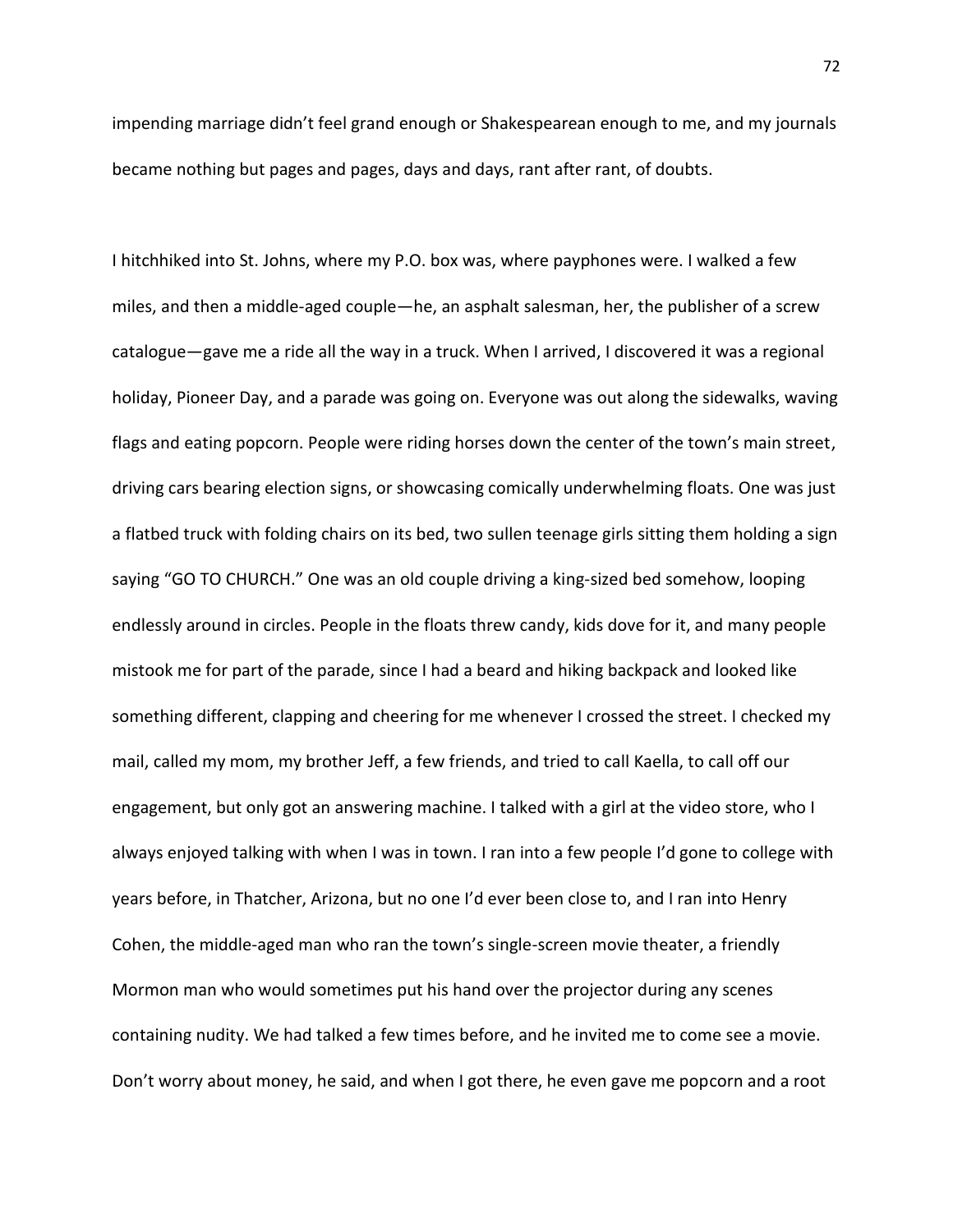beer. The movie was *The Other Side of Heaven*, a Mormon-made film about two missionaries preaching to and converting locals on a tropical island. If I were to watch that movie again today, and I'm not eager to, I would probably think, *What the hell is Anne Hathaway doing in this movie about how great Mormons are?* Or, *This depiction of Mormons is so general they could be almost any Christian group.* But watching it that time, it spoke to everything I'd spent my life hearing: the Church was true—spirituality was power—everything I'd grown up with was right and good—and if I only embraced it all, I could serve my future-wife and family with all the Blessings of the Priesthood. In Mormonism, every worthy adult male can claim the authority of the Priesthood, the same power the prophet Melchezidek had in the Old Testament. If my wife or children ever got sick, I could put my hands on their heads, and say a blessing, and if I had enough faith, they could be healed.

These days, when I read books about cults, I feel jolt after jolt of recognition and understanding on every page. I know I grew up in a common Southwestern religion, with millions of members, with whole counties and regions in which nearly everyone was a member, with many members who are good people and believe it deeply—not in, say, Heaven's Gate, or Aum Shinrikyo—but still, I feel like a cult survivor. The way those beliefs got into my brain, stayed there, and then pulled me back—I can think of no other explanation besides cult-like indoctrination. My mind was not my own, and they liked it that way.

I left the little theater with all my doubts about Kaella and Mormonism gone. I just didn't care about doubts anymore. I felt inspired. I felt great. I felt full of faith. We'd get married! I'd get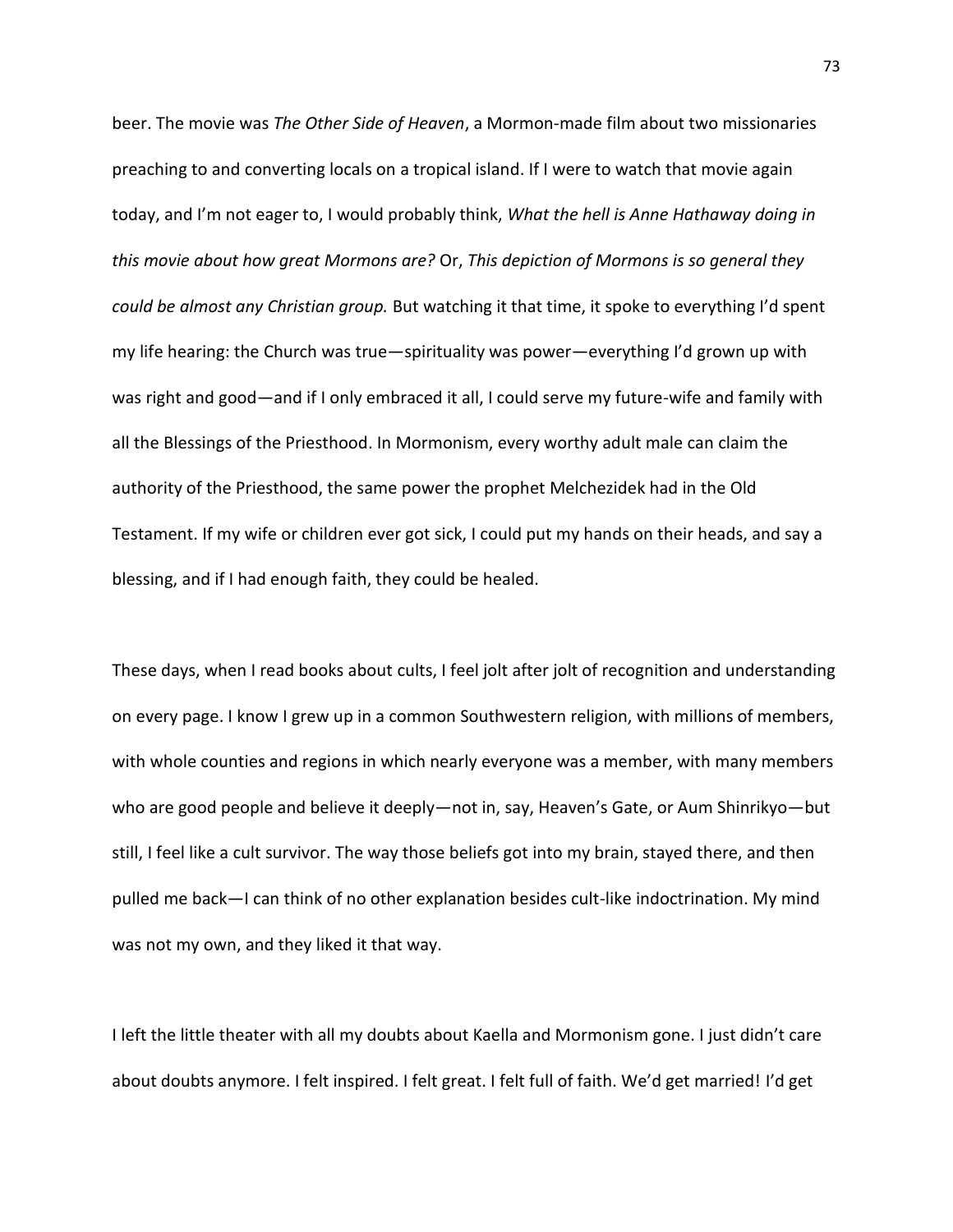back into the Church! And everything was wonderful. Hooray! As if good will was hanging in the air like humidity, a woman with only two teeth said I looked hot and gave me a bottle of water, and I walked the highway out of town, happy, content, and filled with a nameless satisfaction, completely wrongheaded and on the edge of making a terrible, life-altering decision, thanks to a goddamn movie that even then I recognized had some serious narrative flaws. Henry, the movie-theater owner, soon pulled over to the side of the highway in a battered convertible. I told him what I'd been thinking about, and how the movie had affected me, and he encouraged me to listen to my heart and get married and then later get married again later (or "sealed") in a Mormon temple. He said he could see the Holy Spirit working on me, and I was doing the right things. He said he was proud of me. His words filled me with determination, and in hindsight, I have to say, I am a giant unthinking moron. Ugh. Holy shit. He was headed to work at his other job at the Power Plant, the one I could see blinking from my trailer, and he dropped me off at the turn-off up to it.

I walked a while further, beneath the coarse hum of power lines, got a ride with a semi-truck driver who yelled over the truck's engine that the fires could have been put out way sooner, and all the locals knew it, if the government just would let anyone get some bulldozers and make some big old dirt walls and tear up the precious environment. He dropped me off at Witch Wells, I checked inside to see if anyone was going my way, and no one was, so I set off up the dirt road to the trailer. A guy named Larry gave me a ride, an incense-maker who loved to read. He said he loved the book *Stranger in a Strange Land*, because it was Charles Manson's favorite. I had to read it, he said. "Yeah, man, *Stranger in a Strange Land*—the only thing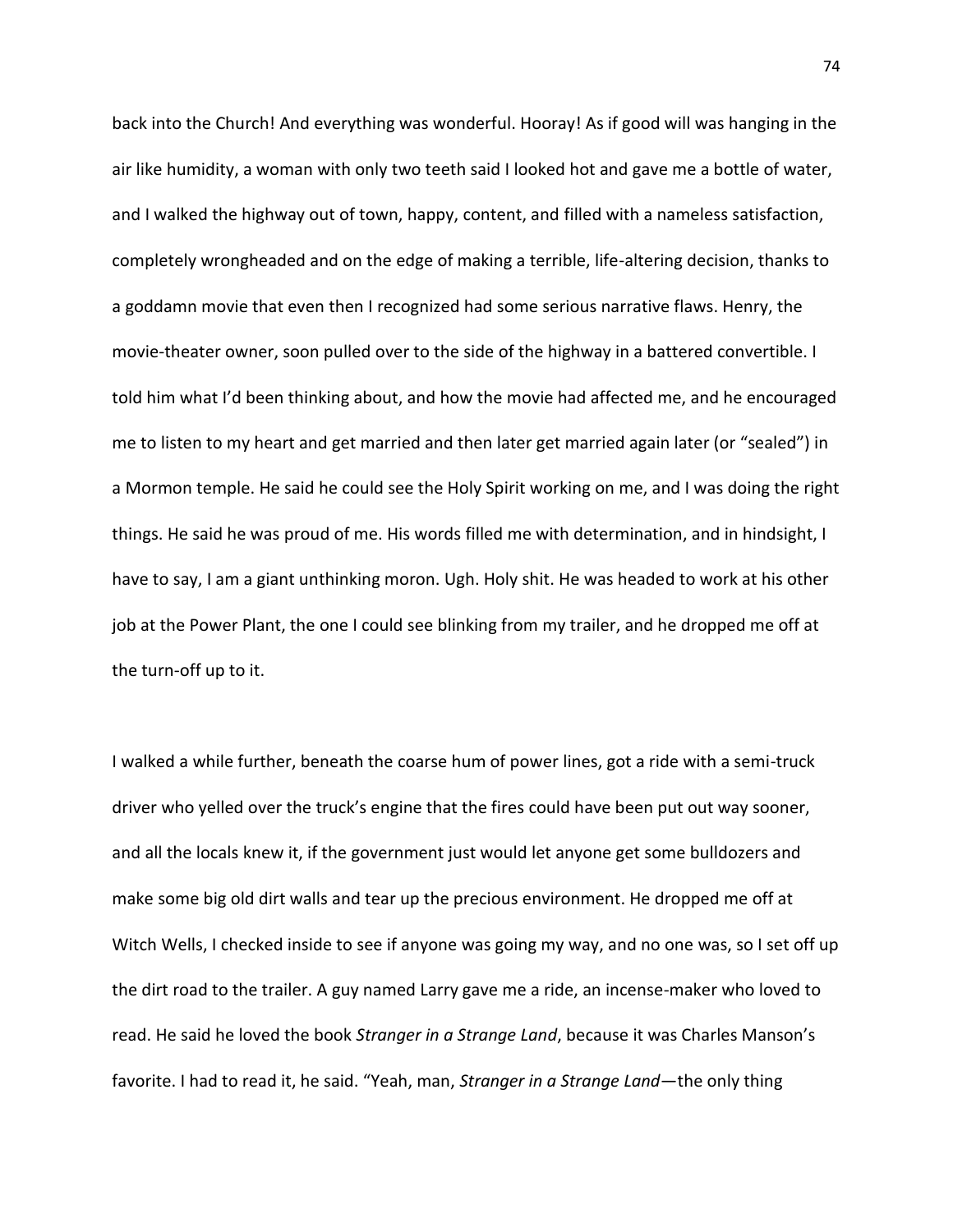Manson had on him when got arrested was that. Nothing else. You gotta read it!" I still haven't read it. He said he would have driven me all the way, except he had guests, and he gave me an open invitation to visit him anytime.

A truck with its cab and bed full of Zuni men drove past me as I walked the dirt road alone. Their tires churned up shadowy dust, and a man in the truck-bed yelled, "Watch out! Zuni gods are gonna get ya!" driving off into the darkling evening, laughing, whistling the *X-files* theme.

That night, I collapsed in my trailer, exhausted, but the next day I wrote in my notebookjournal, "I think I'll give Kaella a gift: getting married in the temple in a year. She'd love that, and it probably *is* the right thing to do." No, you idiot! Where the hell is time travel when you need it? Later, I gave her a card with a promise that I would try out the Church again-for herthat we would get married in the temple. I barely remember her reaction—it was happy—but I do remember the effects. They were lasting.

I went out to the desert to find myself, and I found myself wrong. My sister threw away her life with Ibuprofen and sleeping pills. My brother was throwing his away with plans for a Mormon mission, and then, when his girlfriend faked an inexplicable pregnancy and his mission was cancelled, with a doomed marriage to a manipulative psychopath. And then, here I was, a freethinker suddenly unable to continue thinking freely about anything, promising to immerse myself in the oppressive religion I'd grown up in, once again. The Nineteenth Century version of Scientology! Jews cursed to have dark skin and become Native Americans! An obviously phony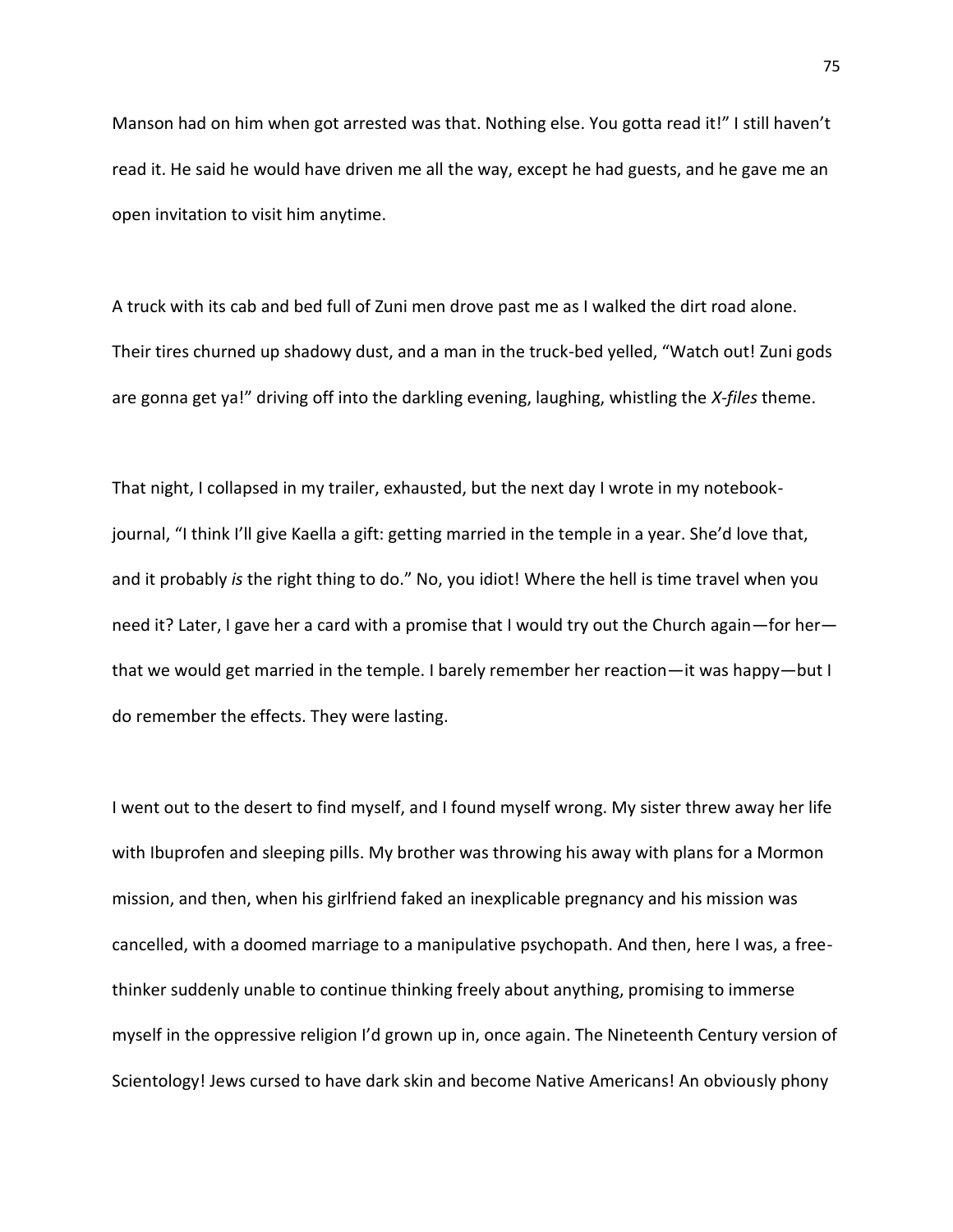holy book written by a treasure-hunting farmboy! And a bullshit, pioneer-worshipping culture with a legacy of polygamy and violence and bigotry. I was in love. I was in love, I had favored Kaella's happiness over my own, and now, eventually, neither of us would be happy. The blatant falseness of it all, and the way it all owned my mind, oh god, to this day, it makes my blood fucking fizz. I really can't think about it too much. I can't fucking handle it.

Said the desert, said the animals, said the plants, said some people, *We are all having our own experiences. Even a rock is busy being. Every deer that runs past the windmill has a worldview. Every scrap of lichen knows what it's like to be alive in a way you never will. Every person you pass is the hero of his or her own story. No one way of being can say that it, and only it, is right.* 

*But,* said some other people, *One way is right. Look into your heart, as if it's a never-checked mailbox that people have been leaving messages in all your life. The messages have been piling up. Read them all. Think about them. Actually, don't think about them too much. Pray about them. Ask God to help you make a choice. And I'm sure you'll choose wisely. You will.* 

\*

Pedaling away from the roadside book sale, from the dirt lot, pines and junipers and little businesses lining the road, I could see the gleaming spokes of my bike's front tire turning forward around their hub—turning away from some things and toward others. Toward my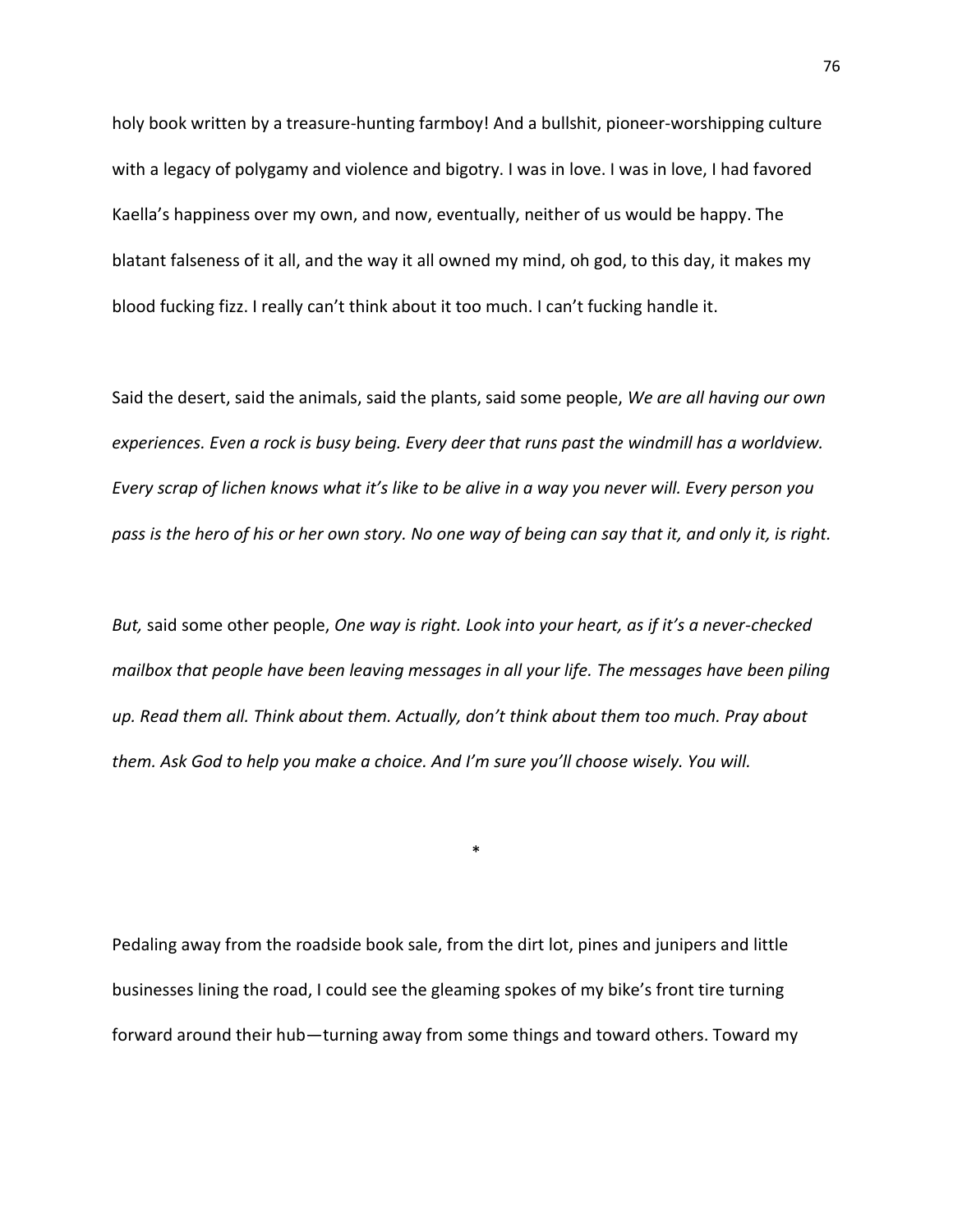pregnant wife, and family prayers, and church on Sunday. Away from the old quiet of the desert, from a truer-feeling life, and from a world for its own sake.

And this was what happened: this was how it worked: my heart pumped blood to my brain and wherever else it was needed, and my brain sent commands to my legs, telling them to move, telling them to push down, against the pedals. Push down hard and see what happens.

The motion of the pedals turned a loop of chain, and the chain, attached to a gear fixed beside the rear wheel, turned, and turned the back tire, and both of the bicycle's wheels rolled along over the pavement, and I rolled astride them. The front wheel turned, and the spokes blurred, and the blur was the blur of curved, galvanized steel blades, and the wind was blowing lightly, though intensifying, and the blades of the wind wheel were riveted to steel wheel clips and then to a curved rim. The wind wheel turned, sounding like a train on a wooden bridge, looking like a machine in bloom. The roll of the wind wheel becomes the up-and-down of the shaft, and the shaft moved gears beneath the ground, moved a rod up and down in a pipe, in a deep well, filling a cylinder at the bottom with water, and bringing that water up to the air, bringing hidden things up to light, bringing what had been deep underground up once more into the world.

*Come away*, said the sound of the windmill, said the sound of the bike. *Come away.* But, of course, by then, I couldn't.

77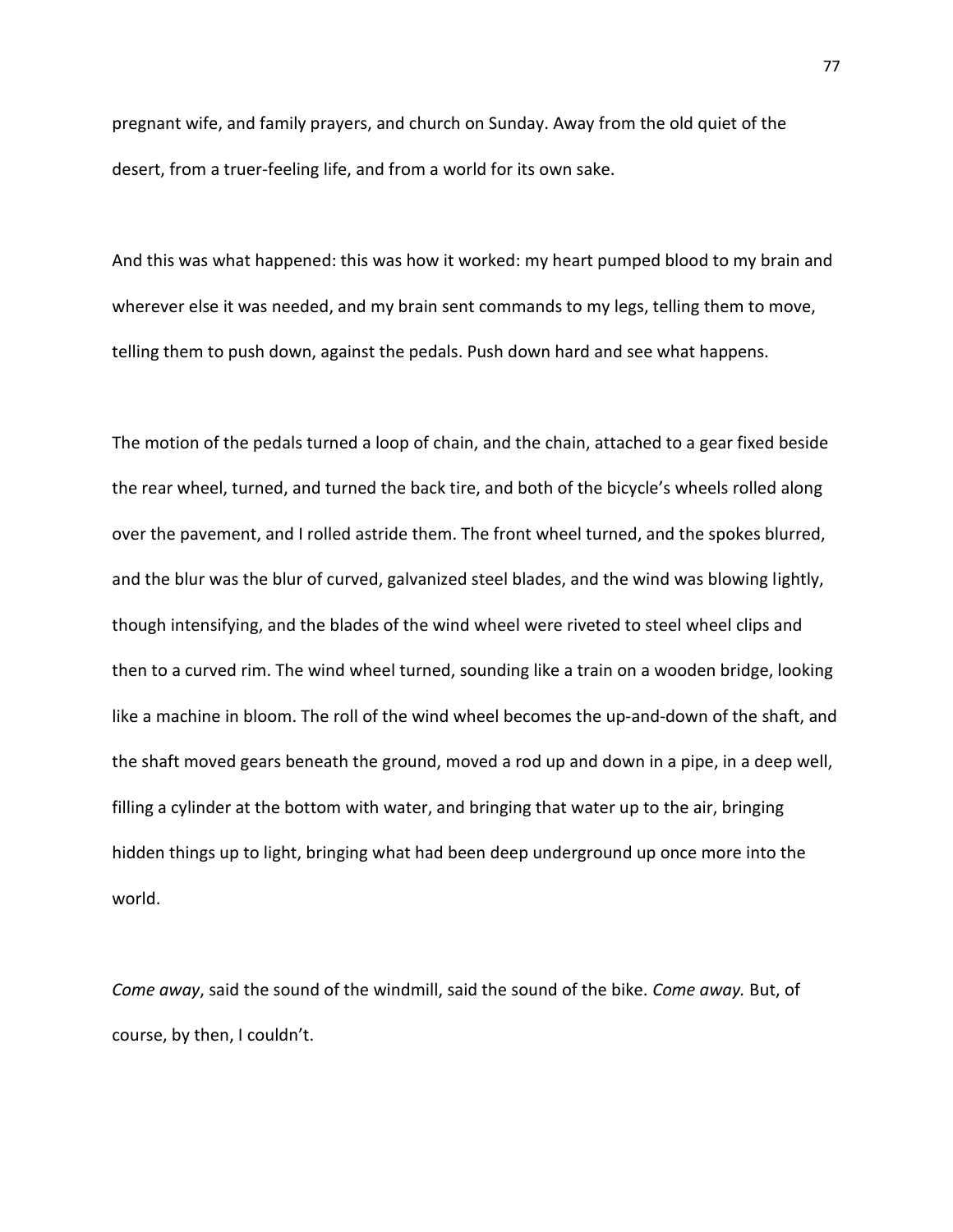## **Place Names of 501 Filomeno**

This project of documenting the place names of 501 Filomeno St. NE—a suburban home in Albuquerque, New Mexico—was first undertaken as an examination of the places most important to one struggling family, my family, in 2010. Collectively, these entries portray a specific time and place, and to preserve that portrait, I have chosen not to add to them it all that has happened since. I have, however, changed a minimal number of names and location-related details, for reasons of security. I need to thank my beloved children and my now-ex-wife for their years of assistance with this research, as well as Robert Julyan, author of *The Place Names of New Mexico*, for inspiring the format.

ALBUQUERQUE: Although thousands of Native Americans lived in the Rio Grande Valley of central New Mexico before the Spanish first arrived in 1540, the name—meaning "white oaks" and then spelled *Alburquerque*—was first applied to a small adobe villa in the area in 1706, in honor of the duke of Alburquerque, Spain. In 1880, the railroad arrived, and with it an influx of English-speaking residents who simplified the spelling. During the tuberculosis pandemic of the 1920s and '30s, the city boomed as it gained a reputation as a health retreat. It boomed again, after World War II, thanks to defense work. And from the 1950s through the '70s, a decadeslong housing frenzy brought the city east, right to the rubble foothills of the Sandia Mountains, and created the Neighborhood in which 501 Filomeno St. now exists. Here, my wife and three children and I now live, not far west of the little towns in which my wife and I grew up.

ART LOG: A barkless log covered in grooves made by insects, the Art Log sits beside a sunless mud hole on the edge of the Back Yard. Anodyne, age five, and Hagan, age three, play here,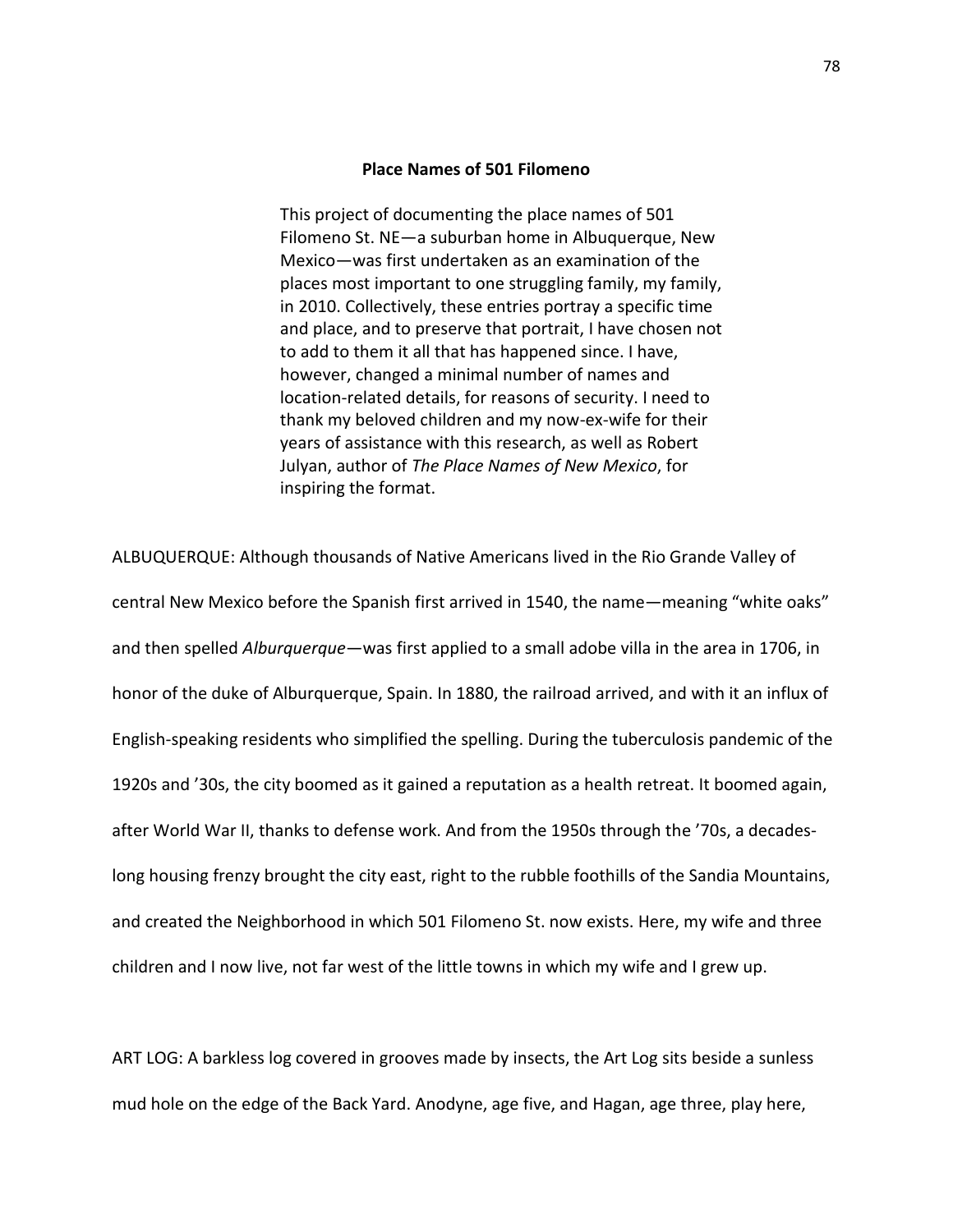placing paper over the grooves and rubbing it with peeled crayons. The kids produce huge amounts of lovely, creative, inspiring art—and no one has any idea, at all, what to do with it.

ASH TREE: Actually the larger of two ash trees in the Back Yard, this is the property's tallest tree, unfolding its rough gray branches high above the house. Swings hang from it, birds nest in it, and the sun casts ornate, bobbing shadows of the tree's leaves onto the cracked stucco of the back of the house, tiling the wall in shifting diamonds of light and dark. Sometimes, I'll lean a ladder against the tree's trunk, so that Anodyne and I can reach its limbs, and we'll climb together toward a view of the volcanoes west of town.

ATTIC: Entered through a wooden panel in the ceiling of the Garage, the Attic is an unfinished space of exposed rafters, fiberglass insulation, wires, boxed-up decorations, and broken chairs. Whenever something needs to be stored or retrieved, all three children—Anodyne, Hagan, and little one-year-old Sonora—like to follow me up here and play with flashlights and chalk on the narrow central walkway. Anodyne, long-haired and long-legged, especially loves the Attic, as she's big enough to walk from beam to beam over exposed insulation, bravely exploring the entire space. She walks to the slatted windows overlooking the sides of the house, to the many rafters she's written her name on, past the nativities and Jesus pictures I've hidden away beyond everything else, past the boxful of letters from an old fiancé of Kaella's, past two decades of Kaella's running trophies, past crate after crate of my old photos and journals and letters.

79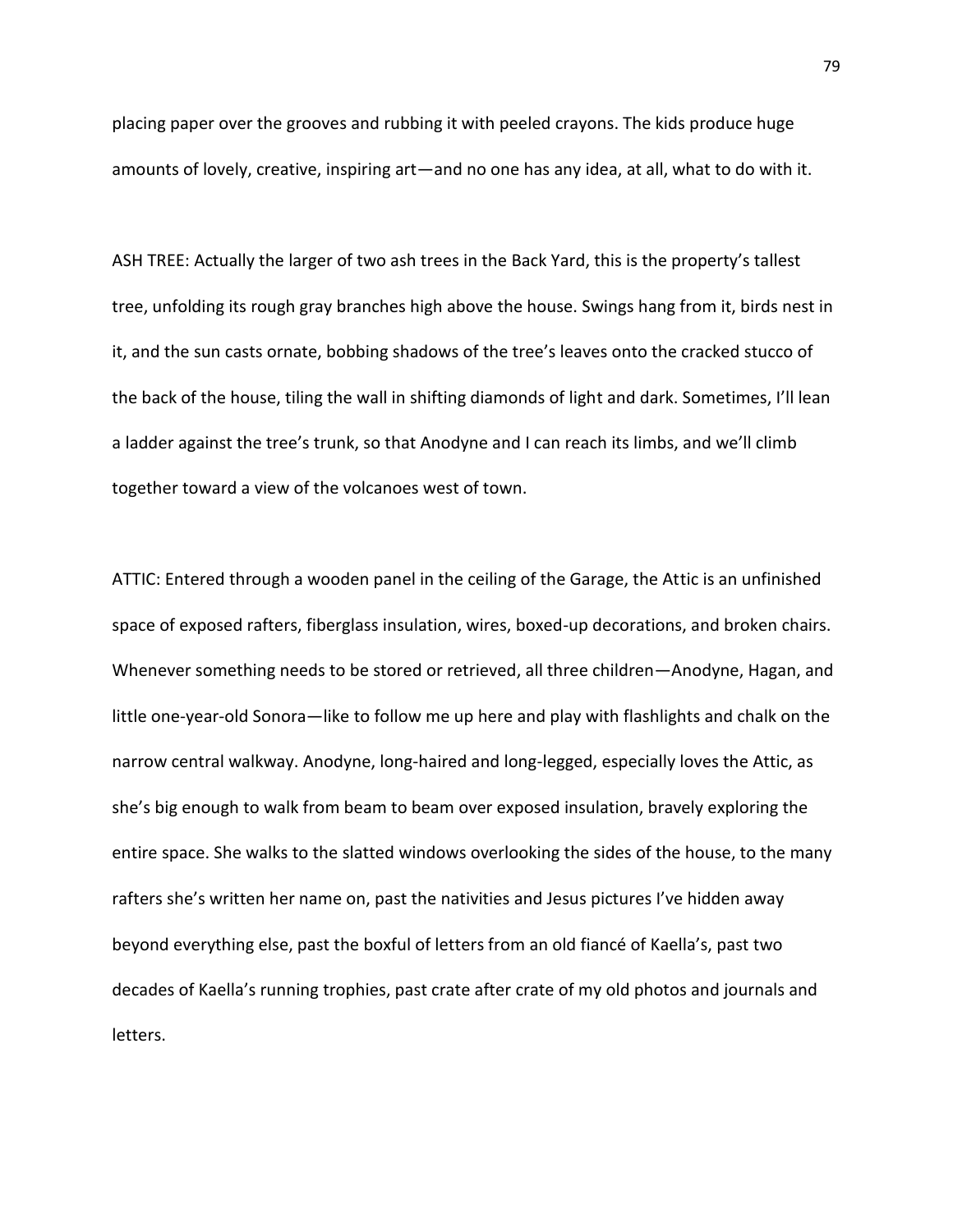BACK PORCH: The Back Porch sits in back of the house. (There is no Front Porch, just a concrete pad in front of the house with chairs and kids' bikes on it.) The Porch Swing can usually be found here, along with a number of folding chairs and a spider-filled wooden box meant to hold firewood. A set of wind chimes hangs from the Porch's awning, chimes that Kaella, my wife, made from little bells and the glass of a car window she smashed in during a manic episode. Diagnosed with bipolar disorder as a teenager, Kaella, now twenty-nine, my age, has had a challenging life filled with light-limbed highs, frantic shopping sprees, all-obscuring depressions, and attempted suicide. At twenty, she disappeared, to California, while a search party combed the mountains here for her body. Her mental illness has caused some difficulties in our marriage—but not the worst ones.

BERNALILLO COUNTY: The county that contains the house, and the whole of Albuquerque, was named for the Bernals, some of the area's first Spanish colonists—a mother, a father, and their children. The mother and father arrived here with colonist Don Juan de Oñate in 1598.

BOTTOM BUNK: This, the lower half of the Bunk Bed, is where Hagan sleeps. It's also where he listens to me read chapter books to him and Anodyne at night—the Famous Five books, the Oz books, E. B. White—as I sit in the doorway for the light. When Anodyne is angry with him, it's also where Hagan listens to her whispering horrible, naïvely sadistic things to him as he falls asleep. "You're a horrid brute," she'll say. "I only love Sonora, not you." "The kids in preschool just *pretend* to like you." In early 2010, the Bottom Bunk was also briefly, and to the great disgust of everyone but Hagan, the site of the Booger Wall.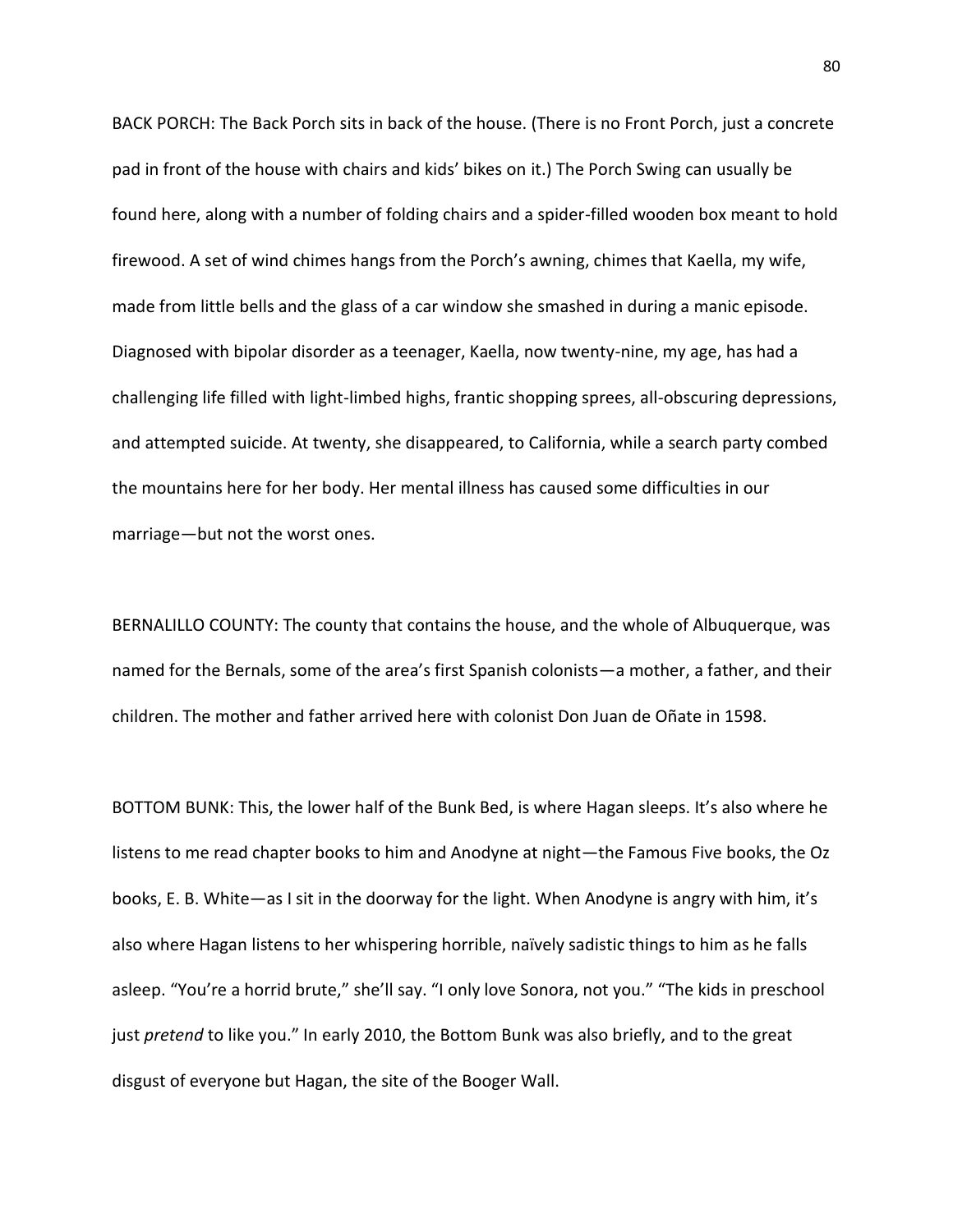CARTOON COUCH: This little tan couch in the Living Room, a loveseat, was named by my brother and me when we were kids and would sit on it and watch Saturday-morning cartoons. When my mom died, my dad gave it to my wife and me. We were sitting on it a year and a half ago, when Kaella—her long brown hair in a ponytail, her tall frame held rigidly—told me she had finally had enough, she was miserable, my unbelief was irreconcilable with her Mormonism, we were fighting too much in front of the kids, and she could see no other option besides divorce. Two days later, in the Bathroom, she showed me a pregnancy test, and eight months later, Sonora, our baby daughter, was born. We are still married.

CLIMBING TREE: A silver-barked Siberian elm beside the northeast corner of the house in the Front Yard, the Climbing Tree is just sturdy enough for Anodyne to climb up to about the height of the Roof. It's a place only she can get to; she calls it My Tree. Recently, she climbed to its top and tacked a piece of paper there with her name on it and a picture she had drawn of the ocean.

CLOTHESLINES: Held aloft by two T-shaped metal poles at the north edge of the Back Yard, the Clotheslines are used by Kaella to dry hand-dyed silk sheets, which she then sells online or to area parents. A swing hangs from one end. Kaella is industrious and entrepreneurial, and I know it frustrates her that I'm not.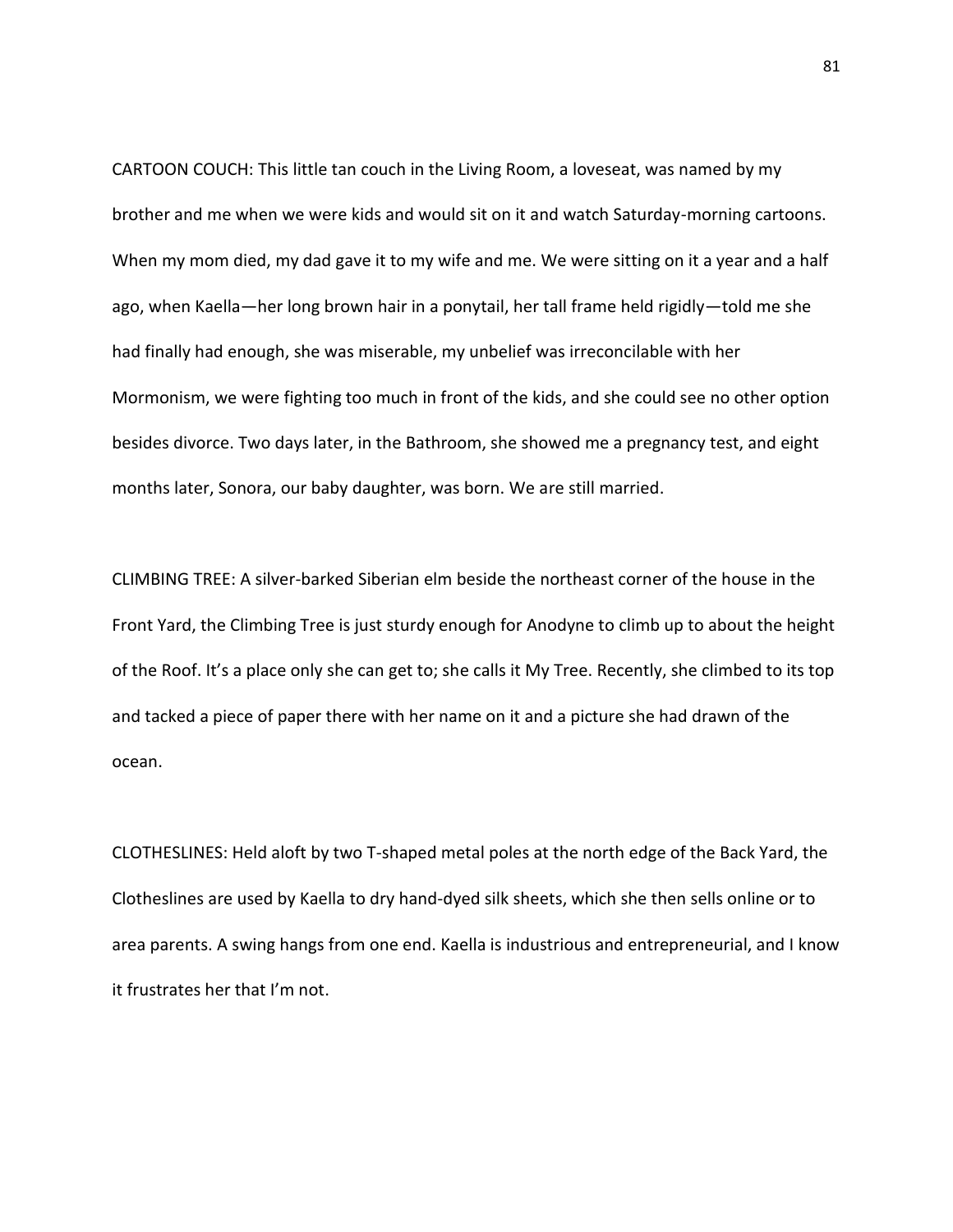COMFORT CORNER: In the northwest corner of the Playroom, behind the Reclining Chair, is a space filled with pillows and blankets for the kids. This space is meant especially for Anodyne, who feels everything intensely and who sometimes gets overwhelmed to the point of tears. Anodyne's name, inspired by a favorite Uncle Tupelo album, means, in Greek, *without pain*, a cure for pain, and given Kaella's depression, we thought the name was a hopeful one. Of course, no one can cure every pain.

CRIB: Sonora starts her nights in a plastic fold-out crib in Our Bedroom, though we often try to get her to fall asleep in the Kids' Room. We could use the privacy. Sometimes, I'll wake up late at night, and Sonora will be standing up, holding the Crib's railing, laughing, delighted to see me awake. "Hi!" she'll say. Unlike the dark-haired rest of the family, Sonora has sunny blonde hair, as well as enormous blue eyes. In the womb, she absorbed a twin and, perhaps as a result, she seems to have twice the usual amounts of obstinacy and spirit. Her eyes flash as if she's too full of light. Sonora was named after the Sonoran Desert—and after sonorousness—music.

DADDO'S OFFICE: Across the Hallway from the Bathroom, this small bedroom has been converted into a bookshelf-lined computer room—Daddo's Office, to use the kids' terminology; My Office, to use mine; the Computer Room, to use Kaella's. (My kids call me Daddo because I used to call Anodyne "kiddo," and she responded in kind.) As a writer and first-year graduate student, this is where I do my writing and schoolwork; it's also where Kaella posts the dolls and crafts she sells online, where Kaella e-mails, and where I avoid my e-mail. Wherever there aren't bookcases or filing cabinets filled with historical research materials, there are framed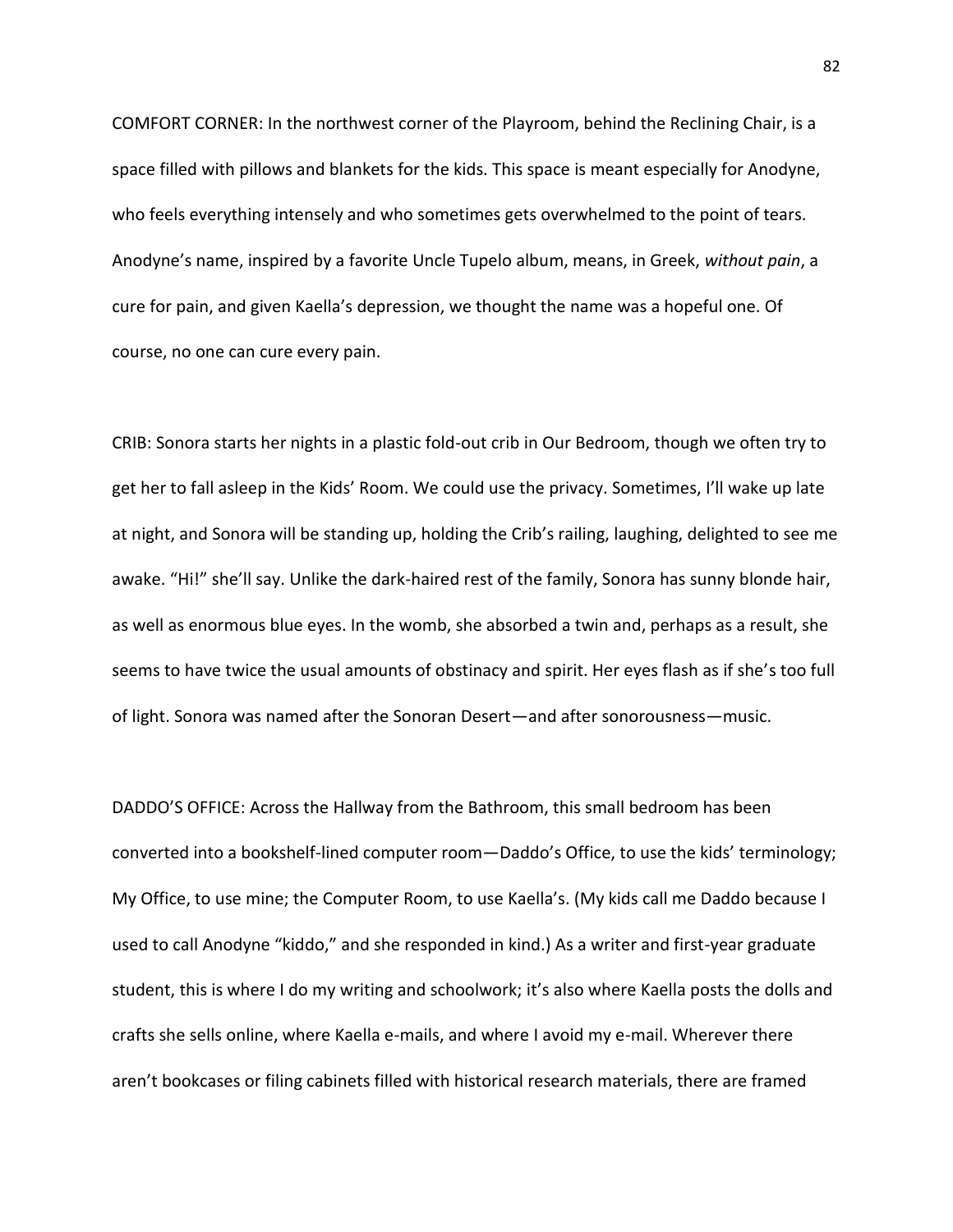photos of my life before the long, slow crush of suburbia: canoeing, hitchhiking, long-distance hiking, living as a hermit. On the wall beside the door is a large map of New Mexico's counties, with thumbtacks marking every place whose history I've written a newspaper column about. When every county has at least two, I'll compile those columns into a book.

DOÑA ELENA: The house's address is 501 Filomeno St. NE, but it sits on the southeast corner of Filomeno and Doña Elena. Doña Elena is divided into several sections in a perforated line across this part of the city. The section our house is on is about a quarter- mile long, and lined with single-story houses much like ours, most containing families. The street was named for Elena Gallegos, a powerful female landowner of the early 1700s.

ELIZABETH'S GRAVE: Elizabeth was Anodyne's first pet mouse, named for an adventurous little mouse in a story I used to tell her. MoCat once knocked the Mouse Cage over and chewed off one of Elizabeth's legs, and after that the mouse was never quite the same. Elizabeth died several months later, with Anodyne, awakened for the event in the middle of the night, holding her in her hands. We buried Elizabeth in a shoe box beneath the Rosebush in the southeast corner of the Front Yard. We marked the grave with a piece of mountain granite, and until she got another mouse, Anodyne would often stand there and cry real tears, almost enjoying her grieving. Hagan just asks to dig the mouse up. Last week, a second grave was added, after Elizabeth II escaped into the workings of a drawer.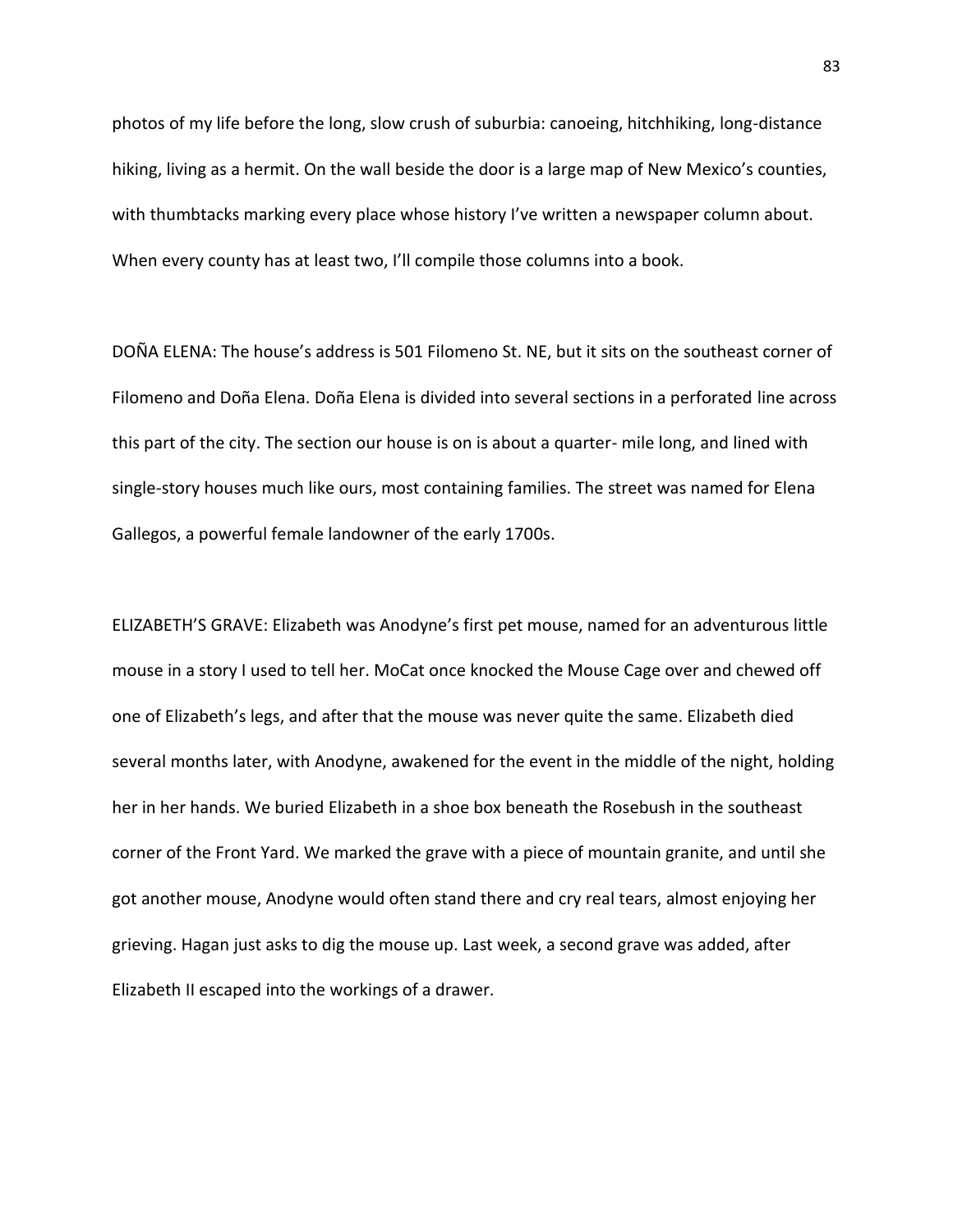FAIRY CAVE: Just south of the house—just beyond the Climbing Tree—are two ragged forsythia bushes, their boughs an almost perfect arc over a shady, child-sized area. Inside is a straw mat weighted down by rocks, with ribbons and yarn figurines are tied to twigs overhead. In the children's private cosmology, particularly in Anodyne's, this is the center of the fairy world, where almost all the fairies and angels and gnomes live. The idea for the Fairy Cave came to me when I noticed a rectangle of worn cardboard and several empty Red Bull cans, and realized there was a lot of space in these bushes—enough apparently for even a creepy adult to hide. I pruned the space with clippers to make it wider. Kaella and the kids decorated it.

FAIRY HOUSE: This lies behind the little metal door on the back of the Fireplace, accessible from the Back Porch. According to Anodyne, often a namer of things, "usually spark fairies and fire fairies live here." When we first moved in, this space was stuffed full of half-burnt *Bible* pages perhaps a remnant of another family's different, but imaginable, disputes about religion.

FAVORITES SHELF: Located at the end of the Hallway, between the doors to the bedrooms, this metal-mesh display-case holds four rows of books with their covers facing out. This is where Anodyne and Hagan put the books they want to keep track of—library books, illustrated fairy tales, whatever chapter books I'm reading to them, whatever makes Hagan laugh. Hagan has a huge, clear, ready laugh he has to use his whole body for. When he laughs, he has to stop doing anything else, to give in to it entirely, involuntarily, gasping to breathe.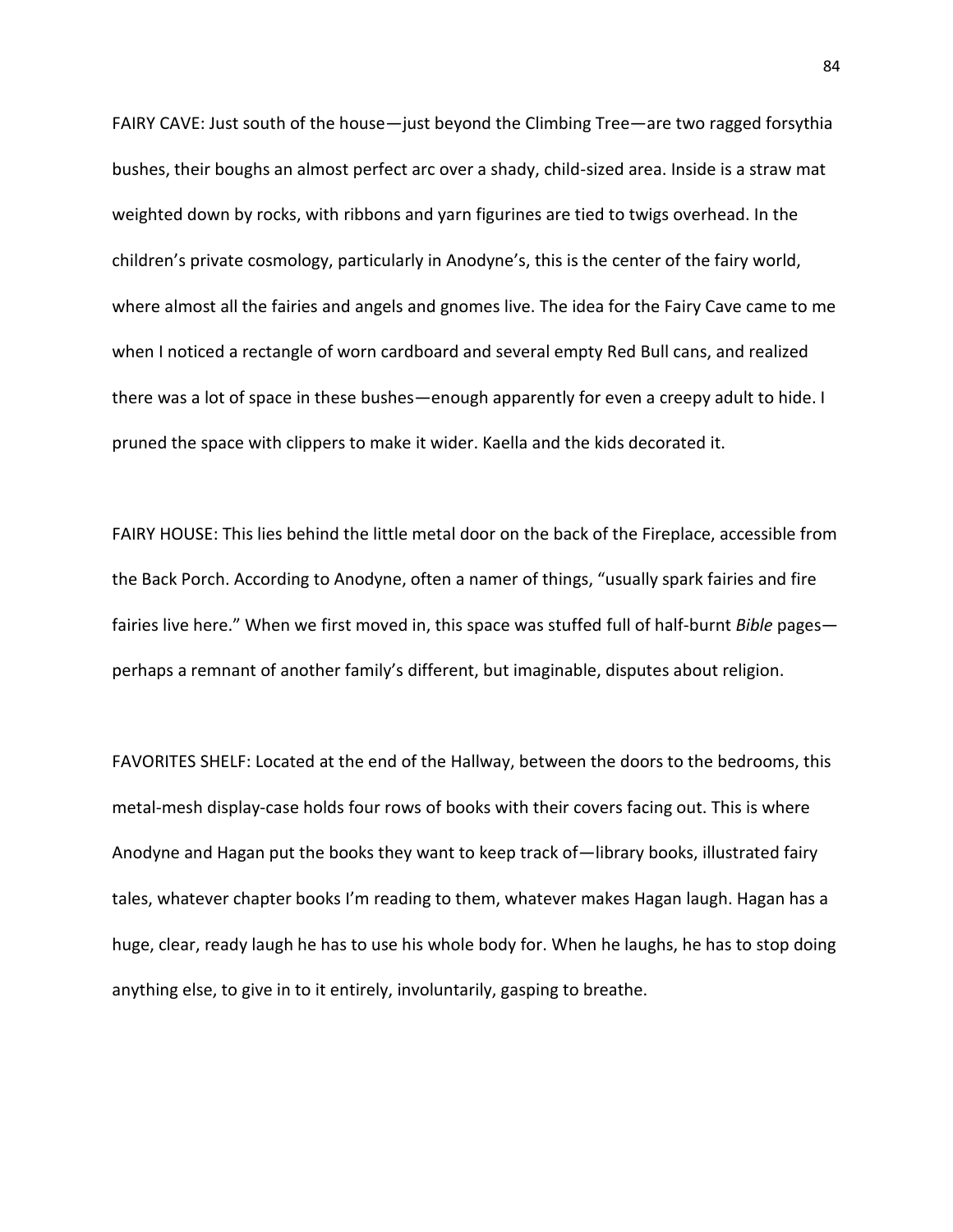FILOMENO: Also referred to as the Street, Filomeno, like Doña Elena, is broken into several sections and lined with houses. The section on which we live runs from Doña Elena, where our house is, north to a larger, five-lane road. It's a moderately busy suburban street, named for one of the people who initially owned and divided the Neighborhood.

FIREPLACE: In the winter, we have fires here, in the center of the west wall of the Living Room. In the spring, we fill it with yellow-flowering forsythia branches. Old bottles of thick clear and blue glass, all found on hikes in the desert, line the mantel.

FRONT YARD: We spend hours in the Front Yard, just east of the mostly red-brick front of the house, sometimes with the windows to My Office open and music emanating from inside: "Baby Let's Play House," "Love Will Tear Us Apart," "Barbarism Begins at Home," "Feel the Pain," "When U Love Somebody," and other, less-thematically-relevant songs. In the Front Yard, the kids play on the Swing Set. I put them in pillowcases and swing them around. Sonora runs urgently from place to place, her right arm windmilling hilariously as she goes.

GARAGE: Home of all the things we should just get rid of but don't. The walls are lined with boxes, and the boxes are full of nothing important. Bikes and extra lamps crowd the middle. The Water Heater stands in a corner, the wood frame around it still charred from previous tenants. (That couple made the news when the man tied his lover to the Water Heater and tried to burn the house down with her trapped inside.) The Washer and Dryer are out here in a side-nook, and this is where the cats, Lewis and MoCat, eat and sleep. Lewis, an all-black barn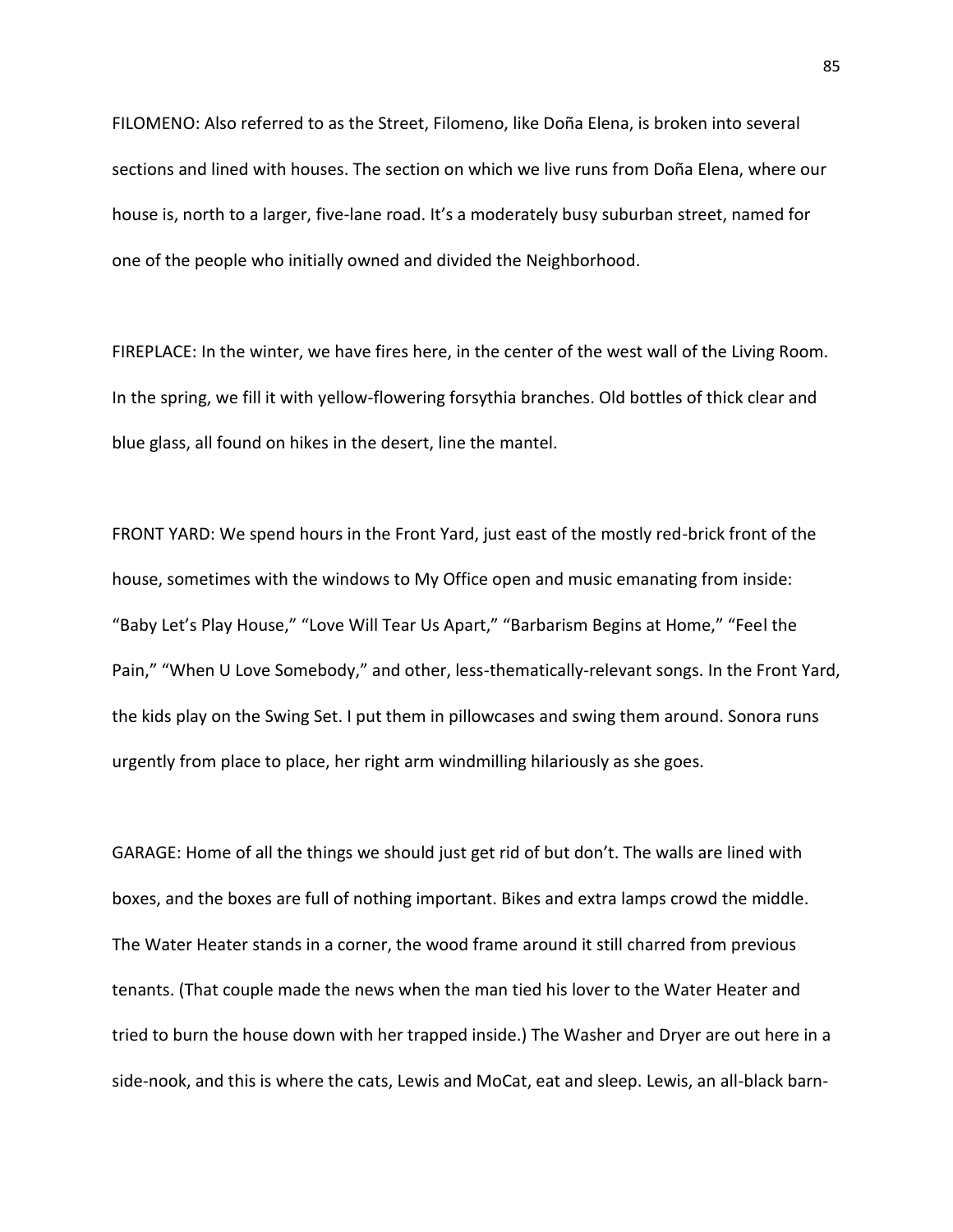cat, used to be my mom's and was named for the explorer. (Coyotes ate Clark.) MoCat, extrafurry, was Moe when we got him from a pet store and the kids affectionately altered his name. We have been slowly remodeling the Garage into a new office for me, instilling a sense of urgency in the documentation of the house's current place names.

GARDEN: No matter how old he grows, some of my favorite memories of Hagan, so little and handsome with his eyes alight and his hair in his eyes, so happy and determined, will probably always be of him at two and three years old, with a handled wicker basket, moving purposefully around the plants of the Garden, picking cherry tomatoes and green beans and eggplants, and talking incessantly. The Garden sits near the southwest corner of the Back Yard, and Hagan loves it, as he loves gathering, and sometimes throwing, eggs from the chickens, as he loves anything that grows and is alive. He once told me that the Garden is like a farm, but "on our farm, the only animals we have are two cats, and three chickens, and two mice."

HAMMOCK: In the Back Yard, between the smaller ash tree and a pole at the northeast corner of the Chicken Coop, sags the Hammock. While washing dishes in the Kitchen last month, I looked up to see Sonora playing happily in the Hammock, diving down into its fabric canyon, and then emerging gleefully at the other end, like a dolphin or a seal, cackling with pure joy at Anodyne, who was standing smiling nearby.

HORSE SWING: A tire artfully cut and arranged into the shape of a horse, hanging from the Ash Tree in the Back Yard. The kids don't enjoy riding it, because it lurches back and forth when it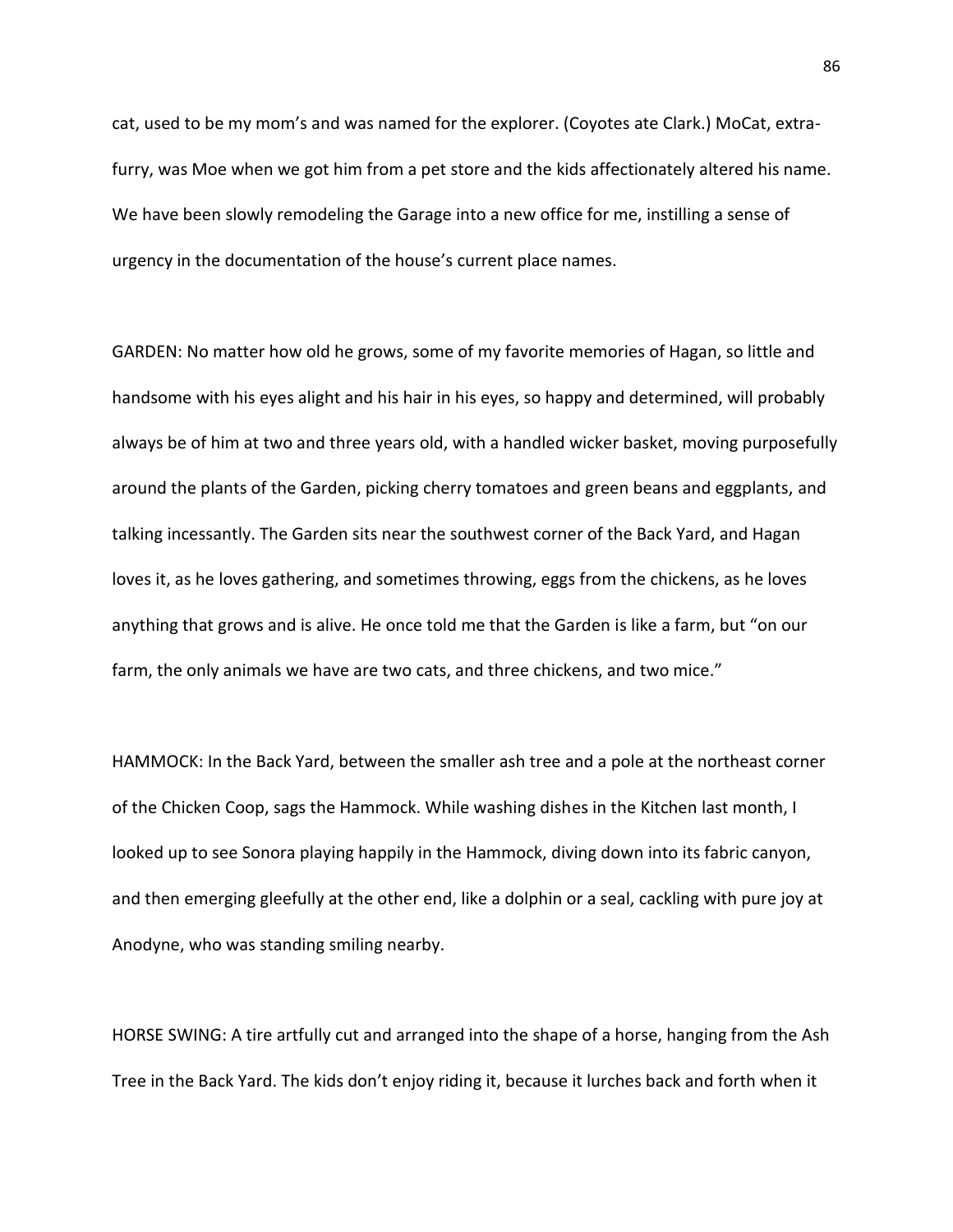swings, and because it's almost always wet from water pooling in its saddle. It's a very poorly designed swing, but Kaella insists we keep it, as it was a gift from my dad.

JUMPING LOG: Another large log in the Back Yard, this one sits on the edge of the lawn, near the Playhouse. Outside, the kids are allowed to jump off anything that's not as tall as they are, and often they jump off this. Anodyne has a minor sensory coping problem, inherited from either Kaella, who often can't handle music playing or people talking, or from me, who can't stand sticky food, or cats bumping against my ankles. According to Anodyne's therapist, jumping should help lessen her symptoms.

KITCHEN: Separated from the Living Room only by a white, table-high piece of wall, the Kitchen could be the setting for one of the First World's more depressing documentaries, comprised only of footage of me cleaning it. I didn't mind cleaning the Kitchen when Kaella and I first got married, because I could listen to music or audiobooks at the same time, but it's become my role, my fate, meal after meal, day after day, through arguments of varying intensity over money or child-rearing, God or Mormonism, through tedious planning and discussion. Fragments of broken dishes, a railroad spike, a telegraph key—all from the trash piles of the ghost town of Hagan, New Mexico, my son's namesake—hang mounted and framed on the wall by the window. By the stove hangs a bundle of dried flowers and a framed copy of our wedding announcement, a fake obituary. "Kaella Darger, 22, of Edgewood, NM, and Mike Smith, 22, of Cedar Crest, NM," it says, "had their lives of free will and individual choice come to a sudden end on the morning of August 3, 2002, in a tragic wedding. . . . After a secret two-month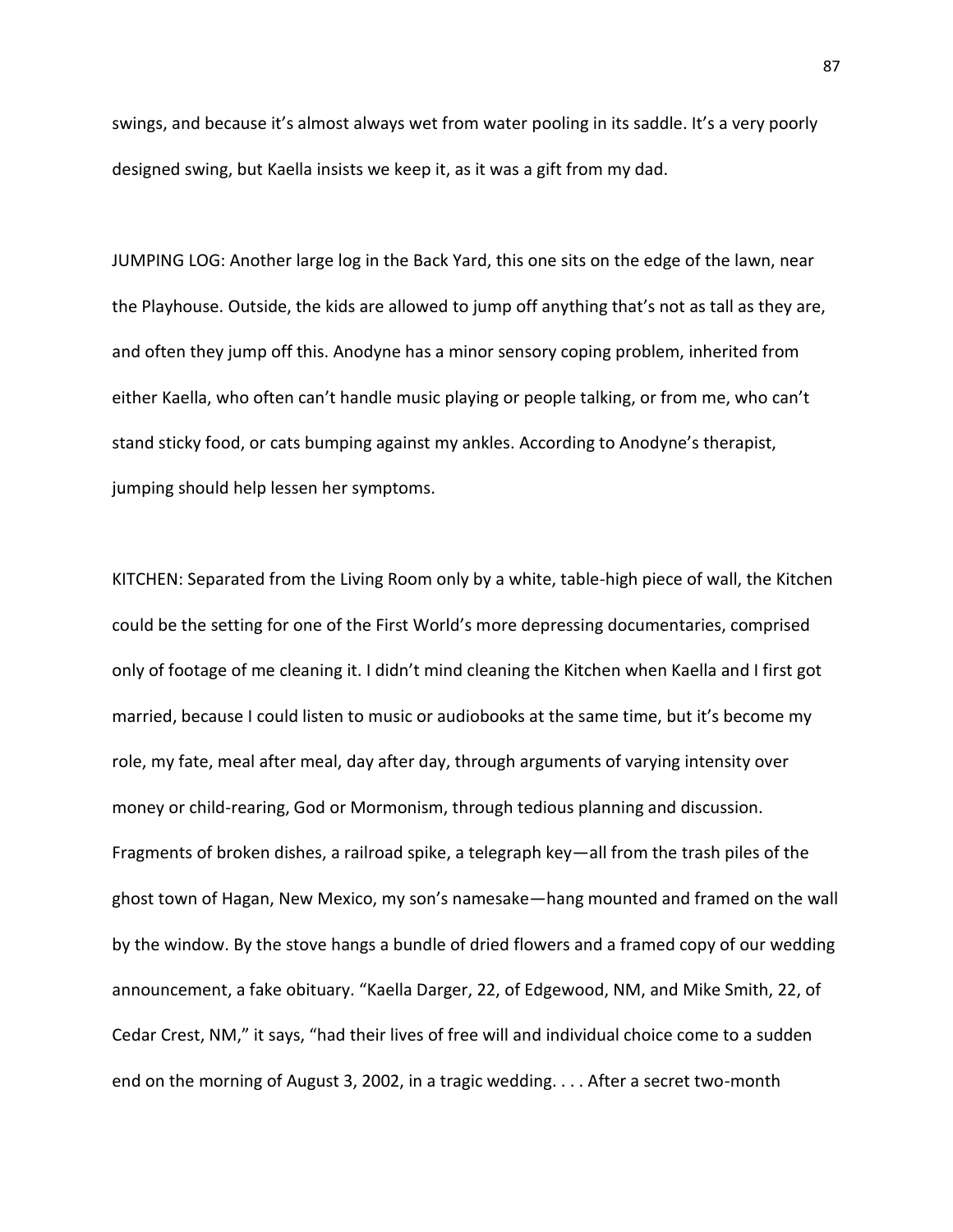engagement, their solitary lives came to a dramatic conclusion in an isolated cactus field in Sandoval County, NM. There will be no services held."

LITTLE KITCHEN: In the southeast corner of the Living Room, within sight of the Kitchen, is a play kitchen for the kids—a little wooden oven beside a bookcase, one lower shelf of which is stocked with wooden fruit and a metal tea set. Here, the kids do what we do in the Kitchen. Cooking. Cleaning. Fighting. Or, Hagan will take everything he can find and shove it in the oven and walk away. Or, Sonora will throw everything on the floor to make noise. Good for them.

LIVING ROOM: Here, in the largest room in the house, between the Kitchen and the Hallway, the children play, laundry gets folded, the kids get read to, and Kaella knits or sews. It was here, when we first moved in, that two representatives of the Mormon Church tracked me down, after months of my avoiding all things Mormon. It was here I told them that, despite having been raised in their religion, I no longer believed in it, at all, and wanted nothing to do with it. At the core of the very serious differences that Kaella and I have is that meeting, and that decision, and I can see no easy way to remedy it other than to let time pass and yield nothing on this issue when it comes to raising our kids. I can't see how I could *just kind of* raise my kids in what I now consider a cult, and every marriage counselor we have had hits this issue like a wall. We have been through three, and are about to start with a fourth. Also in this room, more than three years ago, on June 13, 2007, Hagan was born, in an inflatable pool. After Anodyne's birth in a hospital, Kaella became an ardent home-birth advocate, a licensed doula (sort of like an assistant midwife), and she now teaches childbirth classes at a women's hospital. When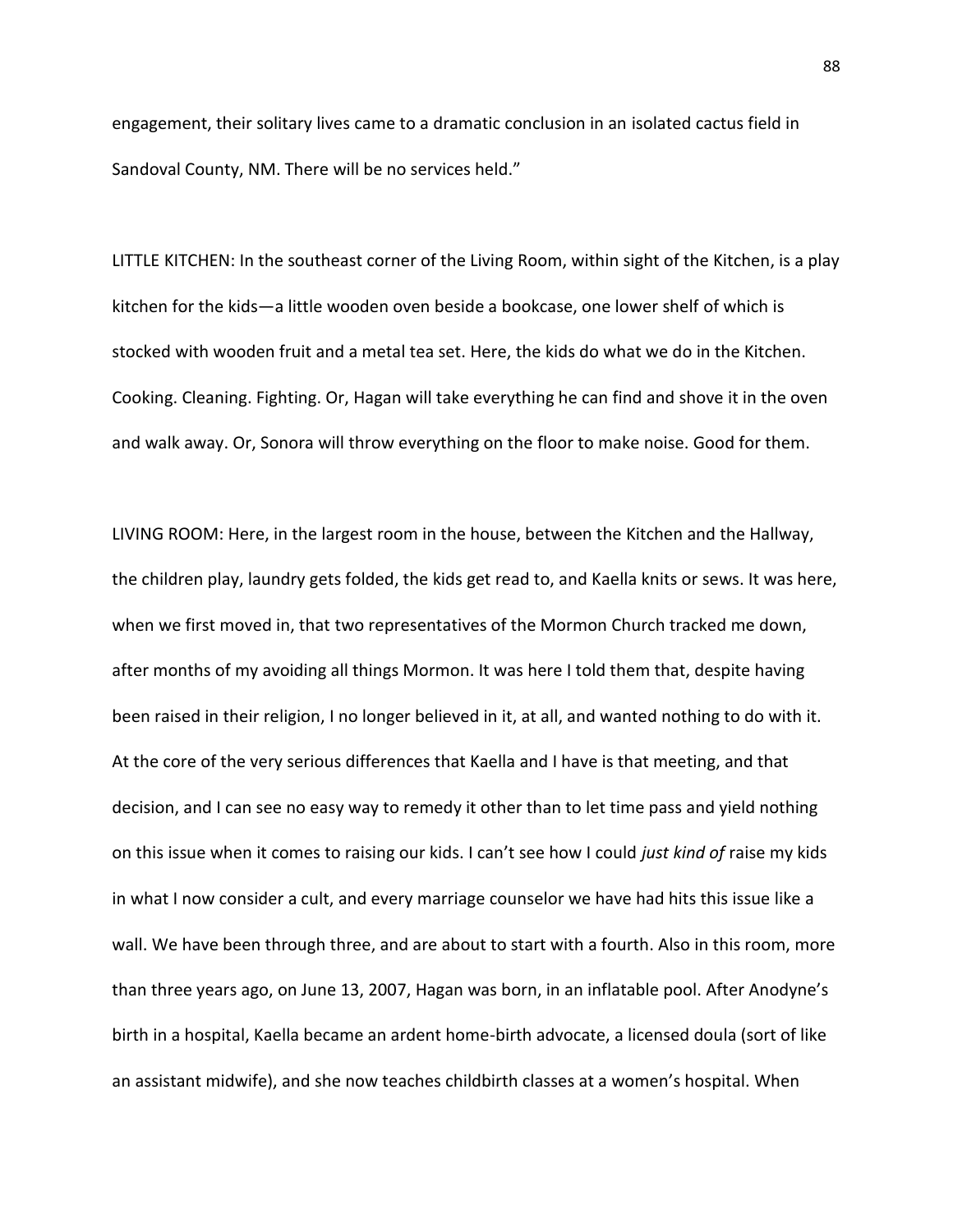Hagan was born here, no one, not even the midwife, managed to catch him, and he fell into the pool. We pulled him out of the bloody water, into the candle-lit room, and to me it all felt like a Satanic ritual.

MAILBOX: A rounded gray box on a tilting metal pole, the Mailbox is a portal through which books enter the house. Also, bills. Sometimes the kids will run out and get the mail for us. Or they'll fill the Mailbox with grass and sticks and I'll pretend to be frustrated that that's all we got. "Erggh! Sticks again! Bills and sticks!"

MOM AND DADDO'S ROOM: It's in this room—one of the two bedrooms at the end of the Hallway—that one of the central rituals of the marriage takes place—when I lie beside Kaella and read to her as she falls asleep. *A Tree Grows in Brooklyn*, biographies, popular science, parenting books, popular history, whatever. It's an intimate ritual, but it can also be a distancing one. As in, *Let's not talk. Let's just read.* Sonora was conceived and born in this room, and it's where her Crib is now. This is also where I once confessed to Kaella how close I came to having an affair, with a college freshman who worked the sound booth for a TV station where I had made a history documentary. Nothing had happened, but the young woman and I had emailed covertly, met for coffee twice, and talked about it. I'd been lonely, Kaella and I barely ever touched, the usual excuses. I had hoped that by confessing to Kaella, she would see I wanted to be more truthful and open with her—but it's only made her mistrust me. She says, "I know it's going to happen again."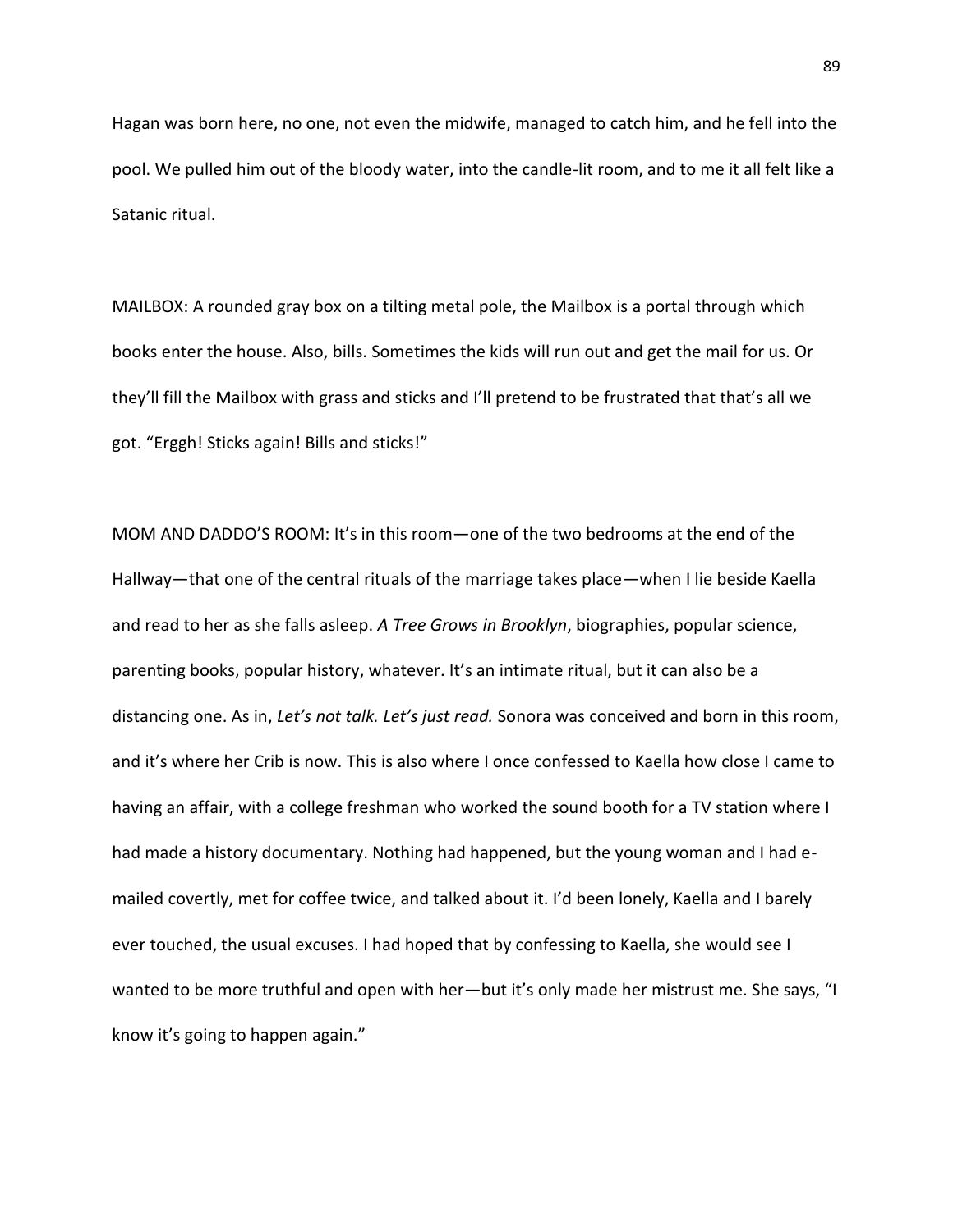NATURE TABLE: In the northeast corner of the Living Room, between the Big Couch and the partial wall separating the Living Room from the Kitchen, stands a small three-shelf bookcase, on top of which is a seasonal display, the Nature Table. Every season, the table is changed to feature a different colored silk covering, and a different landscape is arranged on it by Kaella, with dyed silk rivers, felt and wool animals, real rocks and leaves and flowers. This is one of the wonderful things Kaella does for the kids, who marvel at its every change, changes they believe were brought about magically by fairies and house brownies. I wish I could focus on these good things. I wish I could stop feeling only the differences. Kaella and I were both raised by Mormon parents, we both drifted away from the Church, and when we got married, neither of us was all that into it. At the time, I was a nervous agnostic, slightly concerned that what my parents had taught me was actually maybe true. Kaella just thought she was a sinner. After we got married, as a now-regretted gift to Kaella, I promised to return to the Church, to see if I could believe, because I knew that was important to her. We were even "sealed"—married for the life beyond this one, in a Mormon temple—a year after we were married in the desert. After much study and disillusionment, I have since left the Church entirely, and have even had my name removed from its membership lists. Kaella rarely attends church anymore, but belief is still the major subject at the heart of our disagreements.

NEIGHBORHOOD: There is no official name, but our house is a part of it—as are the other houses along Filomeno and Doña Elena and the surrounding streets. The Neighborhood is a small part of Albuquerque's Northeast Heights, an area that, before the housing booms of the middle twentieth century, was just another part of El Llano—the East Mesa—the desert east of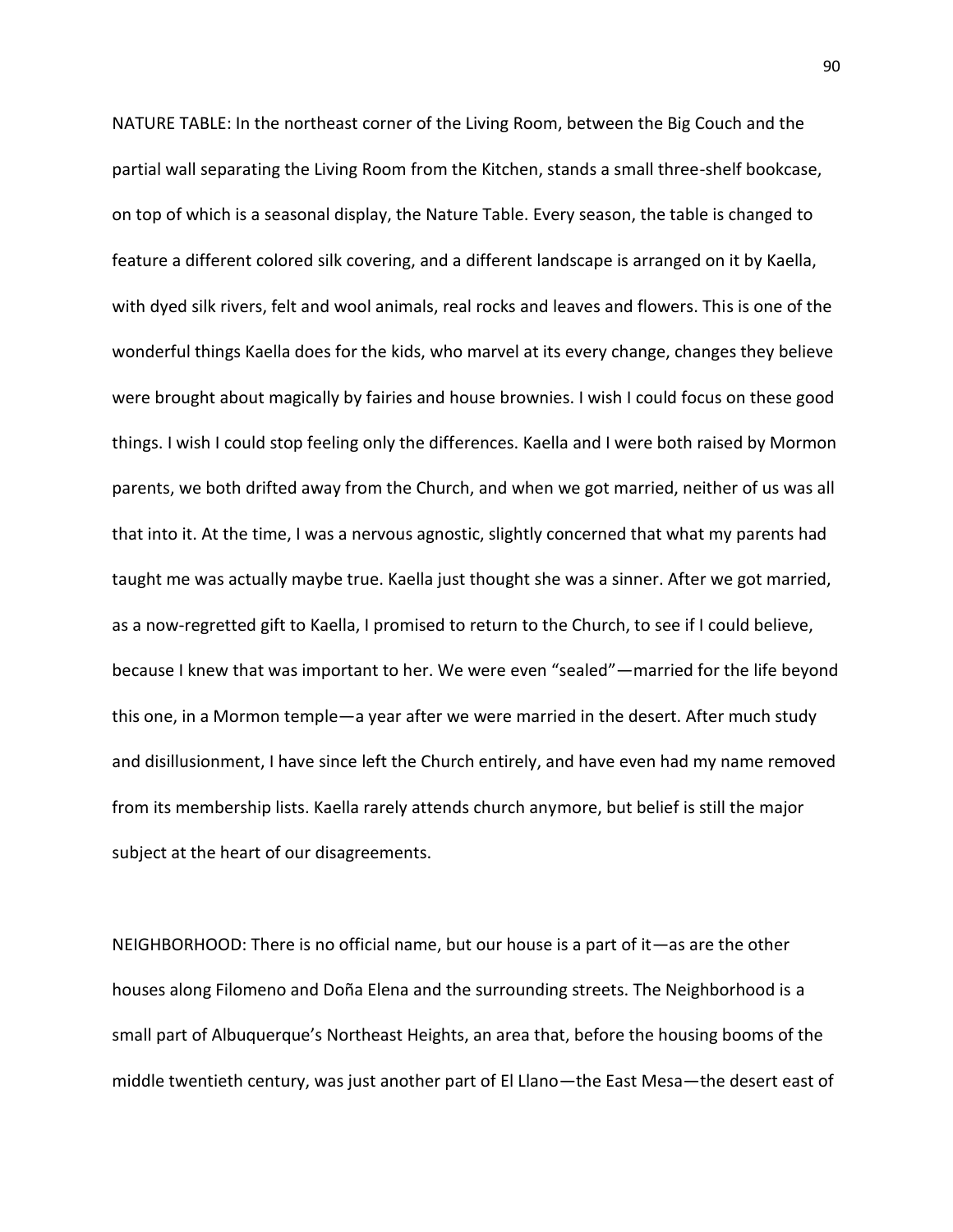downtown. The people here are generally friendly, if not particularly social. Occasional sounds of many high-pitched dogs suggest a puppy mill or an animal hoarder may be one block over. Rumors persist of a human-trafficking operation based out of a nearby house. I'm convinced people often film porn in a house on Doña Elena. Strange metal boxes occasionally float overhead beneath gas-filled balloons from the nearby Sandia National Laboratories. The bankowned house next to us on Filomeno sits boarded-up and abandoned, and is used by transients as a place to shoot heroin. Gang colors are not uncommon, nor are SWAT teams, and people's cars and homes sometimes get broken into. It's a neighborhood in Albuquerque, and it's not the best neighborhood.

NEW MEXICO: Hoping to convert the natives and discover mineral riches, the Chamuscado-Rodriguez expedition of 1581 claimed this mountain-strewn desert land for the king of Spain, and recorded its name as San Felipe de Nuevo Méjico—a *new* Mexico. Colonists began settling here in 1598. Spain yielded the region to Mexico, Mexico yielded it to the United States, a territory became a state, towns became cities, Albuquerque became the largest city, and eventually our house was built toward that city's eastern edge. It's a house in a neighborhood, in a city, in a county, in a state, in a country, in a time, on a planet, in a story that begins with the founding of a city and leaves off, at last, with us.

OTHER COUCH: Also known as the Big Couch, this couch sits in the Living Room and fills me with shame, as its sides have been completely shredded by MoCat. Kaella and I have ended intimate dates here, kissing and undressing, and we've yelled and argued on it—about me buying books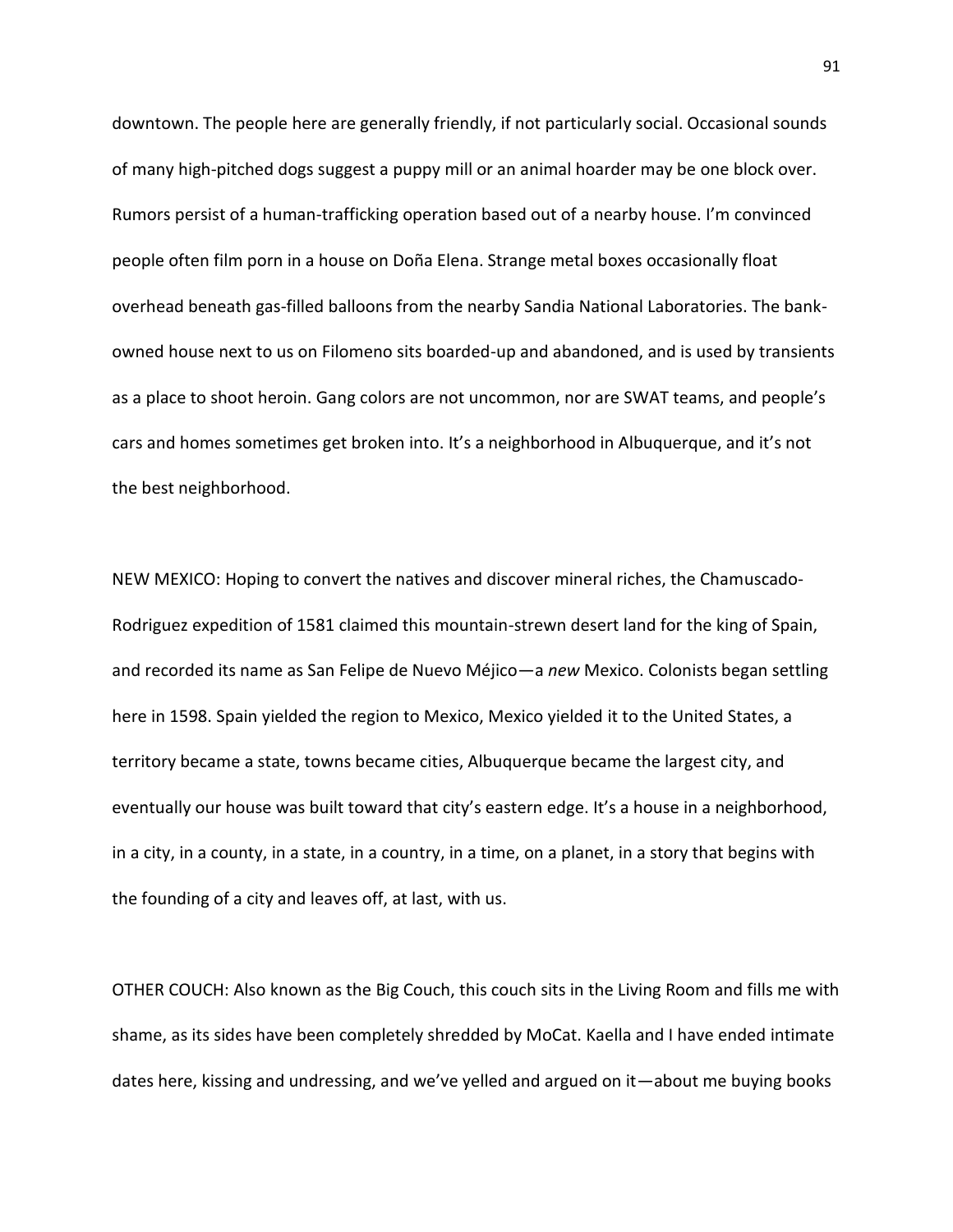and maps when we have no money, about her taking the kids to church, about nothing worth recalling now. Kaella believes that raising our kids in a Church with an established moral structure is good for them, will keep them from doing drugs and getting pregnant, and gives existence meaning. She's more than once said to me, "If nothing matters, if there's no punishment or reward, and nothing after this, then what's the point of anything? What's to stop someone who wants to kill himself from just doing it?"

PLAYROOM: We really could not have picked a worse room to be the first place people see when they walk into the house. *A playroom? Three small children's impossible-to-keep-clean playroom?* The walls are lined with large bookcases, but the bottom two shelves of all of them are filled with baskets and boxes of toys. This room adds to my isolation, as it's a major reason why I almost never invite people to come over. It embarrasses me.

ROOF: To my kids, this is an almost mythical realm that Daddo once threw a stick over, and that Hagan once got to walk on. To Kaella and me, it's another reminder of how shabby life in suburbia can be—shingles missing after every storm, edges frayed, unsightly wires or water lines showing—everything so often cheap, worn-out, breaking, broken. Sometimes I look around at all of it and I think about how every piece of the surrounding landscape has some memory, or some deeper feeling, attached to it, and that none of it at all deserves it.

ROSEBUSH: Growing over Elizabeth's Grave at the northeast corner of the Front Yard is the Rosebush, cited twice by the City for obscuring traffic. It seems as if every time I glance at it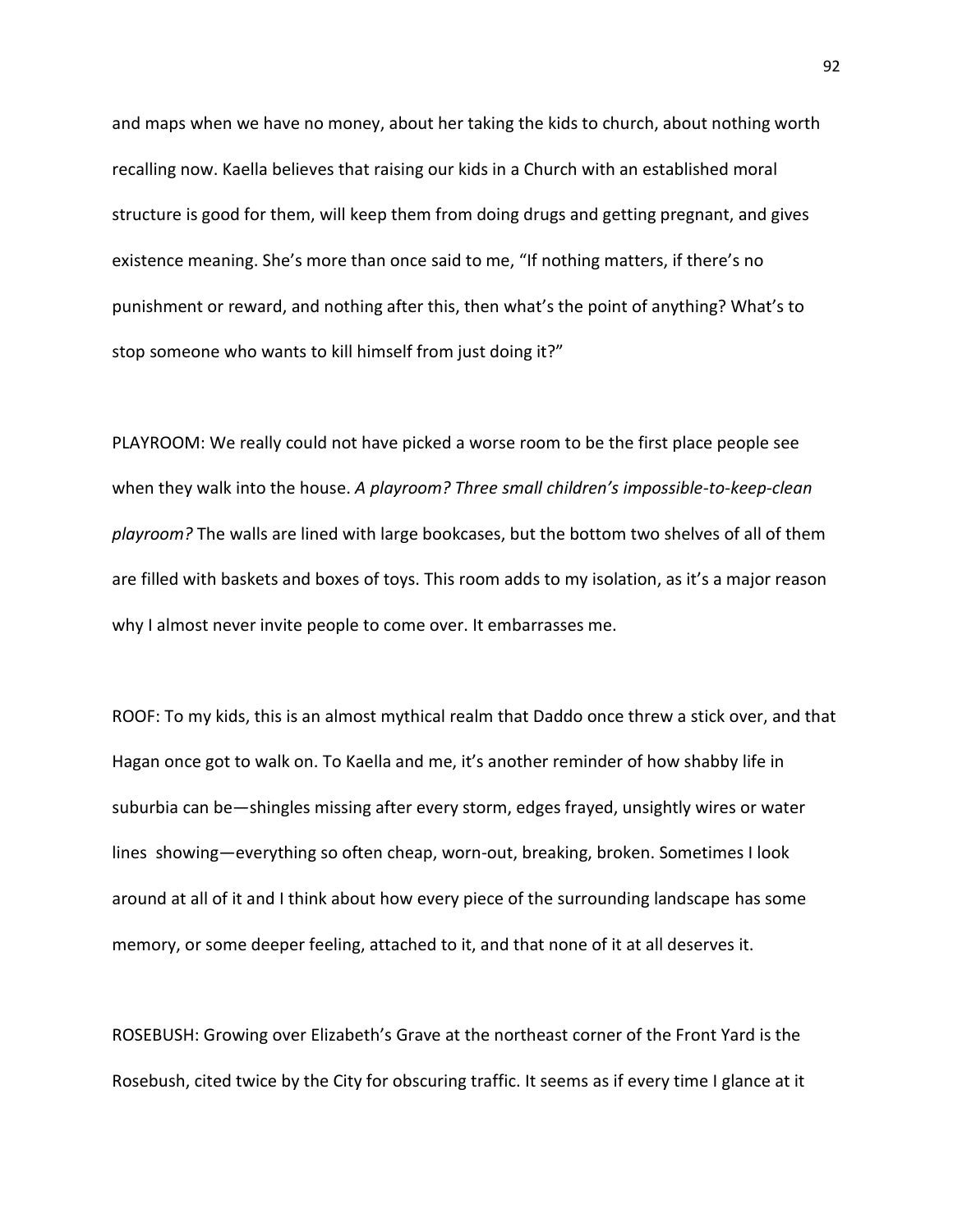while the kids are swinging, Lewis, the cat, has chosen just that moment to squat and defecate beneath it. He must wait until we come out, so he can have an audience. He's a freak.

SIDE OF THE HOUSE: On the sunny south side of the house lies a weedy, rock-strewn slope between the Fairy Cave and a wall of the Back Yard. Currently it's a wasted space, home only to unruly honeysuckle bushes. Once, I saw a bird, its wing broken by one of the cats, drag itself into one, to die.

SIDEWALKS: The Sidewalks run parallel to both Filomeno and Doña Elena, and to the edges of our often-shaggy Front Lawn, meeting at a ninety-degree angle between the Stop Sign and Elizabeth's Grave. The kids ride their tricycles and scooters up and down these, and will lie down and have me trace them, an activity we all enjoy, as something always goes wrong with the chalk and they end up with antlers or wheels or extra legs. Lately, Anodyne has been practicing writing on the Sidewalks, spelling out "CAT" and "RAT," writing her name over and over, copying the word "STOP" from the Stop Sign.

SILVER CAR: This is the car I generally drive, or whichever parent isn't with most of the kids drives. When it's home, it's parked beneath the hoopless basketball backboard, on the north half of the Driveway. The car is a 2002 Ford Escape, silver, and when its CD player is working, I have no complaints about it. When I drive out into the desert, as I love to do, this is the car I take, because I don't feel like I'm dying the entire time I'm behind its wheel, like I do in the Van. When Kaella discovered she was pregnant with Sonora, I was devastated. It contributed to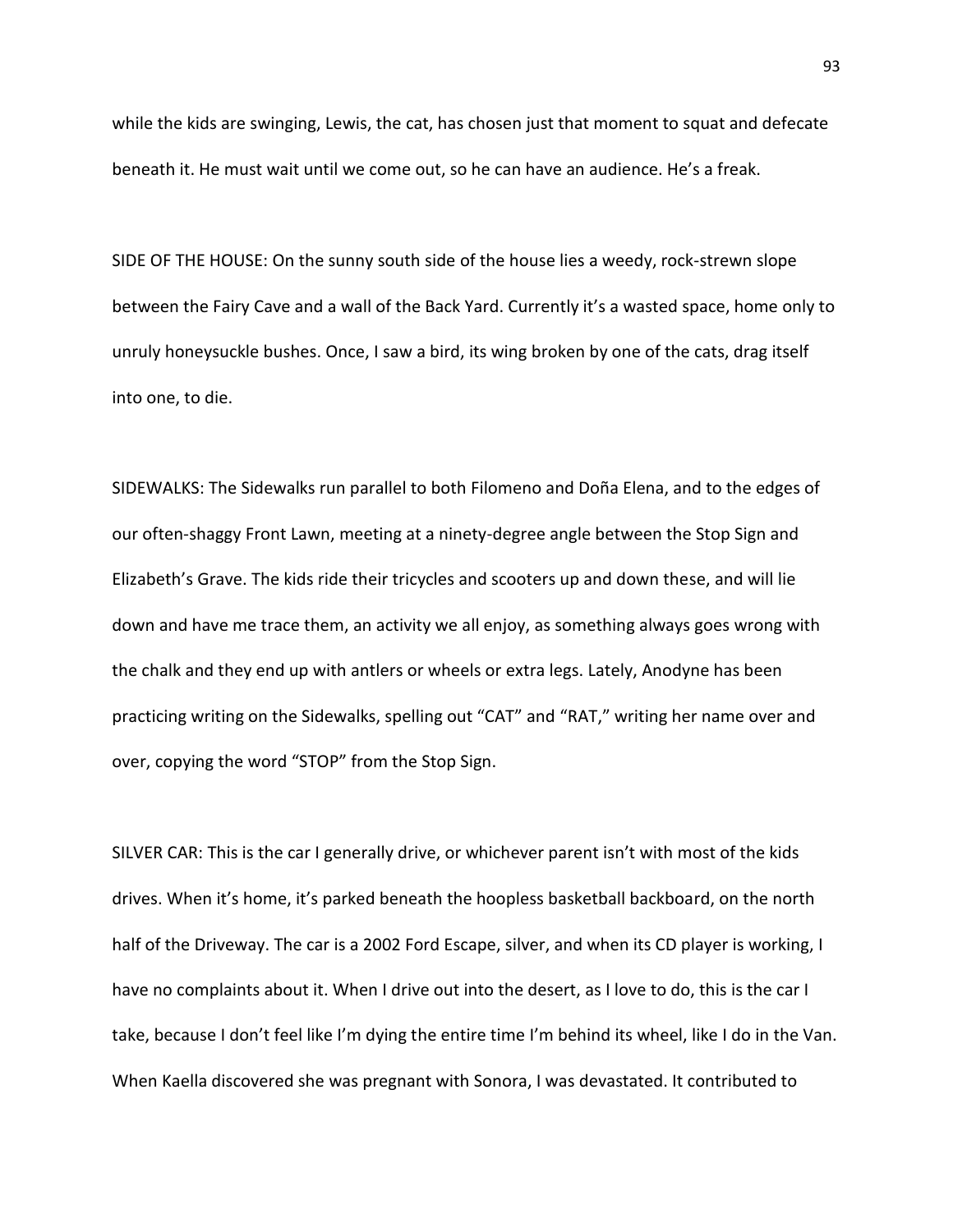more than a year of depression, as I did not want to have another child with her, with our relationship as uncertain and doomed-feeling as it was and still is. I told almost no one that she was pregnant, and I basically stopped answering my phone or checking my e-mail. The day Sonora was born, however—October 11, 2009—I took a drive to pick up some food for everyone at the house. I had just re-bought Bob Dylan's *Blonde on Blonde* on CD, and I parked in a Hobby Lobby parking lot to eat a breakfast burrito and to think. I listened to the song "One of Us Must Know (Sooner or Later)," and whether it was that rolling piano line, or the words— "Sooner or later, one of us must know, you just did what you were supposed to do . . . that I really did try to get close to you"—or having just seen and held and named Sonora, my beautiful daughter, for the first time, I felt better about everything. The moment didn't fix everything. Maybe it didn't fix anything. But afterward I felt different.

SWING SET: The Swing Set was assembled in the dark on July 7, 2008, the night before Anodyne's third birthday, during a particularly fierce argument between me and Kaella. We all spend hours here, though not usually at the same time. Kaella and I do many things apart. The Swing Set includes a slide, a variety of swings, and a teeter-totter a neighbor kid once broke his arm on. Beneath the Swing Set is the partial stump of a large tree that a neighbor told me was destroyed by lightning. The Swing Set helps keep the kids quiet if anyone is sleeping inside the house, though it does sometimes feel uncomfortably to me like a place for the public display of our family. *Look how happy we are! Look how fun our kids are! Look at this family as it falls apart.*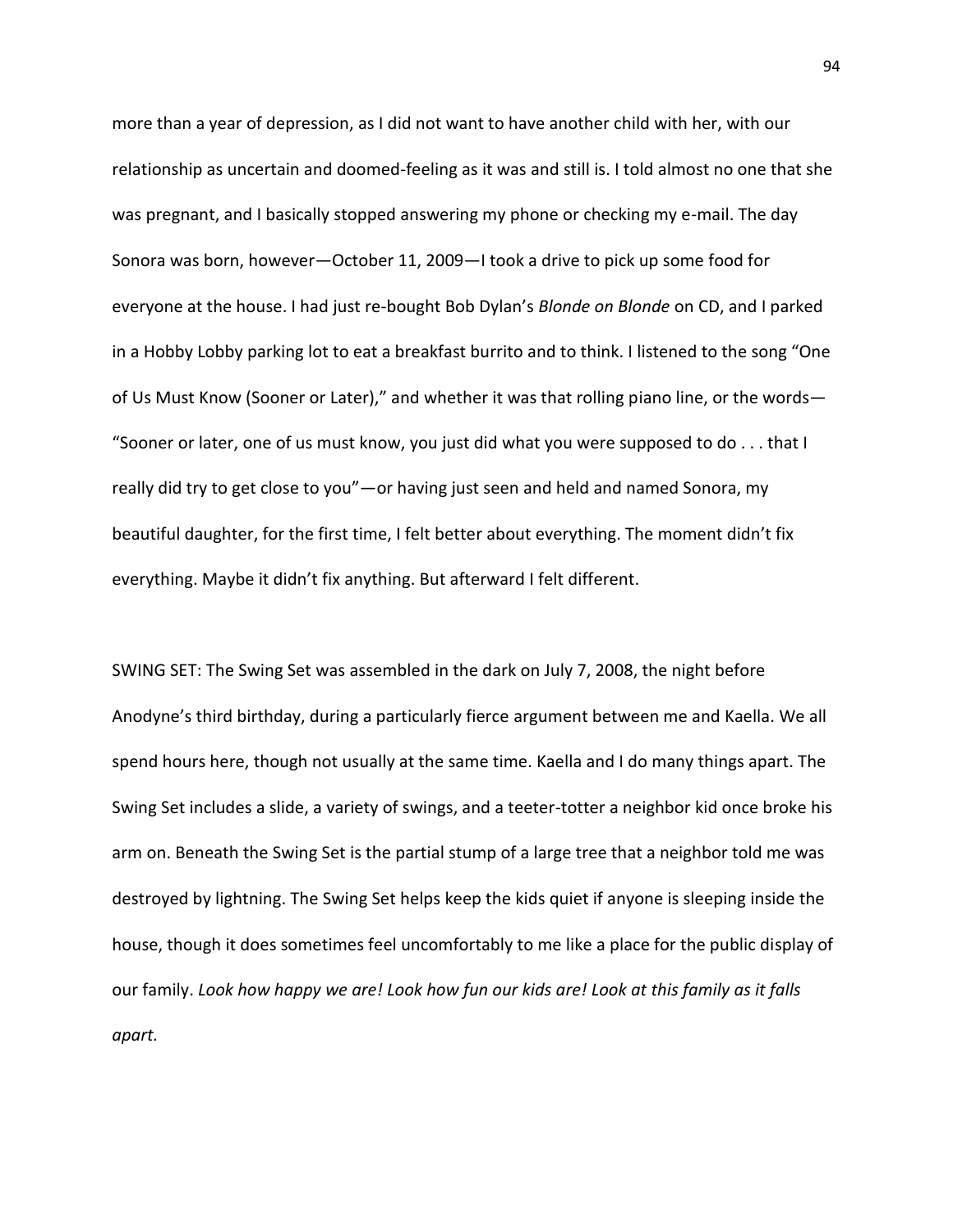TIRE SWING: This is not really a tire, just a circular piece of molded plastic made to look like a tire, hanging from the Ash Tree. Anodyne and Hagan like this swing because they can push themselves on it, if they hang through it face-down, pushing with their feet, scuffing a grooved dirt path in the lawn. I can barely write about them doing this without feeling a swell of love for them, even though that's a simple enough thing, and pretty common probably. I love these kids. I even love my wife, though the love doesn't come as naturally with her anymore. I love how determined she is to raise happy children, the bookcase of parenting books she's read, how she commits herself so wholly to the career she's pursued and the things she makes; I love discussing books with her, going out to dinner with her, and having adventures with her. Before we had kids, we hitchhiked to Carlsbad Caverns on a whim, and once spent a few months traveling around Central America. I love them all, in different ways, but I don't know what to do about anything, or how to make anyone happy. I'm determined to give my kids some sort of stable home, with a father who is always around—and if Kaella and I ever do divorce, it will not be at my insistence, though I know I will have helped to bring it about. I know I can be an eccentric person, who's never casually into anything, who's always intense, who's sometimes emotionally detached and analytical, and who, perhaps because of a fundamentalist upbringing, still sees sharp divisions between right and wrong, good and bad, smart and stupid. I want so desperately to keep this family together, but I am so unhappy, so often, and so is Kaella. She can't fathom my obstinate lack of belief, while I can't comprehend anyone having a microbiology degree and not accepting humans as a part of evolution, or having good eyesight and yet wearing those weird-looking glove shoes with each toe individually encased in rubber. We are mysteries to each other.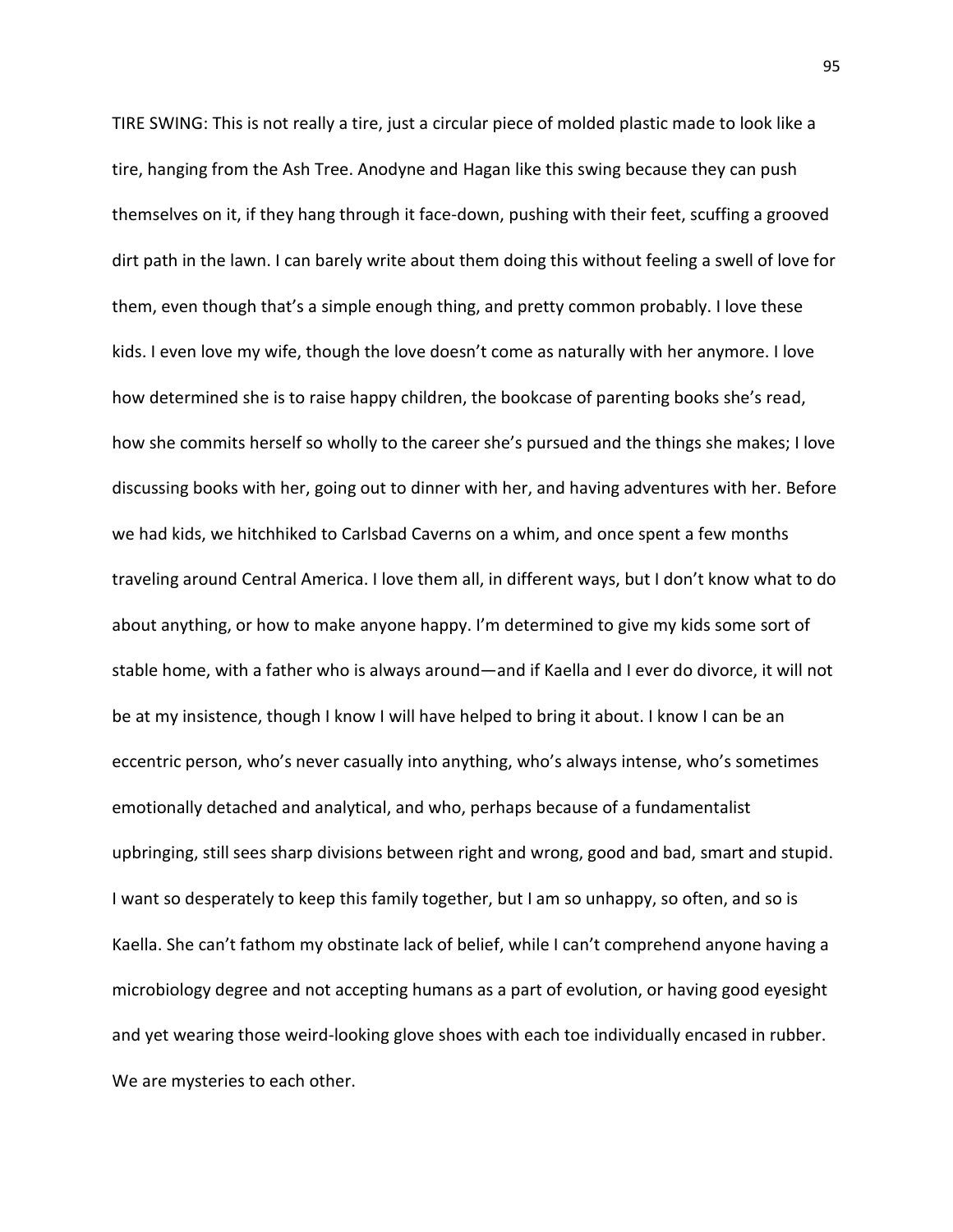TOP BUNK: Anodyne sleeps on the Top Bunk of the Bunk Bed in the Kids' Room, above Hagan. Half-covered in dolls, her bed is a sanctuary for Anodyne, who needs places to get away, who gets overwhelmed, as Kaella does, as I suppose everyone does to varying degrees. After we remodel the Garage, what's now My Office will become Anodyne's Room. Soon, many things in this house will change.

VAN: The Van is a blue-green Chrysler Town and Country minivan and the last thing Kaella and I bought when we were still somewhat cool. With three kids, we needed it. With three kids, people have to compromise. Every day almost, we load up the family, back out of the Driveway, and head off down the Street, sometimes peacefully, sometimes contentiously, often after pleading with the kids to just get in and get buckled, *please*, please. At times, I can barely handle all the love and sadness this family holds. At times, I can't begin to fathom that everyone else alive is dealing with their own struggles and conflicts, just as we are. In the Van, we drive away, passing a house, another house, another house, almost every house the home of other people—often another family—like ourselves. The same sorts of joys and griefs and disappointments we experience are experienced with variations by everyone else on our Street, and on every street, and in every city, and in every town, and everywhere, and that thought, to me, makes the world's gravity feel doubled. We are a family, and we have a home. We have a home, and in it, and in ourselves, we store our troubles. Before we were here, there were other families here. And now other families live beside us.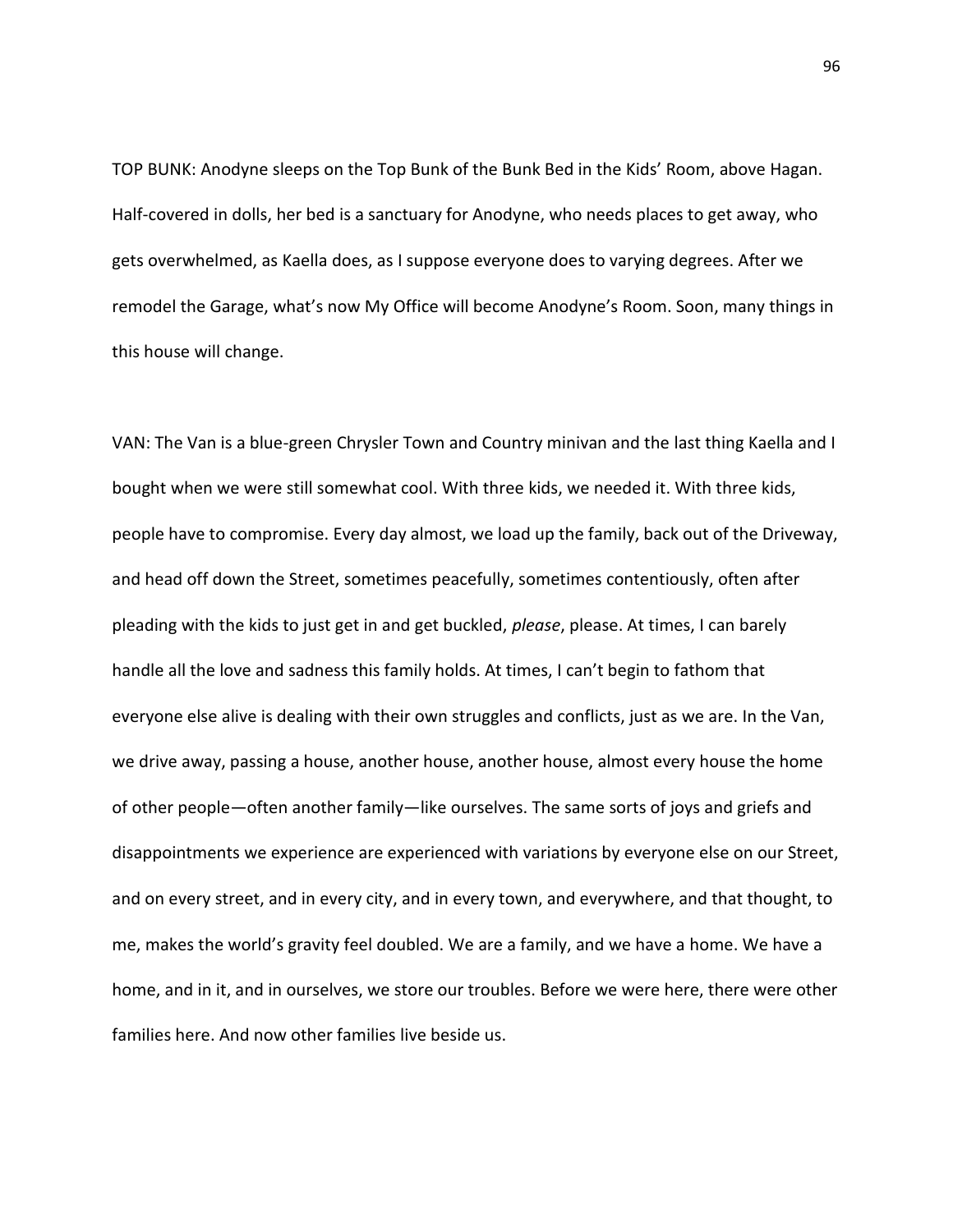## **Notes from a Slowly Dying Suburbanite**

Sometimes, I stop and look at my children — Anodyne, my oldest daughter, so smart and creative and beautiful and independent; Hagan, my son, so quick to laugh, so handsome, and with such light in his eyes; and Sonora, my little baby girl, who somehow has the ability to collect all of a person's love and radiate it back to him or her tenfold — and I think, *It really would be wrong to take all the money, and the better car, and abandon them.*

*\**

To me, one of the strangest things about human beings is how, when they're alone in a car, they just swear and swear and swear.

I think one of the most important skills a parent can cultivate is the ability to comfort an upset child with a simple phrase or metaphor. For instance, yesterday at a party, my six-year-old daughter popped a balloon, and was crying, and I was able to explain that *all* balloons pop that's just what they do — just as all humans die, every one of us, even me and Mom, even you. One by one, all the people you love will die, and then you will also. Everything you are and know will cease to be, just like that. Just like that balloon.

\*

It's so interesting to me how much I can tell about other people just by them telling me they're "happily married"  $-$  like that they haven't been married very long  $-$  or that they're lying.

\*

\*

Yes, it is just fascinating how much this tells me, about other people.

On a family drive up to Santa Fe, my wife shared a quote with me from educator Maria Montessori.

"'Society must recognize the importance of the child as builder of humanity' *ANODYNE! STOP IT! STOP RIGHT NOW, THAT IS RUDE!* 'and come to have an appreciation of the psychic roots determining' *HAGAN, STOP IT NOW! NOW! NOW! OR WE ARE GOING HOME!* 'whether the mature adult will seek positive' *DO I DO THAT TO YOU? STOP!* 'or negative goals.'"

97

\*

My children have just discovered babytalk. And with it, the limits of my love.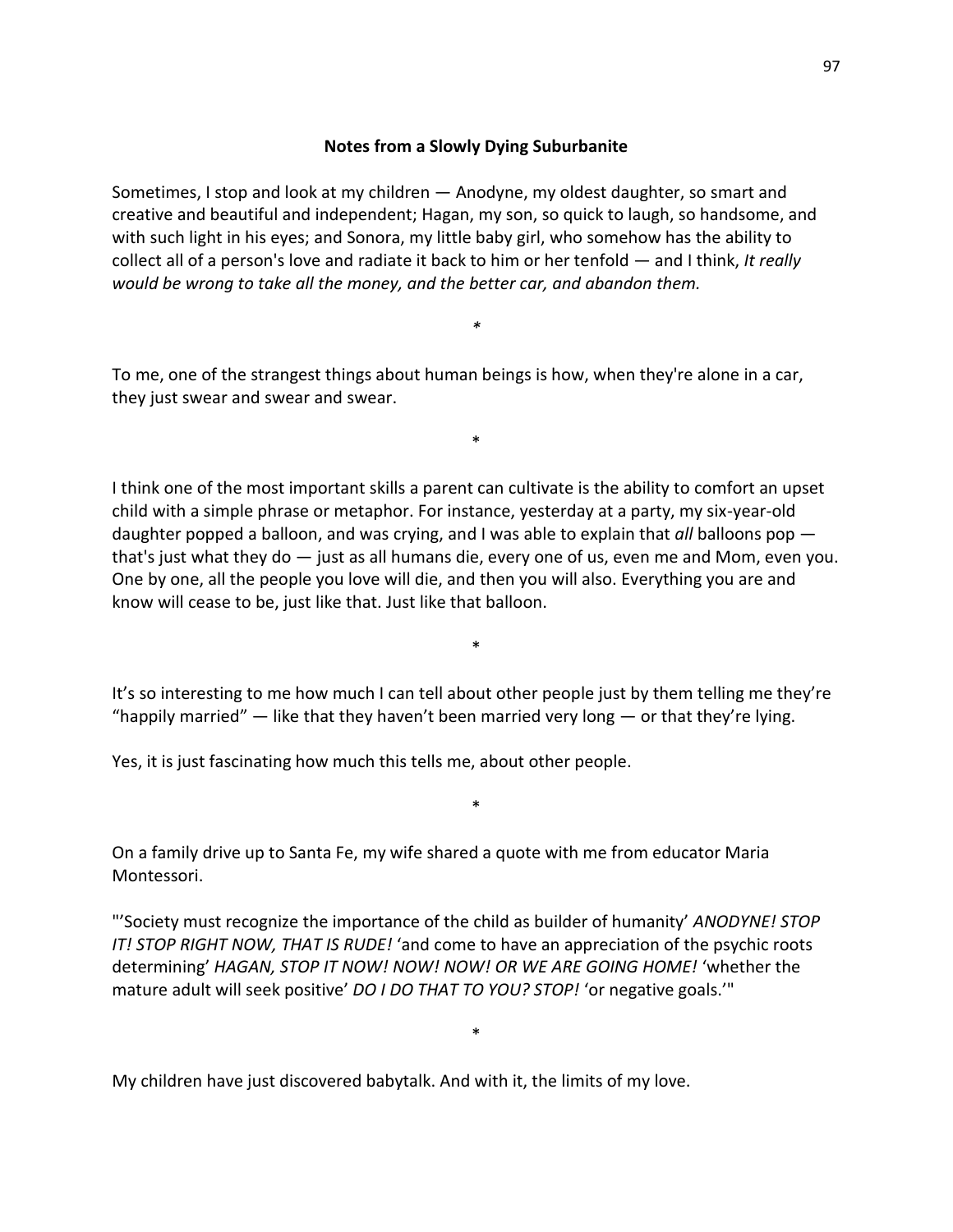I'm looking for a good book for my children that will help to teach them that when they are really feeling emotional about something, feeling vulnerable or bothered or in need, feeling like just breaking down and crying, that it's okay, it's really okay, it's okay to just not cry, and to be quiet about it.

\*

\*

We are replacing the blinds in my six-year-old daughter's bedroom, so right now a blanket hangs to cover the window. Anodyne didn't want to keep it up because she says it makes the room too dark, casts creepy shadows, and scares her. I explained to her that waking up to strange men staring in through an uncovered window would be way *more* scary, and I'm guessing by her quietness that that helped to comfort her.

The kids were screaming in the backyard, and one was crying. I ran to the back screen door, throwing it open and accidentally hitting my three-year-old son in the face with it and knocking him off the back steps.

\*

"Hagan, what's wrong, why are you crying?"

"You hit me in the face...with the door!"

"I know, I know, I'm sorry. But why were you crying *before*?"

Some people might say that the amount of effort a parent is willing to put into correctly installing his or her children's car seats is a good indicator of how much a parent doesn't want his or her children to die.

\*

But those people probably have way simpler car seats than we do.

Sometimes, when I'm driving along with all three kids, and they're every one of them screaming for whatever reason, I like to roll down the windows and try to trick my mind into believing I'm an ambulance driver.

\*

*That's odd,* the people I drive past probably think. *Ambulance sirens are usually like, way, way, way more relaxing to me.*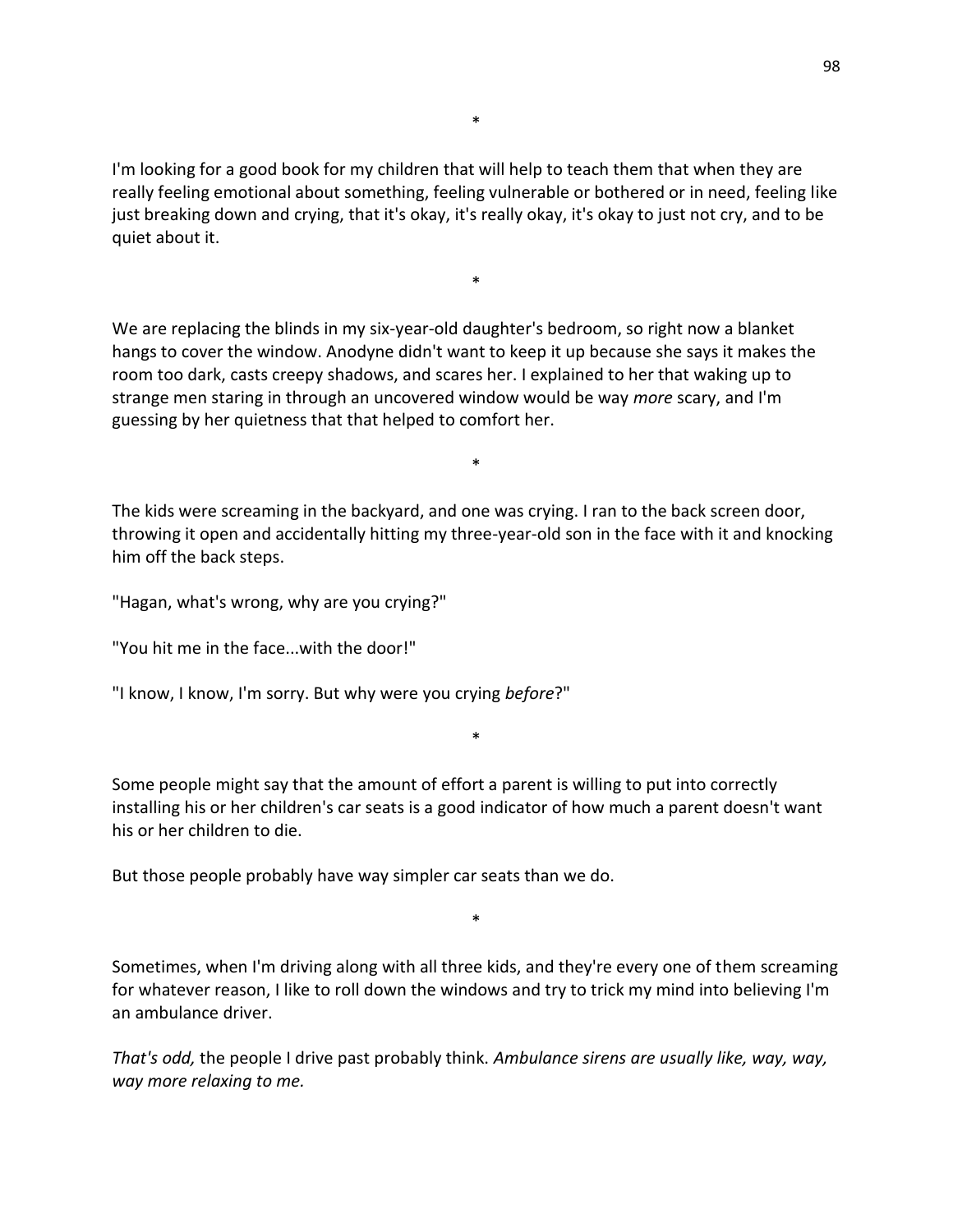I think that, from now on, the only traveling I will ever do that will have anything at all to do with children will be traveling back in time to prevent their conceptions.

\*

It's tempting for parents to always offer little short-term incentives to get their kids to act, like, "Come on, get in the car, and I'll give you a piece of gum," but the danger there is that you're ultimately teaching the kids to do things only for immediate rewards. Not good.

\*

So, maybe instead  $-$  whenever possible  $-$  try to offer lasting, long-term incentives, like, "Come on, get in the car, so I won't stop loving you forever."

Today was shaping up to be another tedious and ultimately futile slog full of housework and home maintenance, but in an instant, everything changed. I was walking out to the car to look for shoes for my kids, when something stuck to my foot in the wet grass. A piece of paper! "INSTANT WINNER," it read. "Free Any One 1.25-1.5 oz. Packet of McCormick Taco Seasoning"!

\*

All I was trying to do was explain the smoke detector, and suddenly all the kids were weeping.

\*

\*

Several times a day, I see surly-looking fellows in my neighborhood wearing red or blue bandannas, I'm assuming as gang colors for the Bloods and Crips. As someone with young children, I suppose the big question I have is, "Which gang should I join to best protect them?"

\*

Because their new pet rat has gray fur, gray paws, and even a mostly stone-gray tail, the kids had no trouble at all finding it a name: Brownie.

\*

My daughter, Anodyne, age six, got a little card in the mail today, saying, "Dear Anodyne — Thank you for the star baby doll. I named her Anodyne. Love, Sophie."

And I said, "That's so cool, Anodyne, none of my friends have ever named a doll after *me*" but then I stopped, and it hit me that I don't really know that for sure.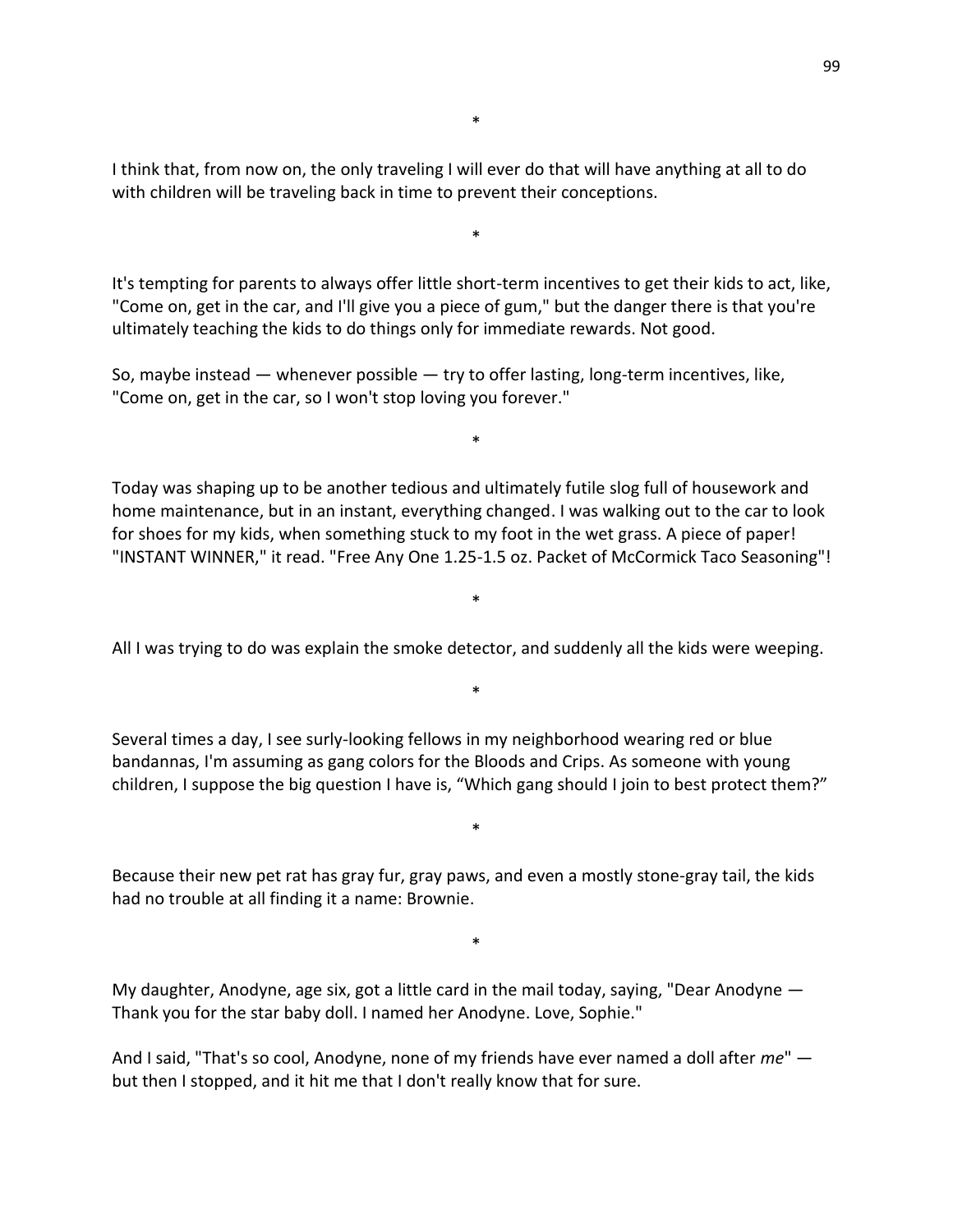I imagine that when married parents get divorced, it's fairly important for them to sit down with their children sometime, and explain to them, in a calm and loving way, that what happened wasn't entirely the children's fault.

\*

Today I realized that life is just about killing time until you die, so there's really no reason to ever get upset about anything, as it all accomplishes that goal.

\*

Then I realized I had achieved Zen.

Then I was deeply disappointed with Zen.

Then I was okay with it.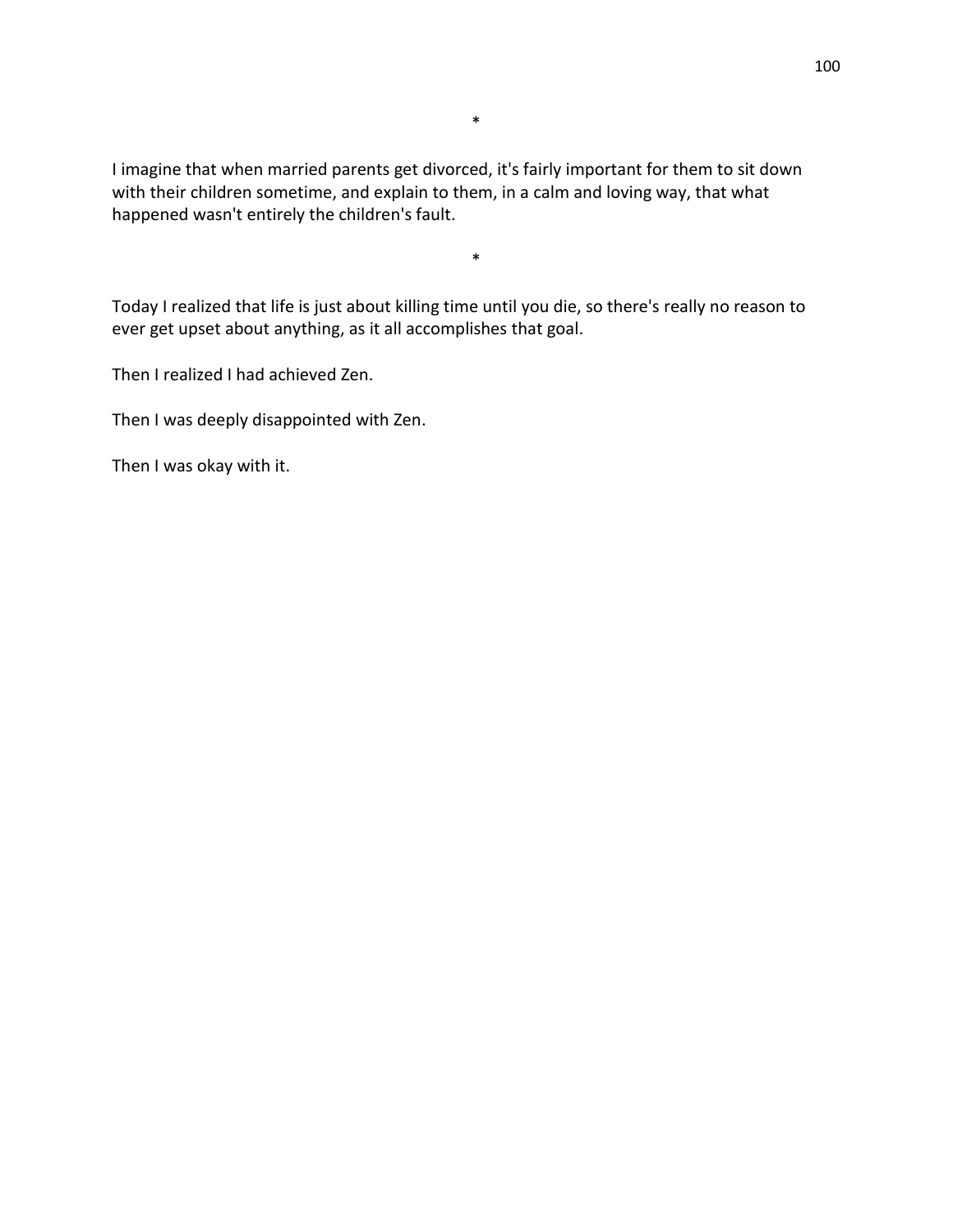## **"Happily Married"**

I sat with friends at a table, in a hookah lounge, in Albuquerque—night outside, us inside—in a large L-shaped room crowded with college students and dense with fruity smoke. This was January 19, 2012, a Thursday. Couches lined the walls, and tables ringed with chairs mushroomed from the floor. The décor was earth-toned. The décor was forgettable. Everything felt brown, and hazy.

Almost everyone in the hookah lounge looked younger than thirty. Almost everyone there, I bet, liked to read. I saw eyeglasses and band shirts. I saw local comedians, some good, some bad, some who'd just performed, some who were about to. Some glanced at pieces of paper with notes scrawled on them. Others stared at nothing, intently, likely going over sets in their minds.

Everyone was talking and laughing, smoking flavored tobacco from the tubes of Middle Eastern smoking devices. The place was trendy as hell, and I still don't understand the trend, though the crowd did seem mellow and smart. They laughed at people's better jokes.

A guy with an acoustic guitar finished singing a terrible song about having sex with his sister, people clapped half-heartedly, and then the night's emcee—Rusty Rutherford, a semi-ironic, white-gangsta-type with an enviable wit and a heart of gold—stood at the front of the room. He cracked a few funny jokes of his own, and then introduced me. People clapped, the people who knew me cheered and got rowdy, and then I walked to the front of the room, suppressing a grin.

And here's what I looked like then: I wore sneakers, blue jeans, a coarse long-sleeved orange undershirt, and a Los Pollos Hermanos t-shirt over that. I was thirty-two. I was skinny and tall, clean-shaven with moussed-up short brown hair and hard-rimmed rectangular glasses. I took the microphone, and I stared into the harsh stage-lights pointed up at me, barely able to see anyone.

"Hey, everyone," I said into the hot cloud of light, as my pupils began to contract—as the cloudy harshness began resolving into people's expectant faces.

These words were to let the audience know I was friendly—inclusive—and, uh, had to start the set somehow. I'll be your guide, I was saying implicitly—a friendly Virgil taking you by the hand for a five-minute trip into an existential hell. And—again—I have to start the set somehow.

This was only my third time ever performing stand-up comedy before an audience, and my first time performing at event that wasn't just an informal open mic. It was something I'd decided to try after people had responded positively to readings I had given of some funny things I had written for a self-published zine—and I still felt a little unsure of myself, although excited.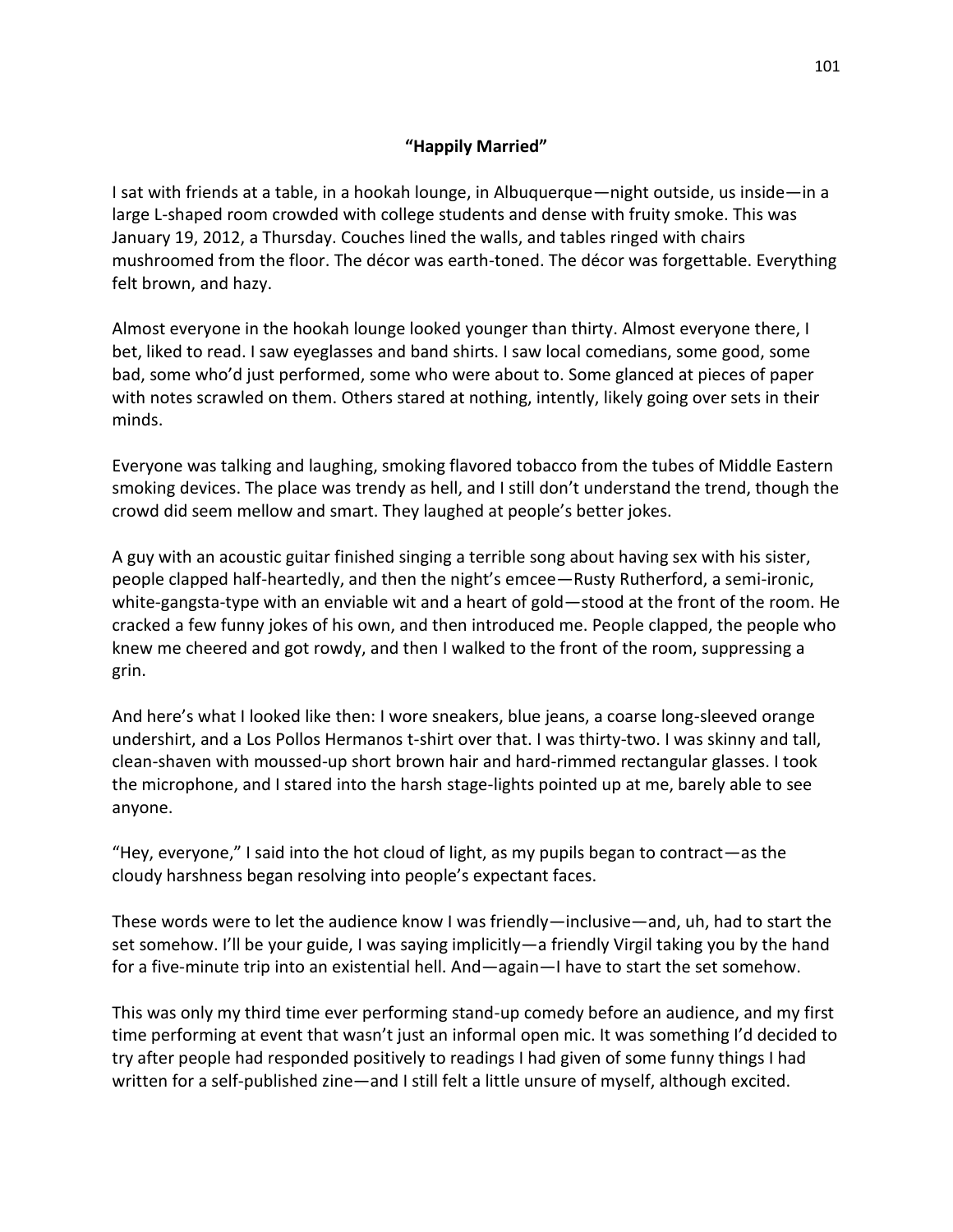"So, isn't it strange," I said, "that it's perfectly okay to have a conversation at an amusement park…in which you talk, and then go silent…"

"…and then scream for a while, and then go silent…"

"…and then scream…and then talk again—"

"—but, when you try to have that *exact same* sort of conversation in the dark hallway of a random neighbor's unlocked home,"

"then...the police have to get involved?"

This one got a nice, perhaps slightly nervous, laugh—probably from the sort of people who laugh at Emo Phillips. This was kind of like an Emo Phillips joke. I remember at least half the room responded, and I smiled involuntarily, while trying to force myself to appear unmoved. I noticed a woman sitting nearby relax her shoulders, get comfortable, and glance at a friend.

I wanted to start with less-personal jokes, and then move into the personal. I wanted to start with weird jokes just meant to make people laugh and maybe disorient them. As Jeff Tweedy, of the band Wilco, once said, a state of confusion is an effective place to put people, because then they're less sure of everything and more willing to accept whatever might come their way next.

I let the laughter subside, and continued.

"Also strange, to me:" I said, "why is it that *the media* always portrays people who own, like, forty…or more…cats, as crazy, and *filthy*, and unstable?"

"I'd say *it's about time* we see at least one news story about a well-adjusted, successful, careerminded woman, living in her immaculately clean home, with her…between forty…and 150 formerly stray cats."

"I'd like to see that. You know?"

This also got big laughs throughout, though maybe it was too easy. Cat ladies? That's a go-to comedy staple. Still: it's a staple for a reason.

"Speaking of unstable women, I'm married—"

This line was really just a segue—from the set's general jokes to its more personal ones—but this was the third time out of many that I'd performed this set, and as always it got a good laugh. The response to it always surprised me. I wish I could say it was all mine, but actually I performed the set over the phone for my older brother Rob, who's a very funny author, and he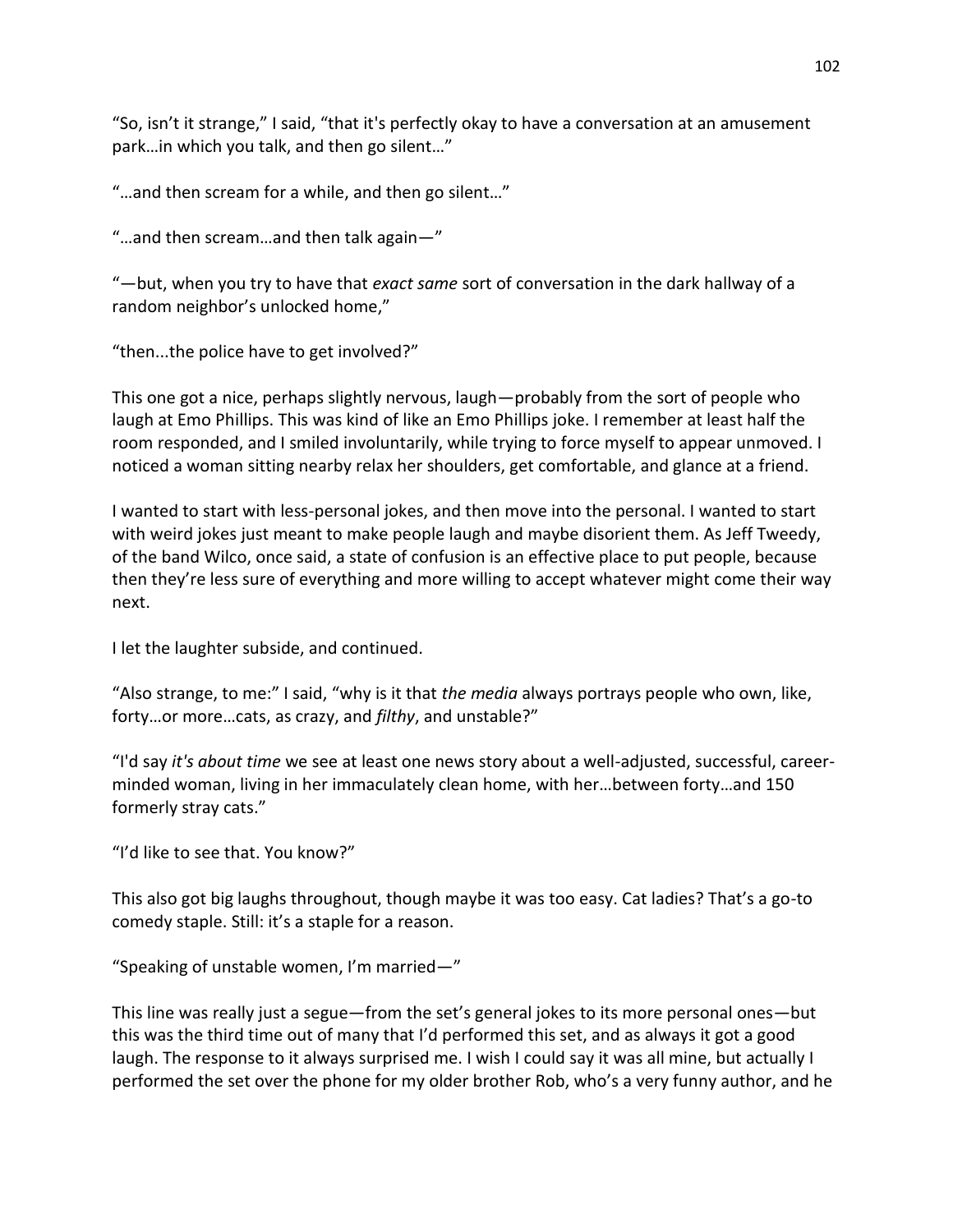suggested that line as a less abrupt transition right there than what I'd had before, which was basically nothing. Though he suggested *crazy women*, which I thought was too mean.

Glancing across the room, at a table against a far wall, I could see three close friends of mine sitting around a table beside an empty chair. These were graduate students, all of them, from the University of New Mexico, where all four of us study Creative Writing.

There was Nora, in her twenties, a poet who writes beautiful poems about alcoholism and bodily fluids and is from Milwaukee and looks like an American Apparel model with huge plastic glasses and who might be funnier than anyone who performed that night, myself included.

There was Ty, a brilliant historian and memoirist and one of my closest male friends. Like me, he's in his thirties and has kids, and like me, it showed on his face. He wore a peaked cap and wire-rimmed glasses, sported a neatly groomed beard, and looked weary.

And then there was Suzanne—one of the strongest, most original, most intuitive writers I'd ever known. Suzanne, with her wide shoulders, aggressive posture, and beautiful figure. With the hugest, darkest brown eyes. With the shoulder-length hair of a brunette goddess. In her late-twenties, and with a face like one of Andy Warhol's It Girls. Somehow, she changed the architecture of every room, becoming the center of every one. When she was in a room, my eyes went right to her. Even when she wasn't there, my eyes searched for her still, painting every room with her absence.

I liked that she was there that night, but, my whole set was about my marriage, and I had a wife at home with the kids, so however I felt about Suzanne, I kept it to myself. Even if the feelings were almost certainly mutual.

"I'm married," I said. "And I have kids—"

"And note that I did not say '*happily* married.'"

"Because *love*, as many of you may know, is...an evolutionary *trick*, to get you to reproduce and once you do, once you pass on your genes, then: it fades!"

"And *then* all that's left is the yelling. And…the blame!"

I said all this as chirpily as possible. Trying not to seem as world-weary and sad as these insights could make me feel. At that point in my life, that sentiment was close to a personal philosophy for me. It was something I'd said before in conversation, and that people always responded to with bigger laughs than I expected, laughs of recognition and disbelief, so I included it in my set. And it did get a response. A couple of people even clapped.

"...It is interesting, to me, though, how much I can tell about *other people,* just by *them* telling me that *they*'re 'happily married'—"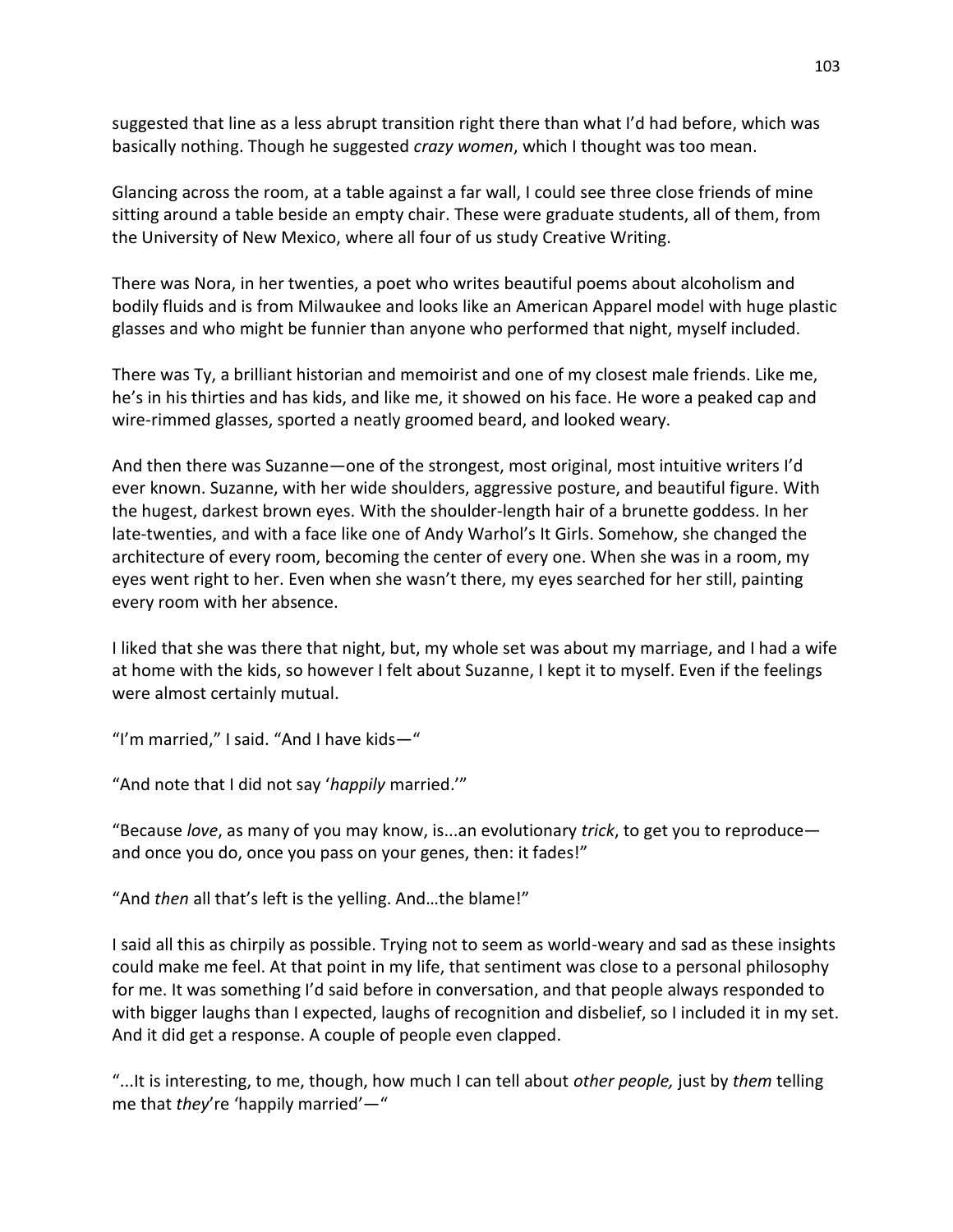"—that they are *new*lyweds—"

"—that they are *lying,"*

*"*to me, and to themselves—"

"—or that they're, at the very least, leaving a lot out."

That last line never works, and it didn't work that night either. People laughed at all three of the lines before it, but not at that last one. I included it because that's genuinely what I think—but it's weak. I talked with Ty about it afterward, and he agreed it's the least funny part of the entire set. The next lines though, I really like, though people didn't always catch them.

"Yes, it is just fascinating, how much this tells me,"

"about...other people...."

I just like this for what it says about my own state of mind. That I was seriously unhappy. That I was projecting. That I might be lying to myself just to cope with life. Someone who tells you that happiness is impossible, of course, is telling you way more about himself than about happiness.

What still pains me about this set, and what makes me sad, is that I genuinely thought all of this. A lot of it, I still think, almost two years later. I mean, yes, there was a degree of selfawareness there—I've read too much and been sad too long for there not to be—and there are some parts in the set still coming up in which some of the things I've thought in my darkest moments are made to seem as if I think them all the time. And I did take all these thoughts and put them into a comedic monologue, so there is a degree of calculation there.

But then again, all the personal, marriage-related things I talked about here really happened, or I really thought. That's always been my goal in comedy—to be as funny as possible and as true as possible. My goal, which I hope is possible, is for my comedy to be completely funny, and completely true. That's my holy grail, which I'm still pursuing.

I'm not proud that I've held such dark convictions, but there it is. As I performed this set, something about articulating these sentiments really hit me. For years, I had only *felt* this stuff—had only felt the sadness, the anxiety, the frustration, the feelings of being constantly misunderstood and dismissed by my spouse—but now, putting those feelings into words, and standing up in front of a crowd to share them—it made me feel genuinely insane. Why would I willingly stay in a relationship like the one I was describing? Fear, sure. Uncertainty. Hope. Concern over how people would think about me, ending a marriage with children. Uncertainty over whether I could ever be happy with or without being married. Hope that maybe, just maybe, the kids would get older, and my wife and I would start getting some more sleep, and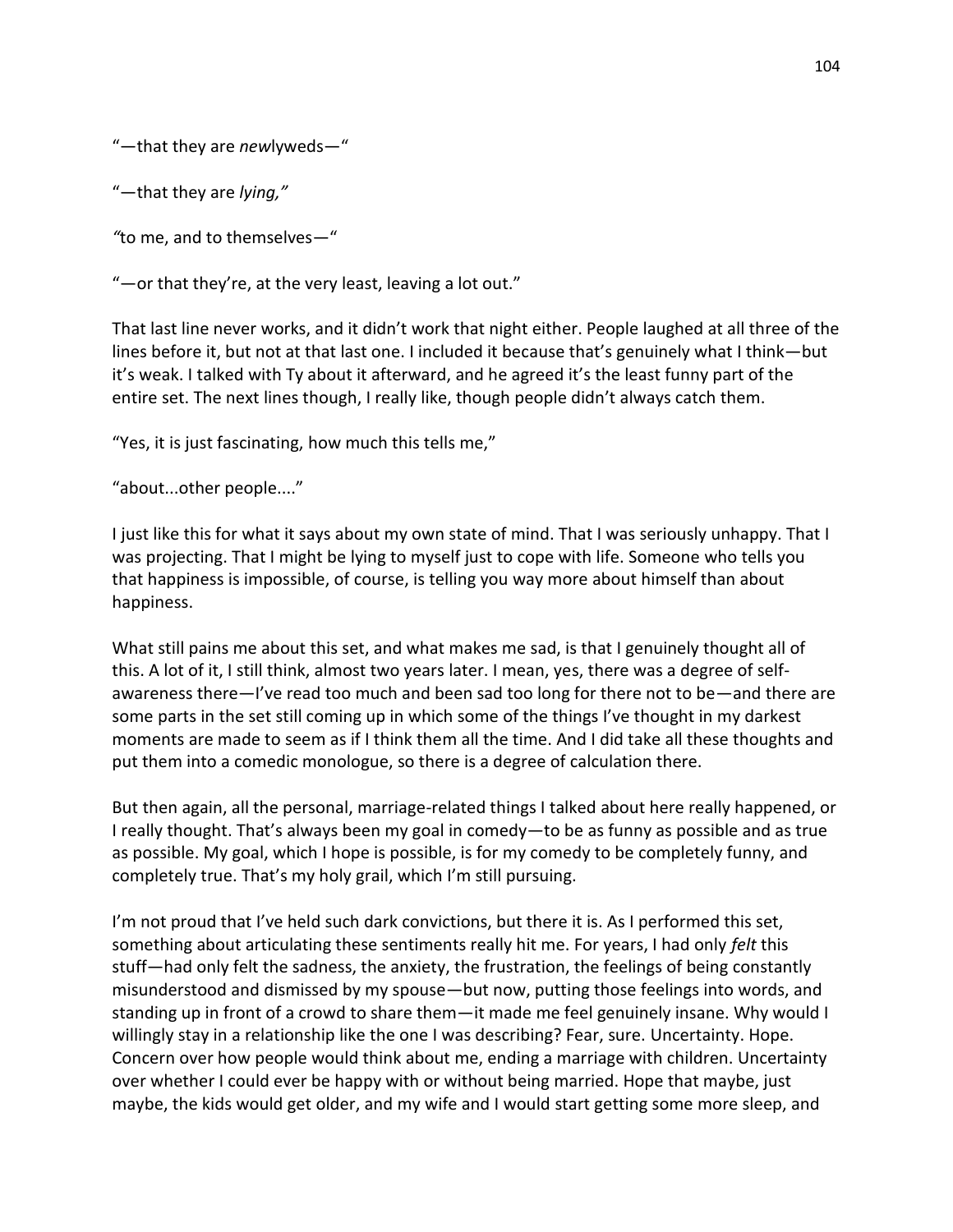we'd just feel better about everything, and our differences—our major, irreconcilable differences—would fade away.

*"I*'ve been married for almost ten years, and *no* two people stay exactly the same for that long," I continued.

"So how is that going to work out, after you've both become *totally different* people than the ones who actually chose each other?"

"Ten years will change you. Marriage will change you."

This was a long, joke-free set-up, but it was setting up an even longer multi-part joke. I think it also served to establish a tone of openness and sincerity, and I think it's a legitimate enough simple insight that it keeps people's attentions. Even if it does totally leave out the possibility of a couple growing together instead of apart, a possibility that I honestly hope does exist. Up to this point in this set, I'd been pretty general. But here, I got specific.

"It changes everything, even little things."

"Little things, like...how you close the door when you leave the house in the morning."

"Like, when you're first married, and you're leaving the house to go to work or school, you think, 'Someone might get into our house and murder my wife—I'd better lock the door.'"

People laugh a little at this. I don't expect them to, but they do. I think it's just the idea of me being so paranoid and then being articulate about my paranoia. Sometimes it can be funny just to take something that's typically only felt and then put it into words.

"But then, a few years go by, and you're leaving the house, and you think,"

"'Someone might get into our house and murder my wife—*that would be great!'"*

"'...I'll leave the door unlocked…just in case they...get ...discouraged easily.'"

This got good laughs throughout its latter portions. Though it also made people look at me a little worriedly. That's fine. It is a little psychotic. This is one of those jokes I referenced earlier in which I take fleeting sentiments and make them sound as if they're more than just fleeting.

"...And then, some more time goes by, and things mellow out a bit, and you start locking the door again when you leave, because you think,"

"'She's been so unhappy lately, and if she's going to try to kill herself, I don't want anyone walking in...and…interrupting.'"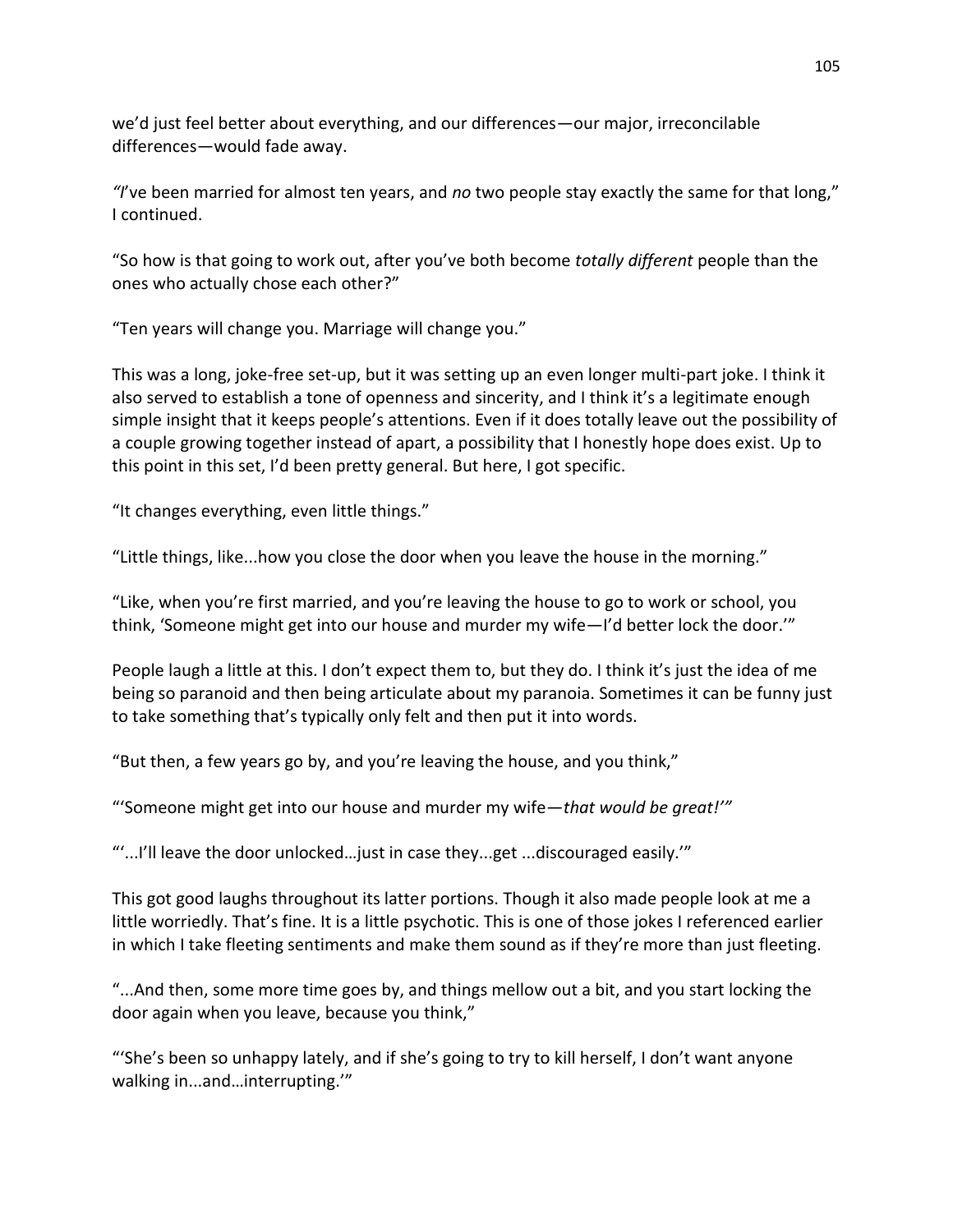And here the room just lost it. People laughed and made sounds of outrage and disbelief, which can be a pleasure in itself—riling up a whole room.

My eyes went to Suzanne again, finding her angled in her chair, her face like a photograph, her whole presence made pale by tobacco smoke. Her eyes glinted with mirth, and she stared at me thoughtfully, regarding me, twisting her hair around the index finger of her right hand as she shook her head in happy disapproval.

"...I joke about suicide, I joke, but it really *is* a serious topic."

"It is."

"It is a permanent, tragic solution to temporary problems."

"It leaves nothing but grief in its wake."

"And you should never, *ever* do it, unless…"

"…of course…"

"…you're depressed."

This got the biggest laugh of the whole set. People with darker comedic inclinations rolled in their seats at this one. Others didn't. I saw Mike Long, pale and thin, a comedian whose sets are as dark as anyone's in town—who jokes about serious health problems, suicidal ideation, and his own impending death—slap his leg and laugh out loud, even though he'd heard this set once before. I saw Sarah Kennedy, a butch pixie whose ambition and wit have made her perhaps the most successful comedian in town, crack a smile. I saw Hannah Taylor, an attractive young comedian and sorority girl who's sometimes babysat my kids, just look at me worriedly.

I let the laughter subside just a little, just so I could be heard, and then continued.

"Or if, say, you feel you've just become a burden, on everyone."

"I mean, you don't want to just keep hanging around, just *burdening* everyone."

"That wouldn't be cool."

"Why would you do that, to people you love?"

"How selfish are you?"

"Don't be such a dick!"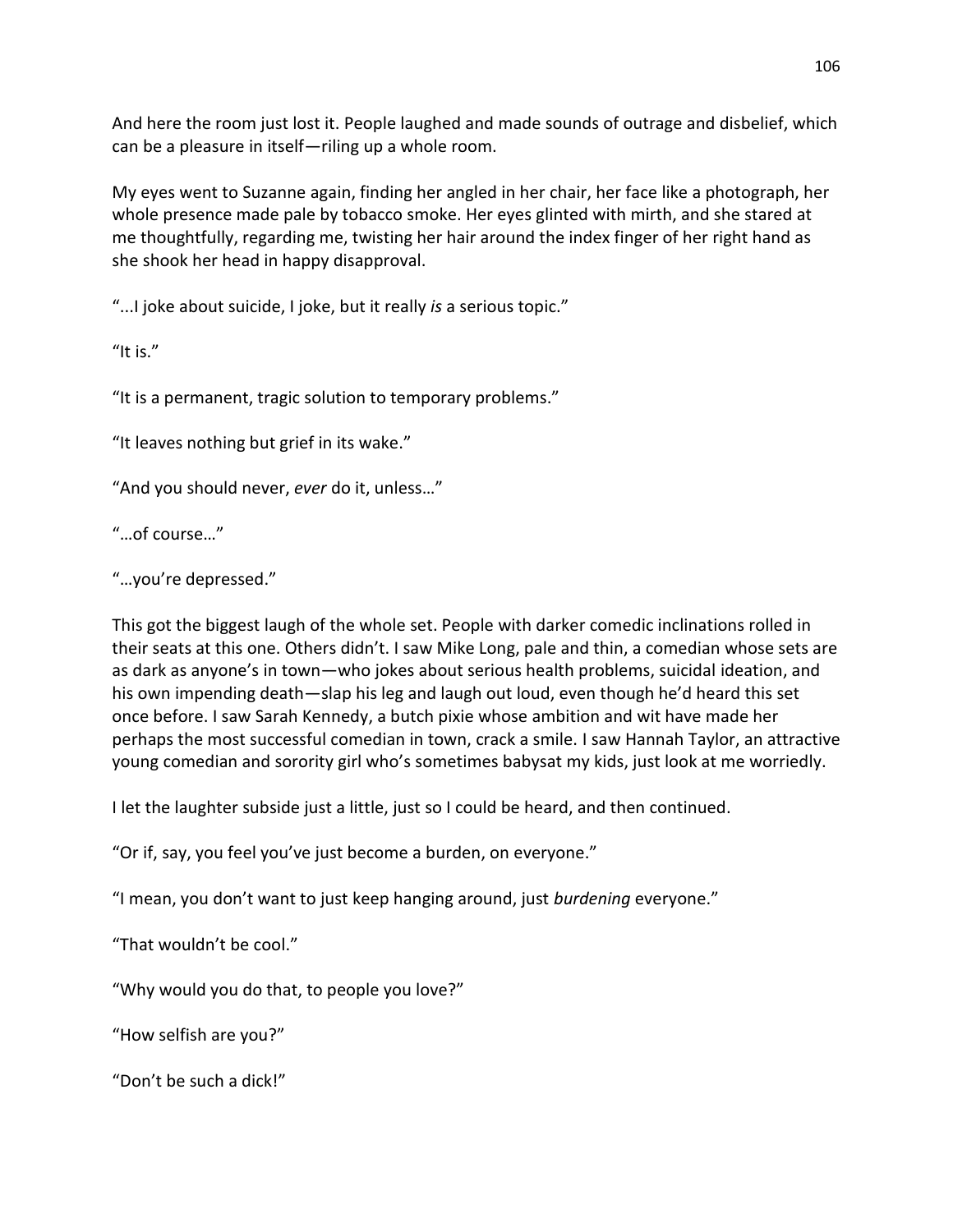The laughter built and rippled throughout all these jokes, as they were all essentially parts of the same one. That last line was another one from my brother Rob. He's semi-religious, and doesn't really swear much, but I like that he knew that something semi-profane would be funny there, and that the blue language would add an element of surprise. The whole bit is a weird, dark one, similar in form to one that Louis C.K. has about rape. Mine was a sentiment I might have actually thought and felt at moments—that if you're truly broken and doomed to misery, there's no point in sticking around—but it's also totally not one that I could endorse wholeheartedly, soberly, as suicide has affected my life so strongly, and so negatively. My dad's sister killed herself, setting up a pattern for the family. My sister LeeAnne killed herself, and there will always be a hole in my heart because of it. My mom basically killed herself, by refusing to continue dialysis or consider a kidney transplant. Friends have killed themselves, and I have spent much of my adult life depressed and fending offing suicidal images and thoughts, and the subject is not one I take lightly. But I guess I'll joke about almost anything.

Camus once wrote that the central choice of a person's life is the choice between life and death. Shakespeare too. To be or not to be, that is the goddamned, motherfucking question. It is. So far, I'd chosen life just because I could. Just because I knew I'd get death too, eventually, so I might as well get life while I can. Sometimes, though, it felt like a pretty shitty dichotomythe choice between nonexistence and misery, and nothing else. But what if there's a third choice, I began to wonder. What if I said to hell with what people think of me? What if I said to hell with a secure future? What if I took a leap? To be—or not to be—or, to be in a very different way—maybe even to be happy? Maybe there's a different question. Maybe there's a better option.

I resumed, with a story that my wife later denied ever happened, but that totally *did*. It was the sort of bizarre, telling little incident that stays with me, that I tend not to forget. It circles back to the sentiment that the personal bulk of this set began with—that things change over time in a marriage. *This whole stand-up set is about my marriage,* I told myself. *I am married.*

"Things change for women, too, of course, obviously," I continued.

"Once, a couple of years ago, one evening in the kitchen, in one of those vulnerable, sayanything moments that couples sometimes have, my wife said to me,"

"'Sometimes, I enjoy...just"

"'fantasizing...'"

"'about you...'"

"'dying…in a car wreck...'"

"'..and it makes me feel good.'"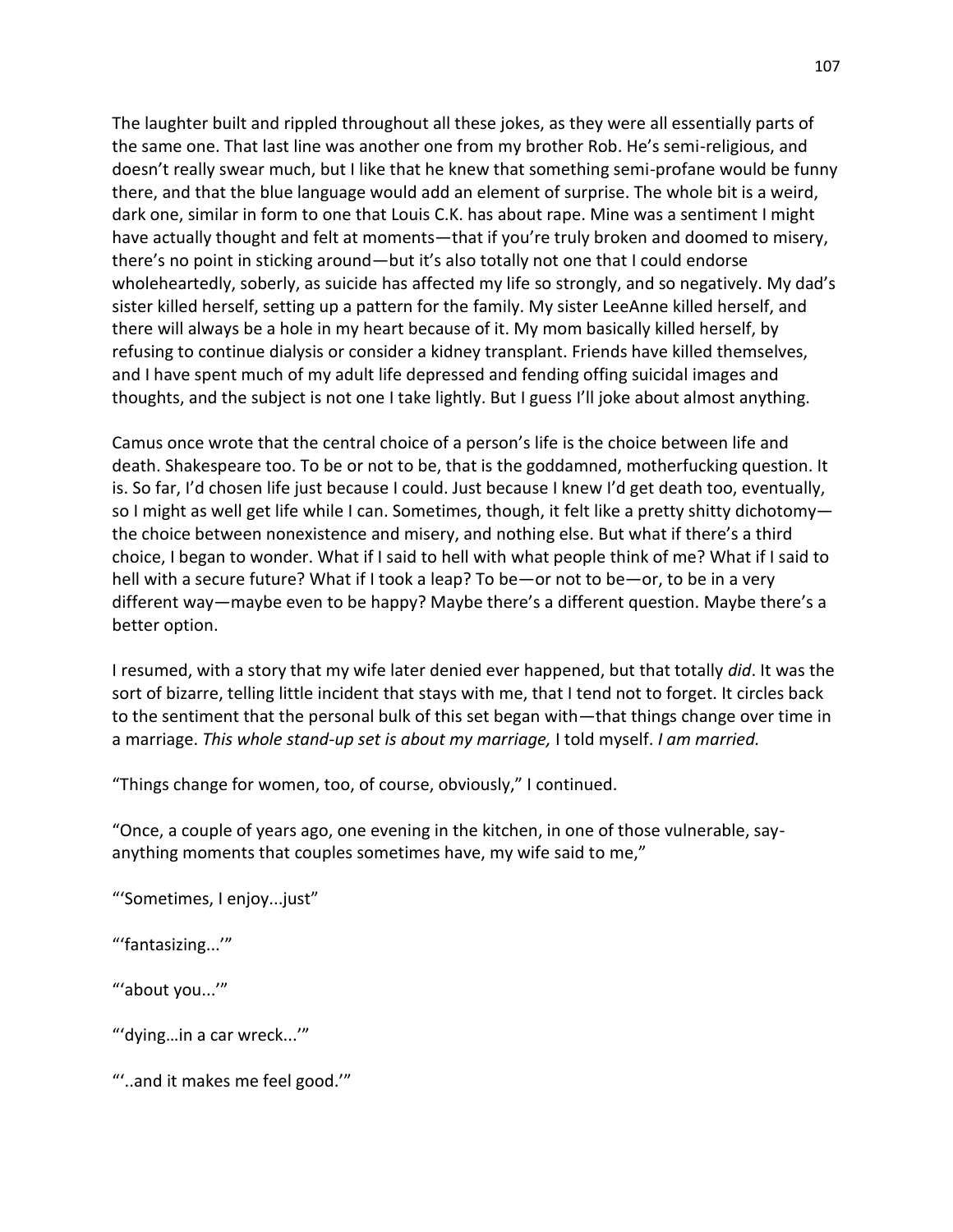*Dying* got a laugh. *In a car wreck* took the laugh further, and the end got a final splash of uneasy merriment. It's not the biggest joke in the set, but it allows me to show that these sorts of dark, fleeting thoughts aren't limited to only the men in unhappy relationships, and it lets me circle back to those opening thoughts, which I think is important. I want to be funny, yeah, but I also want to be more than that. I love comedians who are funny but who also have something real to say.

Maybe I could fend off the thoughts of suicide and unhappy resignation. Maybe I didn't have to condemn myself to a life of misery with someone I could no longer relate to and who didn't even like me anymore—someone who ridiculed me to my face in front of mutual friends, who only snapped at me to be quiet and tell her later when I tried to share an idea with her, who hated me for no longer sharing her religious beliefs. Maybe I could stop modeling resignation and misery and a terrible marriage for my children. Maybe I could still be a good dad, without being married to my children's mother. Maybe I could be with Suzanne! As my friend Tim Howard once told me, there's nothing worse for a person than being bound to someone who fundamentally doesn't understand him. It's crippling. Suzanne understood me though—she was one of my best friends. She seemed to love hearing what I had to say. She laughed at my jokes. She shared things with me. She'd text me almost every time she'd drink, eager to tell me that she and another friend were talking about how cool I am and wished I was there. She liked me, for me. *I could be happy with her*, I thought.

I could hear Suzanne, above my set, and above my thoughts. I could hear her full laugh cut through the sonic miasma of everyone else's, and I couldn't help it, I loved her. *I'm married*, I reminded myself again. Not happily married, no, not any, not at all, and I felt miserable in it, but still. The kids. Commitment. The faint hope that it might improve. However I might have felt about Suzanne, I needed to keep it to myself. Even if the feelings were almost certainly mutual. And: anyway: this wasn't about her. This was about my wife.

"And I said, 'Oh, Wife, thank you for...confiding in me," I went on. "That's...so...personal.'"

"'Wow. Wow. ...Wow.'"

## *"And then we conceived our youngest child."*

That was this set's closing joke. A minor one. And I'm not sure if the night of that conversation actually was the same night my wife and I conceived our third child. But I do remember it that way. Just as I'm not sure if the night of this stand-up set was the night Suzanne and I ended up in a booth of a Village Inn together, where we talked obliquely about the possibility of the two of us having an affair, where I said I still had major reservations about doing anything like that, where I talked about wanting to set a good example for my son, where she mentioned that modeling a relationship of total misery was hardly setting a good example, where I silently agreed, where a drunk man at a table next to us yelled that we should just do it, no one had to know, where our knees rubbed against each other once under the table and neither of us objected, where I loved her more than ever and then said nothing, where I said I just couldn't